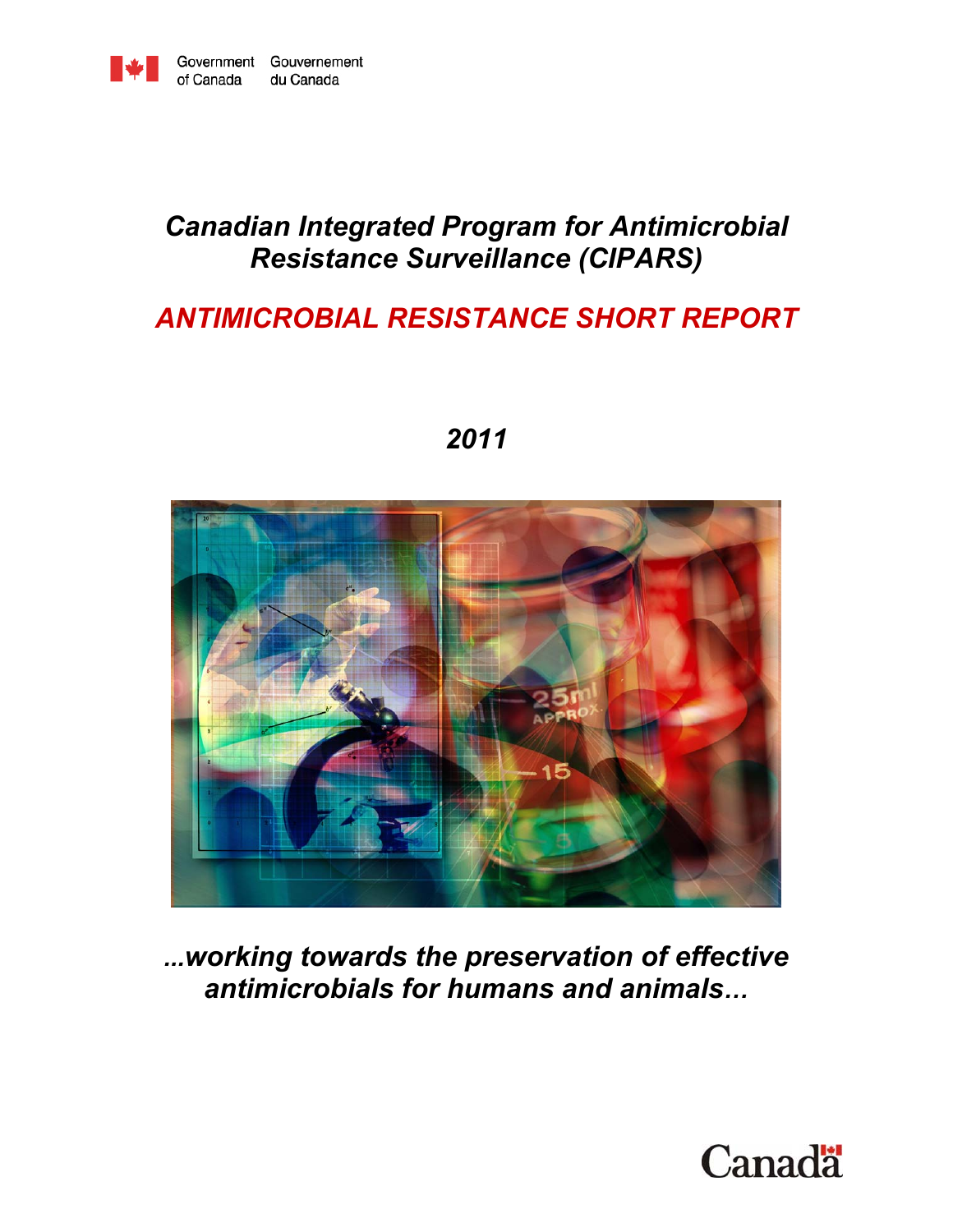# *Healthy Canadians and communities in a healthier world*

## **Public Health Agency of Canada**

National Library of Canada Cataloguing in Publication:

Canadian Integrated Program for Antimicrobial Resistance Surveillance (CIPARS) 2011 – Antimicrobial Resistance Short Report

Également disponible en français sous le titre:

Programme intégré canadien de surveillance de la résistance aux antimicrobiens (PICRA) 2011 – Rapport sommaire sur la résistance aux antimicrobiens

For further information or to provide comments please send an email to:

cipars-picra@phac-aspc.gc.ca

© Her Majesty the Queen in Right of Canada, represented by the Minister of Health 2012.

This publication may be reproduced without permission provided that its use falls within the scope of fair dealings under the Copyright Act, and is solely for the purposes of study, research, criticism, review or newspaper summary. The source must be fully acknowledged. However, reproduction of this publication in whole or in part for purposes of resale or redistribution requires the prior written permission from the Minister of Public Works and Government Services Canada, Ottawa, Ontario K1A 0S5 or copyright.droitdauteur@pwgsc.gc.ca.

HP2-4/2-2011E-PDF

**Suggested Citation** 

**Government of Canada. Canadian Integrated Program for Antimicrobial Resistance Surveillance (CIPARS) 2011 – Antimicrobial Resistance Short Report. Public Health Agency of Canada, Guelph, Ontario, 2012.**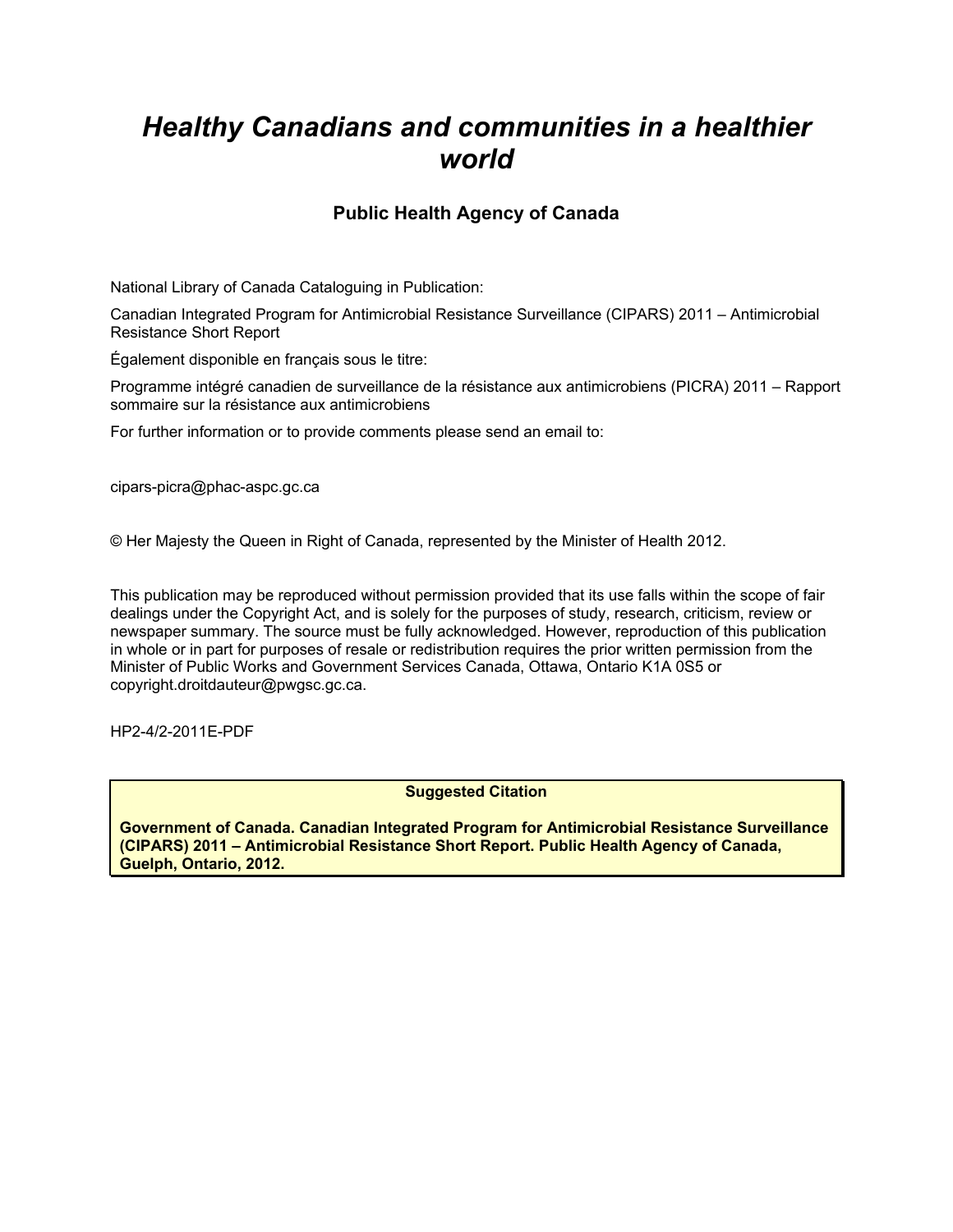# **Contributors to CIPARS 2011**

These acknowledgements are intended to identify and thank the numerous individuals and organizations that have contributed to the success of CIPARS in 2011.

## **Program Coordinators**

Rita Finley,<sup>1</sup> Michael Mulvey,<sup>2</sup> and Rebecca Irwin<sup>3</sup>

### **Surveillance Component Leads**

**Surveillance of Human Clinical Isolates**  Rita Finley and Michael Mulvey

**Retail Meat Surveillance**  Brent Avery<sup>3</sup>

**Abattoir Surveillance**  Anne Deckert<sup>3</sup>

#### **Farm Surveillance (Antimicrobial Resistance and Antimicrobial Use)**

Agnes Agunos,<sup>3</sup> Anne Deckert, Sheryl Gow,<sup>3</sup> and David Léger $3$ 

**Surveillance of Animal Clinical Isolates** Anne Deckert

**Antimicrobial Use Surveillance in Humans** Rita Finley

**Antimicrobial Use Surveillance in Animals (National Distribution)** Richard Reid-Smith

**Data Management, Analysis, and Reporting** Brent Avery, Lucie Dutil,<sup>3</sup> Antoinette Ludwig,<sup>3</sup> and Jane Parmley<sup>3</sup>

#### **Laboratory Components**

**Laboratory for Foodborne Zoonoses, Saint-Hyacinthe**  Surveillance Laboratory: Danielle Daignault Antimicrobial Susceptibility Testing: Manon Caron

## **Laboratory for Foodborne Zoonoses, Guelph**

*Salmonella* Typing: Linda Cole Antimicrobial Susceptibility Testing: Andrea Desruisseau and Chad Gill

## **National Microbiology Laboratory, Winnipeg**

*Salmonella* Serotyping: Helen Tabor *Salmonella* Phage Typing: Rafiq Ahmed Antimicrobial Susceptibility Testing: Michael Mulvey

## **Report Production**

Michelle Tessier (coordinator) Virginia Young

## **Authors/Analysts**

#### **Antimicrobial Resistance**

Brent Avery Rita Finley Sheryl Gow Colleen Murphy Jane Parmley Lisa Scott Michelle Tessier

#### **Antimicrobial Use**

Carolee Carson Rita Finley Richard Reid-Smith Lisa Scott David Léger

l

<sup>&</sup>lt;sup>1</sup> Centre for Foodborne, Environmental and Zoonotic Infectious Diseases

<sup>&</sup>lt;sup>2</sup> National Microbiology Laboratory

<sup>&</sup>lt;sup>3</sup> Laboratory for Foodborne Zoonoses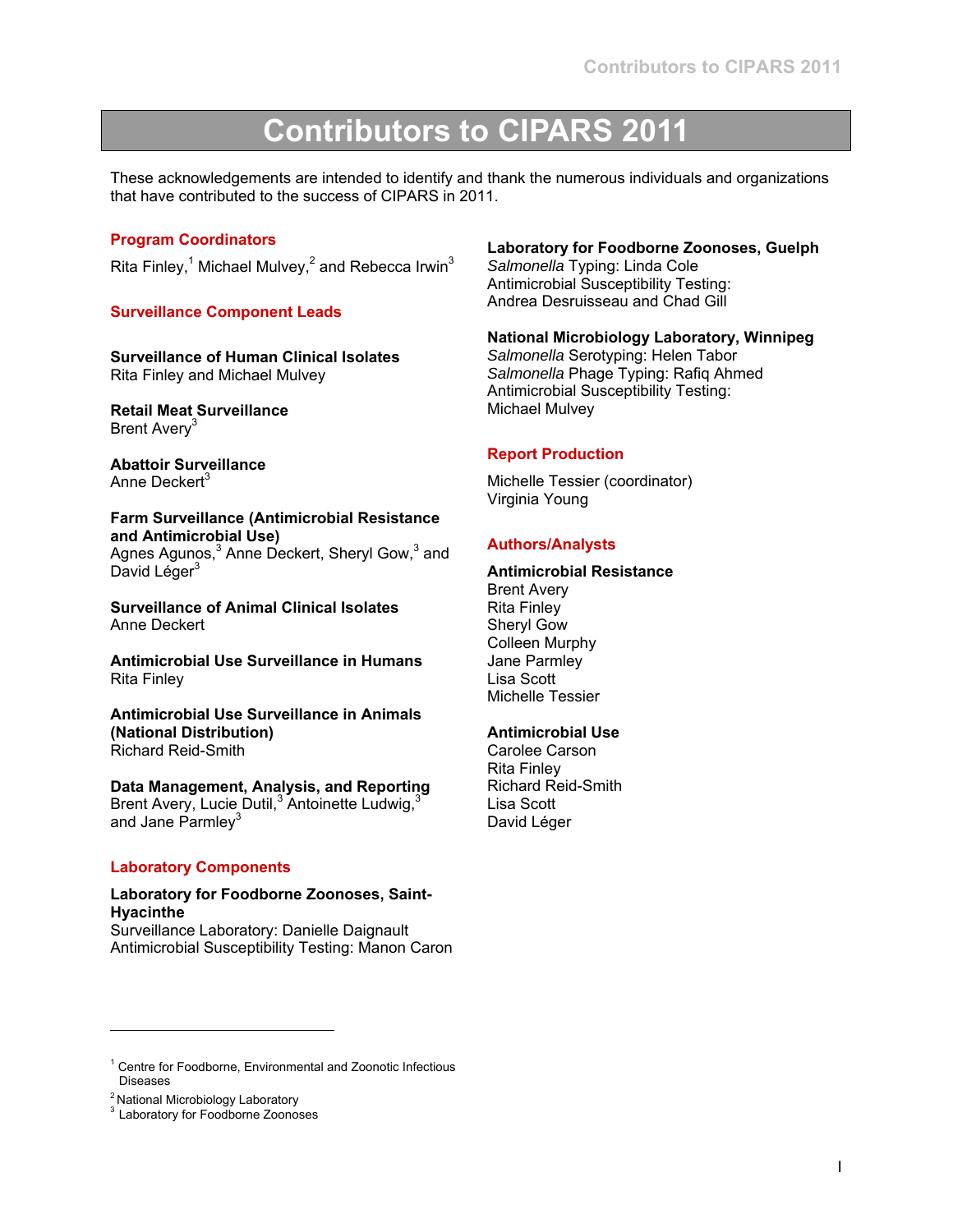## **Reviewers**

## **Internal**

Brent Avery Carolee Carson Danielle Daignault Anne Deckert Andrea Desruisseau Rita Finley Sheryl Gow David Léger Jane Parmley Lisa Scott Virginia Young

## **External**

Antimicrobial Resistance in the Agri-food sector: Patrick Boerlin, Ontario Veterinary College Xian-Zhi Li, Health Canada, Veterinary Drugs Directorate, Jane MacDonald, Canadian Food Inspection Agency

Antimicrobial Use in Humans: John Conly, University of Calgary Jim Hutchinson, University of British Columbia David Patrick, University of British Columbia, British Columbia Centres for Disease Control (BCCDC) Lynora Saxinger, University of Alberta Hospital Karl Weiss, University of Montreal

## **Editor**

Sandra Lefebvre (English version)

#### **Communications**

Jennifer Baker Carolee Carson

## **Provincial Public Health Laboratories**

We gratefully acknowledge the provincial public health laboratories for their longstanding support and for providing data and bacterial isolates for CIPARS.

- Laboratory Services, British Columbia Centre for Disease Control (Judy Isaac-Renton)
- **Provincial Laboratory for Public Health, Alberta (Marie Louie)**
- **Saskatchewan Laboratory and Disease Control Services (Greg Horsman)**
- Cadham Provincial Laboratory, Manitoba (John Wylie)
- Central Public Health Laboratory, Public Health Laboratories Branch, Ontario Ministry of Health and Long-Term Care (Vanessa Allen)
- Laboratoire de santé publique du Québec de l'Institut national de santé publique du Québec (Sadjia Bekal)
- New Brunswick Enteric Reference Centre (Sameh El Bailey)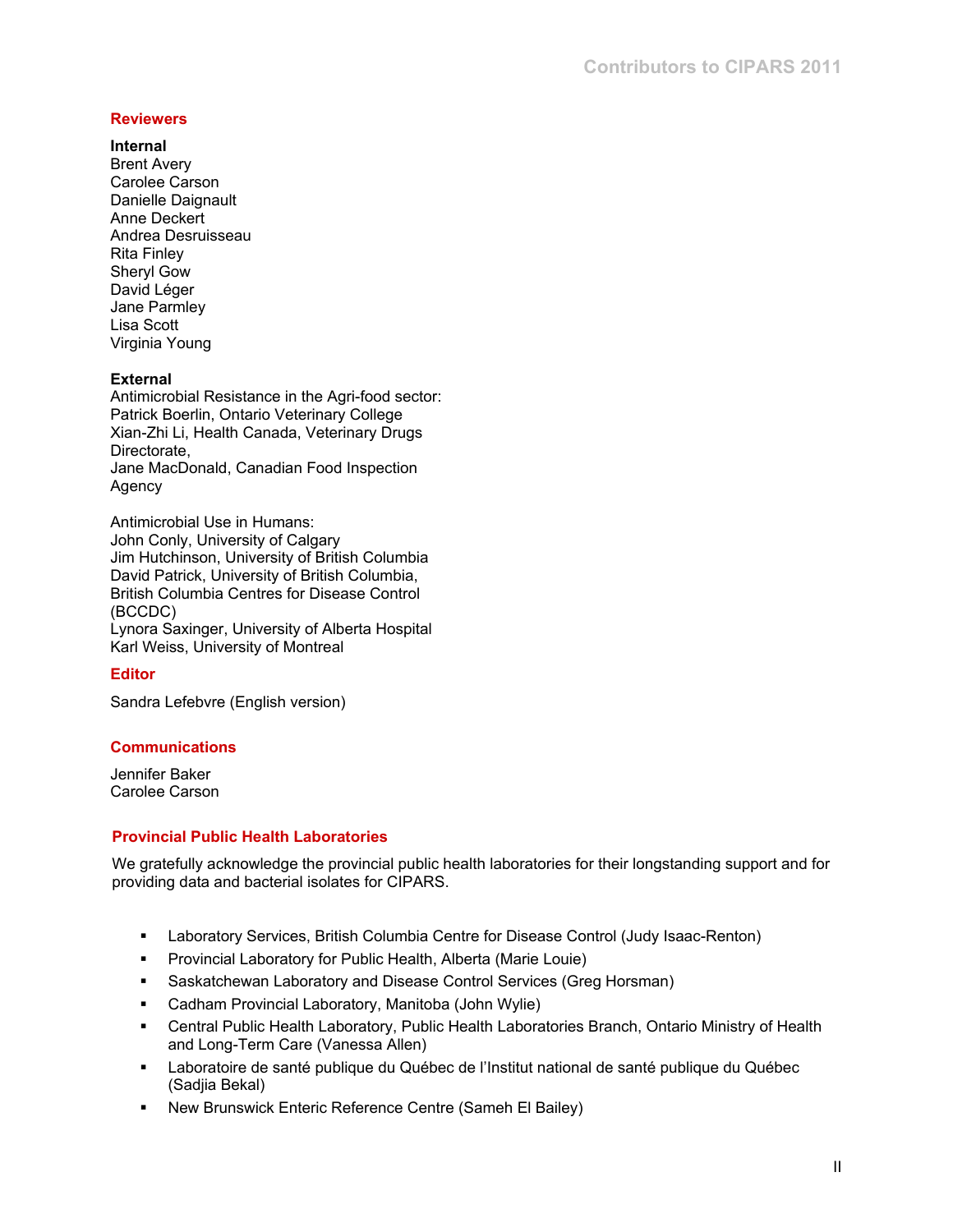## **Provincial Public Health Laboratories (continued)**

- Microbiology Laboratory, Queen Elizabeth II Health Sciences Centre, Nova Scotia (David Haldane)
- Laboratory Services, Queen Elizabeth Hospital, Prince Edward Island (Lei Ang)
- Newfoundland Public Health Laboratory (Lourens Robberts)

## *Retail Meat Surveillance* **Participants**

We would like to extend our thanks to the following organizations for their participation in CIPARS *Retail Meat Surveillance*:

- University of Prince Edward Island, Atlantic Veterinary College (J.T. McClure, Carol McClure, Matthew Saab, Cynthia Mitchell, and Anne Muckle)
- **EXEC** Coastal Health

We also thank the following health unit managers, public health inspectors, and environmental health officers: Ken Adams, Renée Ansel, Lucy Beck, Bob Bell, Christopher Beveridge, Blake Gruszie, Kira Jang, Suzanne Lajoie, Shaun Malakoe, Ron Popoff, Diane Pustina, Doug Quibell, Jennifer Reid, Peter Richter, Troy Sampson, and Matthew Shumaker.

## **Abattoir-Industry Participants**

We would like to thank the abattoir operators and the Canadian Food Inspection Agency's regional directors, inspection managers, and on-site staff, for their extensive voluntary participation in CIPARS *Abattoir Surveillance*.

## *Farm Surveillance* **Participants**

We are grateful for the efforts and participation of the Alberta Ministry of Agriculture and Rural Development, as well as the sentinel-swine veterinarians and the producers who participated in *Farm Surveillance* by providing data and enabling collection of samples for bacterial culture.

## **Provincial Animal Health Laboratories**

We gratefully acknowledge the provincial animal health laboratories for their longstanding support and for providing data and bacterial isolates for CIPARS.

- Animal Health Centre, British Columbia Ministry of Agriculture and Lands (Sean Byrne)
- Government of Alberta, Agriculture and Rural Development (Rashed Cassis)
- **Saskatchewan Health, Saskatchewan (Paul Levett)**
- Veterinary Services Branch Laboratory, Manitoba (Neil Pople)
- The Animal Health Laboratory, University of Guelph, Ontario (Durda Slavic)
- **IDEXX Laboratories, Ontario (Hani Dick)**
- Direction des laboratoires d'expertises du Ministère de l'Agriculture, des Pêcheries et de l'Alimentation du Québec (Marie Nadeau)
- Provincial Veterinary Laboratory, Department of Agriculture, Fisheries, and Aquaculture, New Brunswick (Jim Goltz)
- Veterinary Pathology Laboratory, Nova Scotia (Grant J. Spearman)
- Diagnostic Services, Atlantic Veterinary College, Prince Edward Island (Jan Giles)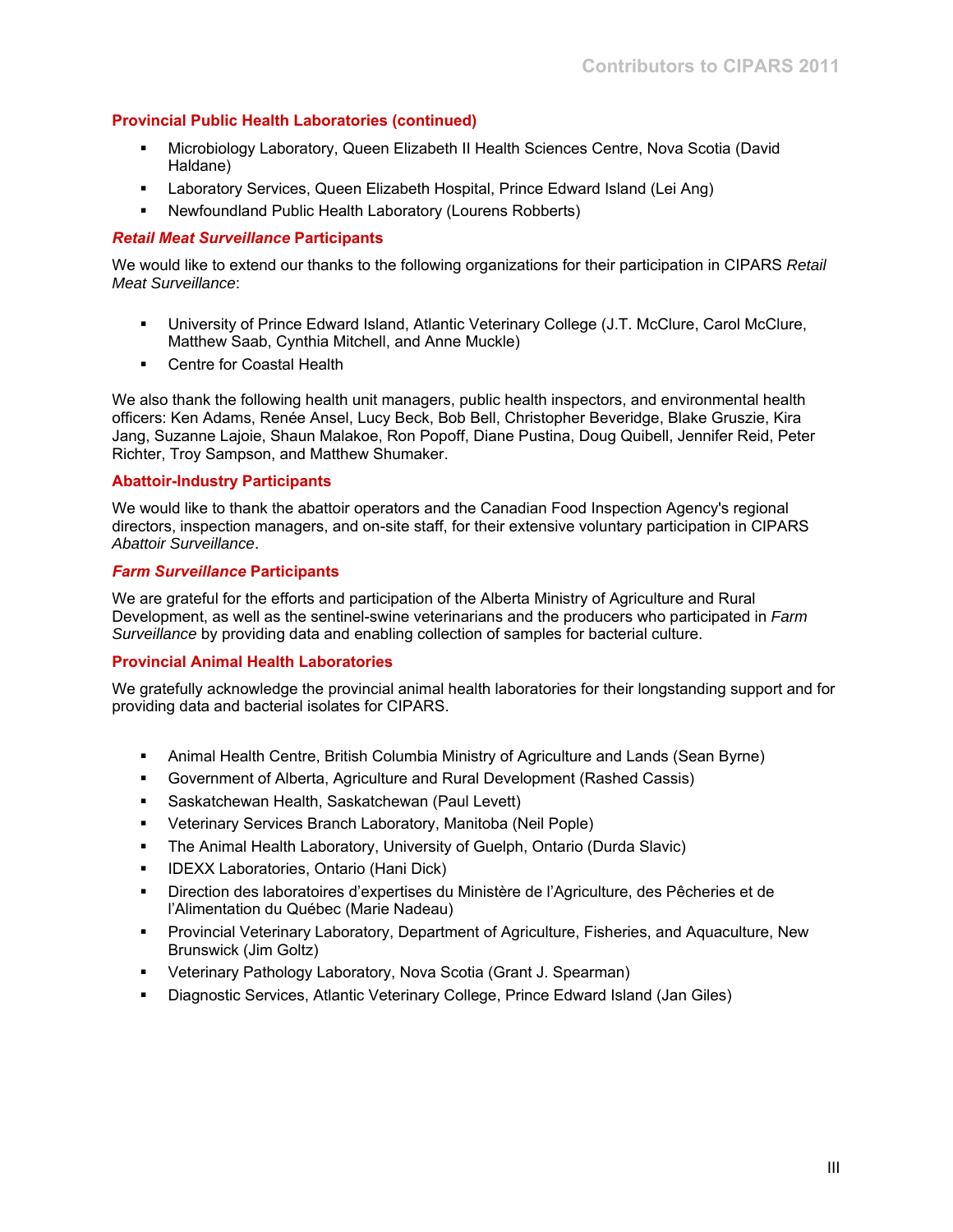## **Other Participants**

We gratefully acknowledge the efforts of field workers, laboratory technicians, and data managers for their contributions. The careful collection of samples, processing of isolates, and recording of results are essential to the ongoing success of CIPARS.

We are grateful to the US National Antimicrobial Resistance Monitoring System for sharing information and facilitating harmonization with CIPARS.

We would also like to thank the following individuals and organizations for their contribution to CIPARS 2011.

#### **Public Health Agency of Canada**

Ashleigh Andrysiak Louise Bellai Mark Blenkinsop Manon Caron Gail Christie Sindy Cleary Ann-Marie Cochrane Denise Coleman Marie-Claude Deshaies Claudia Dulgheru Georges Golding Betul Gundogmus Stefan Iwasawa Nicol Janecko Bernard Jackson Mohamed Karmali Ora Kendall Lisa Landry Stacie Langner Laura Martin Sarah Matz Ryan McKarron Ketna Mistry Ali Moterassed Manuel Navas Linda Nedd-Gbedemah Derek Ozunk Ann Perets Peter Pontbriand Frank Plummer Frank Pollari Mark Raizenne Susan Read Tamara Reitsma Julie Roy Diane Sanjenko Sarah Sanjenko Sophia Sheriff Chris de Spiegelaere Lien Mi Tien Anatoliy Trokhymchuk Rama Viswanathan

Victoria Weaver Betty Wilkie Magdalena Zietarska

#### **Canadian Food Inspection Agency**

Jane MacDonald Daniel Leclair Marina Steele Ashwani Tiwari

#### **Health Canada, Veterinary Drugs Directorate**

Shiva Ghimire Xian-Zhi Li Manisha Mehrotra Michel Ntemgwa

#### **Other Organizations**

Canadian Animal Health Institute Canadian Meat Council Canadian Pork Council CIPARS Farm Swine Advisory Committee IMS Health Canada, Inc.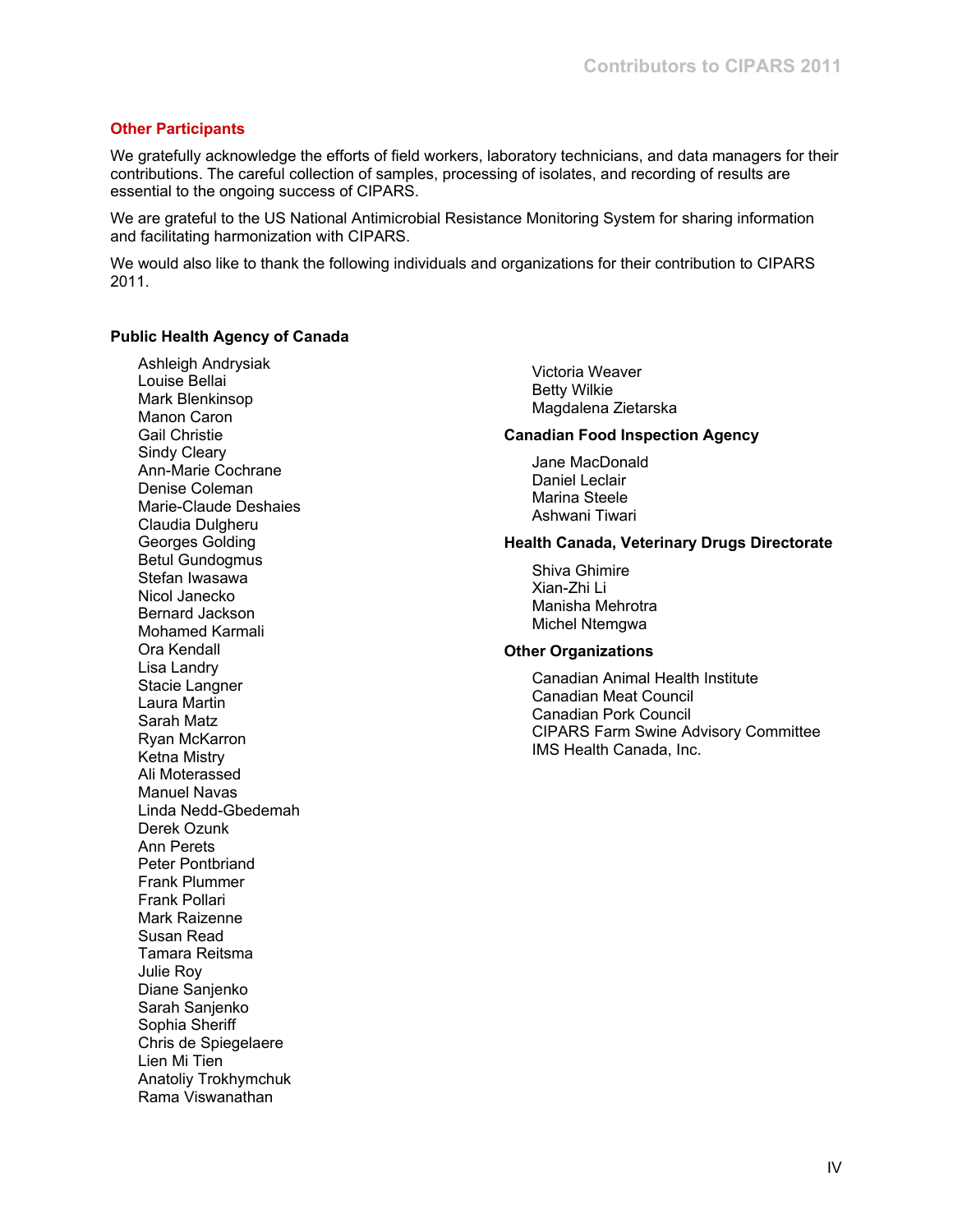# **Table of Contents**

| <b>Pigs</b>     |    |
|-----------------|----|
|                 |    |
|                 |    |
|                 |    |
| <b>Appendix</b> |    |
|                 |    |
|                 | 55 |
|                 | 59 |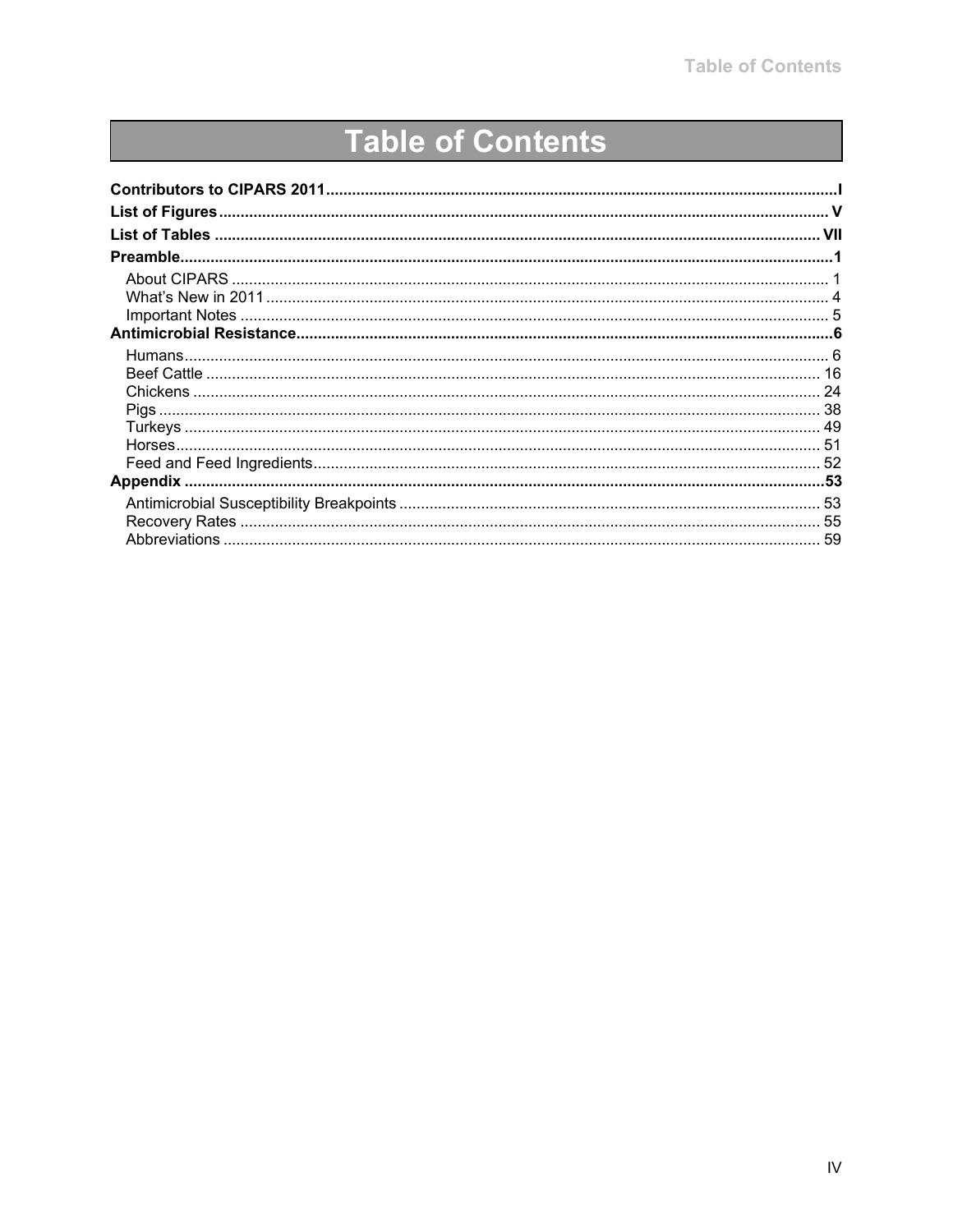# **List of Figures**

| Figure 1. Temporal variation in resistance to selected antimicrobials in human Salmonella serovars;                                                                                                                |
|--------------------------------------------------------------------------------------------------------------------------------------------------------------------------------------------------------------------|
| Figure 2. Resistance to antimicrobials in Salmonella isolates from cattle; Surveillance of Animal Clinical                                                                                                         |
| Figure 3. Resistance to antimicrobials in Escherichia coli isolates from beef; Retail Meat Surveillance,                                                                                                           |
| Figure 4. Temporal variation in resistance to selected antimicrobials in Escherichia coli isolates from beef;                                                                                                      |
| Figure 5. Resistance to antimicrobials in Escherichia coli isolates from beef cattle; Abattoir Surveillance,<br>.20                                                                                                |
| Figure 6. Temporal variation in resistance to selected antimicrobials in Escherichia coli isolates from beef                                                                                                       |
| Figure 7. Resistance to antimicrobials in Campylobacter isolates from beef cattle; Abattoir Surveillance,                                                                                                          |
| Figure 8. Temporal variation in resistance to selected antimicrobials in Campylobacter isolates from beef                                                                                                          |
| Figure 9. Resistance to antimicrobials in Salmonella isolates from chicken; Retail Meat Surveillance, 2011                                                                                                         |
| Figure 10. Temporal variation in resistance to selected antimicrobials in Salmonella isolates from chicken;                                                                                                        |
| Figure 11. Resistance to antimicrobials in Salmonella isolates from chickens; Abattoir Surveillance, 2011.                                                                                                         |
| Figure 12. Temporal variation in resistance to selected antimicrobials in Salmonella isolates from                                                                                                                 |
| Figure 13. Resistance to antimicrobials in Salmonella isolates from chickens; Surveillance of Animal                                                                                                               |
| Figure 14. Resistance to antimicrobials in Escherichia coli isolates from chicken; Retail Meat Surveillance,                                                                                                       |
| Figure 15. Temporal variation in resistance to selected antimicrobials in Escherichia coli isolates from                                                                                                           |
| Figure 16. Resistance to antimicrobials in Escherichia coli isolates from chickens; Abattoir Surveillance,                                                                                                         |
| Figure 17. Temporal variation in resistance to selected antimicrobials in Escherichia coli isolates from                                                                                                           |
| Figure 18. Resistance to antimicrobials in Campylobacter isolates from chicken by province/region; Retail<br>34                                                                                                    |
| Figure 19. Resistance to antimicrobials in Campylobacter isolates from chicken by species; Retail Meat                                                                                                             |
| Figure 20. Temporal variation in resistance to selected antimicrobials in Campylobacter isolates from                                                                                                              |
| Figure 21. Resistance to antimicrobials in Campylobacter isolates from chickens; Abattoir Surveillance,                                                                                                            |
| Figure 22. Resistance to antimicrobials in Salmonella isolates from pigs; Abattoir Surveillance, 2011 38                                                                                                           |
| Figure 23. Temporal variation in resistance to selected antimicrobials in Salmonella isolates from pigs;                                                                                                           |
| Figure 24. Resistance to antimicrobials in Salmonella isolates from pigs; Farm Surveillance, 2011.  40<br>Figure 25. Temporal variation in resistance to selected antimicrobials in Salmonella isolates from pigs; |
| Figure 26. Resistance to antimicrobials in Salmonella isolates from pigs; Surveillance of Animal Clinical                                                                                                          |
| Figure 27. Resistance to antimicrobials in Escherichia coli isolates from pork; Retail Meat Surveillance,                                                                                                          |
|                                                                                                                                                                                                                    |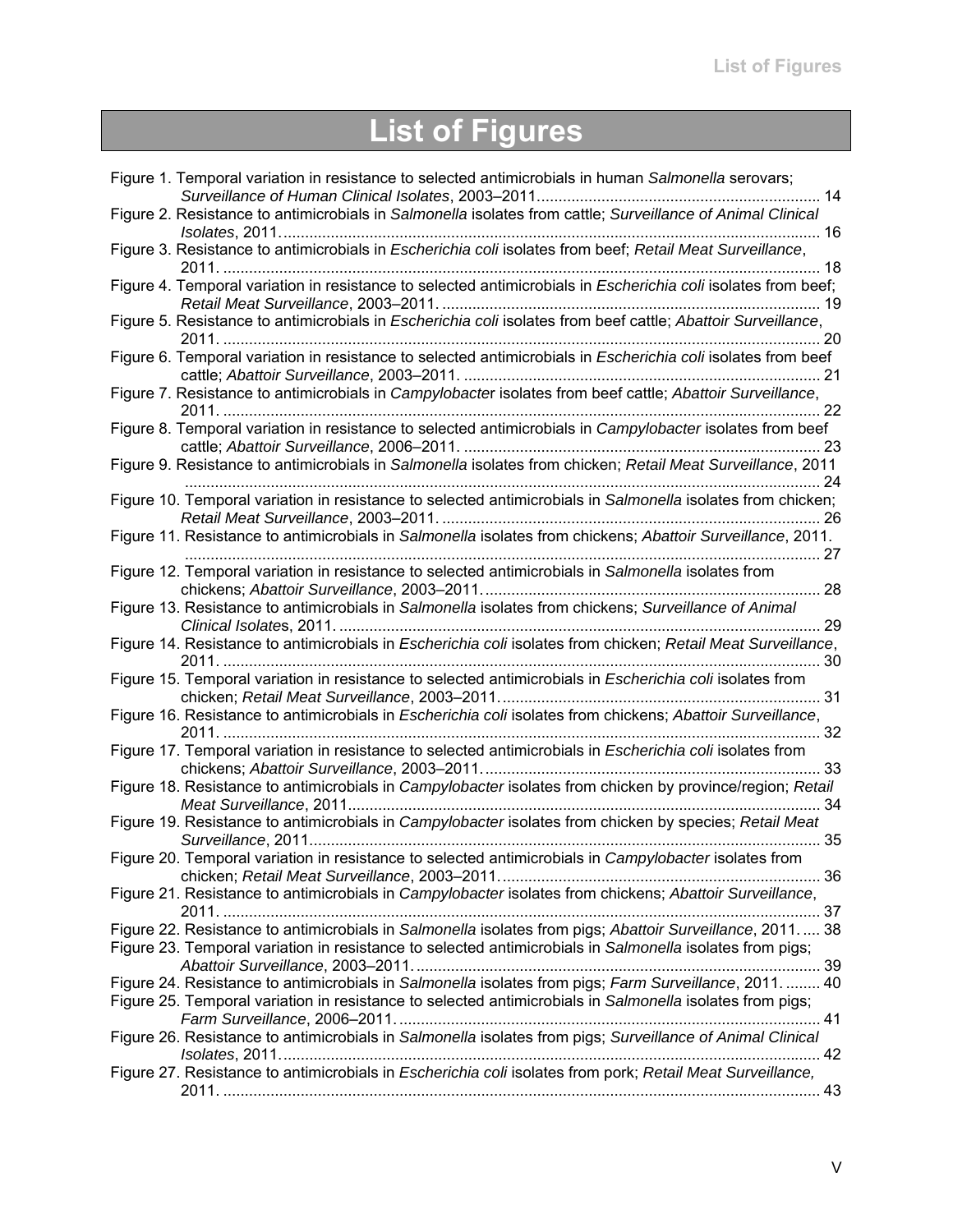| Figure 28. Temporal variation in resistance to selected antimicrobials in Escherichia coli isolates from                                                                                                               |
|------------------------------------------------------------------------------------------------------------------------------------------------------------------------------------------------------------------------|
| Figure 29. Resistance to antimicrobials in Escherichia coli isolates from pigs; Abattoir Surveillance, 2011.                                                                                                           |
| Figure 30. Temporal variation in resistance to selected antimicrobials in Escherichia coli isolates from                                                                                                               |
| Figure 31. Resistance to antimicrobials in Escherichia coli isolates from pigs; Farm Surveillance, 2011 47<br>Figure 32. Temporal variation in resistance to selected antimicrobials in Escherichia coli isolates from |
| Figure 33. Resistance to antimicrobials in Salmonella isolates from turkeys; Surveillance of Animal Clinical                                                                                                           |
| Figure 34. Resistance to antimicrobials in Salmonella isolates from horses; Surveillance of Animal Clinical<br>-51                                                                                                     |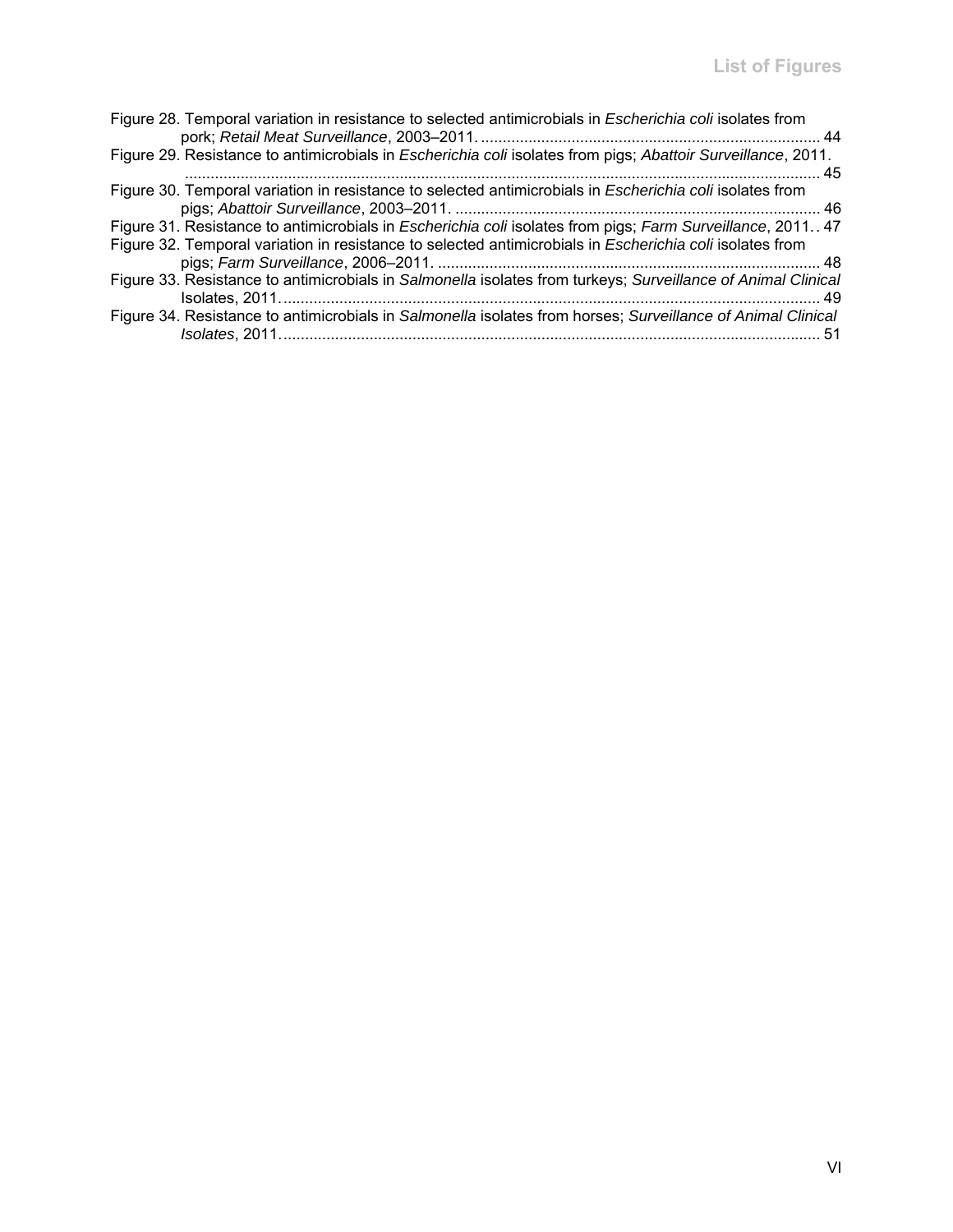# **List of Tables**

| Table 1. Resistance to antimicrobials in Salmonella I 4, [5], 12:i:- isolates; Surveillance of Human Clinical                                   |
|-------------------------------------------------------------------------------------------------------------------------------------------------|
| Table 2. Resistance to antimicrobials in Salmonella Enteritidis isolates; Surveillance of Human Clinical                                        |
| Table 3. Resistance to antimicrobials in Salmonella Heidelberg isolates; Surveillance of Human Clinical                                         |
| Table 4. Resistance to antimicrobials in Salmonella Newport isolates; Surveillance of Human Clinical                                            |
| Table 5. Resistance to antimicrobials in Salmonella Paratyphi A and B isolates; Surveillance of Human                                           |
| Table 6. Resistance to antimicrobials in Salmonella Typhi isolates; Surveillance of Human Clinical                                              |
| Table 7. Resistance to antimicrobials in Salmonella Typhimurium isolates; Surveillance of Human Clinical<br>12                                  |
| Table 8. Number of antimicrobial classes in resistance patterns of Salmonella isolates; Surveillance of                                         |
| Table 9. Number of antimicrobial classes in resistance patterns of Salmonella isolates from cattle;                                             |
| Table 10. Number of antimicrobial classes in resistance patterns of Escherichia coli isolates from beef;                                        |
| Table 11. Number of antimicrobial classes in resistance patterns of Escherichia coli isolates from beef                                         |
| Table 12. Number of antimicrobial classes in resistance patterns of Campylobacter isolates from beef                                            |
| Table 13. Number of antimicrobial classes in resistance patterns of Salmonella isolates from chicken;                                           |
| Table 14. Number of antimicrobial classes in resistance patterns of Salmonella isolates from chickens;                                          |
| Table 15. Number of antimicrobial classes in resistance patterns of Salmonella isolates from chickens;                                          |
| Table 16. Number of antimicrobial classes in resistance patterns of Escherichia coli isolates from chicken;                                     |
| Table 17. Number of antimicrobial classes in resistance patterns of Escherichia coli isolates from                                              |
| Table 18. Number of antimicrobial classes in resistance patterns of Campylobacter isolates from chicken;                                        |
| Table 19. Number of antimicrobial classes in resistance patterns of Campylobacter isolates from chickens;<br>Abattoir Surveillance, 2011.<br>37 |
| Table 20. Number of antimicrobial classes in resistance patterns of Salmonella isolates from pigs; Abattoir                                     |
| Table 21. Number of antimicrobial classes in resistance patterns of Salmonella isolates from pigs; Farm                                         |
| Table 22. Number of antimicrobial classes in resistance patterns of Salmonella isolates from pigs;                                              |
| Table 23. Number of antimicrobial classes in resistance patterns of Escherichia coli isolates from pork;                                        |
| Table 24. Number of antimicrobial classes in resistance patterns of Escherichia coli isolates from pigs;                                        |
| Table 25. Number of antimicrobial classes in resistance patterns of Escherichia coli isolates from pigs;                                        |
| Table 26. Number of antimicrobial classes in resistance patterns of Salmonella isolates from turkeys;                                           |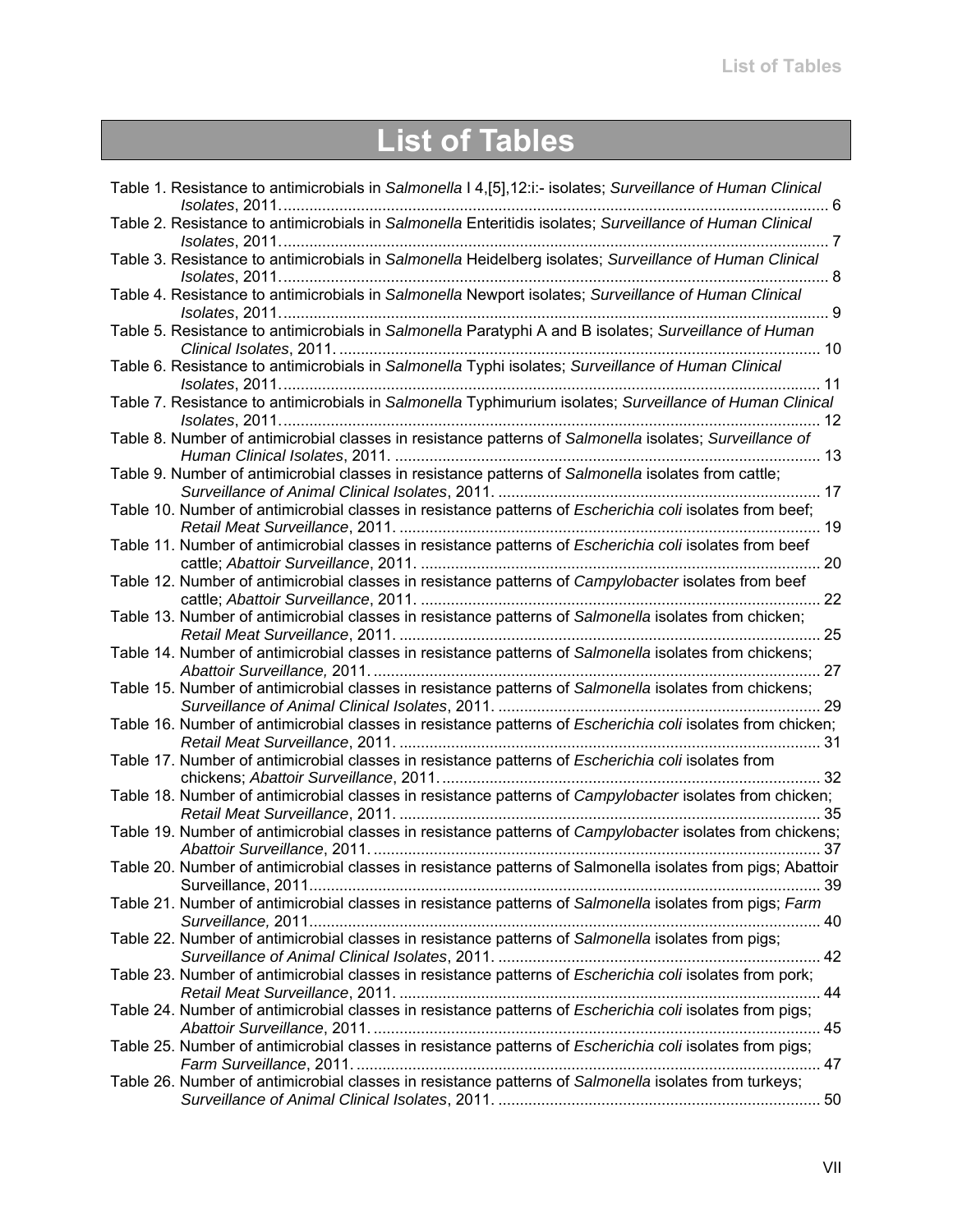| Table 27. Number of antimicrobial classes in resistance patterns of Salmonella isolates from horses;   |  |
|--------------------------------------------------------------------------------------------------------|--|
| Table 28. Number of antimicrobial classes in resistance patterns of Salmonella isolates from feed and  |  |
| Table A.1. Breakpoints in antimicrobial susceptibility of Salmonella and Escherichia coli isolates;    |  |
| Table A.2. Breakpoints in antimicrobial susceptibility of Campylobacter isolates; CAMPY plate, 2011 54 |  |
| Table A.3. Bacterial recovery rates of samples collected through the CIPARS agri-food components,      |  |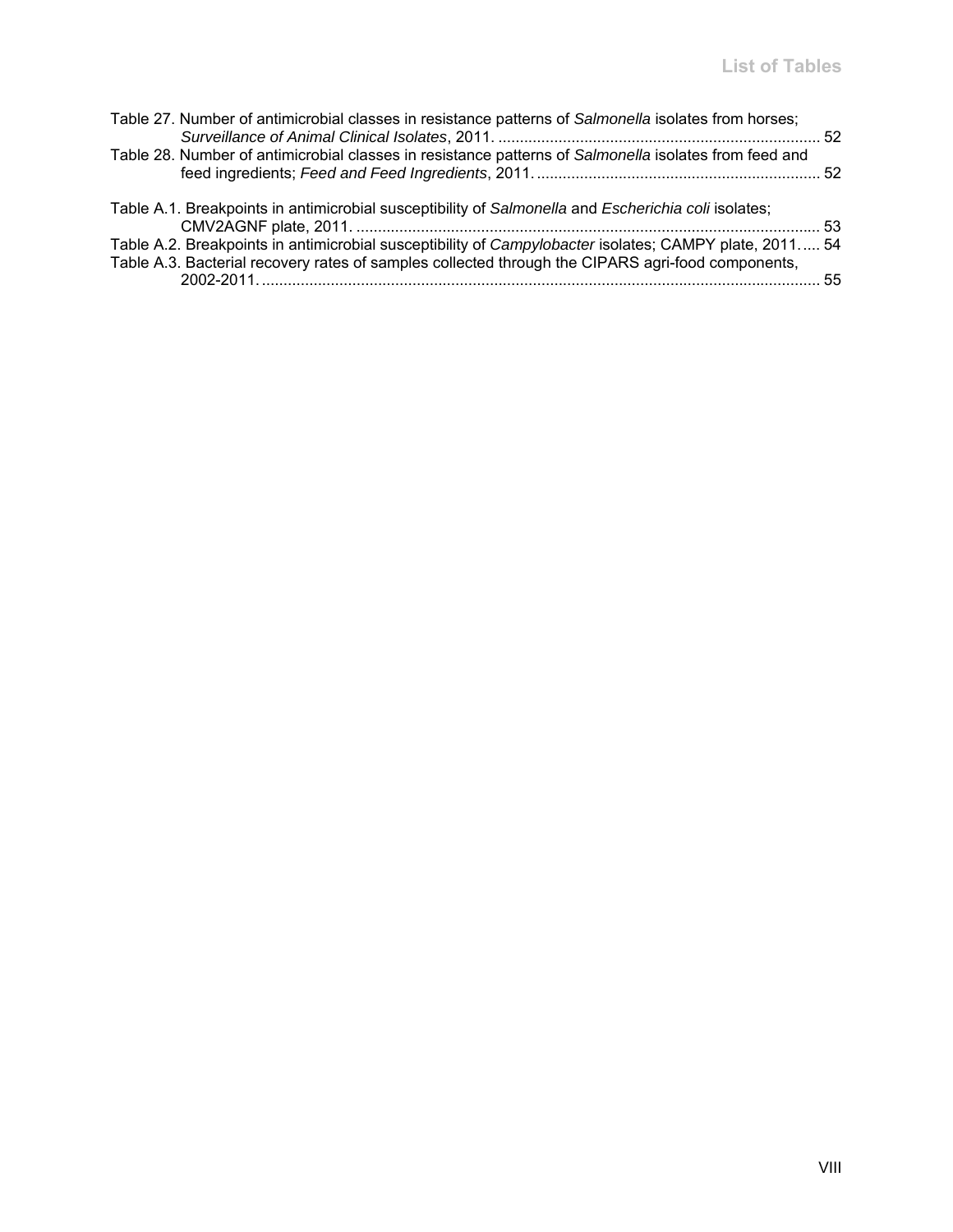# **Preamble**

# **About CIPARS**

The Canadian Integrated Program for Antimicrobial Resistance Surveillance (CIPARS) is pleased to present this short report on the prevalence and trends (temporal variations) in antimicrobial resistance in select bacterial species isolated from humans and the agri-food sector for the 2011 calendar year.<sup>1</sup> The CIPARS short reports replace preliminary reports, as the short reports now contain final data rather than preliminary, unless otherwise specified.

## **CIPARS Objectives**

- Provide a unified approach to monitor trends in antimicrobial resistance and antimicrobial use in humans and animals.
- Disseminate timely surveillance data.

l

- Facilitate assessment of the public health impact of antimicrobials used in humans and agricultural sectors.
- Allow accurate comparisons with data from other countries that use similar surveillance systems.

## *Surveillance of Human Clinical Isolates*

The objective of the *Surveillance of Human Clinical Isolates* component of CIPARS is to provide a representative and methodologically unified approach to monitor temporal variations in the prevalence of antimicrobial resistance in *Salmonella* isolated from humans at the provincial/territorial level. This component was established in 2002.

Hospital-based or private clinical laboratories culture human *Salmonella* isolates in Canada. Although reporting is mandatory through laboratory notification of reportable diseases to the National Notifiable Disease Reporting System, forwarding of *Salmonella* cultures to the Provincial Public Health Laboratories (PPHLs) is voluntary and passive. A high proportion<sup>2</sup> of *Salmonella* isolates are forwarded to the PPHLs, but this proportion may vary among laboratories.

To ensure a statistically valid sampling plan, all human *Salmonella* isolates (outbreak-associated and nonoutbreak-associated) received by the PPHLs in Saskatchewan, Manitoba, New Brunswick, Nova Scotia, Prince Edward Island, and Newfoundland and Labrador were forwarded to the National Microbiology Laboratory. The PPHLs in more populated provinces (British Columbia, Alberta, Ontario, and Québec) forwarded only the isolates received from the 1st to the 15th of each month. However, all PPHLs forwarded all human isolates of *S*. Typhi to the National Microbiology Laboratory due to the organism's clinical importance. The Yukon, Northwest Territories, and Nunavut, which do not have a PPHL counterpart, forwarded their isolates to one of the existing PPHLs. For this reason, data for the 3 territories are included in the overall number of isolates from the PPHL to which the isolates were submitted, unless the Territory was specified.

As of 2010, the antimicrobial susceptibility testing protocol of the human clinical isolates was modified and now includes testing for only 8 specific *Salmonella* serovars: I 4,[5],12:i:-, Enteritidis, Heidelberg,

 $1$ Any additional isolates received after completion of this short report and included in the 2011 Annual report will be highlighted.

<sup>&</sup>lt;sup>2</sup> Report of the 2001 Canadian Laboratory Study, National Studies on Acute Gastrointestinal Illness, Division of Enteric, Foodborne and Waterborne Diseases, 2002.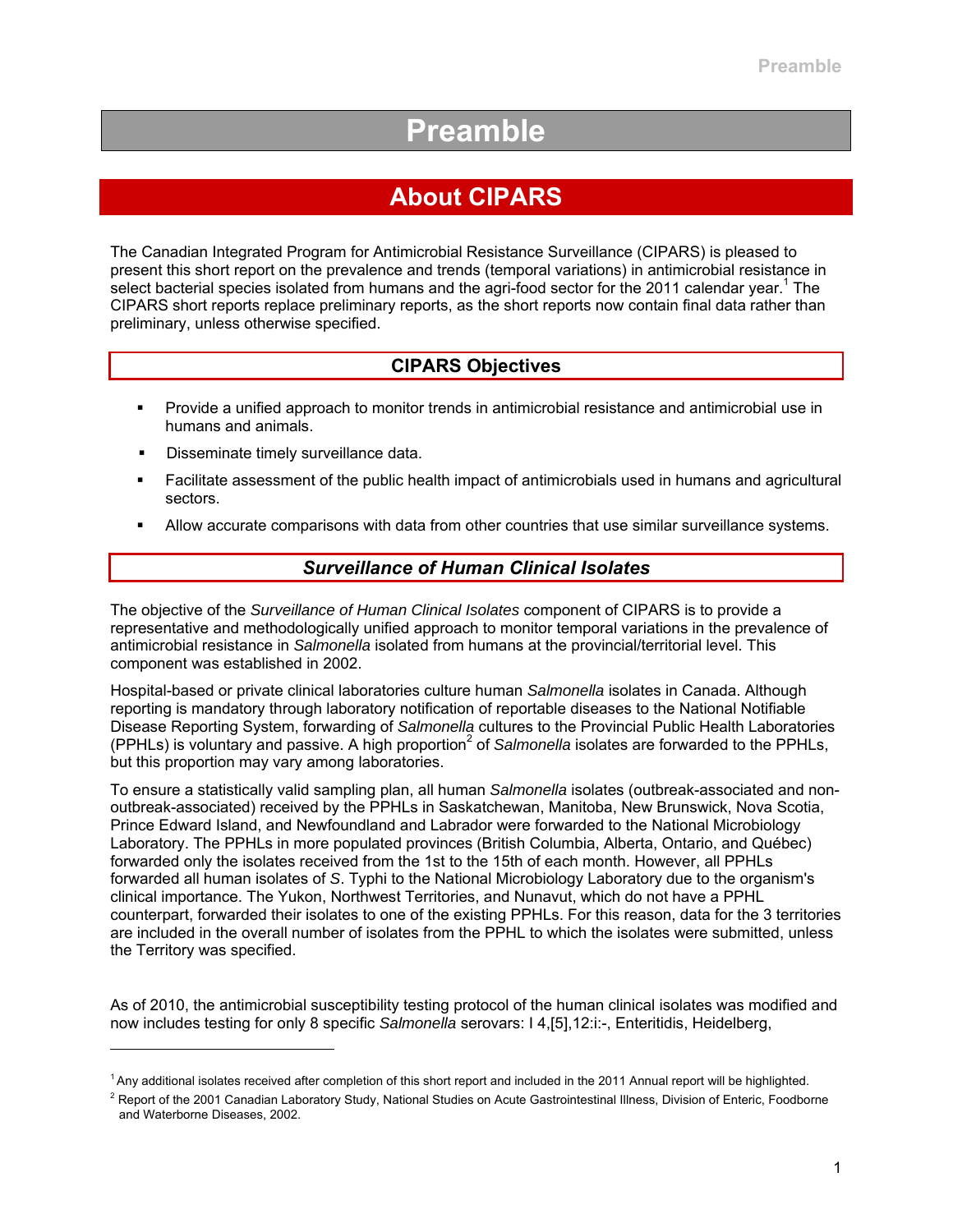Newport,<sup>1</sup> Paratyphi A, Paratyphi B, Typhi, and Typhimurium. For the more populated provinces (British Columbia, Alberta, Ontario, and Québec) only half of the Enteritidis isolates submitted during the first 15 days of the month were tested because of the high number of isolates submitted by their PPHLs. All other *Salmonella* serovars were stored and will be available for testing in the event of any future public health concerns.

## *Retail Meat Surveillance* **(beef, chicken, and pork)**

The objectives of the CIPARS *Retail Meat Surveillance* component are to provide data on antimicrobial resistance and to monitor temporal variations in the prevalence of resistance among selected bacteria found in raw meat at the provincial/region level. *Retail Meat Surveillance* began in 2003 in Ontario and Québec, followed by establishment of routine retail sampling activities in other provinces as resources became available (Saskatchewan in 2005, British Columbia in 2007, and the Maritimes in 2008, a region including the provinces of New Brunswick, Nova Scotia, and Prince Edward Island). Retail food represents a logical sampling point for surveillance of antimicrobial resistance because it is the endpoint of food animal production, and thus is indicative of human exposure. Retail surveillance provides a measure of human exposure to antimicrobial-resistant bacteria through consumption of meat products from selected commodities. The scope of the surveillance framework can be modified (e.g. food commodities, bacteria, or geographic region) as necessary and functions as a research platform for investigation of specific questions regarding antimicrobial resistance in the agri-food sector.

The commodities of interest for this component were raw meat products most commonly consumed by Canadians. These commodities and the products sampled included poultry (chicken legs or wings [skin on]), pork (chops), and beef (ground beef). The unit of analysis in *Retail Meat Surveillance* was the bacterial isolate recovered from raw meat. Bacteria of interest in chicken were *Campylobacter*, *Salmonella*, and generic *Escherichia coli*. As of January 1, 2010, no attempt has been made to isolate *Enterococcus* from retail-level chicken samples as no vancomycin-resistant enterococci, which are strains of particular public health concern, have been detected in retail isolates since CIPARS began. From beef and pork, only *E. coli* was cultured and then tested for antimicrobial susceptibility given the low prevalence of *Campylobacter* and *Salmonella* in these commodities at the retail level, as determined during the early phases of the program. *Salmonella* was isolated from pork, primarily to provide recovery estimates for this commodity for other Public Health Agency of Canada programs. These *Salmonella* strains were also submitted for antimicrobial susceptibility testing; however, given the low numbers recovered annually, results are not presented on an annual basis. Instead, those results have been pooled and are presented over a multi-year period<sup>2</sup> in the interest of precision.

The sampling protocol primarily involved continuous weekly submission of samples of retail meat from randomly selected geographic areas (i.e. census divisions defined by Statistics Canada), weighted by population, in each participating province/region. In 2011, retail meat samples were ideally collected on a weekly basis in Ontario and Québec and bi-weekly in British Columbia, Saskatchewan, and the Maritimes. Prevalence estimates were used to determine the number of samples to be collected, which was based on an expected yield of 100 isolates per commodity per province/region per year plus 20% to account for lost or damaged samples. Because sampling was less frequent in British Columbia, Saskatchewan, and the Maritimes relative to sampling in Ontario and Québec, the target of 100 isolates per year may not have always been achieved in those provinces/region.

## *Abattoir Surveillance* **(beef cattle, chickens, and pigs)**

The objectives of the CIPARS *Abattoir Surveillance* component are to provide nationally representative, annual antimicrobial resistance data for bacteria isolated from animals as they entered the food supply

l

<sup>&</sup>lt;sup>1</sup> The antimicrobial susceptibility testing protocol of the human clinical isolates was modified in 2010 and now includes Newport isolates. 2

 $2$  Data from 2003-2008, 2008 CIPARS Annual Report.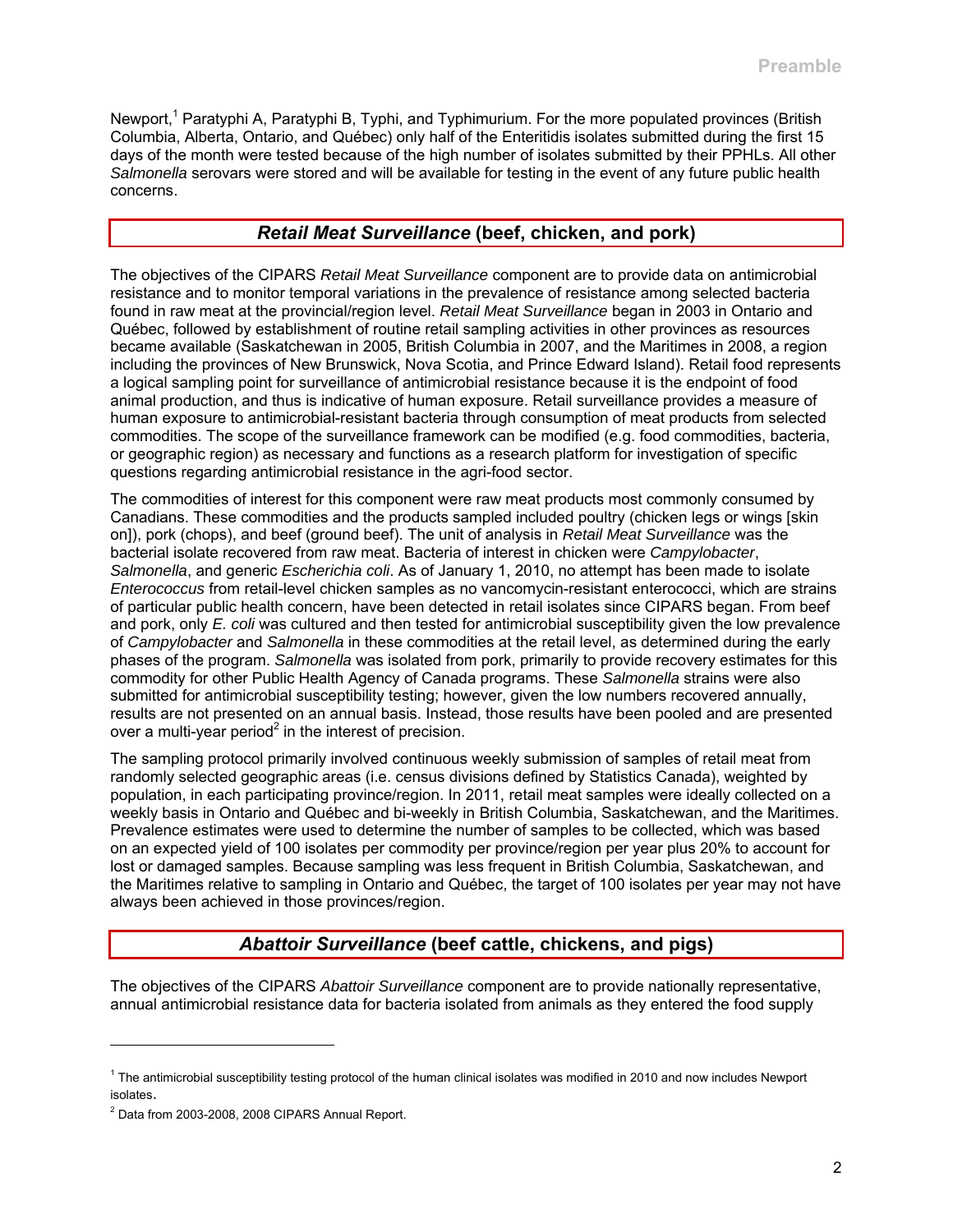and to monitor temporal variations in the prevalence of antimicrobial resistance in these bacteria. *Abattoir Surveillance* includes only animals that originated from premises within Canada.

For this component, the unit of analysis was the bacterial isolate, each of which was cultured from the caecal contents (not carcasses) of slaughtered food animals. Caecal contents were used to avoid misinterpretation related to cross-contamination and to better reflect antimicrobial resistance in bacteria that originated from the farm. Established in September 2002, this component initially targeted generic *Escherichia coli* and *Salmonella* from the meat commodities with the highest per capita consumption: beef cattle, broiler chickens, and pigs. In 2003, the component was refined to discontinue *Salmonella* isolation from beef cattle because of the low prevalence of *Salmonella* in that population. *Campylobacter* surveillance was initiated in beef cattle in late 2005 to include a human pathogen in beef cattle surveillance and, following the approval of a fluoroquinolone for use in cattle, to provide information on fluoroquinolone resistance. *Campylobacter* surveillance was initiated in broiler chickens in 2010 out of concern about fluoroquinolone and ceftiofur resistance in isolates previously recovered from chicken through CIPARS *Retail Meat Surveillance*. The sampling method was designed with the goal that, across Canada, 100 isolates of *Campylobacter* and 150 isolates each of *Salmonella* and *E. coli* would be recovered from each animal species over a 12-month period to avoid any potential seasonal bias in bacteria prevalence and antimicrobial susceptibility.

Over 90% of all food-producing animals in Canada are slaughtered in federally inspected abattoirs annually. Forty-two federally inspected slaughter plants (6 beef cattle plants, 24 poultry plants, and 12 swine plants) from across Canada participated in 2011.

## *Farm Surveillance* **(pigs)**

The objectives of the CIPARS *Farm Surveillance* component are to provide data on antimicrobial use and resistance, monitor temporal variations in the prevalence of antimicrobial resistance, investigate associations between antimicrobial use and resistance in isolates from swine farms, and provide data for human-health risk assessments.

This initiative is based on a sentinel farm framework that provides herd-level data on antimicrobial use and pooled fecal samples collected from pens of grower-finisher pigs for bacterial isolation and antimicrobial susceptibility testing. For this component, the unit of analysis for the antimicrobial resistance data was the bacterial isolate. These data were adjusted for clustering at the herd-level. The bacteria of interest were *Salmonella* and generic *Escherichia coli*. Recovery of *Enterococcus* isolates from farm samples was discontinued in 2011. This was decision was taken because no vancomycin-resistant enterococci have been ever been detected in the farm samples and this modification makes the farm program consistent with the other CIPARS components with regard to Enterococcus isolation.

In 2006, the CIPARS *Farm Surveillance* component was implemented in swine herds across the 5 major pork-producing provinces of Canada (Alberta, Saskatchewan, Manitoba, Ontario, and Québec). The swine industry was selected as the pilot commodity for development of the surveillance infrastructure because the Canadian Quality Assurance (CQA®) program had been extensively implemented by the industry, there had not been a recent outbreak of foreign animal disease in pigs, and there was a similar initiative in swine in the United States (Collaboration in Animal Health and Food Safety Epidemiology).

In 2011, 23 swine veterinarians enrolled 96 client producers with CQA® validated operations that produced more than 2,000 market pigs per year, and were representative of the demographic and geographic distribution of herds in the veterinarian's swine practice. Criteria for exclusion were as follow: herds regarded as organically raised, herds in which edible residual material was fed, or herds that were raised on pasture. These criteria helped ensure that the herds enrolled were representative of the majority of swine operations in Canada. In each of the participating provinces, the number of CIPARS sentinel sites was proportional to the national total of grower-finisher units. An exception was Alberta, where additional herds were enrolled with provincial support.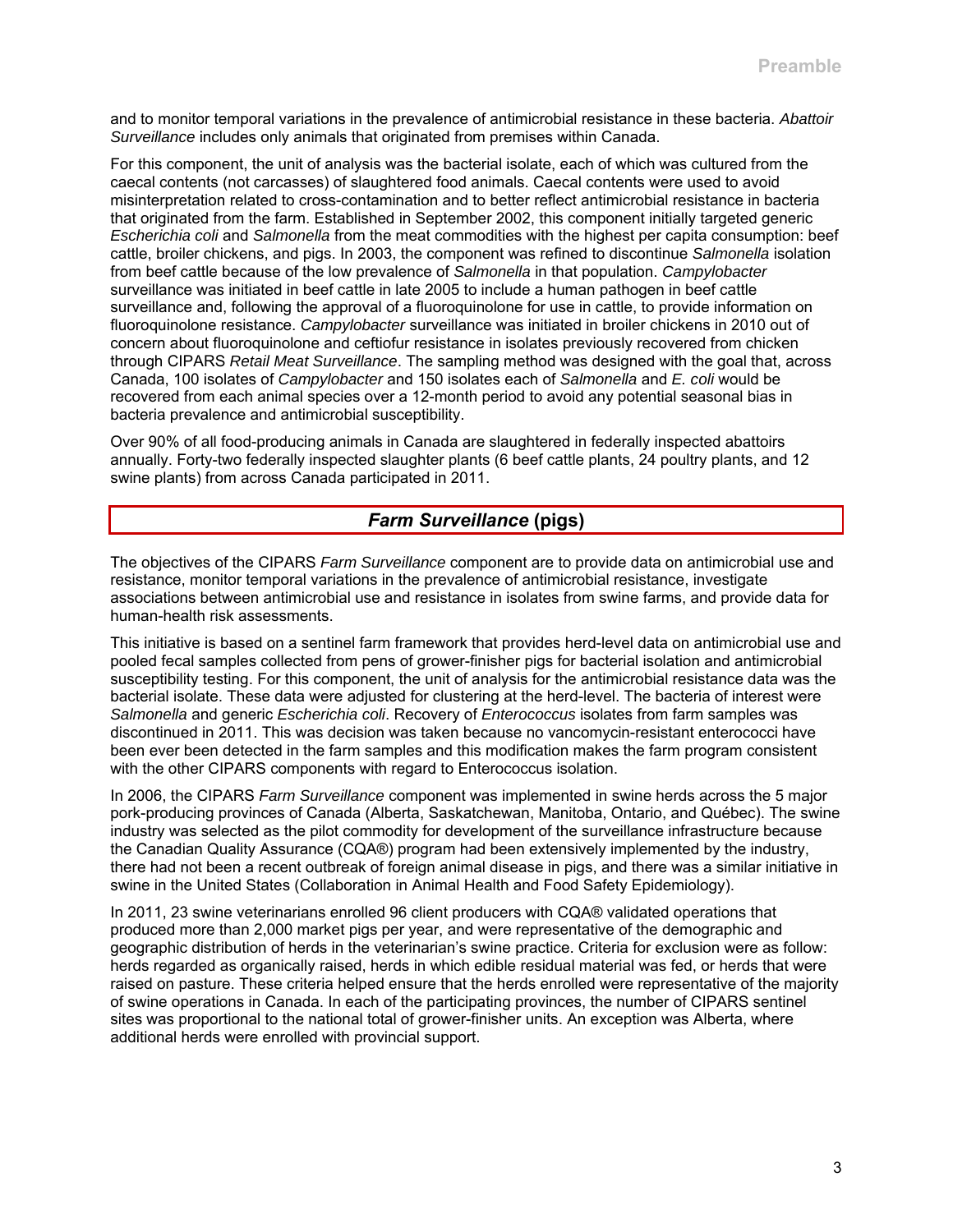## *Surveillance of Animal Clinical Isolates* **(cattle, chickens, pigs, turkeys, and horses)**

The objective of the CIPARS *Surveillance of Animal Clinical Isolates* component is to detect emerging antimicrobial resistance patterns as well as new serovar/resistance pattern combinations in *Salmonella*. This component of CIPARS is based on submissions from veterinarians or producers to veterinary diagnostic laboratories. Sample collection and submission practices, as well as *Salmonella* isolation protocols, vary among laboratories.

*Salmonella* isolates were sent by private veterinary and provincial animal health laboratories from across the country to the *Salmonella* Typing Laboratory at the Laboratory for Foodborne Zoonoses (LFZ), Guelph, Ontario. An exception was Québec, where isolates from animal health laboratories were sent to the Direction des laboratoires d'expertises du Ministère de l'Agriculture, des Pêcheries et de l'Alimentation du Québec, Saint-Hyacinthe for serotyping. Isolates and serotyping results from Québec were then forwarded to the LFZ to undergo phage typing and antimicrobial susceptibility testing.

Unlike the *Surveillance of Human Clinical Isolates* component, the proportion of *Salmonella* isolates forwarded to the LFZ from private and provincial animal health laboratories was not determined by a national sampling scheme and therefore varied within and between provinces. As well, isolates were not solely of clinical origin; some may also have been collected from animal feed, the animal's environment, or non-diseased animals from the same herd. The results for cattle, chickens, pigs, turkeys, and horses are reported in this report. Cattle isolates could have originated from dairy cattle, milk-fed or grain-fed veal, or beef cattle. Chicken isolates were largely from layer hens and broiler chickens, but may have originated from primary layer breeders or broiler breeder birds as well.

## *Feed and Feed Ingredients*

Data from the *Feed and Feed Ingredients* component of CIPARS were obtained from various sources, including monitoring programs of the CFIA and provincial authorities. Information on specimen collection methods was only available for the CFIA monitoring programs.

The CFIA collects samples of animal feed under 2 different programs: Program 15A (Monitoring Inspection – *Salmonella*) and Program 15E (Directed Inspection – *Salmonella*). Under Program 15A, feeds produced at feed mills, rendering facilities, ingredient manufacturers, and on-farm facilities are sampled and tested for *Salmonella*. Although this program makes use of a random sampling process, extra attention is paid to feeds that are more likely to have a higher degree of *Salmonella* contamination, such as those that contain rendered animal products, oilseed meals, fishmeals, grains, and mashes. Program 15E targets feeds or ingredients from establishments that (i) produce rendered animal products, other feeds containing ingredients in which *Salmonella* could be a concern (e.g. oilseed meal or fishmeal), or a significant volume of poultry feed; (ii) are known to have repeated problems with *Salmonella* contamination; or (iii) have identified a *Salmonella* serovar that is highly pathogenic (e.g. Typhimurium, Enteritidis, or Newport). Program 15E is a targeted program; samples are not randomly selected.

## **What's New in 2011**

## **Changes to CIPARS Antimicrobial Resistance Surveillance Component**

 Bacterial culture and antimicrobial susceptibility testing of *Enterococcus* isolates from *Farm Surveillance* in pigs was discontinued as of January 1, 2011. Antimicrobial resistance surveillance of this bacterial species at the farm level may be reintroduced at a later date.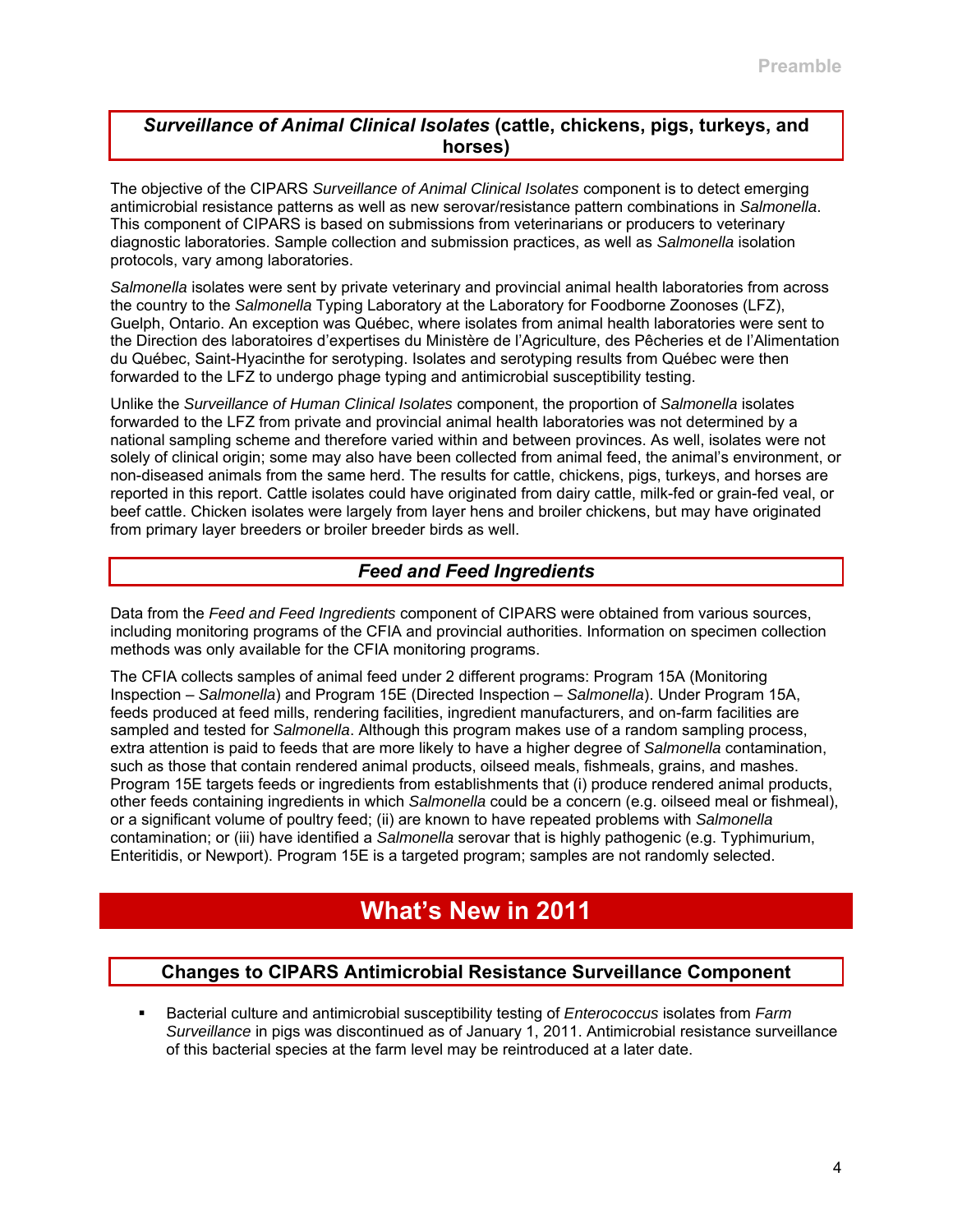## **Methodological Changes**

- In 2011, a new Enterobacteriaceae plate, CMV2AGNF,<sup>1</sup> replaced the CMV1AGNF plate. This new plate now includes azithromycin (Category II) in the panel and excludes amikacin (Category II).
- Upcoming in the 2011 Annual Report: Adoption of the new CLSI<sup>2</sup> breakpoint of  $\geq 1$  µg/mL for ciprofloxacin resistance in *Salmonella* and *E. coli* isolates. The decision by CIPARS to expand the breakpoint change to other *Salmonella* serovars and to *E. coli* was based upon the desire to keep the breakpoints harmonized across the Enterobacteriaceae we monitor, due to their close biological similarities and ease of sharing of resistance genes. Specifically for *E. coli*, using the same breakpoint reinforces its role as a commensal indicator of the pool of resistance genes available for exchange with more pathogenic organisms. Furthermore, the ciprofloxacin breakpoints were the same in the past for both genera (at  $\geq 4 \mu g/mL$ ); keeping them the same but now at ≥ 1 µg/mL maintains the precedence previously set. Some comparative highlights between the new  $\geq 1$  µg/mL breakpoint with the  $\geq 4$  µg/mL breakpoint used in this short report will be presented in the 2011 Annual Report.

# **Important Notes**

## **Antimicrobial Groupings**

 Category of importance in human medicine: Antimicrobials were categorized on the basis of importance in human medicine (Veterinary Drugs Directorate, Health Canada; categories revised in April 2009). $3$ 

## **Additional Notes**

- Additional human and animal clinical isolates might be tested after the publication of this report. In this case, updated results will be presented in the 2011 Annual Report.
- *Surveillance of Animal Clinical Isolates* and antimicrobial resistance figures: Confidence intervals are not displayed for this component because samples are not obtained randomly and may not represent independent observations. Therefore, the results may not reflect true prevalence of antimicrobial resistance, but can be used to highlight the occurrence of emerging resistance.

l

<sup>&</sup>lt;sup>1</sup> http://www.trekds.com/products/sensititre/vet\_pltformats.asp<br><sup>2</sup> Clinical Laboratory Standards Institute (CLSI) M100-S22. For reporting S. Typhi and extraintestinal *Salmonella* spp. only.<br><sup>3</sup> http://www.hc-sc.gc.ca/dh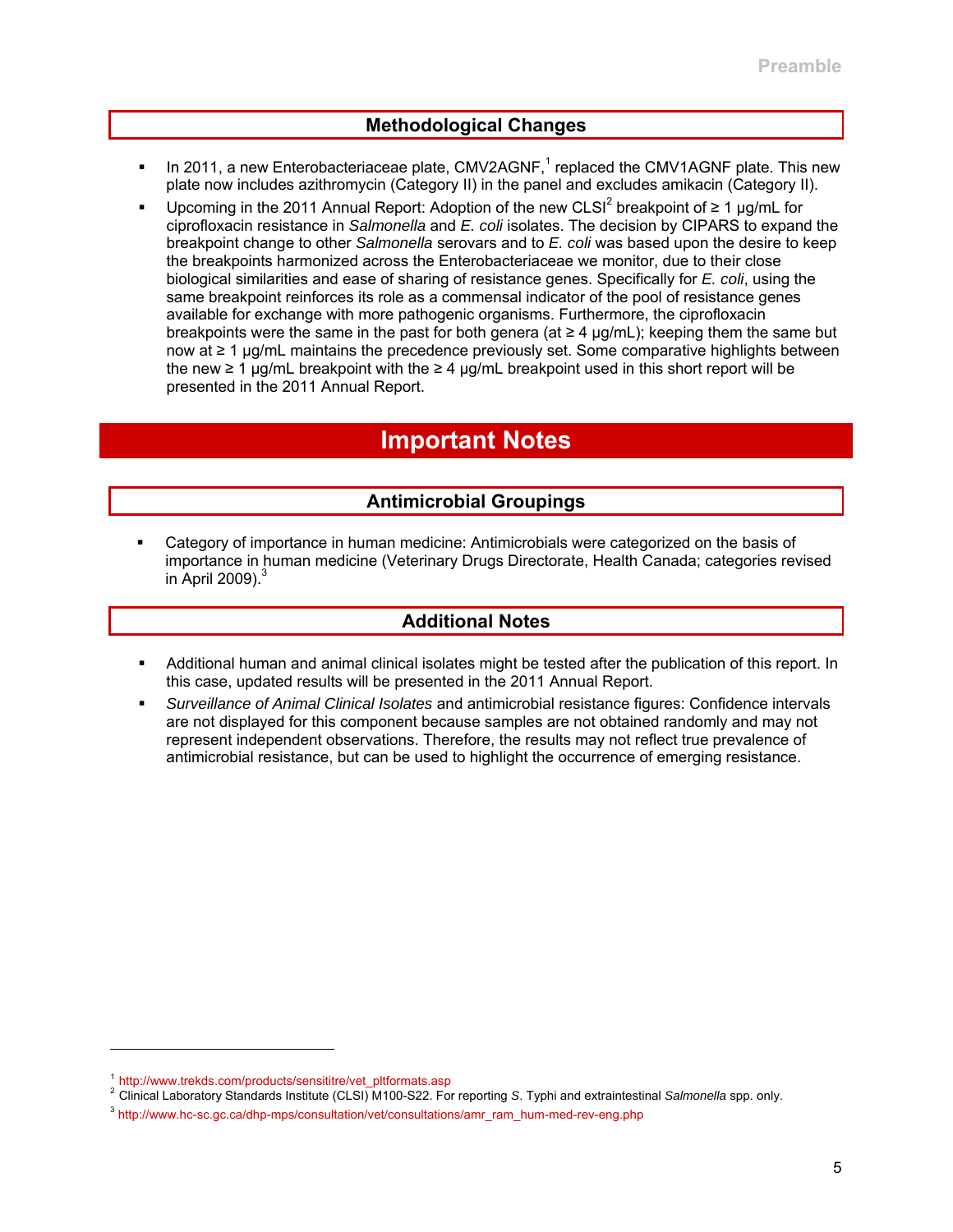# **Antimicrobial Resistance**

# **Humans**

## *Salmonella* **I 4,[5],12:i:-**

## $(n = 104)$

### **Table 1. Resistance to antimicrobials in** *Salmonella* **I 4,[5],12:i:- isolates;** *Surveillance of Human Clinical Isolates***, 2011.**

|              |                               |           |           |           |           |           | Number (%) of isolates resistant |           |           |         |           | Canadaª        |
|--------------|-------------------------------|-----------|-----------|-----------|-----------|-----------|----------------------------------|-----------|-----------|---------|-----------|----------------|
|              | Antimicrobial                 | <b>BC</b> | <b>AB</b> | <b>SK</b> | <b>MB</b> | <b>ON</b> | QC                               | <b>NB</b> | <b>NS</b> | PEI     | <b>NL</b> |                |
|              |                               | $n = 8$   | $n = 17$  | $n = 13$  | $n = 12$  | $n = 23$  | $n = 21$                         | $n = 3$   | $n = 7$   | $n = 0$ | $n = 0$   | $\frac{9}{6}$  |
|              | Amoxicillin-clavulanic acid   | 2(25)     | 1(6)      | 1(8)      | 2(17)     | 4(17)     | 0(0)                             | 0(0)      | 2(29)     |         |           | 11             |
|              | Ceftiofur                     | 2(25)     | 1(6)      | 1(8)      | 2(17)     | 4 (17)    | 0(0)                             | 0(0)      | 2(29)     |         |           | 11             |
|              | Ceftriaxone                   | 2(25)     | 1(6)      | 1(8)      | 2(17)     | 4 (17)    | 0(0)                             | 0(0)      | 2(29)     |         |           | 11             |
|              | Ciprofloxacin                 | 0(0)      | 0(0)      | 0(0)      | 0(0)      | 0(0)      | 0(0)                             | 0(0)      | 0(0)      |         |           | 0              |
|              | Ampicillin                    | 5(63)     | 3(18)     | 3(23)     | 3(25)     | 10(43)    | 10 (48)                          | 1(33)     | 3(43)     |         |           | 38             |
|              | Azithromycin                  | 0(0)      | 0(0)      | 0(0)      | 0(0)      | 0(0)      | 0(0)                             | 0(0)      | 0(0)      |         |           | 0              |
|              | Cefoxitin                     | 2(25)     | 1(6)      | 1(8)      | 2(17)     | 4 (17)    | 0(0)                             | 0(0)      | 2(29)     |         |           | 11             |
| $\mathbf{H}$ | Gentamicin                    | 0(0)      | 0(0)      | 0(0)      | 0(0)      | 0(0)      | 0(0)                             | 0(0)      | 0(0)      |         |           | 0              |
|              | Kanamycin                     | 0(0)      | 0(0)      | 0(0)      | 0(0)      | 0(0)      | 2(10)                            | 0(0)      | 0(0)      |         |           | $\overline{2}$ |
|              | Nalidixic acid                | 1(13)     | 0(0)      | 0(0)      | 0(0)      | 0(0)      | 0(0)                             | 0(0)      | 0(0)      |         |           |                |
|              | Streptomycin                  | 1(13)     | 2(12)     | 1(8)      | 1(8)      | 6(26)     | 11(52)                           | 1(33)     | 1(14)     |         |           | 25             |
|              | Trimethoprim-sulfamethoxazole | 1(13)     | (6)       | 0(0)      | 0(0)      | 0(0)      | 1(5)                             | 0(0)      | 0(0)      |         |           | 3              |
|              | Chloramphenicol               | 1(13)     | 1(6)      | 0(0)      | 0(0)      | 0(0)      | 2(10)                            | 0(0)      | 0(0)      |         |           | 5              |
|              | <b>III</b> Sulfisoxazole      | 1(13)     | 3(18)     | 1(8)      | 0(0)      | 6(26)     | 11(52)                           | 1(33)     | 1(14)     |         |           | 26             |
|              | Tetracycline                  | 5(63)     | 10(59)    | 3(23)     | 0(0)      | 7(30)     | 11(52)                           | 1(33)     | 1(14)     |         |           | 41             |
| IV           |                               |           |           |           |           |           |                                  |           |           |         |           |                |

Roman numerals I to IV indicate the ranking of antimicrobials based on importance in human medicine as outlined by the Veterinary Drugs Directorate.

Provincial abbreviations are defined in the Appendix.

No *Salmonella* I 4,[5],12:i:- isolates were received from Prince Edward Island or Newfoundland.<br>ª Estimated percentages for Canada have been corrected for non-proportional submission protocols among provinces (see Append A of the 2008 CIPARS Annual Report).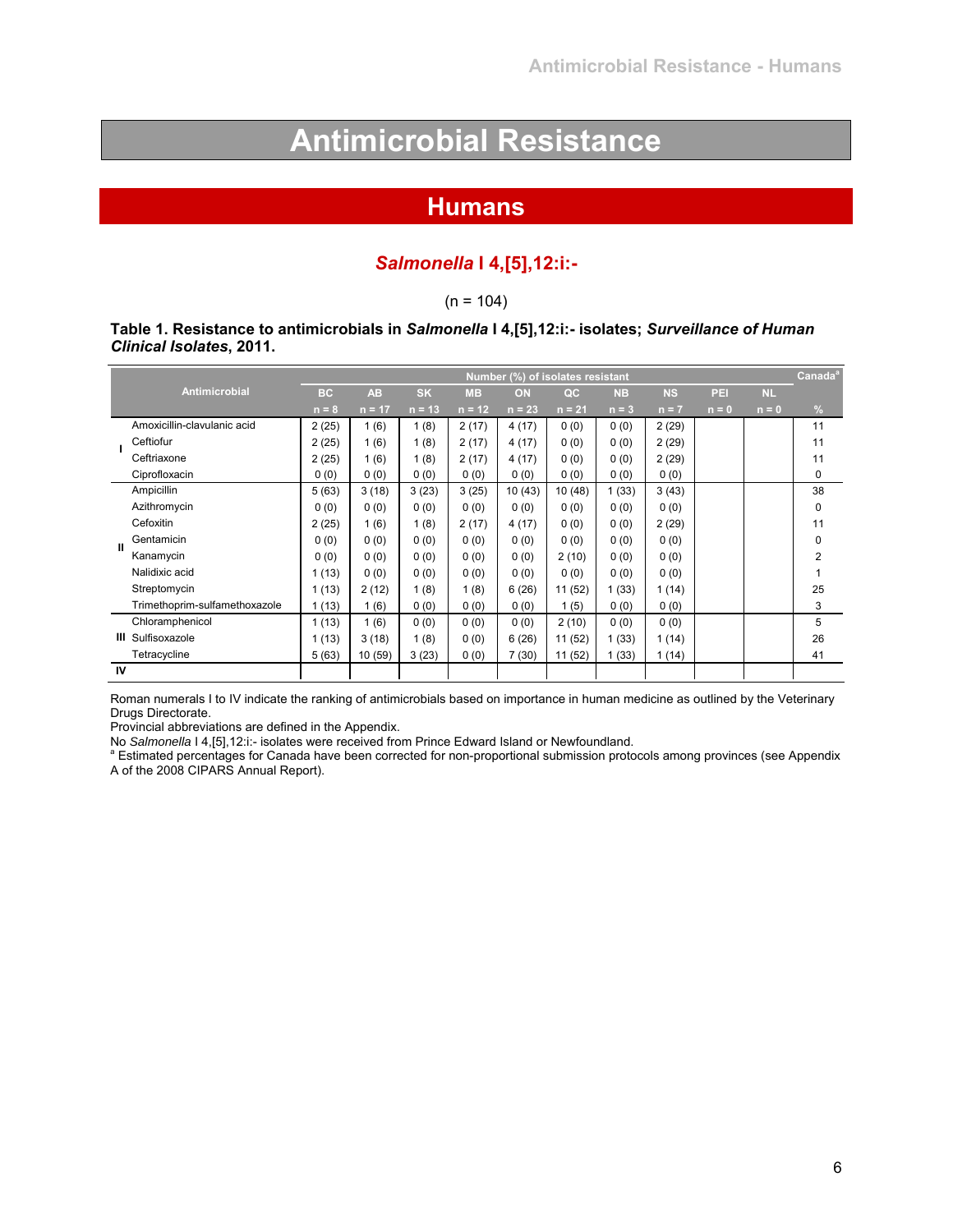## *Salmonella* **Enteritidis**

 $(n = 951)$ 

#### **Table 2. Resistance to antimicrobials in** *Salmonella* **Enteritidis isolates;** *Surveillance of Human Clinical Isolates***, 2011.**

|              |                               |           |           |           |           | Number (%) of isolates resistant |           |           |           |          |           | Canada <sup>a</sup> |
|--------------|-------------------------------|-----------|-----------|-----------|-----------|----------------------------------|-----------|-----------|-----------|----------|-----------|---------------------|
|              | Antimicrobial                 | <b>BC</b> | <b>AB</b> | <b>SK</b> | <b>MB</b> | ON                               | OC        | <b>NB</b> | <b>NS</b> | PEI      | <b>NL</b> |                     |
|              |                               | $n = 155$ | $n = 130$ | $n = 69$  | $n = 73$  | $n = 236$                        | $n = 109$ | $n = 48$  | $n = 92$  | $n = 15$ | $n = 24$  | %                   |
|              | Amoxicillin-clavulanic acid   | 0(0)      | 1(1)      | 0(0)      | 0(0)      | 0(0)                             | 1(1)      | 0(0)      | 0(0)      | 0(0)     | 0(0)      | < 1                 |
|              | Ceftiofur                     | 0(0)      | 1(1)      | 0(0)      | 0(0)      | 0(0)                             | 1(1)      | 0(0)      | 0(0)      | 0(0)     | 0(0)      | < 1                 |
|              | Ceftriaxone                   | 0(0)      | 1(1)      | 0(0)      | 0(0)      | 0(0)                             | 1(1)      | 0(0)      | 0(0)      | 0(0)     | 0(0)      | < 1                 |
|              | Ciprofloxacin                 | 0(0)      | 0(0)      | 0(0)      | 0(0)      | 0(0)                             | 0(0)      | 0(0)      | 0(0)      | 0(0)     | 0(0)      | 0                   |
|              | Ampicillin                    | 7(5)      | 5(4)      | 4(6)      | 2(3)      | 6(3)                             | 7(6)      | 2(4)      | 2(2)      | 0(0)     | 0(0)      | 4                   |
|              | Azithromycin                  | 0(0)      | 0(0)      | 0(0)      | 0(0)      | 0(0)                             | 0(0)      | 0(0)      | 0(0)      | 0(0)     | 0(0)      | 0                   |
|              | Cefoxitin                     | 0(0)      | 1(1)      | 0(0)      | 0(0)      | 0(0)                             | 1(1)      | 0(0)      | 1(1)      | 0(0)     | 0(0)      | < 1                 |
| $\mathbf{H}$ | Gentamicin                    | 2(1)      | 0(0)      | 0(0)      | 0(0)      | 1(0)                             | 0(0)      | 0(0)      | 0(0)      | 0(0)     | 0(0)      | < 1                 |
|              | Kanamycin                     | 2(1)      | 0(0)      | 0(0)      | 0(0)      | 0(0)                             | 2(2)      | 0(0)      | 0(0)      | 0(0)     | 0(0)      | < 1                 |
|              | Nalidixic acid                | 21(14)    | 8(6)      | 4(6)      | 7(10)     | 50(21)                           | 27(25)    | 8(17)     | 14 (15)   | 3(20)    | 4(17)     | 16                  |
|              | Streptomycin                  | 2(1)      | 3(2)      | 2(3)      | 2(3)      | 3(1)                             | 5(5)      | 1(2)      | 1(1)      | 0(0)     | 0(0)      | 2                   |
|              | Trimethoprim-sulfamethoxazole | 0(0)      | 1(1)      | 1(1)      | 1(1)      | 5(2)                             | 6(6)      | 2(4)      | 3(3)      | 0(0)     | 0(0)      | 2                   |
|              | Chloramphenicol               | 1(1)      | 0(0)      | 0(0)      | 0(0)      | 0(0)                             | 2(2)      | 0(0)      | 1(1)      | 0(0)     | 0(0)      | < 1                 |
| Ш            | Sulfisoxazole                 | 2(1)      | 4(3)      | 3(4)      | 3(4)      | 6(3)                             | 10(9)     | 2(4)      | 4(4)      | 0(0)     | 0(0)      | 4                   |
|              | Tetracycline                  | 2(1)      | 6(5)      | 3(4)      | 3(4)      | 10(4)                            | 8(7)      | 2(4)      | 5(5)      | 0(0)     | 1(4)      | 4                   |
| <b>IV</b>    |                               |           |           |           |           |                                  |           |           |           |          |           |                     |

Roman numerals I to IV indicate the ranking of antimicrobials based on importance in human medicine as outlined by the Veterinary Drugs Directorate.

Provincial abbreviations are defined in the Appendix.

<sup>a</sup> Estimated percentages for Canada have been corrected for non-proportional submission protocols among provinces. For BC, AB, ON and QC only half of the S. Enteritidis isolates submitted during the first 15 days of the month were tested due to the high number of isolates submitted by their provincial public health laboratories.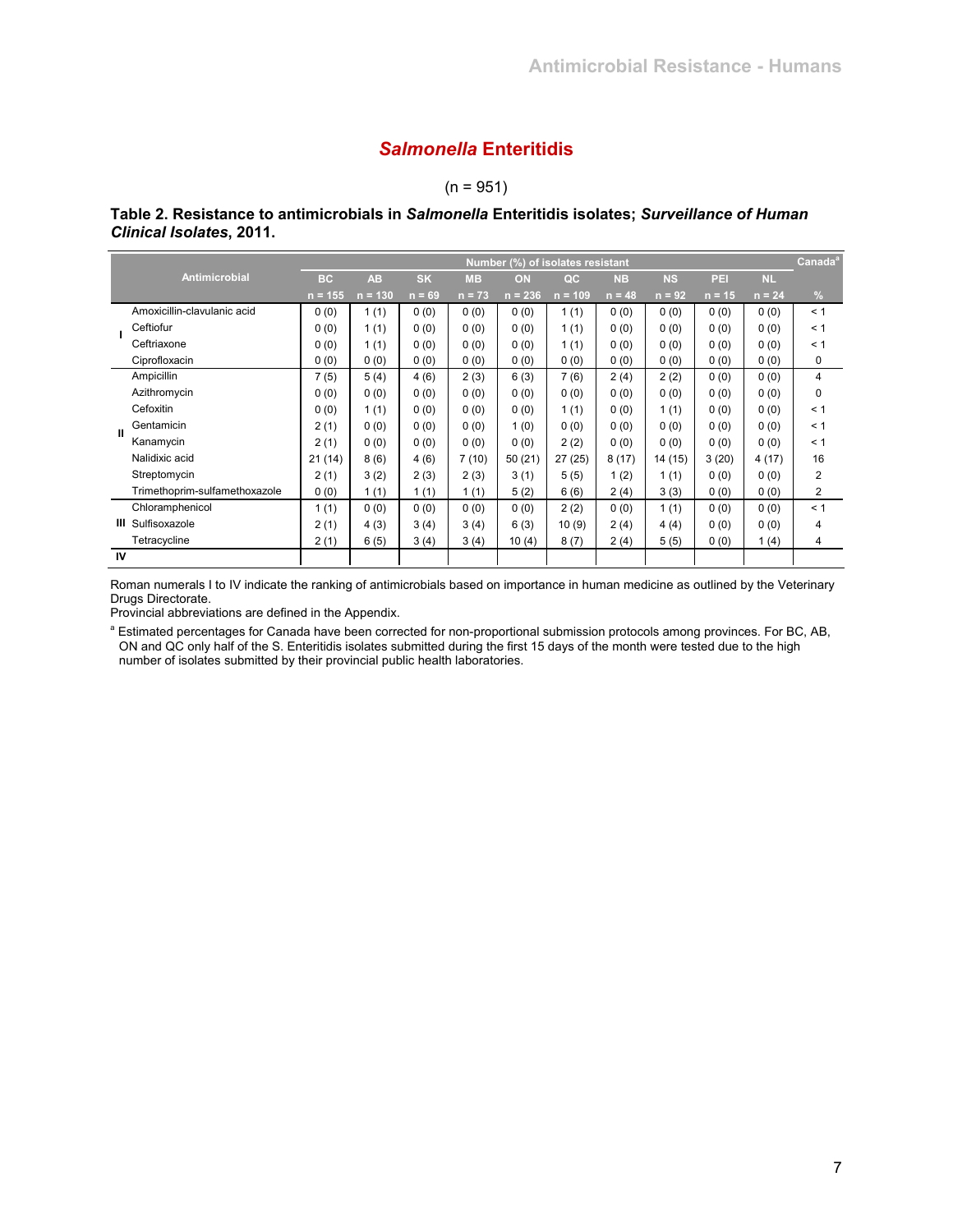## *Salmonella* **Heidelberg**

 $(n = 382)$ 

#### **Table 3. Resistance to antimicrobials in** *Salmonella* **Heidelberg isolates;** *Surveillance of Human Clinical Isolates***, 2011.**

|              |                               |           |           |           |           | Number (%) of isolates resistant |          |           |           |         |           | Canada <sup>a</sup> |
|--------------|-------------------------------|-----------|-----------|-----------|-----------|----------------------------------|----------|-----------|-----------|---------|-----------|---------------------|
|              | Antimicrobial                 | <b>BC</b> | <b>AB</b> | <b>SK</b> | <b>MB</b> | ON                               | QC       | <b>NB</b> | <b>NS</b> | PEI     | <b>NL</b> |                     |
|              |                               | $n = 17$  | $n = 25$  | $n = 11$  | $n = 25$  | $n = 140$                        | $n = 84$ | $n = 43$  | $n = 21$  | $n = 1$ | $n = 15$  | $\frac{9}{6}$       |
|              | Amoxicillin-clavulanic acid   | 2(12)     | 7(28)     | 6(55)     | 7(28)     | 49 (35)                          | 30 (36)  | 11(26)    | 6(29)     | 0(0)    | 8(53)     | 33                  |
|              | Ceftiofur                     | 2(12)     | 7(28)     | 6(55)     | 7(28)     | 49 (35)                          | 30(36)   | 11 (26)   | 6(29)     | 0(0)    | 8(53)     | 33                  |
|              | Ceftriaxone                   | 2(12)     | 7(28)     | 6(55)     | 7(28)     | 49 (35)                          | 30(36)   | 11 (26)   | 6(29)     | 0(0)    | 8(53)     | 33                  |
|              | Ciprofloxacin                 | 0(0)      | 0(0)      | 0(0)      | 0(0)      | 0(0)                             | 0(0)     | 0(0)      | 0(0)      | 0(0)    | 0(0)      | 0                   |
|              | Ampicillin                    | 4(24)     | 11(44)    | 8(73)     | 11(44)    | 61 (44)                          | 31 (37)  | 13 (30)   | 8(38)     | 0(0)    | 8(53)     | 40                  |
|              | Azithromycin                  | 0(0)      | 0(0)      | 0(0)      | 1(4)      | 0(0)                             | 0(0)     | 0(0)      | 0(0)      | 0(0)    | 0(0)      | < 1                 |
|              | Cefoxitin                     | 2(12)     | 7(28)     | 6(55)     | 7(28)     | 49 (35)                          | 30(36)   | 11(26)    | 6(29)     | 0(0)    | 8(53)     | 33                  |
| $\mathbf{H}$ | Gentamicin                    | 0(0)      | 0(0)      | 0(0)      | 0(0)      | 2(1)                             | 2(2)     | 1(2)      | 0(0)      | 0(0)    | 0(0)      |                     |
|              | Kanamycin                     | 0(0)      | 0(0)      | 1(9)      | 0(0)      | 1(1)                             | 1(1)     | 0(0)      | 0(0)      | 0(0)    | 0(0)      | < 1                 |
|              | Nalidixic acid                | 0(0)      | 0(0)      | 0(0)      | 0(0)      | 0(0)                             | 0(0)     | 0(0)      | 0(0)      | 0(0)    | 0(0)      | 0                   |
|              | Streptomycin                  | 1(6)      | 2(8)      | 1(9)      | 2(8)      | 4(3)                             | 5(6)     | 1(2)      | 1(5)      | 0(0)    | 0(0)      | 4                   |
|              | Trimethoprim-sulfamethoxazole | 0(0)      | 0(0)      | 0(0)      | (4)       | 1(1)                             | 0(0)     | 0(0)      | 0(0)      | 0(0)    | 0(0)      | < 1                 |
|              | Chloramphenicol               | 0(0)      | 0(0)      | 0(0)      | 0(0)      | 2(1)                             | 1(1)     | 0(0)      | 0(0)      | 0(0)    | 0(0)      | < 1                 |
| Ш            | Sulfisoxazole                 | 0(0)      | 0(0)      | 1(9)      | 1(4)      | 3(2)                             | 5(6)     | 1(2)      | 0(0)      | 0(0)    | 0(0)      | 3                   |
|              | Tetracycline                  | 0(0)      | 0(0)      | 1(9)      | 0(0)      | 2(1)                             | 3(4)     | 0(0)      | 0(0)      | 0(0)    | 0(0)      | 2                   |
| IV           |                               |           |           |           |           |                                  |          |           |           |         |           |                     |

Roman numerals I to IV indicate the ranking of antimicrobials based on importance in human medicine as outlined by the Veterinary Drugs Directorate.

Provincial abbreviations are defined in the Appendix.

<sup>a</sup> Estimated percentages for Canada have been corrected for non-proportional submission protocols among provinces (see Appendix A of the 2008 CIPARS Annual Report).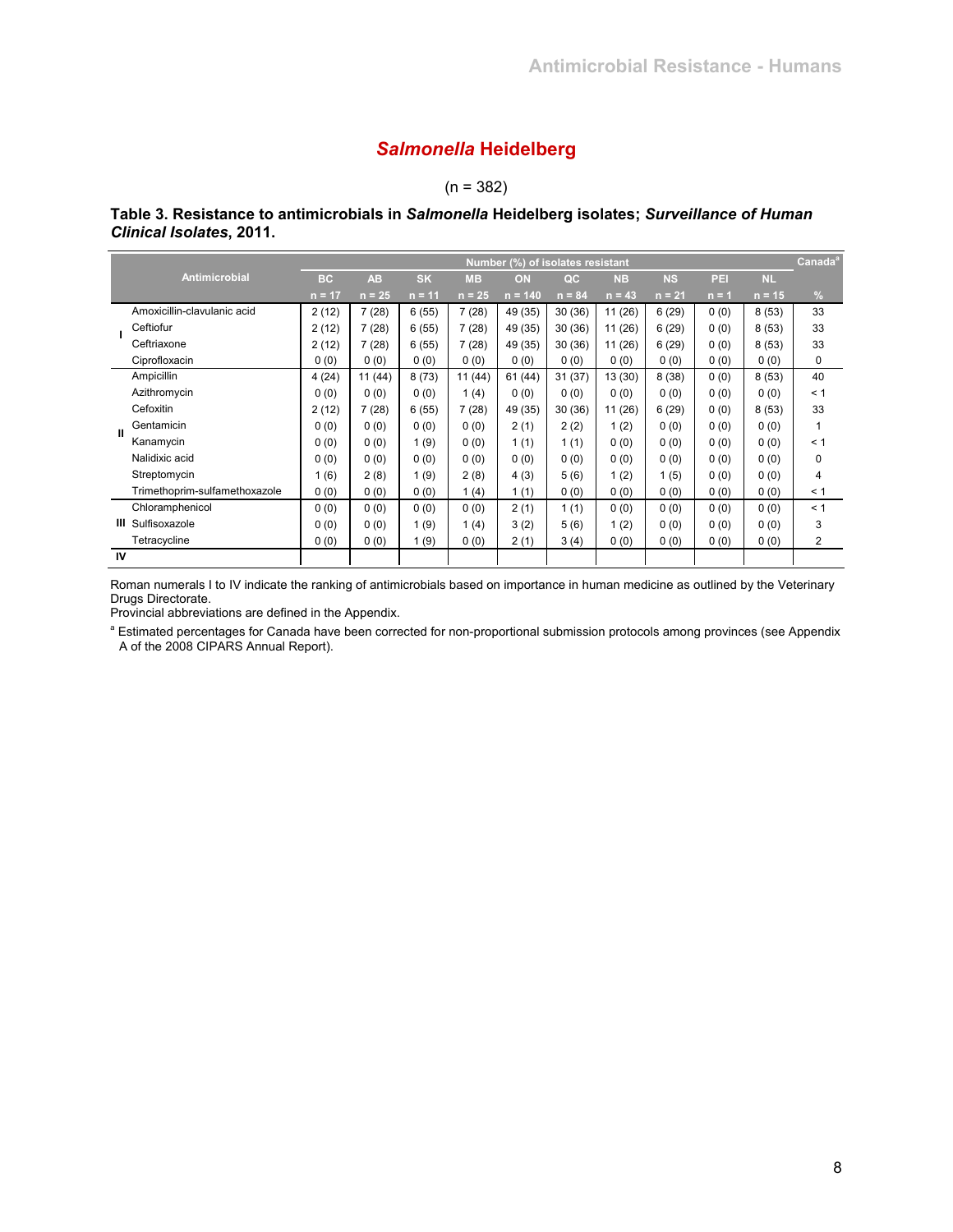## *Salmonella* **Newport**

## $(n = 188)$

#### **Table 4. Resistance to antimicrobials in** *Salmonella* **Newport isolates;** *Surveillance of Human Clinical Isolates***, 2011.**

|              |                               |           |           |           |           | Number (%) of isolates resistant |          |           |           |         |           | Canada         |
|--------------|-------------------------------|-----------|-----------|-----------|-----------|----------------------------------|----------|-----------|-----------|---------|-----------|----------------|
|              | <b>Antimicrobial</b>          | <b>BC</b> | <b>AB</b> | <b>SK</b> | <b>MB</b> | ON                               | QC       | <b>NB</b> | <b>NS</b> | PEI     | <b>NL</b> |                |
|              |                               | $n = 14$  | $n = 20$  | $n = 2$   | $n = 3$   | $n = 101$                        | $n = 44$ | $n = 2$   | $n = 0$   | $n = 0$ | $n = 2$   | $\frac{9}{6}$  |
|              | Amoxicillin-clavulanic acid   | 3(21)     | 3(15)     | 0(0)      | 0(0)      | 3(3)                             | 4(9)     | 0(0)      |           |         | 0(0)      | 7              |
|              | Ceftiofur                     | 3(21)     | 3(15)     | 0(0)      | 0(0)      | 3(3)                             | 4(9)     | 0(0)      |           |         | 0(0)      |                |
|              | Ceftriaxone                   | 3(21)     | 3(15)     | 0(0)      | 0(0)      | 3(3)                             | 4(9)     | 0(0)      |           |         | 0(0)      |                |
|              | Ciprofloxacin                 | 0(0)      | 0(0)      | 0(0)      | 0(0)      | 0(0)                             | 0(0)     | 0(0)      |           |         | 0(0)      | 0              |
|              | Ampicillin                    | 3(21)     | 3(15)     | 0(0)      | 0(0)      | 3(3)                             | 5(11)    | 0(0)      |           |         | 0(0)      | 8              |
|              | Azithromycin                  | 0(0)      | 0(0)      | 0(0)      | 0(0)      | 0(0)                             | 0(0)     | 0(0)      |           |         | 0(0)      | 0              |
|              | Cefoxitin                     | 3(21)     | 3(15)     | 0(0)      | 0(0)      | 3(3)                             | 4(9)     | 0(0)      |           |         | 0(0)      |                |
| $\mathbf{H}$ | Gentamicin                    | 0(0)      | 0(0)      | 0(0)      | 0(0)      | 0(0)                             | 0(0)     | 0(0)      |           |         | 0(0)      | 0              |
|              | Kanamycin                     | 0(0)      | 0(0)      | 0(0)      | 0(0)      | 1(1)                             | 3(7)     | 0(0)      |           |         | 0(0)      | 2              |
|              | Nalidixic acid                | 0(0)      | 0(0)      | 0(0)      | 0(0)      | 0(0)                             | 0(0)     | 0(0)      |           |         | 0(0)      | 0              |
|              | Streptomycin                  | 2(14)     | 4(20)     | 0(0)      | 0(0)      | 3(3)                             | 4(9)     | 0(0)      |           |         | 0(0)      |                |
|              | Trimethoprim-sulfamethoxazole | 1(7)      | 2(10)     | 0(0)      | 0(0)      | 2(2)                             | 3(7)     | 0(0)      |           |         | 0(0)      | 4              |
|              | Chloramphenicol               | 2(14)     | 3(15)     | 0(0)      | 0(0)      | 3(3)                             | 4(9)     | 0(0)      |           |         | 0(0)      | $\overline{7}$ |
| Ш            | Sulfisoxazole                 | 3(21)     | 4(20)     | 0(0)      | 0(0)      | 6(6)                             | 4(9)     | 0(0)      |           |         | 0(0)      | 9              |
|              | Tetracycline                  | 3(21)     | 4(20)     | 0(0)      | 0(0)      | 7(7)                             | 4(9)     | 0(0)      |           |         | 0(0)      | 10             |
| IV           |                               |           |           |           |           |                                  |          |           |           |         |           |                |

Roman numerals I to IV indicate the ranking of antimicrobials based on importance in human medicine as outlined by the Veterinary Drugs Directorate.

Provincial abbreviations are defined in the Appendix.

No *S*. Newport isolates were received from Nova Scotia or Prince Edward Island.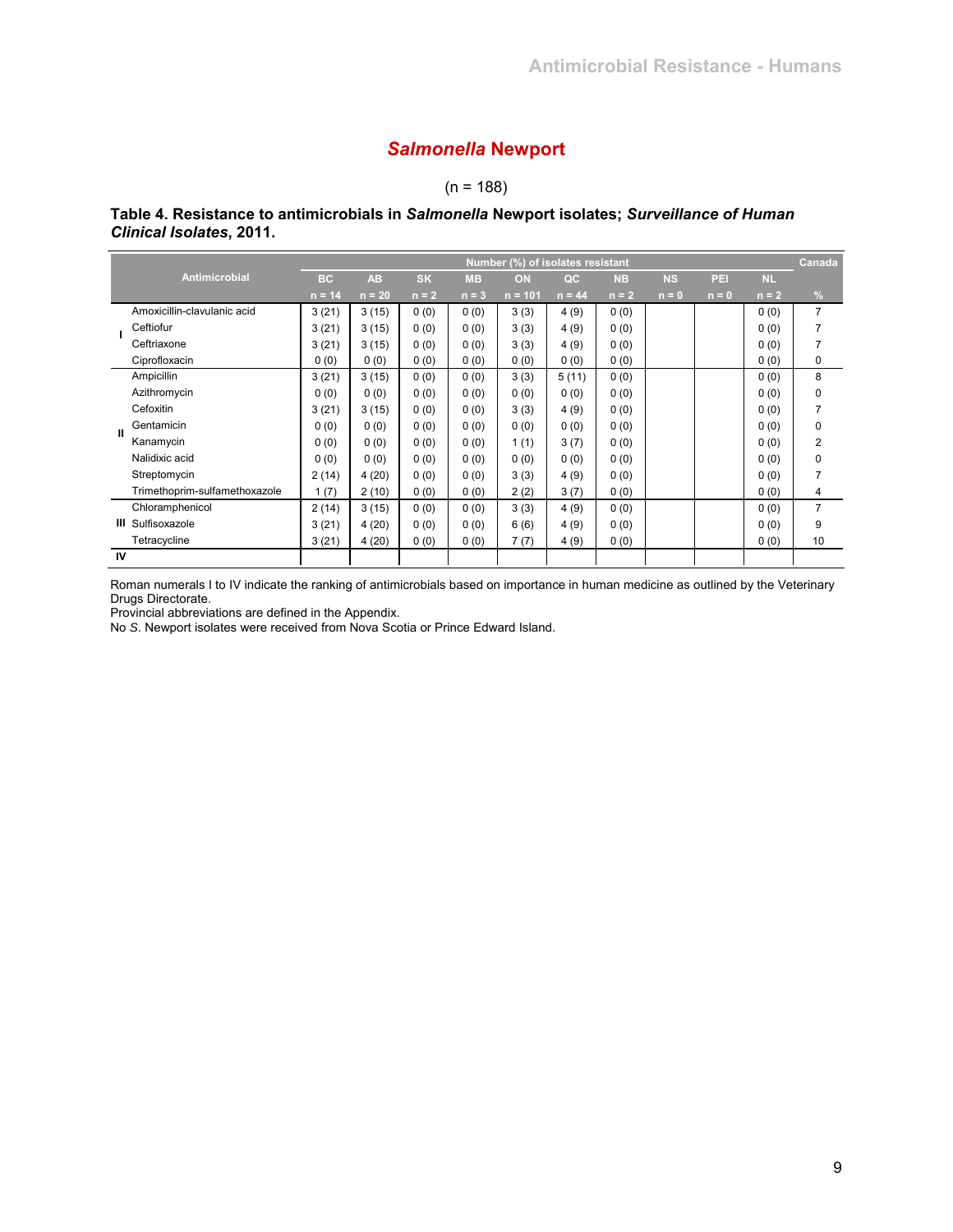## *Salmonella* **Paratyphi A and Paratyphi B**

 $(n = 12)$ 

#### **Table 5. Resistance to antimicrobials in** *Salmonella* **Paratyphi A and B isolates;** *Surveillance of Human Clinical Isolates***, 2011.**

|              |                               |           |           |           |           | Number (%) of isolates resistant |         |           |           |         |           | Canada <sup>a</sup> |
|--------------|-------------------------------|-----------|-----------|-----------|-----------|----------------------------------|---------|-----------|-----------|---------|-----------|---------------------|
|              | Antimicrobial                 | <b>BC</b> | <b>AB</b> | <b>SK</b> | <b>MB</b> | <b>ON</b>                        | QC      | <b>NB</b> | <b>NS</b> | PEI     | <b>NL</b> |                     |
|              |                               | $n = 1$   | $n = 0$   | $n = 1$   | $n = 3$   | $n = 3$                          | $n = 2$ | $n = 1$   | $n = 1$   | $n = 0$ | $n = 0$   | $\frac{9}{6}$       |
|              | Amoxicillin-clavulanic acid   | 0(0)      |           | 0(0)      | 0(0)      | 0(0)                             | 0(0)    | 0(0)      | 0(0)      |         |           | 0                   |
|              | Ceftiofur                     | 0(0)      |           | 0(0)      | 0(0)      | 0(0)                             | 0(0)    | 0(0)      | 0(0)      |         |           | 0                   |
|              | Ceftriaxone                   | 0(0)      |           | 0(0)      | 0(0)      | 0(0)                             | 0(0)    | 0(0)      | 0(0)      |         |           | 0                   |
|              | Ciprofloxacin                 | 0(0)      |           | 0(0)      | 0(0)      | 0(0)                             | 0(0)    | 0(0)      | 0(0)      |         |           | 0                   |
|              | Ampicillin                    | 0(0)      |           | 0(0)      | 1(33)     | 0(0)                             | 0(0)    | 0(0)      | 0(0)      |         |           | 6                   |
|              | Azithromycin                  | 0(0)      |           | 0(0)      | 0(0)      | 0(0)                             | 0(0)    | 0(0)      | 0(0)      |         |           | 0                   |
|              | Cefoxitin                     | 0(0)      |           | 0(0)      | 0(0)      | 0(0)                             | 0(0)    | 0(0)      | 0(0)      |         |           | 0                   |
| $\mathbf{u}$ | Gentamicin                    | 0(0)      |           | 0(0)      | 0(0)      | 0(0)                             | 0(0)    | 0(0)      | 0(0)      |         |           | 0                   |
|              | Kanamycin                     | 0(0)      |           | 0(0)      | 0(0)      | 0(0)                             | 0(0)    | 0(0)      | 0(0)      |         |           | 0                   |
|              | Nalidixic acid                | 1(100)    |           | 0(0)      | 1(33)     | 2(67)                            | 0(0)    | 0(0)      | 1(100)    |         |           | 44                  |
|              | Streptomycin                  | 0(0)      |           | 0(0)      | 1(33)     | 0(0)                             | 0(0)    | 0(0)      | 0(0)      |         |           | 6                   |
|              | Trimethoprim-sulfamethoxazole | 0(0)      |           | 0(0)      | 0(0)      | 0(0)                             | 0(0)    | 0(0)      | 0(0)      |         |           | 0                   |
|              | Chloramphenicol               | 0(0)      |           | 0(0)      | 1(33)     | 0(0)                             | 0(0)    | 0(0)      | 0(0)      |         |           | 6                   |
| Ш            | Sulfisoxazole                 | 0(0)      |           | 0(0)      | 1(33)     | 0(0)                             | 0(0)    | 0(0)      | 0(0)      |         |           | 6                   |
|              | Tetracycline                  | 0(0)      |           | 0(0)      | 1(33)     | 0(0)                             | 0(0)    | 0(0)      | 0(0)      |         |           | 6                   |
| <b>IV</b>    |                               |           |           |           |           |                                  |         |           |           |         |           |                     |

Roman numerals I to IV indicate the ranking of antimicrobials based on importance in human medicine as outlined by the Veterinary Drugs Directorate.

Provincial abbreviations are defined in the Appendix.

*Salmonella* Paratyphi B does not include *S*. Paratyphi B var. L (+) tartrate+, formerly called *S*. Paratyphi var. Java. The biotype of *S*. Paratyphi B included here is tartrate- and associated with severe typhoid-like fever. *Salmonella* Paratyphi B var. L (+) tartrate+ is commonly associated with gastrointestinal illness.

No *S*. Paratyphi A and B isolates were received from Alberta, Newfoundland and Labrador, or Prince Edward Island.

<sup>a</sup> Estimated percentages for Canada have been corrected for non-proportional submission protocols among provinces (see Appendix A of the 2008 CIPARS Annual Report).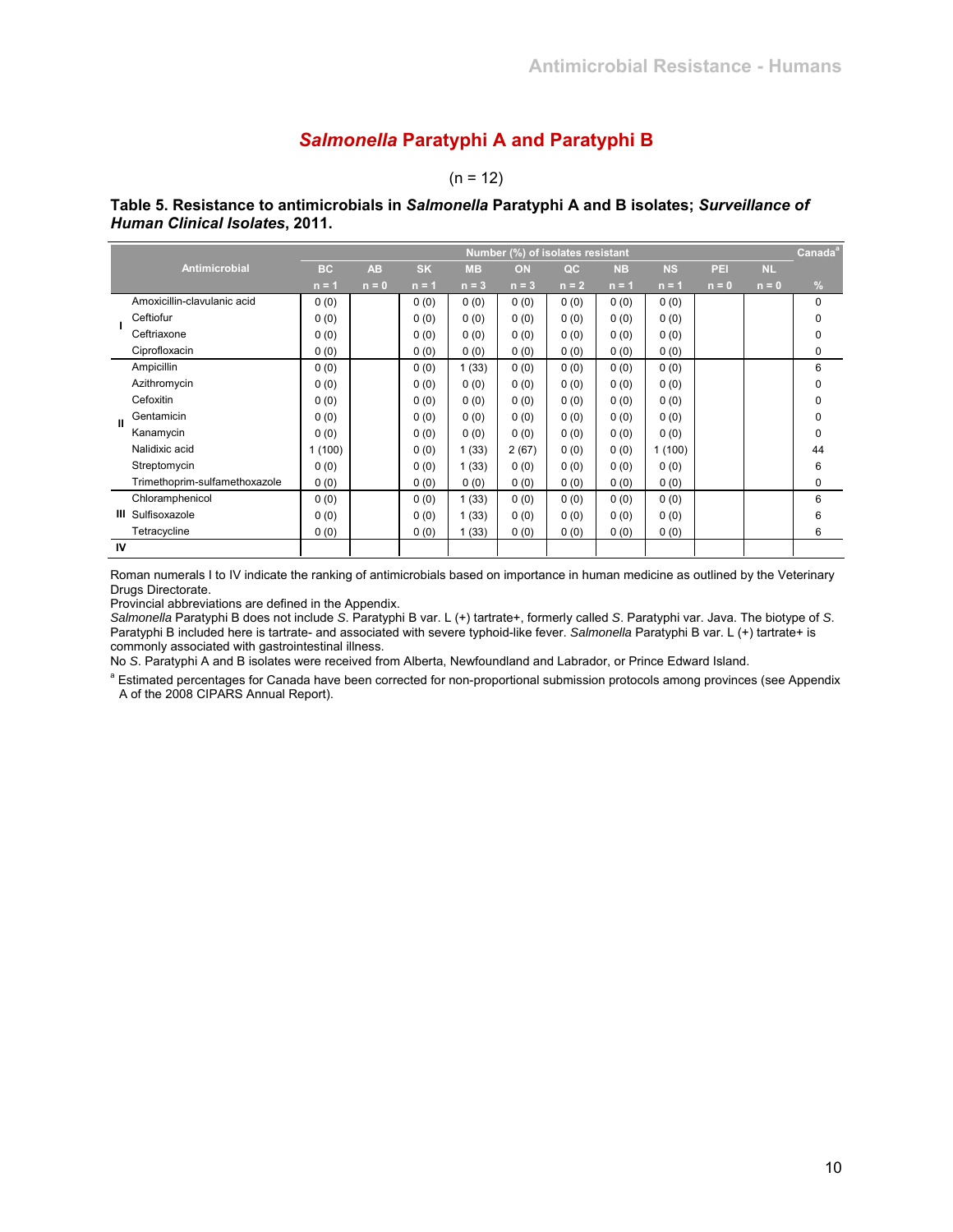## *Salmonella* **Typhi**

 $(n = 196)$ 

**Table 6. Resistance to antimicrobials in** *Salmonella* **Typhi isolates;** *Surveillance of Human Clinical Isolates***, 2011.** 

|              |                               |           |           |           |           | Number (%) of isolates resistant |          |           |           |         |         | Canada        |
|--------------|-------------------------------|-----------|-----------|-----------|-----------|----------------------------------|----------|-----------|-----------|---------|---------|---------------|
|              | Antimicrobial                 | <b>BC</b> | <b>AB</b> | <b>SK</b> | <b>MB</b> | ON                               | OC       | <b>NB</b> | <b>NS</b> | PEI     | NL.     |               |
|              |                               | $n = 45$  | $n = 13$  | $n = 3$   | $n = 11$  | $n = 103$                        | $n = 18$ | $n = 0$   | $n = 0$   | $n = 0$ | $n = 3$ | $\frac{9}{6}$ |
|              | Amoxicillin-clavulanic acid   | 0(0)      | 0(0)      | 0(0)      | 0(0)      | 1(1)                             | 0(0)     |           |           |         | 0(0)    | < 1           |
|              | Ceftiofur                     | 0(0)      | 0(0)      | 0(0)      | 0(0)      | 1(1)                             | 0(0)     |           |           |         | 0(0)    | $\leq 1$      |
|              | Ceftriaxone                   | 0(0)      | 0(0)      | 0(0)      | 0(0)      | 0(0)                             | 0(0)     |           |           |         | 0(0)    | 0             |
|              | Ciprofloxacin                 | 0(0)      | 0(0)      | 0(0)      | 0(0)      | 4(4)                             | 0(0)     |           |           |         | 0(0)    | 2             |
|              | Ampicillin                    | 8(18)     | 4(31)     | 2(67)     | 2(18)     | 31(30)                           | 3(17)    |           |           |         | 2(67)   | 26            |
|              | Azithromycin                  | 0(0)      | 0(0)      | 0(0)      | 0(0)      | 0(0)                             | 0(0)     |           |           |         | 0(0)    | 0             |
|              | Cefoxitin                     | 0(0)      | 0(0)      | 0(0)      | 0(0)      | 1(1)                             | 0(0)     |           |           |         | 0(0)    | < 1           |
| $\mathbf{H}$ | Gentamicin                    | 0(0)      | 0(0)      | 0(0)      | 0(0)      | 0(0)                             | 0(0)     |           |           |         | 0(0)    | 0             |
|              | Kanamycin                     | 0(0)      | 0(0)      | 0(0)      | 0(0)      | 0(0)                             | 0(0)     |           |           |         | 0(0)    | 0             |
|              | Nalidixic acid                | 40 (89)   | 13 (100)  | 3(100)    | 0(0)      | 93 (90)                          | 9(50)    |           |           |         | 1(33)   | 84            |
|              | Streptomycin                  | 8(18)     | 5(38)     | 2(67)     | 2(18)     | 29 (28)                          | 2(11)    |           |           |         | 2(67)   | 25            |
|              | Trimethoprim-sulfamethoxazole | 8(18)     | 4(31)     | 2(67)     | 2(18)     | 33(32)                           | 3(17)    |           |           |         | 2(67)   | 27            |
|              | Chloramphenicol               | 8(18)     | 4(31)     | 2(67)     | 2(18)     | 33 (32)                          | 3(17)    |           |           |         | 2(67)   | 27            |
| Ш            | Sulfisoxazole                 | 8(18)     | 4(31)     | 2(67)     | 2(18)     | 33(32)                           | 3(17)    |           |           |         | 2(67)   | 27            |
|              | Tetracycline                  | 1(2)      | 0(0)      | 0(0)      | 0(0)      | 2(2)                             | 1(6)     |           |           |         | 1(33)   | 2             |
| <b>IV</b>    |                               |           |           |           |           |                                  |          |           |           |         |         |               |

Roman numerals I to IV indicate the ranking of antimicrobials based on importance in human medicine as outlined by the Veterinary Drugs Directorate.

Provincial abbreviations are defined in the Appendix.

No *S*. Typhi isolates were received from New Brunswick, Nova Scotia, or Prince Edward Island.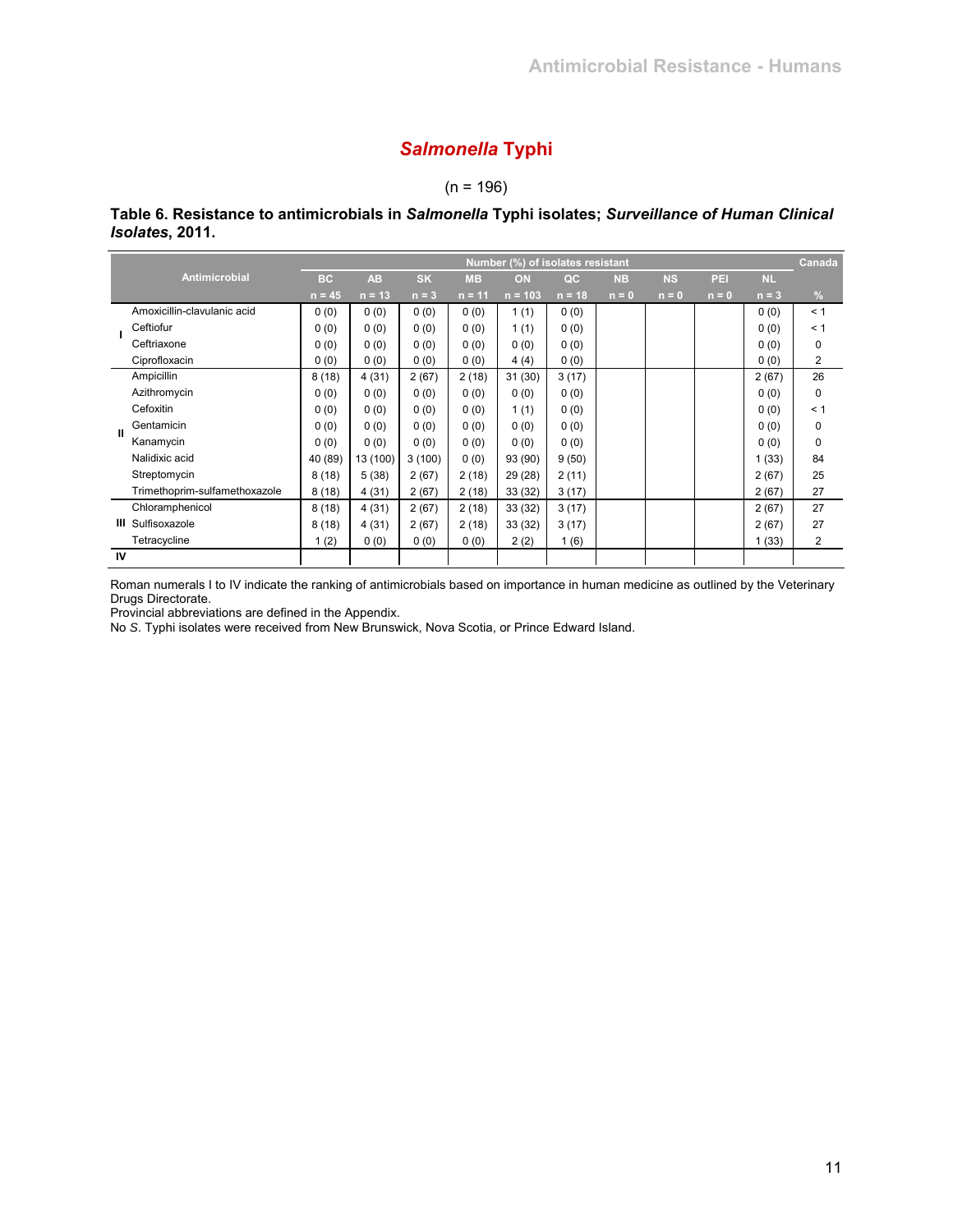# *Salmonella* **Typhimurium**

## $(n = 364)$

|              |                               |           |           |           |           | Number (%) of isolates resistant |          |           |           |         |           | Canada <sup>®</sup> |
|--------------|-------------------------------|-----------|-----------|-----------|-----------|----------------------------------|----------|-----------|-----------|---------|-----------|---------------------|
|              | <b>Antimicrobial</b>          | <b>BC</b> | <b>AB</b> | <b>SK</b> | <b>MB</b> | ON                               | QC       | <b>NB</b> | <b>NS</b> | PEI     | <b>NL</b> |                     |
|              |                               | $n = 27$  | $n = 39$  | $n = 23$  | $n = 20$  | $n = 157$                        | $n = 68$ | $n = 16$  | $n = 7$   | $n = 0$ | $n = 7$   | $\frac{9}{6}$       |
|              | Amoxicillin-clavulanic acid   | 1(4)      | 2(5)      | 0(0)      | 4(20)     | 1(1)                             | 2(3)     | 0(0)      | 0(0)      |         | 0(0)      | $\overline{2}$      |
|              | Ceftiofur                     | 1(4)      | 2(5)      | 0(0)      | 4(20)     | 1(1)                             | 2(3)     | 0(0)      | 0(0)      |         | 0(0)      | 2                   |
|              | Ceftriaxone                   | 1(4)      | 2(5)      | 0(0)      | 4(20)     | 1(1)                             | 2(3)     | 0(0)      | 0(0)      |         | 0(0)      | 2                   |
|              | Ciprofloxacin                 | 0(0)      | 0(0)      | 0(0)      | 0(0)      | 0(0)                             | 0(0)     | 0(0)      | 0(0)      |         | 0(0)      | 0                   |
|              | Ampicillin                    | 11(41)    | 12 (31)   | 3(13)     | 9(45)     | 29 (18)                          | 19 (28)  | 1(6)      | 1(14)     |         | 2(29)     | 24                  |
|              | Azithromycin                  | 0(0)      | 0(0)      | 0(0)      | 0(0)      | 0(0)                             | 0(0)     | 0(0)      | 0(0)      |         | 0(0)      | 0                   |
|              | Cefoxitin                     | 1(4)      | 2(5)      | 0(0)      | 4(20)     | 1(1)                             | 2(3)     | 0(0)      | 0(0)      |         | 0(0)      | 2                   |
| $\mathbf{u}$ | Gentamicin                    | 1(4)      | 1(3)      | 1(4)      | 2(10)     | 2(1)                             | 1(1)     | 0(0)      | 0(0)      |         | 0(0)      | 2                   |
|              | Kanamycin                     | 3(11)     | 14 (36)   | 1(4)      | 0(0)      | 9(6)                             | 9(13)    | 0(0)      | 0(0)      |         | 1(14)     | 11                  |
|              | Nalidixic acid                | 2(7)      | 2(5)      | 0(0)      | 3(15)     | 4(3)                             | 2(3)     | 0(0)      | 1(14)     |         | 0(0)      | 4                   |
|              | Streptomycin                  | 11(41)    | 14 (36)   | 5(22)     | 10(50)    | 36 (23)                          | 21(31)   | 0(0)      | 1(14)     |         | 2(29)     | 28                  |
|              | Trimethoprim-sulfamethoxazole | 2(7)      | 2(5)      | 0(0)      | 4(20)     | 5(3)                             | 2(3)     | 1(6)      | 0(0)      |         | 0(0)      | 4                   |
|              | Chloramphenicol               | 11(41)    | 6(15)     | 3(13)     | 8(40)     | 27(17)                           | 12 (18)  | 1(6)      | 1(14)     |         | 2(29)     | 19                  |
| ш            | Sulfisoxazole                 | 12 (44)   | 15 (38)   | 4(17)     | 10 (50)   | 42 (27)                          | 23(34)   | 1(6)      | 1(14)     |         | 3(43)     | 31                  |
|              | Tetracycline                  | 10(37)    | 15 (38)   | 3(13)     | 8(40)     | 36 (23)                          | 23(34)   | 1(6)      | 2(29)     |         | 3(43)     | 28                  |
| IV           |                               |           |           |           |           |                                  |          |           |           |         |           |                     |

### **Table 7. Resistance to antimicrobials in** *Salmonella* **Typhimurium isolates;** *Surveillance of Human Clinical Isolates***, 2011.**

Roman numerals I to IV indicate the ranking of antimicrobials based on importance in human medicine as outlined by the Veterinary Drugs Directorate.

Provincial abbreviations are defined in the Appendix.

No *S.* Typhimurium isolates were received from Prince Edward Island.

<sup>a</sup> Estimated percentages for Canada have been corrected for non-proportional submission protocols among provinces (see Appendix A of the 2008 CIPARS Annual Report).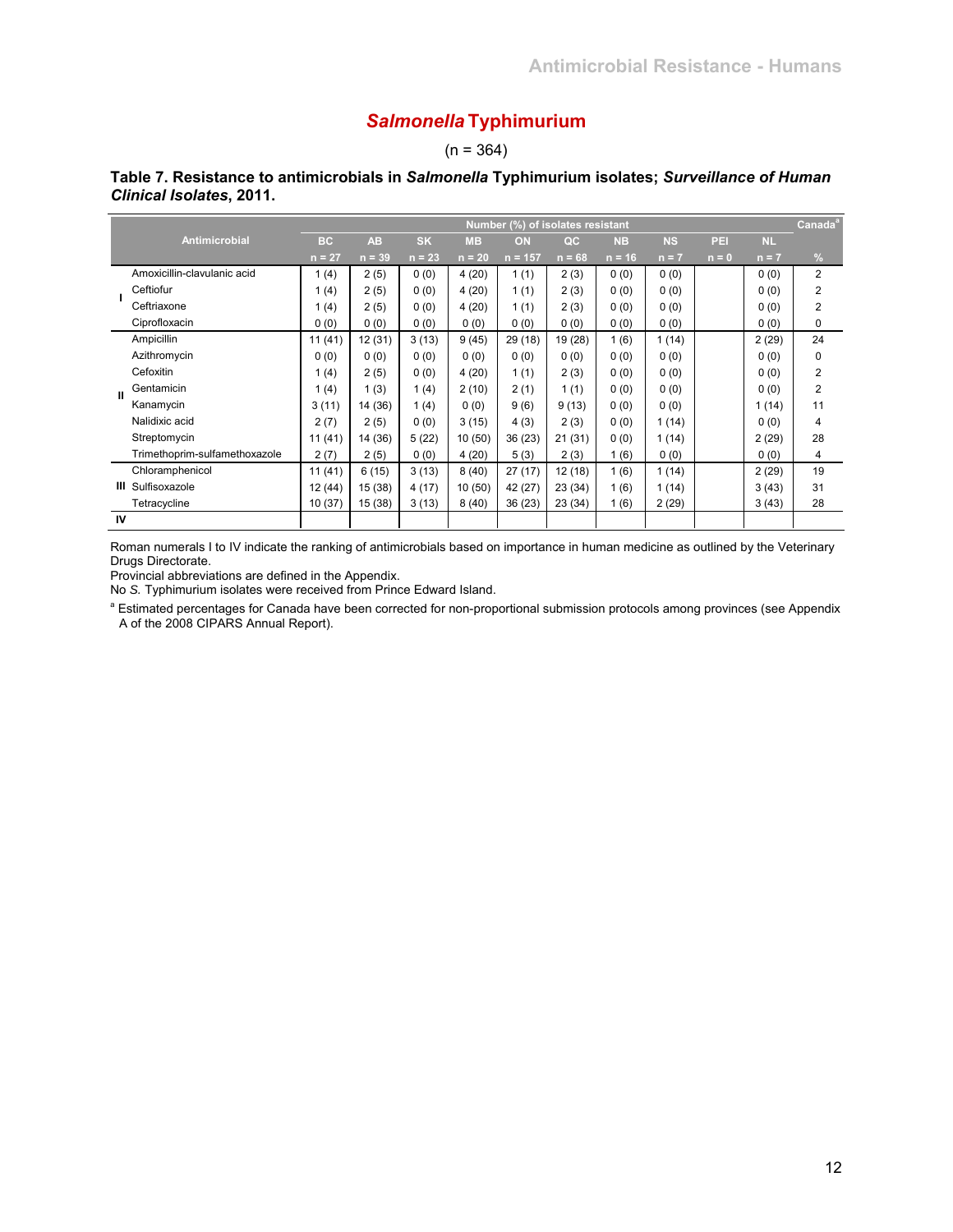|                         |             |                |                | Number of isolates by                |                         |                         |                         |                         |                         |                         |                         |                |                         |                |                         |                          | Number of isolates resistant by antimicrobial class and antimicrobial |                         |                                               |                         |
|-------------------------|-------------|----------------|----------------|--------------------------------------|-------------------------|-------------------------|-------------------------|-------------------------|-------------------------|-------------------------|-------------------------|----------------|-------------------------|----------------|-------------------------|--------------------------|-----------------------------------------------------------------------|-------------------------|-----------------------------------------------|-------------------------|
| Province / serovar      | Number (%)  |                |                | number of antimicrobial              |                         |                         |                         |                         | Aminoglycosides         |                         |                         | β-lactams      |                         |                |                         | <b>Folate</b><br>pathway |                                                                       |                         | Macrolides Phenicols Quinolones Tetracyclines |                         |
|                         | of isolates |                |                | classes in the resistance<br>pattern |                         |                         |                         |                         |                         |                         |                         |                |                         |                |                         | inhibitors               |                                                                       |                         |                                               |                         |
|                         |             | $\bullet$      |                | $2 - 3$ 4-5 6-7                      |                         |                         |                         |                         | <b>GEN KAN STR</b>      |                         | AMP AMC CRO FOX TIO     |                |                         |                | SSS SXT                 |                          | <b>AZM</b>                                                            | <b>CHI</b>              | <b>NAL</b><br>CIP                             | ΠE                      |
| <b>British Columbia</b> |             |                |                |                                      |                         |                         |                         |                         |                         |                         |                         |                |                         |                |                         |                          |                                                                       |                         |                                               |                         |
| Enteritidis             | 155 (58.1)  | 132            | 16             | 5                                    | $\boldsymbol{2}$        |                         | $\overline{2}$          | $\overline{2}$          | 2                       | $\overline{7}$          |                         |                |                         |                | $\sqrt{2}$              |                          |                                                                       | $\mathbf{1}$            | 21                                            | 2                       |
| Typhi                   | 45 (16.9)   | 5              | 32             |                                      | 7                       | $\mathbf{1}$            |                         |                         | 8                       | 8                       |                         |                |                         |                | 8                       | 8                        |                                                                       | 8                       | 40                                            | $\mathbf{1}$            |
| Typhimurium             | 27 (10.1)   | 14             | $\mathbf{1}$   | 1                                    | 11                      |                         | $\mathbf{1}$            | 3                       | 11                      | 11                      | 1                       | 1              | $\mathbf{1}$            | 1              | 12                      | $\overline{2}$           |                                                                       | 11                      | $\overline{2}$                                | 10                      |
| Heidelberg              | 17(6.4)     | 13             | 3              | 1                                    |                         |                         |                         |                         | 1                       | 4                       | $\overline{2}$          | $\overline{2}$ | $\overline{2}$          | $\overline{2}$ |                         |                          |                                                                       |                         |                                               |                         |
| Newport                 | 14(5.2)     | 9              | 3              |                                      | $\overline{2}$          |                         |                         |                         | $\overline{2}$          | 3                       | 3                       | 3              | 3                       | 3              | 3                       | 1                        |                                                                       | $\overline{2}$          |                                               | 3                       |
| $14, [5], 12$ :         | 8(3.0)      | 1              | 4              | $\overline{2}$                       |                         | $\mathbf{1}$            |                         |                         | 1                       | 5                       | $\overline{\mathbf{c}}$ | $\overline{2}$ | $\overline{\mathbf{2}}$ | $\overline{2}$ | 1                       | $\mathbf{1}$             |                                                                       | $\mathbf{1}$            | 1                                             | 5                       |
| Paratyphi A and B       | 1(0.4)      |                | 1              |                                      |                         |                         |                         |                         |                         |                         |                         |                |                         |                |                         |                          |                                                                       |                         | $\mathbf{1}$                                  |                         |
| Total<br>Alberta        | 267 (100)   | 174            | 60             | 9                                    | 22                      | $\overline{\mathbf{2}}$ | 3                       | 5                       | 25                      | 38                      | 8                       | 8              | 8                       | 8              | 26                      | 12                       |                                                                       | 23                      | 65                                            | 21                      |
| Enteritidis             | 130 (53.3)  | 117            | $\overline{7}$ | 3                                    | 3                       |                         |                         |                         | 3                       | 5                       | 1                       | 1              | 1                       | 1              | 4                       | 1                        |                                                                       |                         | 8                                             | 6                       |
| Typhimurium             | 39 (16.0)   | 18             | $\mathbf{1}$   | 9                                    | 11                      |                         | $\mathbf{1}$            | 14                      | 14                      | 12                      | $\overline{2}$          | $\overline{2}$ | $\overline{2}$          | $\overline{2}$ | 15                      | $\overline{2}$           |                                                                       | 6                       | $\overline{2}$                                | 15                      |
| Heidelberg              | 25 (10.2)   | 14             | 9              | $\overline{2}$                       |                         |                         |                         |                         | $\overline{2}$          | 11                      | 7                       | 7              | 7                       | $\overline{7}$ |                         |                          |                                                                       |                         |                                               |                         |
| Newport                 | 20(8.2)     | 16             |                | $\mathbf{1}$                         | 3                       |                         |                         |                         | 4                       | 3                       | 3                       | 3              | 3                       | 3              | 4                       | $\overline{2}$           |                                                                       | 3                       |                                               | 4                       |
| $14, [5], 12$ :         | 17(7.0)     | 6              | 8              | $\mathbf{1}$                         | $\overline{\mathbf{c}}$ |                         |                         |                         | $\overline{2}$          | 3                       | 1                       | 1              | $\mathbf{1}$            | 1              | 3                       | $\mathbf{1}$             |                                                                       | $\mathbf{1}$            |                                               | 10                      |
| Typhi                   | 13(5.3)     |                | 8              | $\mathbf{1}$                         | 4                       |                         |                         |                         | 5                       | $\overline{\mathbf{4}}$ |                         |                |                         |                | 4                       | 4                        |                                                                       | $\overline{4}$          | 13                                            |                         |
| Total                   | 244 (100)   | 171            | 33             | 17                                   | 23                      |                         | 1                       | 14                      | 30                      | 38                      | 14                      | 14             | 14                      | 14             | 30                      | 10                       |                                                                       | 14                      | 23                                            | 35                      |
| Saskatchewan            |             |                |                |                                      |                         |                         |                         |                         |                         |                         |                         |                |                         |                |                         |                          |                                                                       |                         |                                               |                         |
| Enteritidis             | 69 (56.6)   | 62             | 4              | $\mathbf{1}$                         | $\overline{\mathbf{c}}$ |                         |                         |                         | $\overline{2}$          | $\overline{\mathbf{4}}$ |                         |                |                         |                | 3                       | 1                        |                                                                       |                         | 4                                             | 3                       |
| Typhimurium             | 23 (18.9)   | 18             | $\mathbf{1}$   | $\mathbf{1}$                         | 3                       |                         | $\mathbf{1}$            | 1                       | 5                       | 3                       |                         |                |                         |                | 4                       |                          |                                                                       | 3                       |                                               | 3                       |
| $14, [5], 12$ :         | 13 (10.7)   | 8              | 4              |                                      | $\mathbf{1}$            |                         |                         |                         | 1                       | $\overline{3}$          | 1                       | 1              | 1                       | 1              | 1                       |                          |                                                                       |                         |                                               | 3                       |
| Heidelberg              | 11(9.0)     | 3              | 6              | $\mathbf{1}$                         | 1                       |                         |                         | 1                       | 1                       | 8                       | 6                       | 6              | $6\phantom{1}6$         | 6              | 1                       |                          |                                                                       |                         |                                               | 1                       |
| Typhi                   | 3(2.5)      |                | 1              |                                      | $\overline{\mathbf{c}}$ |                         |                         |                         | $\overline{\mathbf{c}}$ | $\overline{2}$          |                         |                |                         |                | $\overline{\mathbf{c}}$ | $\overline{2}$           |                                                                       | $\overline{\mathbf{c}}$ | 3                                             |                         |
| Newport                 | 2(1.6)      | $\overline{2}$ |                |                                      |                         |                         |                         |                         |                         |                         |                         |                |                         |                |                         |                          |                                                                       |                         |                                               |                         |
| Paratyphi A and B       | 1(0.8)      | 1              |                |                                      |                         |                         |                         |                         |                         |                         |                         |                |                         |                |                         |                          |                                                                       |                         |                                               |                         |
| Total                   | 122 (100)   | 94             | 16             | 3                                    | $\overline{9}$          |                         | $\blacktriangleleft$    | $\overline{\mathbf{2}}$ | 11                      | 20                      | $\overline{7}$          | 7              | $\overline{7}$          | 7              | 11                      | 3                        |                                                                       | 5                       | $\overline{7}$                                | 10                      |
| <b>Manitoba</b>         |             |                |                |                                      |                         |                         |                         |                         |                         |                         |                         |                |                         |                |                         |                          |                                                                       |                         |                                               |                         |
| Enteritidis             | 73 (49.7)   | 63             | 7              | 1                                    | $\overline{\mathbf{c}}$ |                         |                         |                         | $\overline{2}$          | $\overline{2}$          |                         |                |                         |                | 3                       | 1                        |                                                                       |                         | $\overline{7}$                                | 3                       |
| Heidelberg              | 25 (17)     | 14             | 8              | 3                                    |                         |                         |                         |                         | $\overline{2}$          | 11                      | 7                       | $\overline{7}$ | 7                       | $\overline{7}$ | 1                       | 1                        | $\mathbf{1}$                                                          |                         |                                               |                         |
| Typhimurium             | 20 (13.6)   | 9              | 1              | $\overline{\mathbf{c}}$              | 5                       | 3                       | $\overline{2}$          |                         | 10                      | 9                       | 4                       | 4              | 4                       | 4              | 10                      | 4                        |                                                                       | 8                       | 3                                             | 8                       |
| $14, [5], 12$ :         | 12(8.2)     | 9              | $\overline{c}$ | $\mathbf{1}$                         |                         |                         |                         |                         | 1                       | $\overline{3}$          | $\overline{2}$          | $\overline{2}$ | $\overline{2}$          | $\overline{2}$ |                         |                          |                                                                       |                         |                                               |                         |
| Typhi                   | 11(7.5)     |                | 9              |                                      | $\overline{\mathbf{c}}$ |                         |                         |                         | $\overline{2}$          | $\overline{2}$          |                         |                |                         |                | $\overline{\mathbf{c}}$ | $\overline{2}$           |                                                                       | $\overline{2}$          | 11                                            |                         |
| Newport                 | 3(2.0)      | 3              |                |                                      |                         |                         |                         |                         |                         |                         |                         |                |                         |                |                         |                          |                                                                       |                         |                                               |                         |
| Paratyphi A and B       | 3(2.0)      | 1              | $\mathbf{1}$   |                                      | 1                       |                         |                         |                         | 1                       | $\mathbf{1}$            |                         |                |                         |                | $\mathbf{1}$            |                          |                                                                       | $\mathbf{1}$            | $\mathbf{1}$                                  | 1                       |
| Total<br>Ontario        | 147 (100)   | 99             | 28             | $\overline{7}$                       | 10                      | 3                       | $\overline{\mathbf{2}}$ |                         | 18                      | 28                      | 13                      | 13             | 13                      | 13             | 17                      | 8                        | 1                                                                     | 11                      | 22                                            | 12                      |
| Enteritidis             | 236 (30.9)  | 175            | 51             | 9                                    | 1                       |                         | $\mathbf{1}$            |                         | 3                       | 6                       |                         |                |                         |                | 6                       | 5                        |                                                                       |                         | 50                                            | 10                      |
| Typhimurium             | 157 (20.6)  | 111            | 4              | 13                                   | 28                      | 1                       | $\overline{2}$          | 9                       | 36                      | 29                      | 1                       | 1              | $\mathbf{1}$            | 1              | 42                      | 5                        |                                                                       | 27                      | 4                                             | 36                      |
| Heidelberg              | 140 (18.3)  | 77             | 58             | 4                                    | 1                       |                         | $\overline{2}$          | 1                       | 4                       | 61                      | 49                      | 49             | 49                      | 49             | 3                       | $\mathbf{1}$             |                                                                       | $\overline{2}$          |                                               | $\overline{2}$          |
| Typhi                   | 103 (13.5)  | 10             | 59             | $\overline{2}$                       | 32                      |                         |                         |                         | 29                      | 31                      | $\mathbf{1}$            |                | $\mathbf{1}$            | 1              | 33                      | 33                       |                                                                       | 33                      | 4<br>93                                       | $\overline{\mathbf{c}}$ |
| Newport                 | 101 (13.2)  | 94             | $\mathbf{1}$   | 3                                    | 3                       |                         |                         | $\mathbf{1}$            | 3                       | 3                       | 3                       | 3              | 3                       | 3              | 6                       | $\overline{2}$           |                                                                       | 3                       |                                               | $\overline{7}$          |
| $14, [5], 12$ :         | 23(3.0)     | 13             | 3              | $\mathbf{1}$                         | 6                       |                         |                         |                         | 6                       | 10                      | 4                       | 4              | 4                       | 4              | 6                       |                          |                                                                       |                         |                                               | $\overline{7}$          |
| Paratyphi A and B       | 3(0.4)      | 1              | $\overline{2}$ |                                      |                         |                         |                         |                         |                         |                         |                         |                |                         |                |                         |                          |                                                                       |                         | $\overline{2}$                                |                         |
| <b>Total</b>            | 763 (100)   | 481            | 178            | 32                                   | 71                      | 1                       | 5                       | 11                      | 81                      | 140                     | 58                      | 57             | 58                      | 58             | 96                      | 46                       |                                                                       | 65                      | 149<br>4                                      | 64                      |
| Québec                  |             |                |                |                                      |                         |                         |                         |                         |                         |                         |                         |                |                         |                |                         |                          |                                                                       |                         |                                               |                         |
| Enteritidis             | 109 (31.5)  | 76             | 20             | 9                                    | $\overline{2}$          | $\overline{2}$          |                         | $\overline{2}$          | 5                       | $\overline{7}$          | -1                      | 1              | $\overline{1}$          | 1              | 10                      | 6                        |                                                                       | $\overline{2}$          | 27                                            | 8                       |
| Heidelberg              | 84 (24.3)   | 48             | 30             | 6                                    |                         |                         | $\overline{2}$          | 1                       | 5                       | 31                      | 30                      | 30             | 30                      | 30             | 5                       |                          |                                                                       | $\mathbf{1}$            |                                               | 3                       |
| Typhimurium             | 68 (19.7)   | 41             | 3              | 6                                    | 17                      | 1                       | 1                       | 9                       | 21                      | 19                      | $\overline{2}$          | 2              | $\overline{2}$          | $\overline{2}$ | 23                      | $\overline{2}$           |                                                                       | 12                      | $\overline{2}$                                | 23                      |
| Newport                 | 44 (12.7)   | 39             | 1              |                                      |                         |                         |                         | 3                       | 4                       | э                       |                         |                |                         |                | 4                       | 3                        |                                                                       | 4                       |                                               | 4                       |
| $14, [5], 12$ :i:-      | 21(6.1)     | 9              | $\mathbf{1}$   | 2                                    | 9                       |                         |                         | $\overline{2}$          | 11                      | 10                      |                         |                |                         |                | 11                      | $\mathbf{1}$             |                                                                       | $\boldsymbol{2}$        |                                               | 11                      |
| Typhi                   | 18(5.2)     | 8              | $\overline{7}$ |                                      | 3                       |                         |                         |                         | $\overline{2}$          | $\mathbf{3}$            |                         |                |                         |                | 3                       | $\mathbf{3}$             |                                                                       | 3                       | 9                                             | $\mathbf{1}$            |
| Paratyphi A and B       | 2(0.6)      | $\overline{2}$ |                |                                      |                         |                         |                         |                         |                         |                         |                         |                |                         |                |                         |                          |                                                                       |                         |                                               |                         |
| Total                   | 346 (100)   | 223            | 62             | 23                                   | 35                      | $\mathbf 3$             | $\mathbf{3}$            | 17                      | 48                      | 75                      | 37                      | 37             | 37                      | 37             | 56                      | 15                       |                                                                       | 24                      | 38                                            | 50                      |
| <b>New Brunswick</b>    |             |                |                |                                      |                         |                         |                         |                         |                         |                         |                         |                |                         |                |                         |                          |                                                                       |                         |                                               |                         |
| Enteritidis             | 48 (42.5)   | 38             | 8              | $\mathbf{1}$                         | $\mathbf{1}$            |                         |                         |                         | $\mathbf{1}$            | $\overline{2}$          |                         |                |                         |                | $\sqrt{2}$              | $\overline{2}$           |                                                                       |                         | 8                                             | $\overline{2}$          |
| Heidelberg              | 43 (38.1)   | 29             | 13             | $\mathbf{1}$                         |                         |                         | $\mathbf{1}$            |                         | $\mathbf{1}$            | 13                      | 11                      | 11             | 11                      | 11             | $\mathbf{1}$            |                          |                                                                       |                         |                                               |                         |
| Typhimurium             | 16 (14.2)   | 15             |                |                                      | $\mathbf{1}$            |                         |                         |                         |                         | $\mathbf{1}$            |                         |                |                         |                | $\mathbf{1}$            | $\mathbf{1}$             |                                                                       | $\mathbf{1}$            |                                               | $\mathbf{1}$            |
| $14, [5], 12:$ i:-      | 3(2.7)      | $\overline{2}$ |                |                                      | $\mathbf{1}$            |                         |                         |                         | $\mathbf{1}$            | $\mathbf{1}$            |                         |                |                         |                | 1                       |                          |                                                                       |                         |                                               | $\mathbf{1}$            |
| Newport                 | 2(1.8)      | $\overline{2}$ |                |                                      |                         |                         |                         |                         |                         |                         |                         |                |                         |                |                         |                          |                                                                       |                         |                                               |                         |
| Paratyphi A and B       | 1(0.9)      | $\mathbf{1}$   |                |                                      |                         |                         |                         |                         |                         |                         |                         |                |                         |                |                         |                          |                                                                       |                         |                                               |                         |
| Total                   | 113 (100)   | 87             | 21             | $\mathbf{2}$                         | $\mathbf{3}$            |                         | $\mathbf{1}$            |                         | $\mathbf{3}$            | 17                      | 11                      | 11             | 11                      | 11             | 5                       | $\overline{\mathbf{3}}$  |                                                                       | $\mathbf{1}$            | 8                                             | 4                       |

#### **Table 8. Number of antimicrobial classes in resistance patterns of** *Salmonella* **isolates;**  *Surveillance of Human Clinical Isolates***, 2011.**

Antimicrobial abbreviations are defined in the Appendix.

Red, blue, and black numbers indicate isolates resistant to antimicrobials in Categories I, II, and III of importance in human medicine, respectively.

*Salmonella* Paratyphi B does not include *S.* Paratyphi B var. L (+) tartrate+, formerly called *S*. Paratyphi var. Java. The biotype of *S*. Paratyphi B included here is tartrate (-) and is associated with severe typhoid-like fever. *Salmonella* Paratyphi B var. L (+) tartrate+ is commonly associated with gastrointestinal illness.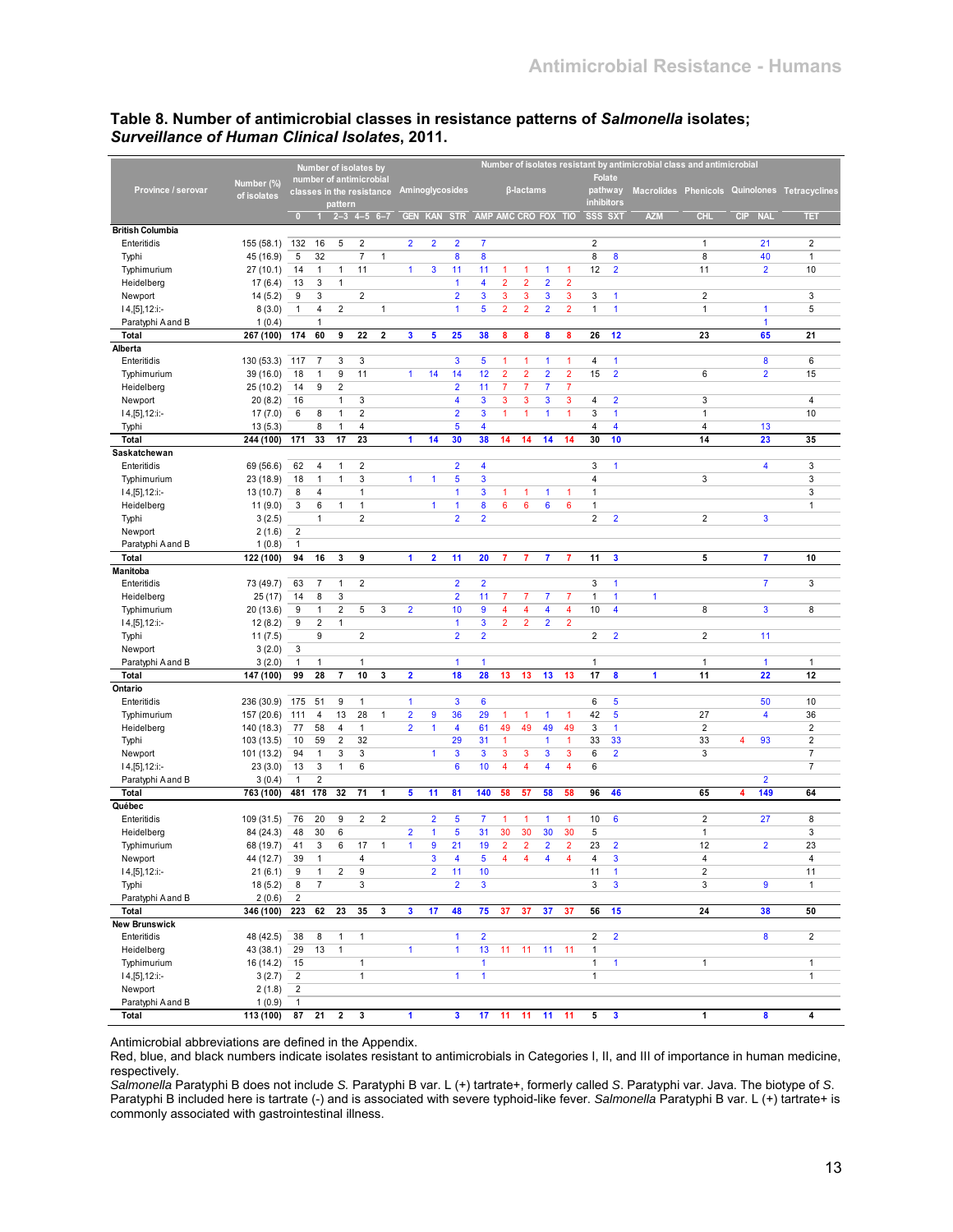**Table 8 (continued). Number of antimicrobial classes in resistance patterns of** *Salmonella* **isolates;**  *Surveillance of Human Clinical Isolates***, 2011.** 

|                                  |                           |                |                |         | Number of isolates by<br>number of antimicrobial |                         |                                 |                |                |                |                  |                |                |                | <b>Folate</b>           | Number of isolates resistant by antimicrobial class and antimicrobial |                                 |                   |                      |
|----------------------------------|---------------------------|----------------|----------------|---------|--------------------------------------------------|-------------------------|---------------------------------|----------------|----------------|----------------|------------------|----------------|----------------|----------------|-------------------------|-----------------------------------------------------------------------|---------------------------------|-------------------|----------------------|
| Province / serovar               | Number (%)<br>of isolates |                |                |         | classes in the resistance                        |                         | Aminoglycosides                 |                |                |                | <b>ß-lactams</b> |                |                |                | pathway                 |                                                                       | Macrolides Phenicols Quinolones |                   | <b>Tetracyclines</b> |
|                                  |                           |                |                | pattern |                                                  |                         |                                 |                |                |                |                  |                |                |                | inhibitors              |                                                                       |                                 |                   |                      |
|                                  |                           | n              |                |         | $2 - 3$ 4-5 6-7                                  |                         | GEN KAN STR AMP AMC CRO FOX TIO |                |                |                |                  |                |                |                | SSS SXT                 | <b>AZM</b>                                                            | CHL                             | CIP<br><b>NAL</b> | TET                  |
| Nova Scotia                      |                           |                |                |         |                                                  |                         |                                 |                |                |                |                  |                |                |                |                         |                                                                       |                                 |                   |                      |
| Enteritidis                      | 92 (69.2)                 | 70             | 18             | 3       | $\overline{1}$                                   |                         |                                 | 1              | $\overline{2}$ |                |                  | 1              |                | 4              | $\overline{3}$          |                                                                       | 1                               | 14                | 5                    |
| Heidelberg                       | 21(15.8)                  | 12             | 9              |         |                                                  |                         |                                 |                | 8              | 6              | 6                | 6              | 6              |                |                         |                                                                       |                                 |                   |                      |
| $14, [5], 12$ :i:-               | 7(5.3)                    | $\overline{4}$ | $\overline{2}$ |         | 1                                                |                         |                                 | 1              | 3              | $\overline{2}$ | $\overline{2}$   | $\overline{2}$ | $\overline{2}$ | 1              |                         |                                                                       |                                 |                   | 1                    |
| Typhimurium                      | 7(5.3)                    | 5              | 1              |         |                                                  |                         |                                 | 1              |                |                |                  |                |                | 1              |                         |                                                                       |                                 |                   | $\overline{2}$       |
| Newport                          | 5(3.8)                    | 5              |                |         |                                                  |                         |                                 |                |                |                |                  |                |                |                |                         |                                                                       |                                 |                   |                      |
| Paratyphi A and B                | 1(0.8)                    |                |                |         |                                                  |                         |                                 |                |                |                |                  |                |                |                |                         |                                                                       |                                 |                   |                      |
| <b>Total</b>                     | 133 (100)                 | 96             | 31             | 3       | $\overline{2}$                                   | $\overline{\mathbf{1}}$ |                                 | 4              | 14             | 8              | 8                | 9              | 8              | 6              | $\overline{\mathbf{3}}$ |                                                                       | $\overline{2}$                  | 16                | 8                    |
| <b>Prince Edward Island</b>      |                           |                |                |         |                                                  |                         |                                 |                |                |                |                  |                |                |                |                         |                                                                       |                                 |                   |                      |
| Enteritidis                      | 15(93.8)                  | 12             | 3              |         |                                                  |                         |                                 |                |                |                |                  |                |                |                |                         |                                                                       |                                 | 3                 |                      |
| Heidelberg                       | 1(6.3)                    | $\mathbf{1}$   |                |         |                                                  |                         |                                 |                |                |                |                  |                |                |                |                         |                                                                       |                                 |                   |                      |
| Total                            | 16 (100)                  | 13             | 3              |         |                                                  |                         |                                 |                |                |                |                  |                |                |                |                         |                                                                       |                                 | 3                 |                      |
| <b>Newfoundland and Labrador</b> |                           |                |                |         |                                                  |                         |                                 |                |                |                |                  |                |                |                |                         |                                                                       |                                 |                   |                      |
| Enteritidis                      | 24(47.1)                  | 19             | 5              |         |                                                  |                         |                                 |                |                |                |                  |                |                |                |                         |                                                                       |                                 | 4                 | 1                    |
| Heidelberg                       | 15(29.4)                  | $\overline{7}$ | 8              |         |                                                  |                         |                                 |                | 8              | 8              | 8                | 8              | 8              |                |                         |                                                                       |                                 |                   |                      |
| Typhimurium                      | 7(13.7)                   | $\overline{4}$ |                | 1       | $\overline{2}$                                   |                         |                                 | $\overline{2}$ | $\overline{2}$ |                |                  |                |                | 3              |                         |                                                                       | $\overline{2}$                  |                   | 3                    |
| Typhi                            | 3(5.9)                    | $\mathbf{1}$   |                |         | $\overline{2}$                                   |                         |                                 | $\overline{2}$ | $\overline{2}$ |                |                  |                |                | $\overline{2}$ | $\overline{2}$          |                                                                       | $\overline{2}$                  |                   | 1                    |
| Newport                          | 2(3.9)                    | $\overline{2}$ |                |         |                                                  |                         |                                 |                |                |                |                  |                |                |                |                         |                                                                       |                                 |                   |                      |
| Total                            | 51 (100)                  | 33             | 13             | 1       | 4                                                |                         |                                 | 4              | 12             | 8              | 8                | 8              | 8              | 5              | $\overline{2}$          |                                                                       | 4                               | 5                 | 5                    |

Antimicrobial abbreviations are defined in the Appendix.

Red, blue, and black numbers indicate isolates resistant to antimicrobials in Categories I, II, and III of importance in human medicine, respectively.

*Salmonella* Paratyphi B does not include *S.* Paratyphi B var. L (+) tartrate+, formerly called *S*. Paratyphi var. Java. The biotype of *S*. Paratyphi B included here is tartrate (-) and is associated with severe typhoid-like fever. Salmonella Paratyphi B var. L (+) tartrate+ is commonly associated with gastrointestinal illness.





**Number of isolates, year, and serovar**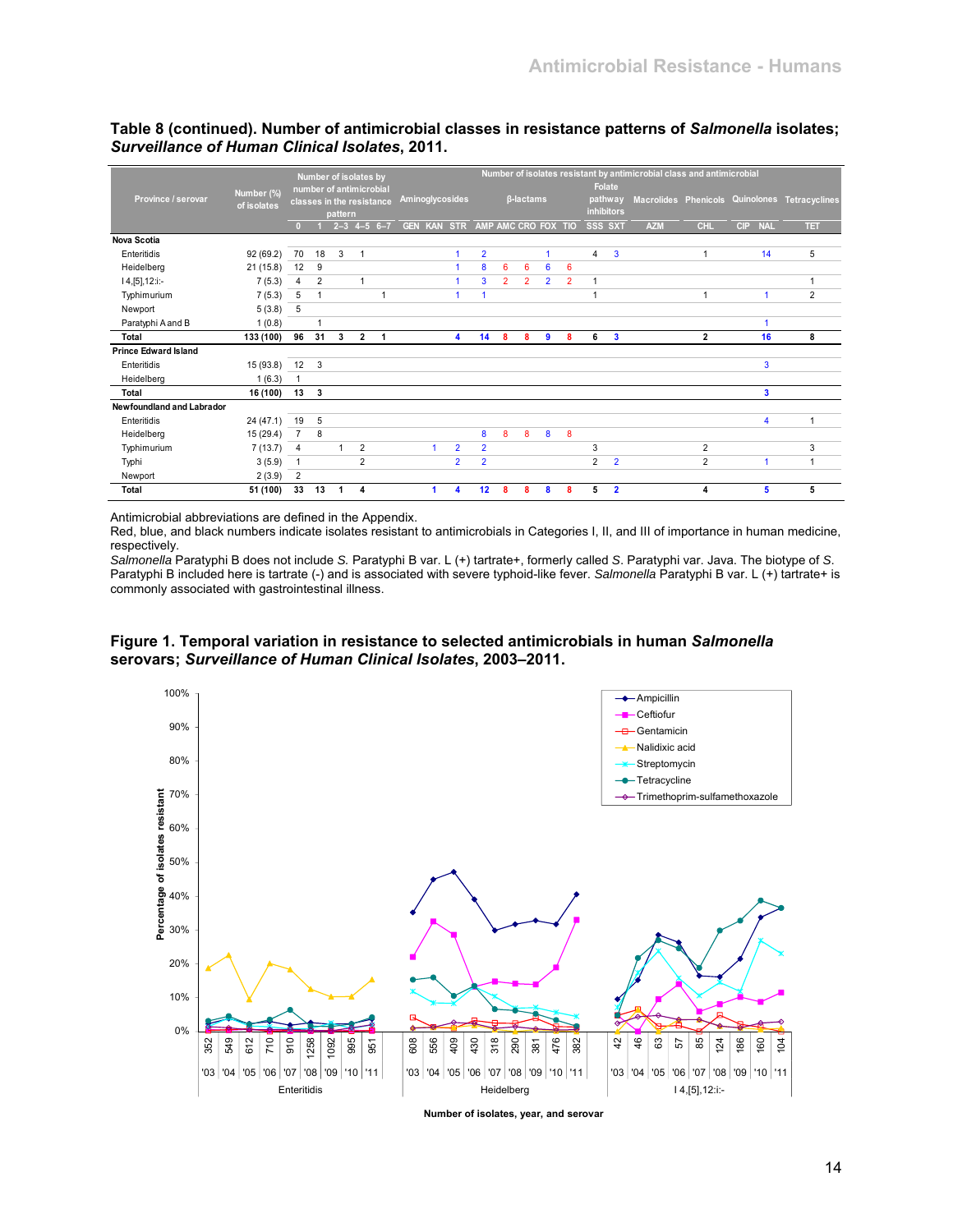

**Figure 1 (continued). Temporal variation in resistance to selected antimicrobials in human**  *Salmonella* **serovars;** *Surveillance of Human Clinical Isolates***, 2003–2011.** 

**Number of isolates, year, and serovar** 

*Salmonella* Paratyphi B does not include *S.* Paratyphi B var. L (+) tartrate+, formerly called *S*. Paratyphi var. Java. The biotype of *S*. Paratyphi B included here is tartrate (-) and is associated with severe typhoid-like fever. *Salmonella* Paratyphi B var. L (+) tartrate+ is commonly associated with gastrointestinal illness.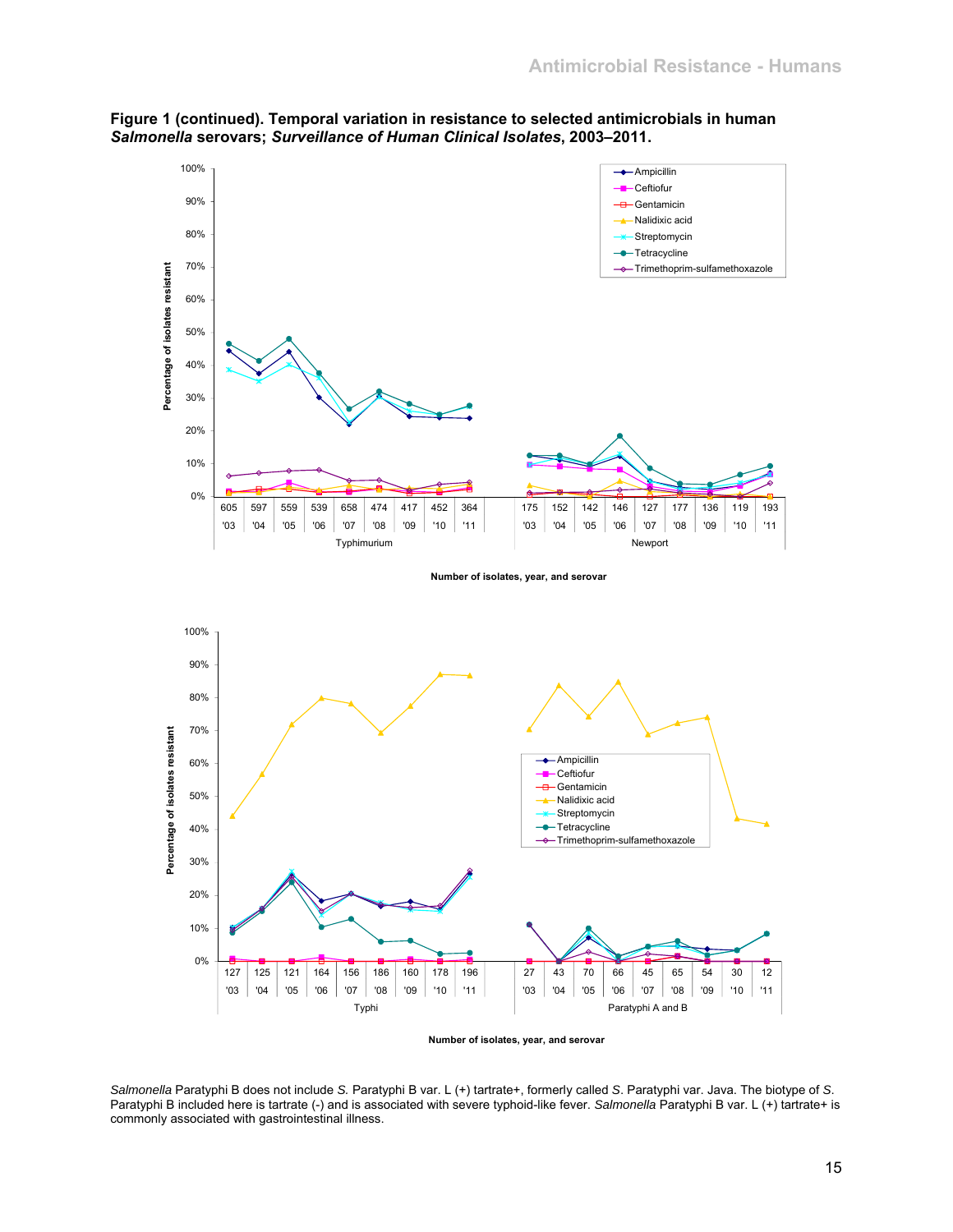# **Beef Cattle**

| <b>Salmonella</b> |
|-------------------|
|                   |

## *Surveillance of Animal Clinical Isolates*

 $(n = 118)$ 

**Figure 2. Resistance to antimicrobials in** *Salmonella* **isolates from cattle;** *Surveillance of Animal Clinical Isolates***, 2011.** 



Confidence intervals are not displayed for animal clinical data because samples were not obtained randomly and may not represent independent observations and true estimates of the prevalence.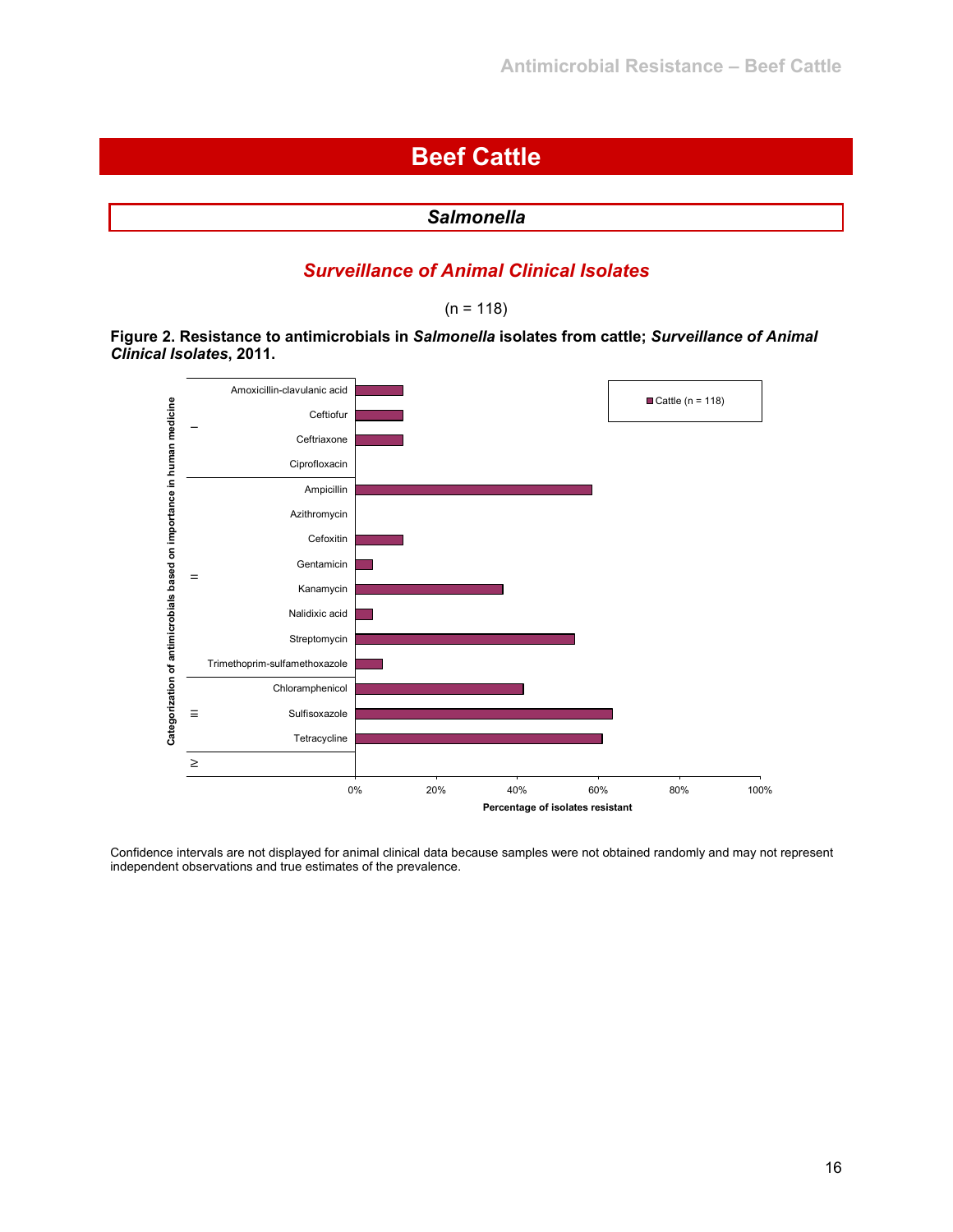## **Table 9. Number of antimicrobial classes in resistance patterns of** *Salmonella* **isolates from cattle;**  *Surveillance of Animal Clinical Isolates***, 2011.**

| Serovar              | Number (%)<br>of isolates |    |   | Number of isolates by<br>number of antimicrobial<br>classes in the resistance<br>pattern |                 |   |            |            | Aminoglycosides |                     |    | <b>B-lactams</b> |          |    | Folate<br><b>inhibitors</b> | pathway        | Number of isolates resistant by antimicrobial class and antimicrobial |                |                          | Macrolides Phenicols Quinolones Tetracyclines |
|----------------------|---------------------------|----|---|------------------------------------------------------------------------------------------|-----------------|---|------------|------------|-----------------|---------------------|----|------------------|----------|----|-----------------------------|----------------|-----------------------------------------------------------------------|----------------|--------------------------|-----------------------------------------------|
|                      |                           |    |   |                                                                                          | $2 - 3$ 4-5 6-7 |   | <b>GEN</b> | <b>KAN</b> | <b>STR</b>      | AMP AMC CRO FOX TIO |    |                  |          |    | SSS SXT                     |                | <b>AZM</b>                                                            | <b>CHL</b>     | <b>CIP</b><br><b>NAL</b> | TET                                           |
| Typhimurium var. 5-  | 43 (36.4)                 | 5  |   |                                                                                          | 38              |   |            | 31         | 35              | 38                  |    |                  |          |    | 38                          |                |                                                                       | 21             |                          | 38                                            |
| Typhimurium          | 30(25.4)                  | 8  | 3 | 2                                                                                        | 17              |   |            | 5          | 17              | 17                  | 3  | 3                | 3        | 3  | 22                          | - 5            |                                                                       | 16             |                          | 19                                            |
| Dublin               | 7(5.9)                    |    |   |                                                                                          | 5               | 2 |            |            |                 | 6.                  | 6  | 6                | <b>6</b> | 6  |                             |                |                                                                       | $\overline{ }$ | $\overline{2}$           | 7                                             |
| $14, [5], 12$ :i:-   | 5(4.2)                    | 4  |   |                                                                                          |                 |   |            |            |                 |                     |    |                  |          |    |                             |                |                                                                       |                |                          |                                               |
| Enteritidis          | 4(3.4)                    |    |   |                                                                                          |                 | 3 | 3          | 4          |                 | 4                   | 4  | 4                | 4        | 4  | 4                           |                |                                                                       | 4              | 3                        | 4                                             |
| 16,14,18             | 4(3.4)                    | 4  |   |                                                                                          |                 |   |            |            |                 |                     |    |                  |          |    |                             |                |                                                                       |                |                          |                                               |
| Thompson             | 4(3.4)                    | 4  |   |                                                                                          |                 |   |            |            |                 |                     |    |                  |          |    |                             |                |                                                                       |                |                          |                                               |
| Uganda               | 3(2.5)                    | 3  |   |                                                                                          |                 |   |            |            |                 |                     |    |                  |          |    |                             |                |                                                                       |                |                          |                                               |
| Less common serovars | 18(15.3)                  | 14 |   |                                                                                          | 2               |   |            |            | 3               |                     |    |                  |          |    | 3                           | $\overline{2}$ |                                                                       |                |                          | 3                                             |
| Total                | 118 (100)                 | 42 |   |                                                                                          | 64              | 5 |            | 43         | 64              | 69                  | 14 | 14               | 14       | 14 | 75                          | -8             |                                                                       | 49             | h                        | 72                                            |

Antimicrobial abbreviations are defined in the Appendix.

Red, blue, and black numbers indicate isolates resistant to antimicrobials in Categories I, II, and III of importance in human medicine, respectively.

Serovars represented by less than 2% of isolates were classified as "Less common serovars".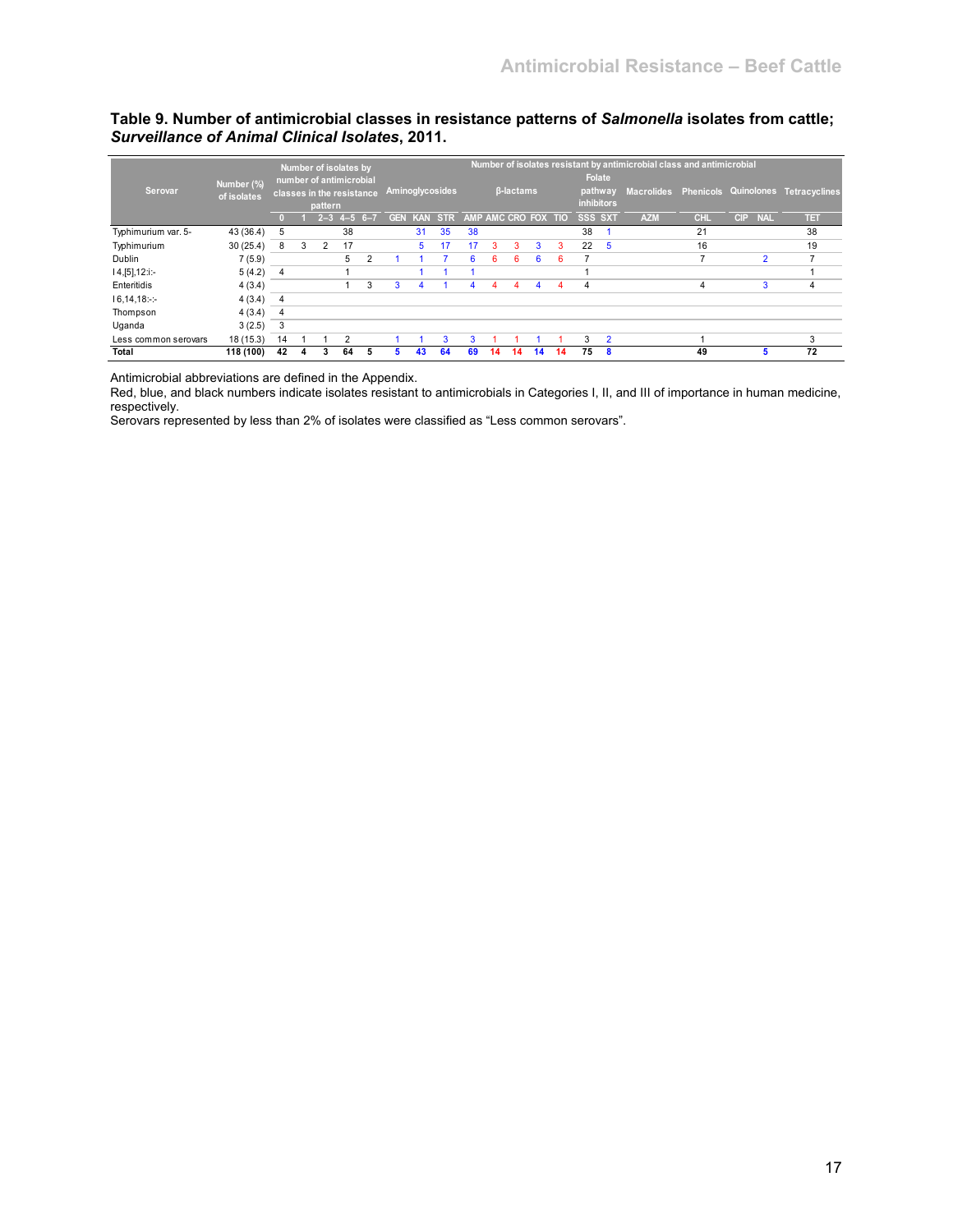## *Escherichia coli*

## *Retail Meat Surveillance***<sup>1</sup>**

 $(n = 473)$ 

#### **Figure 3. Resistance to antimicrobials in** *Escherichia coli* **isolates from beef;** *Retail Meat Surveillance***, 2011.**



**Percentage of isolates resistant and 95% confidence interval**

The Maritimes is a region including the provinces of New Brunswick, Nova Scotia, and Prince Edward Island.

l

<sup>&</sup>lt;sup>1</sup> In 2011, due to an unforeseeable pause in retail sampling in Saskatchewan of approximately 3 months, the expected number of samples was not met and thus, results for this province should be interpreted with caution.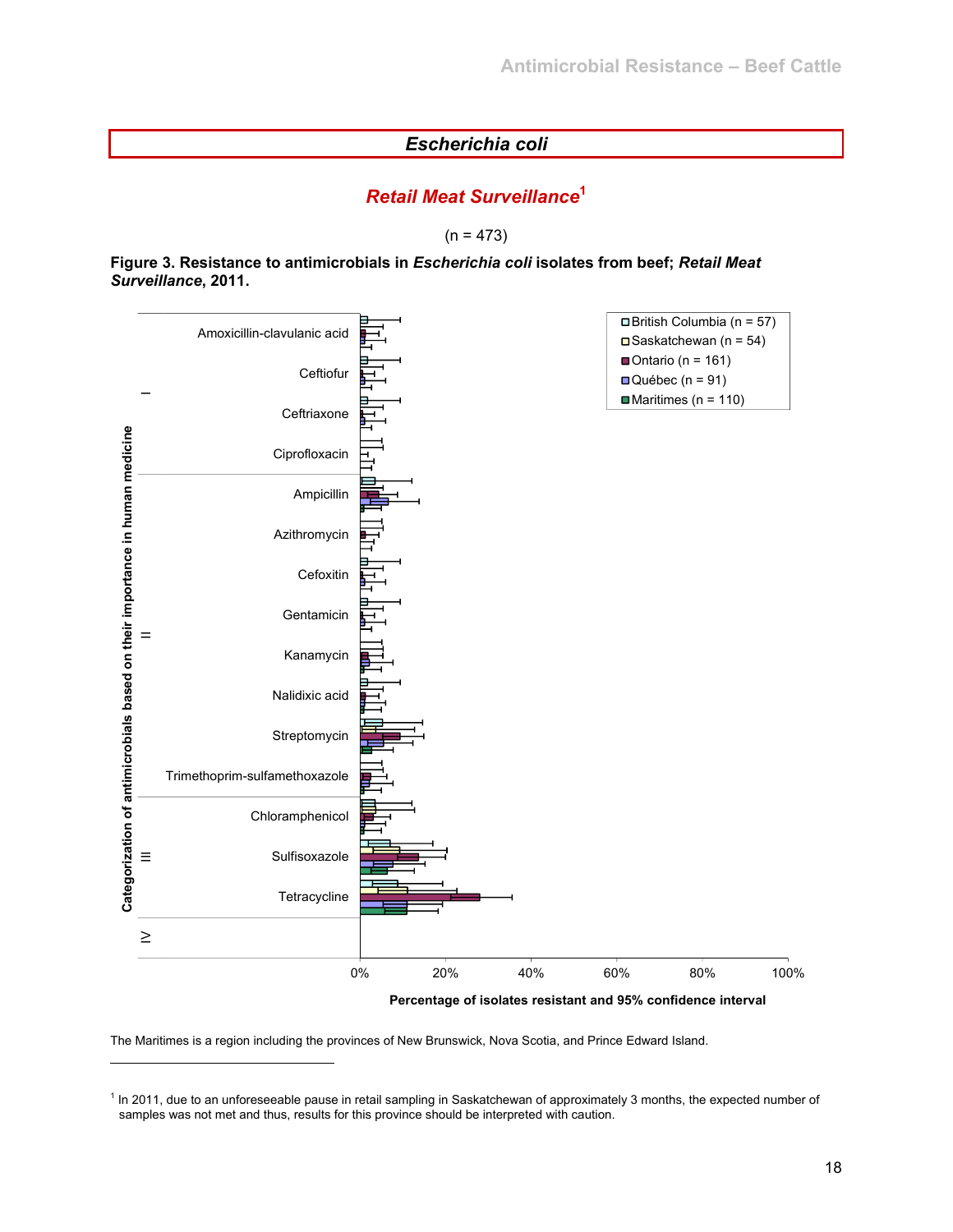#### **Table 10. Number of antimicrobial classes in resistance patterns of** *Escherichia coli* **isolates from beef;** *Retail Meat Surveillance***, 2011.**

| Province or region, | Number (%)<br>of isolates |     |    | Number of isolates by<br>number of antimicrobial<br>pattern | classes in the resistance |  | Aminoglycosides                 |  | <b>B-lactams</b> |  |                | <b>Folate</b><br>pathway<br><b>inhibitors</b> | Number of isolates resistant by antimicrobial class and antimicrobial |            |    |            | Macrolides Phenicols Quinolones Tetracyclines |
|---------------------|---------------------------|-----|----|-------------------------------------------------------------|---------------------------|--|---------------------------------|--|------------------|--|----------------|-----------------------------------------------|-----------------------------------------------------------------------|------------|----|------------|-----------------------------------------------|
|                     |                           |     |    |                                                             | $2 - 3$ 4-5 6-7           |  | GEN KAN STR AMP AMC CRO FOX TIO |  |                  |  | <b>SSS SXT</b> |                                               | <b>AZM</b>                                                            | <b>CHI</b> | CP | <b>NAL</b> | तम                                            |
| British Columbia    | 57(12.1)                  | 50  | 3  |                                                             |                           |  |                                 |  |                  |  |                |                                               |                                                                       |            |    |            |                                               |
| Saskatchewan        | 54 (11.4)                 | 48  |    |                                                             |                           |  |                                 |  |                  |  |                |                                               |                                                                       |            |    |            |                                               |
| Ontario             | 161 (34.0)                | 116 | 16 | 24                                                          |                           |  |                                 |  |                  |  | 22             | -4                                            |                                                                       |            |    |            | 45                                            |
| Québec              | 91 (19.2)                 | 79  |    | 5                                                           |                           |  |                                 |  |                  |  |                |                                               |                                                                       |            |    |            | 10                                            |
| Maritimes           | 110 (23.3)                | 96  |    |                                                             |                           |  |                                 |  |                  |  |                |                                               |                                                                       |            |    |            | 12                                            |

Antimicrobial abbreviations are defined in the Appendix.

Red, blue, and black numbers indicate isolates resistant to antimicrobials in Categories I, II, and III of importance in human medicine, respectively.

The Maritimes is a region including the provinces of New Brunswick, Nova Scotia, and Prince Edward Island.

#### **Figure 4. Temporal variation in resistance to selected antimicrobials in** *Escherichia coli* **isolates from beef;** *Retail Meat Surveillance***, 2003–2011.**



The Maritimes is a region including the provinces of New Brunswick, Nova Scotia, and Prince Edward Island.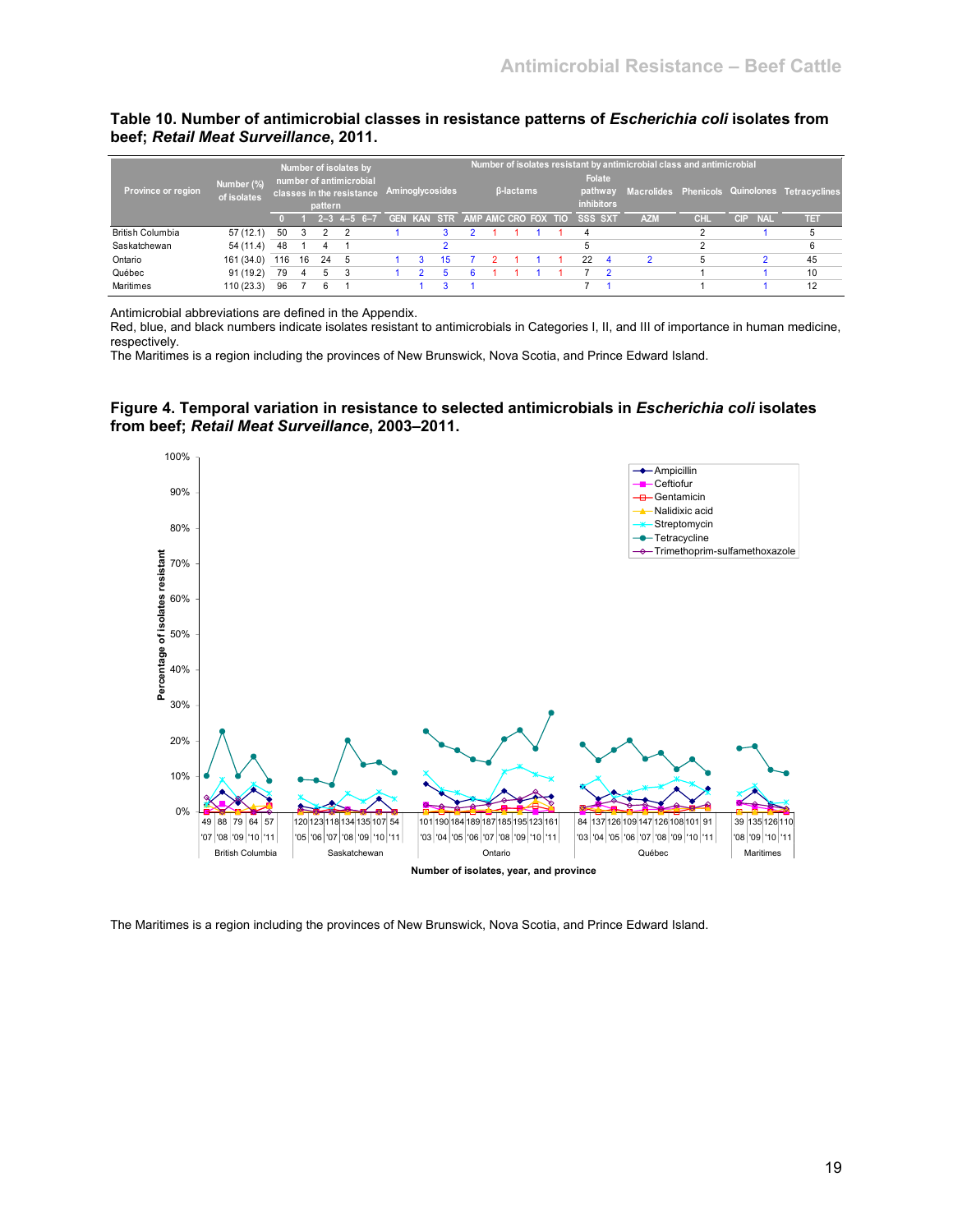## *Abattoir Surveillance*

 $(n = 139)$ 



**Figure 5. Resistance to antimicrobials in** *Escherichia coli* **isolates from beef cattle;** *Abattoir Surveillance***, 2011.** 

**Table 11. Number of antimicrobial classes in resistance patterns of** *Escherichia coli* **isolates from beef cattle;** *Abattoir Surveillance***, 2011.** 

| Species <sup>1</sup> | Number of<br><b>isolates</b> |    |     | pattern | Number of isolates by<br>number of antimicrobial | classes in the resistance Aminoglycosides |  | <b>B-lactams</b> |  | Folate<br><i>inhibitors</i>                           | Number of isolates resistant by antimicrobial class and antimicrobial |            |         | pathway Macrolides Phenicols Quinolones Tetracyclines |
|----------------------|------------------------------|----|-----|---------|--------------------------------------------------|-------------------------------------------|--|------------------|--|-------------------------------------------------------|-----------------------------------------------------------------------|------------|---------|-------------------------------------------------------|
|                      |                              |    |     |         |                                                  |                                           |  |                  |  | 1 2-3 4-5 6-7 GEN KAN STR AMP AMC CRO FOX TIO SSS SXT | <b>AZM</b>                                                            | <b>CHI</b> | CIP NAL | nar                                                   |
| Beef cattle          | 139                          | 96 | -25 | 16      |                                                  |                                           |  |                  |  | 16                                                    |                                                                       |            |         | 39                                                    |

Antimicrobial abbreviations are defined in the Appendix.

Red, blue, and black numbers indicate isolates resistant to antimicrobials in Categories I, II, and III of importance in human medicine, respectively.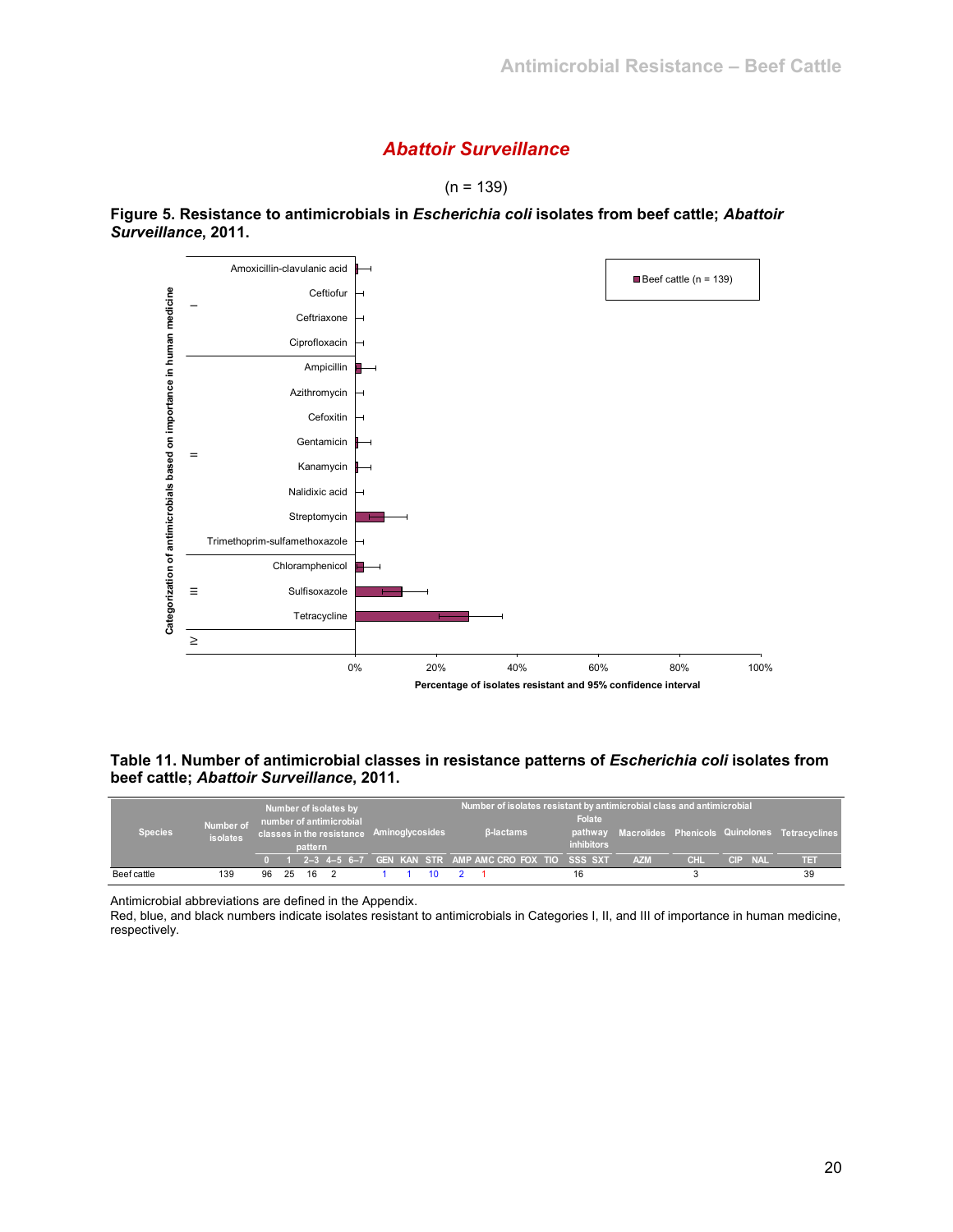

**Figure 6. Temporal variation in resistance to selected antimicrobials in** *Escherichia coli* **isolates from beef cattle;** *Abattoir Surveillance***, 2003–2011.** 

In 2010, the number of samples received from abattoir beef cattle was much lower than anticipated due to a 55% drop in submissions related to unavoidable operational issues at 2 major participating abattoirs.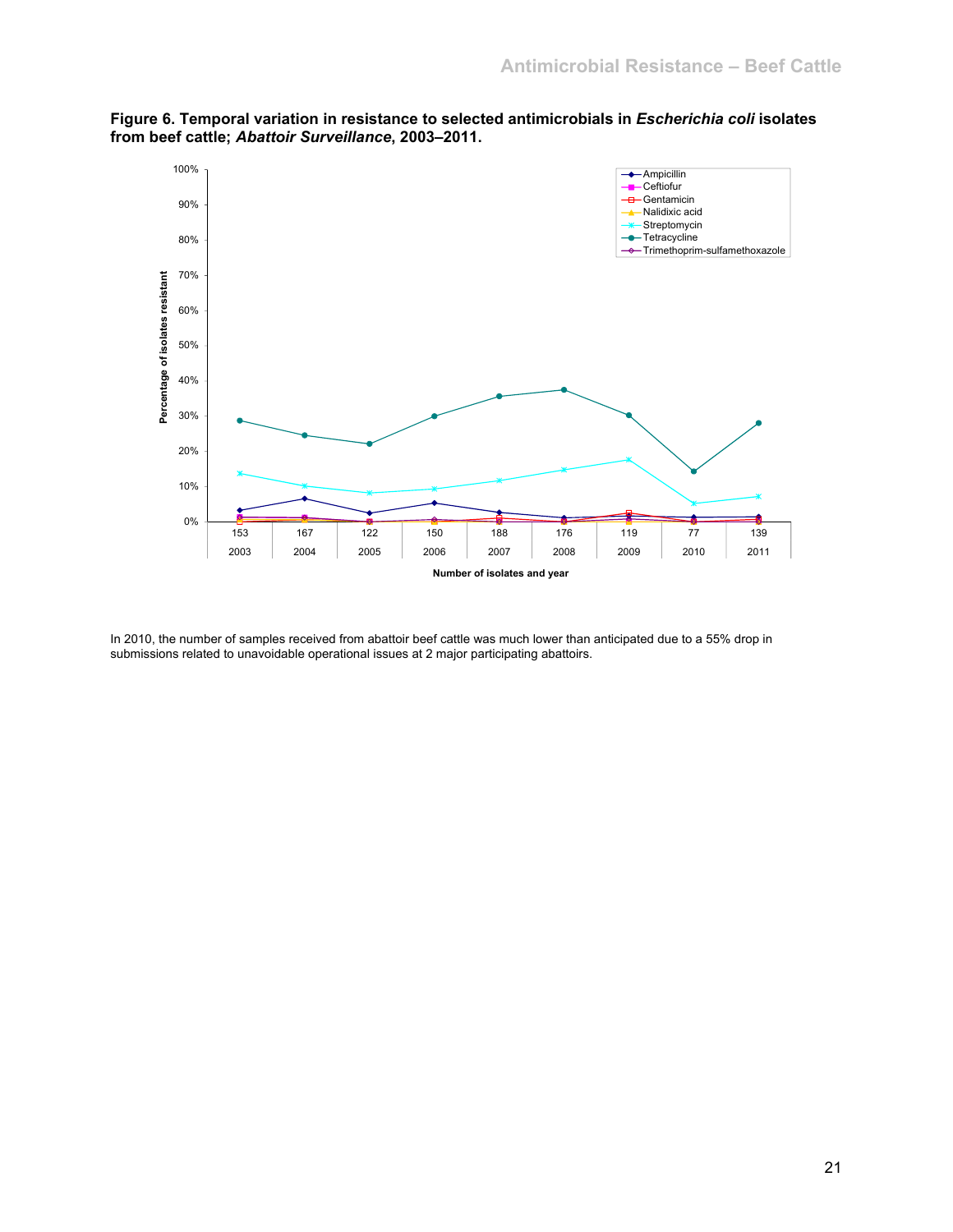## *Campylobacter*

## *Abattoir Surveillance*

 $(n = 108)$ 

#### **Figure 7. Resistance to antimicrobials in** *Campylobacte*r **isolates from beef cattle;** *Abattoir Surveillance***, 2011.**



*Campylobacter* spp. include unidentified species, some of which may be intrinsically resistant to nalidixic acid.

#### **Table 12. Number of antimicrobial classes in resistance patterns of** *Campylobacter* **isolates from beef cattle;** *Abattoir Surveillance***, 2011.**

| <b>Species</b>       | Number (%)<br>of isolates |    |    | pattern | Number of isolates by<br>number of antimicrobial | classes in the resistance Aminoglycosides Ketolides Lincosamides Macrolides Phenicols Quinolones Tetracyclines |      | Number of isolates resistant by antimicrobial class and antimicrobial |            |            |            |         |     |
|----------------------|---------------------------|----|----|---------|--------------------------------------------------|----------------------------------------------------------------------------------------------------------------|------|-----------------------------------------------------------------------|------------|------------|------------|---------|-----|
|                      |                           |    |    |         | $2 - 3$ 4-5 6-7                                  | <b>GEN</b>                                                                                                     | TEL. | CL                                                                    | <b>AZM</b> | <b>ERY</b> | <b>FLR</b> | CIP NAL | TET |
| Campylobacter jejuni | 65 (60.2)                 | 28 | 36 |         |                                                  |                                                                                                                |      |                                                                       |            |            |            |         | 36  |
| Campylobacter coli   | 30(27.8)                  | 11 | 19 |         |                                                  |                                                                                                                |      |                                                                       |            |            |            |         | 19  |
| Campylobacter spp.   | 13 (12.0)                 |    | -5 |         |                                                  |                                                                                                                |      |                                                                       |            |            |            | $12 \,$ |     |
| Total                | 108 (100)                 | 40 | 60 | 8       |                                                  |                                                                                                                |      |                                                                       |            |            |            | 14      | 62  |

Antimicrobial abbreviations are defined in the Appendix.

Red, blue, and black numbers indicate isolates resistant to antimicrobials in Categories I, II, and III of importance in human medicine, respectively.

*Campylobacter* spp. include unidentified species, some of which may be intrinsically resistant to nalidixic acid.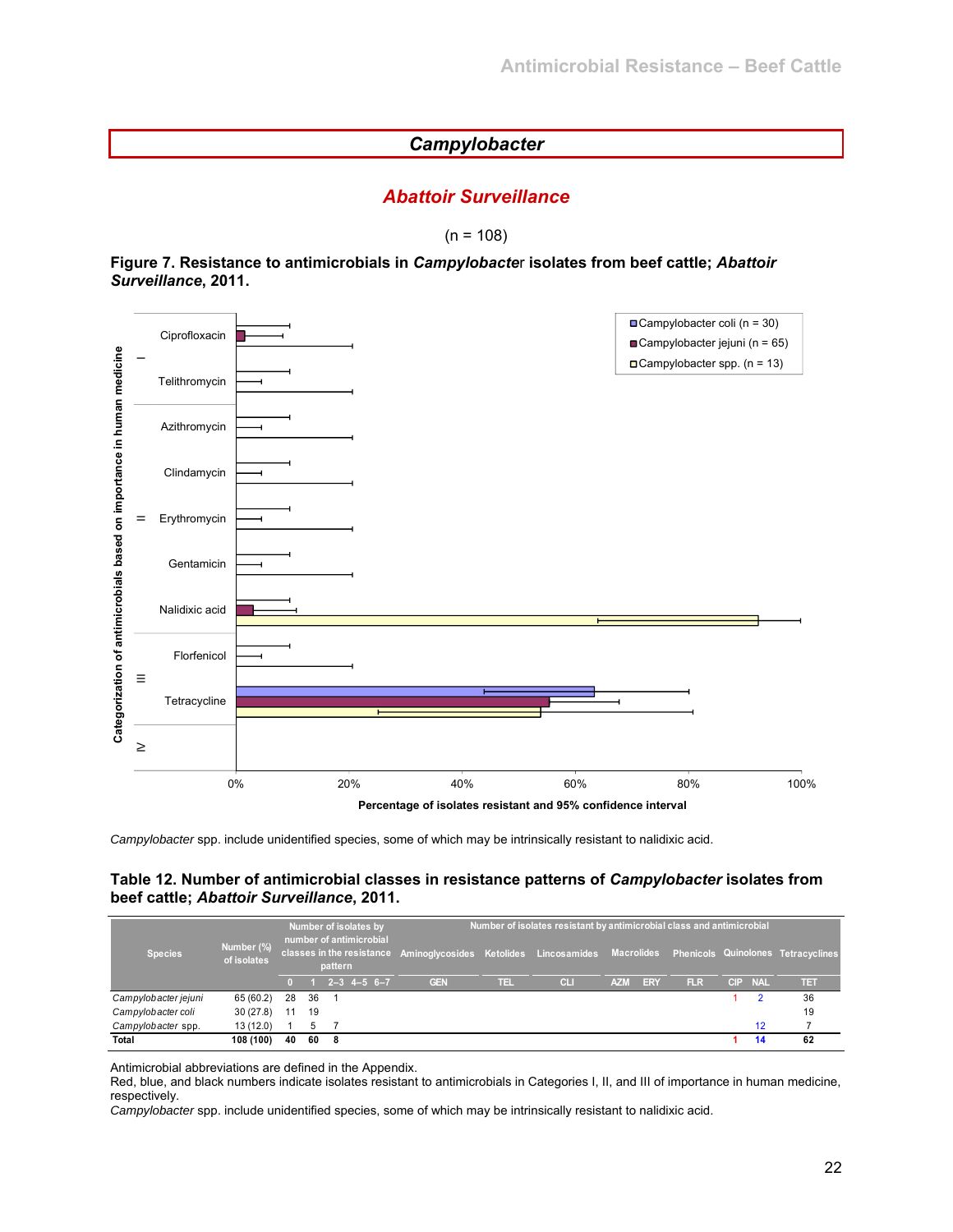

**Figure 8. Temporal variation in resistance to selected antimicrobials in** *Campylobacter* **isolates from beef cattle;** *Abattoir Surveillance***, 2006–2011.** 

In 2010, the number of samples received from abattoir beef cattle was much lower than anticipated due to a 55% drop in submissions related to unavoidable operational issues at 2 major participating abattoirs.<br>ª This number of isolates includes isolates from the end of year 2005 (n = 23).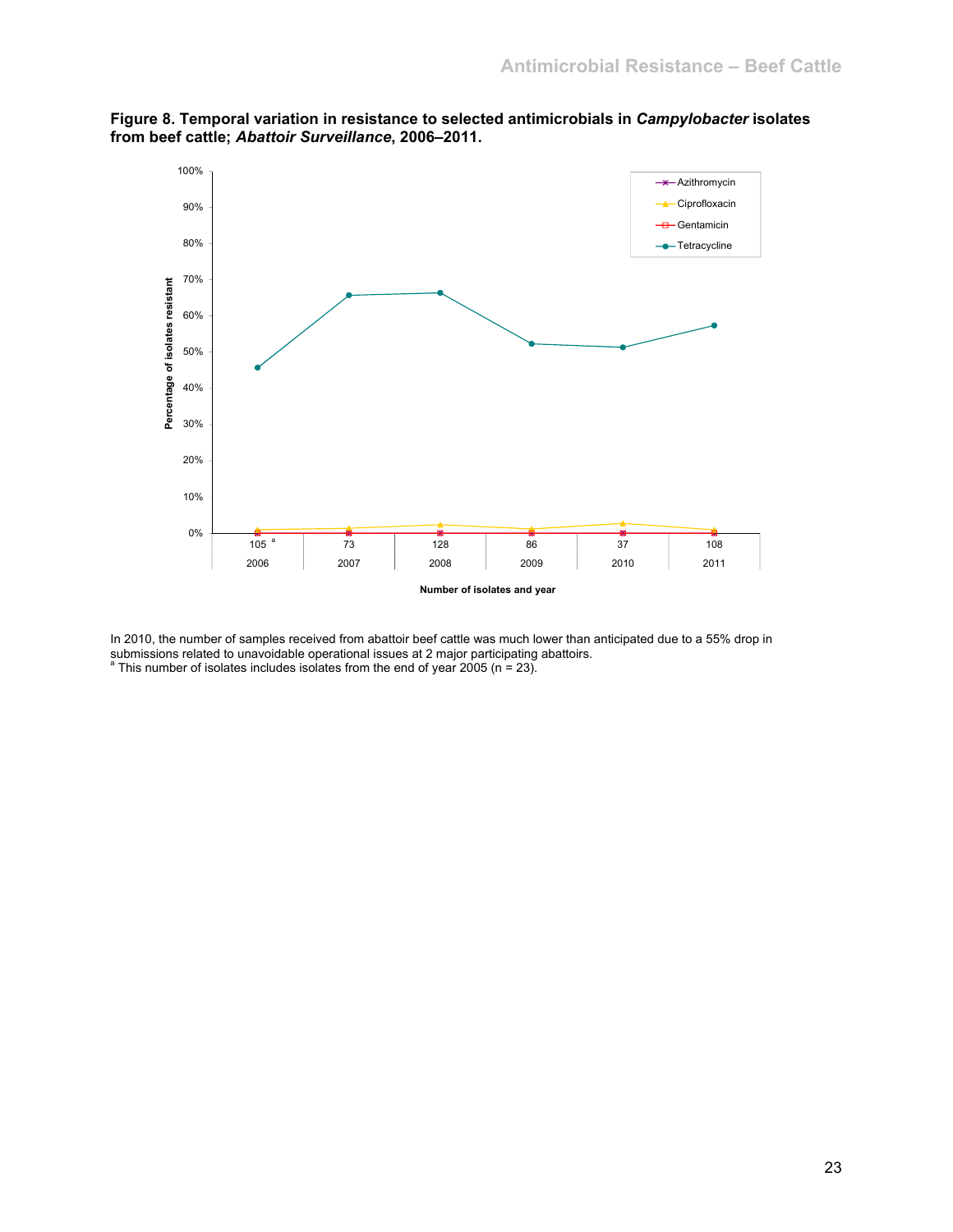## **Chickens**

## *Salmonella*

## *Retail Meat Surveillance***<sup>1</sup>**

 $(n = 361)$ 

#### **Figure 9. Resistance to antimicrobials in** *Salmonella* **isolates from chicken;** *Retail Meat Surveillance***, 2011**



The Maritimes is a region including the provinces of New Brunswick, Nova Scotia, and Prince Edward Island.

l

<sup>&</sup>lt;sup>1</sup> In 2011, due to an unforeseeable pause in retail sampling in Saskatchewan of approximately 3 months, the expected number of samples was not met and thus, results for this province should be interpreted with caution.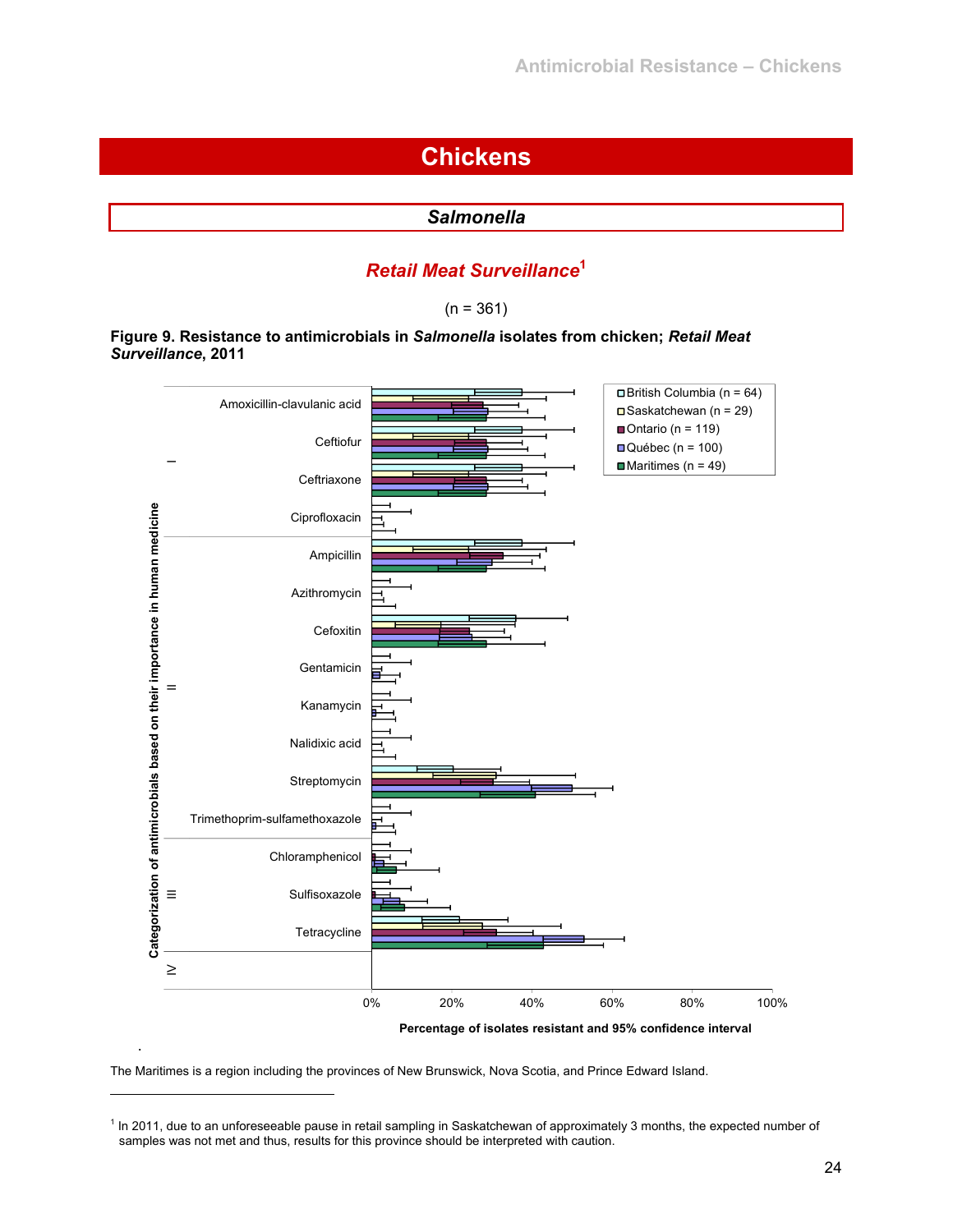|                              |                    |                         |                |                              | Number of isolates by     |                         |   |                                 |                         |                 |                                |                 |                 |                         |   | Number of isolates resistant by antimicrobial class and antimicrobial |              |         |                                               |
|------------------------------|--------------------|-------------------------|----------------|------------------------------|---------------------------|-------------------------|---|---------------------------------|-------------------------|-----------------|--------------------------------|-----------------|-----------------|-------------------------|---|-----------------------------------------------------------------------|--------------|---------|-----------------------------------------------|
|                              | Number (%)         |                         |                |                              | number of antimicrobial   |                         |   |                                 |                         |                 |                                |                 |                 | <b>Folate</b>           |   |                                                                       |              |         |                                               |
| Province or region / serovar | of isolates        |                         |                |                              | classes in the resistance |                         |   | Aminoglycosides                 |                         |                 | <b><i><u>B-lactams</u></i></b> |                 |                 | pathway                 |   |                                                                       |              |         | Macrolides Phenicols Quinolones Tetracyclines |
|                              |                    |                         |                | pattern                      |                           |                         |   |                                 |                         |                 |                                |                 |                 | inhibitors              |   |                                                                       |              |         |                                               |
|                              |                    | $\overline{0}$          |                |                              | $1 \t2-3 \t4-5 \t6-7$     |                         |   | GEN KAN STR AMP AMC CRO FOX TIO |                         |                 |                                |                 |                 | SSS SXT                 |   | <b>AZM</b>                                                            | <b>CHL</b>   | CIP NAL | TET                                           |
| <b>British Columbia</b>      |                    |                         |                |                              |                           |                         |   |                                 |                         |                 |                                |                 |                 |                         |   |                                                                       |              |         |                                               |
| Enteritidis                  | 30 (46.9)          | 30                      |                |                              |                           |                         |   |                                 |                         |                 |                                |                 |                 |                         |   |                                                                       |              |         |                                               |
| Kentucky                     | 20 (31.3)          | $\mathbf{1}$            | 5              | 14                           |                           |                         |   | 13                              | 16                      | 16              | 16                             | 15              | 16              |                         |   |                                                                       |              |         | 14                                            |
| Heidelberg                   | 6(9.4)             |                         | 6              |                              |                           |                         |   |                                 | $6\phantom{a}$          | $6\phantom{1}$  | $6\phantom{a}$                 | $6\phantom{a}$  | 6               |                         |   |                                                                       |              |         |                                               |
| Hadar                        | 3(4.7)             | 3                       |                |                              |                           |                         |   |                                 |                         |                 |                                |                 |                 |                         |   |                                                                       |              |         |                                               |
| Less common serovars         | 5(7.8)             | 3                       | $\sqrt{2}$     |                              |                           |                         |   |                                 | $\overline{2}$          | $\overline{2}$  | $\overline{2}$                 | $\overline{2}$  | $\overline{2}$  |                         |   |                                                                       |              |         |                                               |
| <b>Total</b>                 | 64 (100)           | 37                      | 13             | 14                           |                           |                         |   | 13                              | 24                      | 24              | 24                             | 23              | 24              |                         |   |                                                                       |              |         | 14                                            |
| Saskatchewan                 |                    |                         |                |                              |                           |                         |   |                                 |                         |                 |                                |                 |                 |                         |   |                                                                       |              |         |                                               |
| Enteritidis                  | 11 (37.9)          | 11                      |                |                              |                           |                         |   |                                 |                         |                 |                                |                 |                 |                         |   |                                                                       |              |         |                                               |
| Kentucky                     | 7(24.1)            | $\mathbf{1}$            |                | 6                            |                           |                         |   | 6                               | $\overline{\mathbf{4}}$ | 4               | $\overline{4}$                 | $\overline{2}$  | $\overline{4}$  |                         |   |                                                                       |              |         | 6                                             |
| Braenderup                   | 2(6.9)             | $\mathbf{1}$            | $\mathbf{1}$   |                              |                           |                         |   |                                 | 1                       | 1               | 1                              | 1               | 1               |                         |   |                                                                       |              |         |                                               |
| Hadar                        | 2(6.9)             |                         |                | $\overline{2}$               |                           |                         |   | $\overline{2}$                  |                         |                 |                                |                 |                 |                         |   |                                                                       |              |         | $\overline{2}$                                |
| Infantis                     | 2(6.9)             | $\sqrt{2}$              |                |                              |                           |                         |   |                                 |                         |                 |                                |                 |                 |                         |   |                                                                       |              |         |                                               |
| $16,7:$ r:-                  | 1(3.4)             |                         | $\mathbf{1}$   |                              |                           |                         |   |                                 | 1                       | 1               | 1                              | 1               | 1               |                         |   |                                                                       |              |         |                                               |
| Montevideo                   | 1(3.4)             |                         | $\mathbf{1}$   |                              |                           |                         |   |                                 | $\mathbf{1}$            | 1               | 1                              | $\mathbf{1}$    | $\mathbf{1}$    |                         |   |                                                                       |              |         |                                               |
| Oranienburg                  | 1(3.4)             | $\mathbf{1}$            |                |                              |                           |                         |   |                                 |                         |                 |                                |                 |                 |                         |   |                                                                       |              |         |                                               |
| Senftenberg                  | 1(3.4)             | $\mathbf{1}$            |                |                              |                           |                         |   |                                 |                         |                 |                                |                 |                 |                         |   |                                                                       |              |         |                                               |
| Typhimurium                  | 1(3.4)             |                         | 1              |                              |                           |                         |   | 1                               |                         |                 |                                |                 |                 |                         |   |                                                                       |              |         |                                               |
| <b>Total</b>                 | 29(100)            | 17                      | 4              | 8                            |                           |                         |   | $\pmb{9}$                       | 7                       | 7               | 7                              | 5               | 7               |                         |   |                                                                       |              |         | 8                                             |
| Ontario                      |                    |                         |                |                              |                           |                         |   |                                 |                         |                 |                                |                 |                 |                         |   |                                                                       |              |         |                                               |
| Kentucky                     | 48 (40.3)          | 15                      | 4              | 29                           |                           |                         |   | 29                              | 17                      | 16              | 17                             | 13              | 17              |                         |   |                                                                       |              |         | 30                                            |
| Heidelberg                   | 34 (28.6)          | 23                      | 11             |                              |                           |                         |   |                                 | 11                      | 8               | 8                              | $\overline{7}$  | 8               |                         |   |                                                                       |              |         |                                               |
| Hadar                        | 8(6.7)             | $\mathbf{1}$            |                | 7                            |                           |                         |   | 6                               | $\overline{2}$          |                 |                                |                 |                 |                         |   |                                                                       |              |         | 7                                             |
| Kiambu                       | 5(4.2)             | $\mathbf{1}$            | 3              | $\mathbf{1}$                 |                           |                         |   | $\mathbf{1}$                    | 3                       | 3               | 3                              | 3               | 3               | $\mathbf{1}$            |   |                                                                       | $\mathbf{1}$ |         |                                               |
| Enteritidis                  | 4(3.4)             | 4                       |                |                              |                           |                         |   |                                 |                         |                 |                                |                 |                 |                         |   |                                                                       |              |         |                                               |
| Schwarzengrund               | 4(3.4)             | $\sqrt{4}$              |                |                              |                           |                         |   |                                 |                         |                 |                                |                 |                 |                         |   |                                                                       |              |         |                                               |
| Thompson                     | 3(2.5)             | 3                       |                |                              |                           |                         |   |                                 |                         |                 |                                |                 |                 |                         |   |                                                                       |              |         |                                               |
| Less common serovars         | 13 (10.9)          | $\overline{7}$          | 6              |                              |                           |                         |   |                                 | 6                       | 6               | 6                              | $6\phantom{1}6$ | $6\phantom{1}6$ |                         |   |                                                                       |              |         |                                               |
| Total                        | 119 (100)          | 58                      | 24             | 37                           |                           |                         |   | 36                              | 39                      | 33              | 34                             | 29              | 34              | 1                       |   |                                                                       | $\mathbf{1}$ |         | 37                                            |
| Québec                       |                    |                         |                |                              |                           |                         |   |                                 |                         |                 |                                |                 |                 |                         |   |                                                                       |              |         |                                               |
| Kentucky                     | 44 (44.0)          | 4                       | $\overline{2}$ | 38                           |                           |                         |   | 38                              | 14                      | 14              | 14                             | 11              | 14              |                         |   |                                                                       |              |         | 39                                            |
| Heidelberg                   | 22 (22.0)          | 13                      | $\overline{7}$ | $\mathbf{1}$                 | $\mathbf{1}$              |                         |   | $\mathbf{1}$                    | 9                       | 9               | $\overline{9}$                 | 9               | $\overline{9}$  | $\overline{2}$          |   |                                                                       | $\mathbf{1}$ |         | $\mathbf{1}$                                  |
| Hadar                        | 6(6.0)             |                         | $\mathbf{1}$   | 5                            |                           |                         |   | $\overline{\mathbf{5}}$         |                         |                 |                                |                 |                 |                         |   |                                                                       |              |         | 6                                             |
| Thompson                     | 6(6.0)             | 6                       |                |                              |                           |                         |   |                                 |                         |                 |                                |                 |                 |                         |   |                                                                       |              |         |                                               |
| Schwarzengrund               | 3(3.0)             | $\overline{\mathbf{c}}$ | $\overline{1}$ |                              |                           |                         |   |                                 |                         |                 |                                |                 |                 |                         |   |                                                                       |              |         | $\mathbf{1}$                                  |
| Agona                        | 2(2.0)             | $\mathbf 2$             |                |                              |                           |                         |   |                                 |                         |                 |                                |                 |                 |                         |   |                                                                       |              |         |                                               |
| Infantis                     | 2(2.0)             | $\mathbf{1}$            |                |                              | $\mathbf{1}$              | $\mathbf{1}$            |   | $\mathbf{1}$                    | 1                       | 1               | 1                              | 1               | 1               | $\mathbf{1}$            |   |                                                                       | $\mathbf{1}$ |         | $\mathbf 1$                                   |
| Kiambu                       | 2(2.0)             |                         |                | $\overline{\mathbf{c}}$      |                           |                         |   |                                 | $\overline{2}$          | $\mathbf{1}$    | $\mathbf{1}$                   | $\mathbf{1}$    | $\mathbf{1}$    | $\mathbf{1}$            | 1 |                                                                       | $\mathbf{1}$ |         |                                               |
| Worthington                  | 2(2.0)             | $\overline{2}$          |                |                              |                           |                         |   |                                 |                         |                 |                                |                 |                 |                         |   |                                                                       |              |         |                                               |
| Less common serovars         | 11 (11.0)          | 3                       | $\overline{2}$ | 6                            |                           | 1                       | 1 | 5                               | 4                       | 4               | 4                              | 3               | $\overline{4}$  | 3                       |   |                                                                       |              |         | 5                                             |
| Total                        | 100 (100)          | 33                      | 13             | 52                           | $\overline{2}$            | $\overline{\mathbf{2}}$ | 1 | 50                              | 30                      | 29              | 29                             | 25              | 29              | $\overline{7}$          | 1 |                                                                       | 3            |         | 53                                            |
| <b>Maritimes</b>             |                    |                         |                |                              |                           |                         |   |                                 |                         |                 |                                |                 |                 |                         |   |                                                                       |              |         |                                               |
| Kentucky                     | 17 (34.7)          | $\overline{2}$          |                | 15                           |                           |                         |   | 15                              | $6\phantom{1}6$         | $6\phantom{1}6$ | 6                              | $6\phantom{1}6$ | $6\phantom{a}$  |                         |   |                                                                       |              |         | 15                                            |
| Heidelberg                   | 11 (22.4)          | $\,$ 5 $\,$             | $\,$ 5 $\,$    | $\mathbf{1}$                 |                           |                         |   |                                 | $6\phantom{1}6$         | $6\phantom{1}$  | 6                              | 6               | $6\phantom{a}$  | $\mathbf{1}$            |   |                                                                       | $\mathbf{1}$ |         |                                               |
| Hadar                        | 5(10.2)            | $\mathbf{1}$            | $\mathbf{1}$   | $\mathsf 3$                  |                           |                         |   | $\overline{\mathbf{3}}$         |                         |                 |                                |                 |                 |                         |   |                                                                       |              |         | $\overline{4}$                                |
| Agona                        | 3(6.1)             | $\overline{2}$          | $\mathbf{1}$   |                              |                           |                         |   | $\mathbf{1}$                    |                         |                 |                                |                 |                 |                         |   |                                                                       |              |         |                                               |
| Enteritidis                  | 2(4.1)             | $\overline{\mathbf{c}}$ |                |                              |                           |                         |   |                                 |                         |                 |                                |                 |                 |                         |   |                                                                       |              |         |                                               |
| Kiambu                       | 2(4.1)             |                         |                | $\overline{\mathbf{c}}$      |                           |                         |   |                                 | $\overline{2}$          | $\overline{2}$  | $\overline{2}$                 | $\overline{2}$  | $\overline{2}$  | $\overline{\mathbf{c}}$ |   |                                                                       | $\mathbf 2$  |         |                                               |
| Worthington                  | 2(4.1)             | $\mathbf 2$             |                |                              |                           |                         |   |                                 |                         |                 |                                |                 |                 |                         |   |                                                                       |              |         |                                               |
|                              |                    |                         |                |                              |                           |                         |   |                                 |                         |                 |                                |                 |                 | $\mathbf{1}$            |   |                                                                       |              |         |                                               |
| $14, [5], 12$ :i:-           | 1(2.0)             |                         |                | $\mathbf{1}$<br>$\mathbf{1}$ |                           |                         |   | $\mathbf{1}$                    |                         |                 |                                |                 |                 |                         |   |                                                                       |              |         | 1<br>$\mathbf{1}$                             |
| 18,20:-: z6                  | 1(2.0)             | $\mathbf{1}$            |                |                              |                           |                         |   |                                 |                         |                 |                                |                 |                 |                         |   |                                                                       |              |         |                                               |
| I Rough:i:z6                 | 1(2.0)             |                         |                |                              |                           |                         |   |                                 |                         |                 |                                |                 |                 |                         |   |                                                                       |              |         |                                               |
| Indiana                      | 1(2.0)             | $\mathbf{1}$            |                |                              |                           |                         |   |                                 |                         |                 |                                |                 |                 |                         |   |                                                                       |              |         |                                               |
| Infantis                     | 1(2.0)             | $\mathbf{1}$            |                |                              |                           |                         |   |                                 |                         |                 |                                |                 |                 |                         |   |                                                                       |              |         |                                               |
| Litchfield                   | 1(2.0)             | $\mathbf{1}$            |                |                              |                           |                         |   |                                 |                         |                 |                                |                 |                 |                         |   |                                                                       |              |         |                                               |
| Thompson                     | 1(2.0)<br>49 (100) | $\mathbf{1}$<br>19      |                |                              |                           |                         |   | 20                              |                         |                 |                                |                 |                 |                         |   |                                                                       |              |         | 21                                            |
| Total                        |                    |                         | 7              | 23                           |                           |                         |   |                                 | 14                      | 14              | 14                             | 14              | 14              | 4                       |   |                                                                       | 3            |         |                                               |

#### **Table 13. Number of antimicrobial classes in resistance patterns of** *Salmonella* **isolates from chicken;** *Retail Meat Surveillance***, 2011.**

Antimicrobial abbreviations are defined in the Appendix.

Red, blue, and black numbers indicate isolates resistant to antimicrobials in Categories I, II, and III of importance in human medicine, respectively.

Serovars represented by less than 2% of isolates were classified as "Less common serovars".

The Maritimes is a region including the provinces of New Brunswick, Nova Scotia, and Prince Edward Island.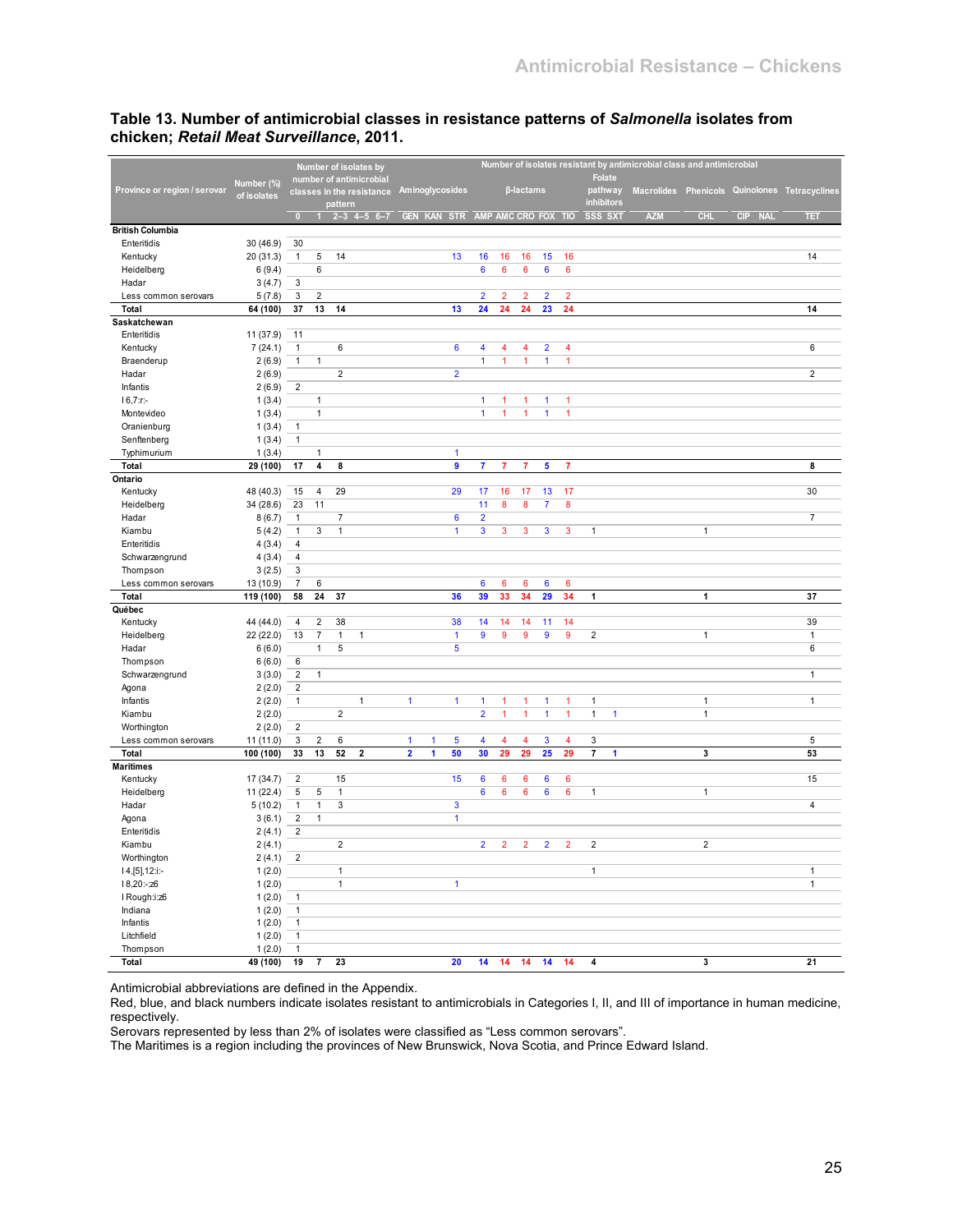

**Figure 10. Temporal variation in resistance to selected antimicrobials in** *Salmonella* **isolates from chicken;** *Retail Meat Surveillance***, 2003–2011.** 

The Maritimes is a region including the provinces of New Brunswick, Nova Scotia, and Prince Edward Island.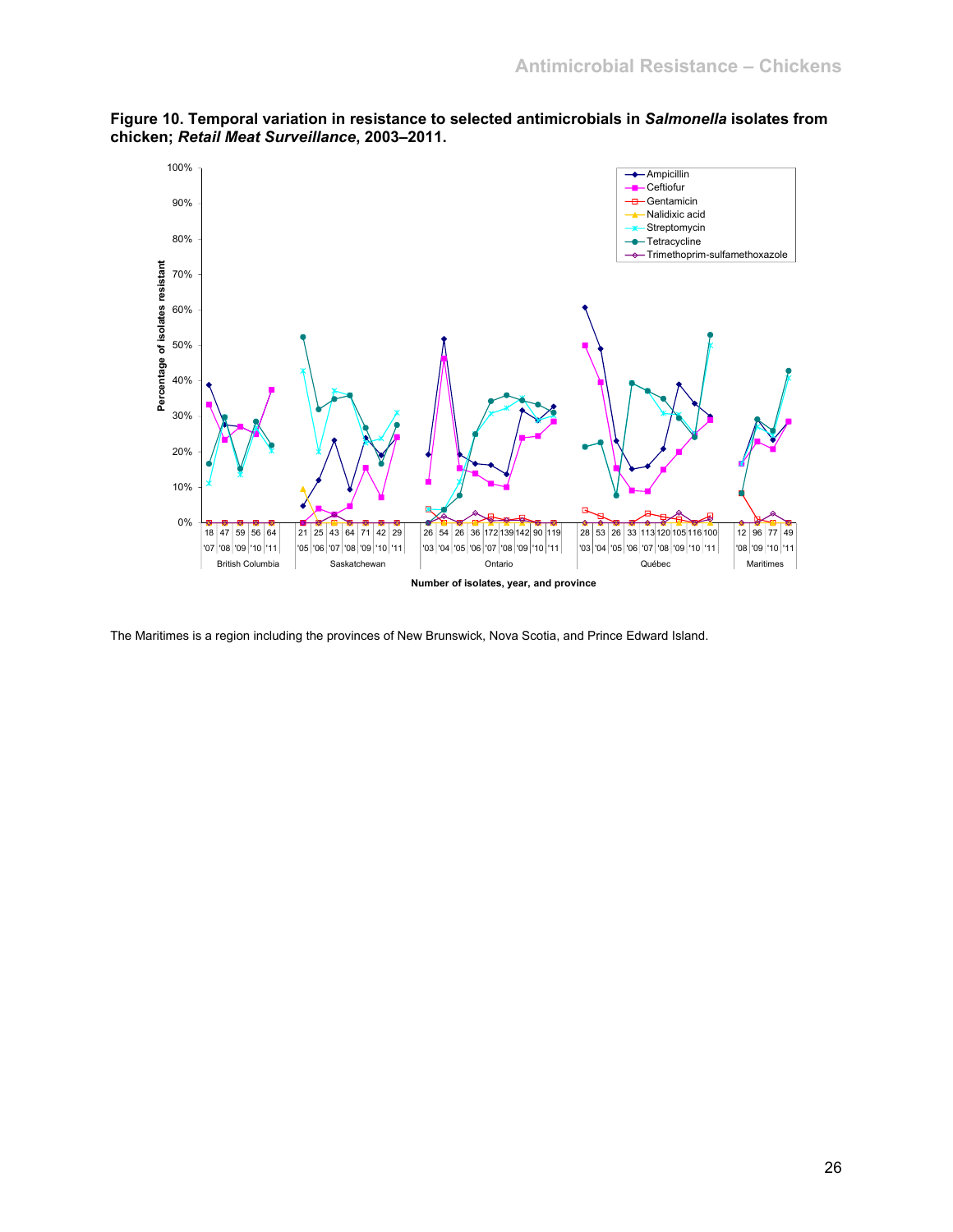## *Abattoir Surveillance*



**Figure 11. Resistance to antimicrobials in** *Salmonella* **isolates from chickens;** *Abattoir Surveillance***, 2011.** 



#### **Table 14. Number of antimicrobial classes in resistance patterns of** *Salmonella* **isolates from chickens;** *Abattoir Surveillance,* **2011.**

|                      | Number (%)  |                |    | Number of isolates by<br>number of antimicrobial |             |            |            |                 |    |    |                  |                     |      | <b>Folate</b>                | Number of isolates resistant by antimicrobial class and antimicrobial |            |                   |                                               |
|----------------------|-------------|----------------|----|--------------------------------------------------|-------------|------------|------------|-----------------|----|----|------------------|---------------------|------|------------------------------|-----------------------------------------------------------------------|------------|-------------------|-----------------------------------------------|
| Serovar              | of isolates |                |    | classes in the resistance<br>pattern             |             |            |            | Aminoglycosides |    |    | <b>B-lactams</b> |                     |      | pathway<br><b>inhibitors</b> |                                                                       |            |                   | Macrolides Phenicols Quinolones Tetracyclines |
|                      |             |                |    | $-2-3$                                           | $4 - 5$ 6-7 | <b>GEN</b> | <b>KAN</b> | <b>STR</b>      |    |    |                  | AMP AMC CRO FOX TIO |      | SSS SXT                      | <b>AZM</b>                                                            | <b>CHL</b> | CIP<br><b>NAL</b> | ਸਤ                                            |
| Kentucky             | 58 (41.4)   | 9              | 3  | 46                                               |             |            |            | 46              | 33 | 33 | -33              | 28                  | - 33 |                              |                                                                       |            |                   | 46                                            |
| Enteritidis          | 28(20.0)    | 28             |    |                                                  |             |            |            |                 |    |    |                  |                     |      |                              |                                                                       |            |                   |                                               |
| Heidelberg           | 19(13.6)    | 11             |    |                                                  |             |            |            |                 |    | 5  | 5.               | 5.                  | 5    |                              |                                                                       |            |                   |                                               |
| Hadar                | 11(7.9)     | $\overline{2}$ | 3  | 6                                                |             |            |            | 6               | 4  | 3  |                  |                     | 3    |                              |                                                                       |            |                   |                                               |
| $14, [5], 12$ :i:-   | 4(2.9)      |                |    |                                                  |             |            |            |                 |    |    |                  |                     |      |                              |                                                                       |            |                   |                                               |
| Less common serovars | 20(14.3)    | 12             |    | 8                                                |             |            |            | R               |    |    |                  |                     |      |                              |                                                                       |            |                   |                                               |
| Total                | 140 (100)   | 63             | 14 | -61                                              |             |            |            | 61              | 51 | 44 | 44               | 38                  | 44   |                              |                                                                       |            |                   | 62                                            |

Antimicrobial abbreviations are defined in the Appendix.

Red, blue, and black numbers indicate isolates resistant to antimicrobials in Categories I, II, and III of importance in human medicine, respectively.

Serovars represented by less than 2% of isolates were classified as "Less common serovars".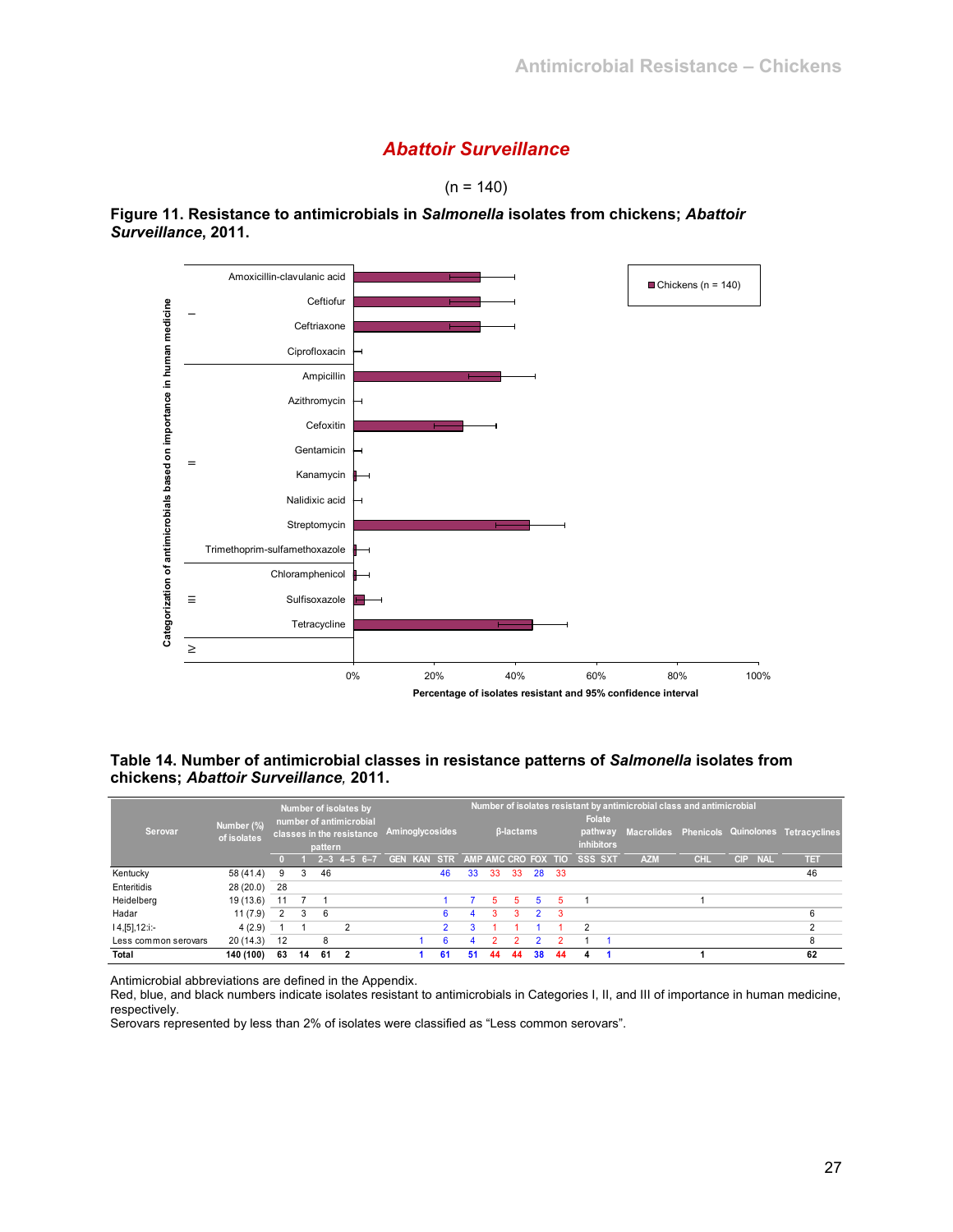

**Figure 12. Temporal variation in resistance to selected antimicrobials in** *Salmonella* **isolates from chickens;** *Abattoir Surveillance***, 2003–2011.**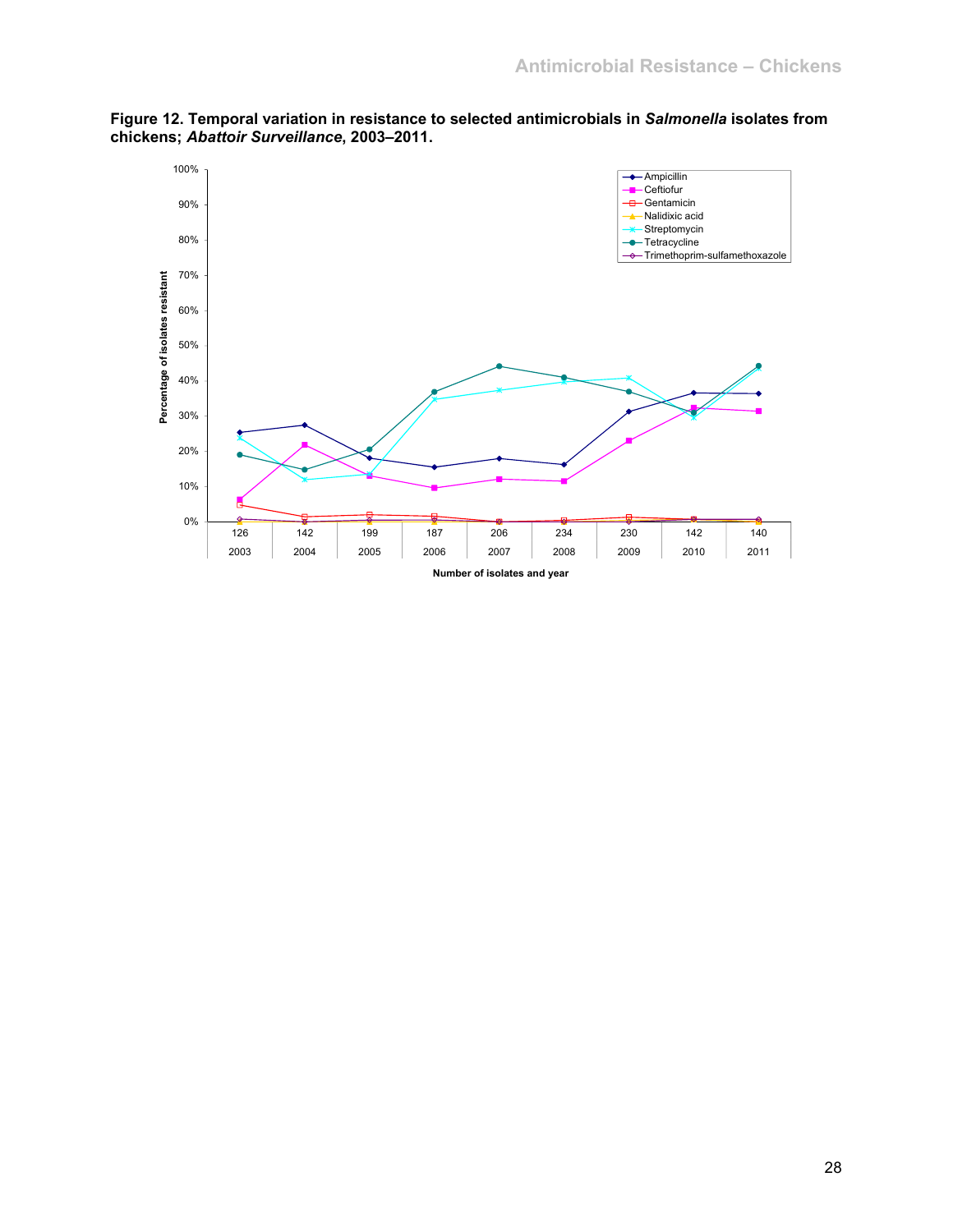## *Surveillance of Animal Clinical Isolates*

 $(n = 285)$ 

**Figure 13. Resistance to antimicrobials in** *Salmonella* **isolates from chickens;** *Surveillance of Animal Clinical Isolate*s**, 2011.** 



Confidence intervals are not displayed for animal clinical data because samples were not obtained randomly and may not represent independent observations and true estimates of the prevalence.

#### **Table 15. Number of antimicrobial classes in resistance patterns of** *Salmonella* **isolates from chickens;** *Surveillance of Animal Clinical Isolates***, 2011.**

|                      |                           |     |    | Number of isolates by<br>number of antimicrobial |                |                           |                                 |                 |                   |    |                         |         |     |                | Folate                       | Number of isolates resistant by antimicrobial class and antimicrobial |            |      |            |                                               |
|----------------------|---------------------------|-----|----|--------------------------------------------------|----------------|---------------------------|---------------------------------|-----------------|-------------------|----|-------------------------|---------|-----|----------------|------------------------------|-----------------------------------------------------------------------|------------|------|------------|-----------------------------------------------|
| Serovar              | Number (%)<br>of isolates |     |    | pattern                                          |                | classes in the resistance |                                 | Aminoglycosides |                   |    | <b><i>B-lactams</i></b> |         |     |                | pathway<br><b>inhibitors</b> |                                                                       |            |      |            | Macrolides Phenicols Quinolones Tetracyclines |
|                      |                           |     |    |                                                  |                | $2 - 3$ 4-5 6-7           | GEN KAN STR AMP AMC CRO FOX TIO |                 |                   |    |                         |         |     | <b>SSS SXT</b> |                              | <b>AZM</b>                                                            | <b>CHI</b> | CIP. | <b>NAL</b> | ПE                                            |
| Enteritidis          | 124 (43.7)                | 123 |    |                                                  |                |                           |                                 |                 |                   |    |                         |         |     |                |                              |                                                                       |            |      |            |                                               |
| Heidelberg           | 65 (22.9)                 | 49  | 12 |                                                  |                |                           |                                 |                 | 14                | 9  | g                       | 9       | 9   |                | $\overline{\phantom{0}}$     |                                                                       |            |      |            | ◠                                             |
| Kentucky             | 51(18.0)                  |     | 9  | 33                                               | $\overline{2}$ |                           |                                 | 34              | $12 \overline{ }$ | 12 | 12                      | $12 \,$ | -12 |                |                              |                                                                       |            |      |            | 42                                            |
| Agona                | 9(3.2)                    |     | 8  |                                                  |                |                           |                                 |                 |                   |    |                         |         |     |                |                              |                                                                       |            |      |            |                                               |
| Less common serovars | 35(12.3)                  | 23  |    |                                                  |                |                           |                                 |                 |                   |    |                         |         |     |                |                              |                                                                       |            |      |            | 8                                             |
| Total                | 284 (100)                 | 202 | 33 | 46                                               |                |                           |                                 | 42              | 34                | 26 | 26                      | 26      | 26  |                |                              |                                                                       |            |      |            | 62                                            |

Antimicrobial abbreviations are defined in the Appendix.

Red, blue, and black numbers indicate isolates resistant to antimicrobials in Categories I, II, and III of importance in human medicine, respectively.

Serovars represented by less than 2% of isolates were classified as "Less common serovars".

Results from one isolate were not presented in this table due to incomplete serotyping information.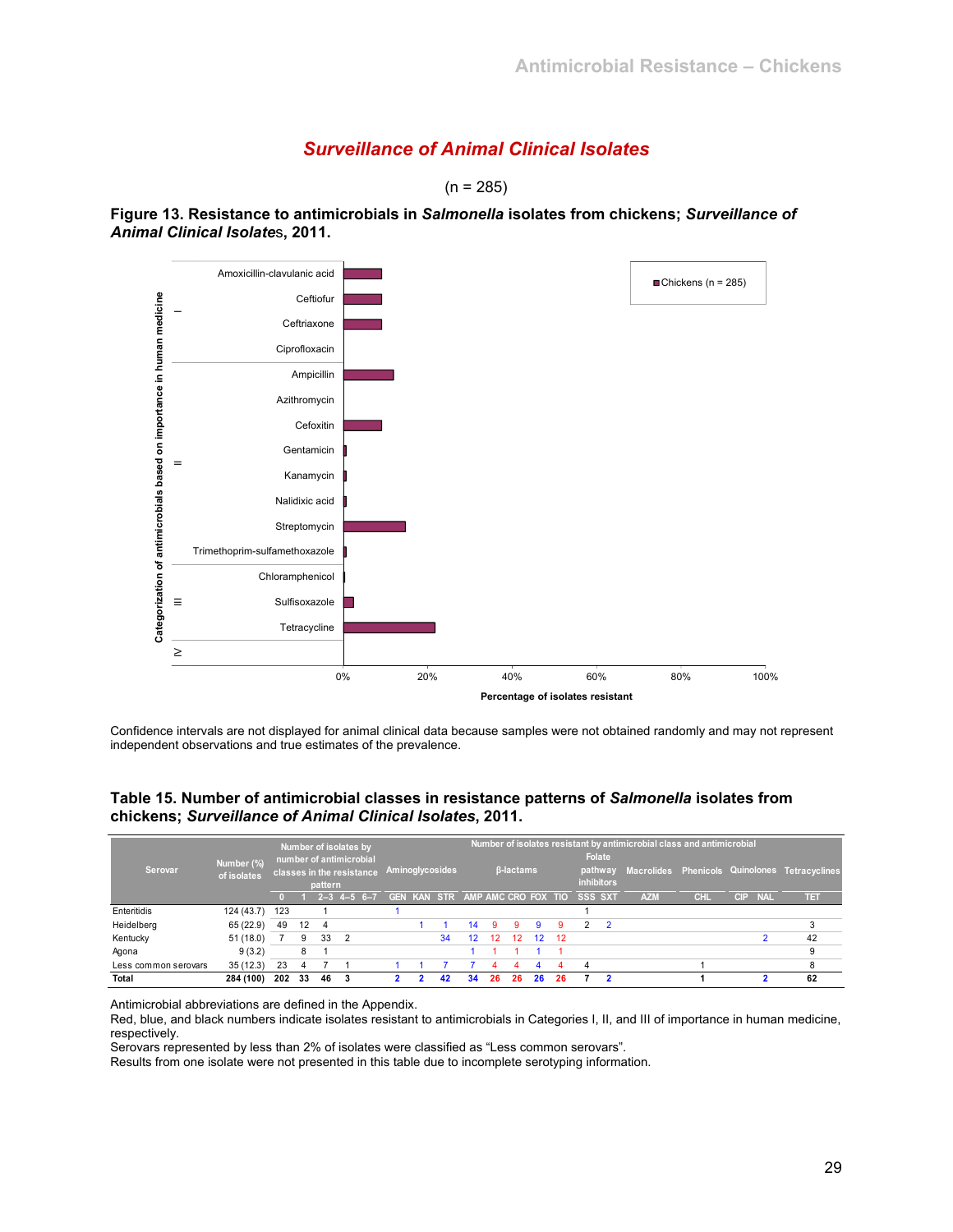## *Escherichia coli*

## *Retail Meat Surveillance***<sup>1</sup>**

 $(n = 549)$ 

#### **Figure 14. Resistance to antimicrobials in** *Escherichia coli* **isolates from chicken;** *Retail Meat Surveillance***, 2011.**



**Percentage of isolates resistant and 95% confidence interval**

The Maritimes is a region including the provinces of New Brunswick, Nova Scotia, and Prince Edward Island.

l

<sup>&</sup>lt;sup>1</sup> In 2011, due to an unforeseeable pause in retail sampling in Saskatchewan of approximately 3 months, the expected number of samples was not met and thus, results for this province should be interpreted with caution.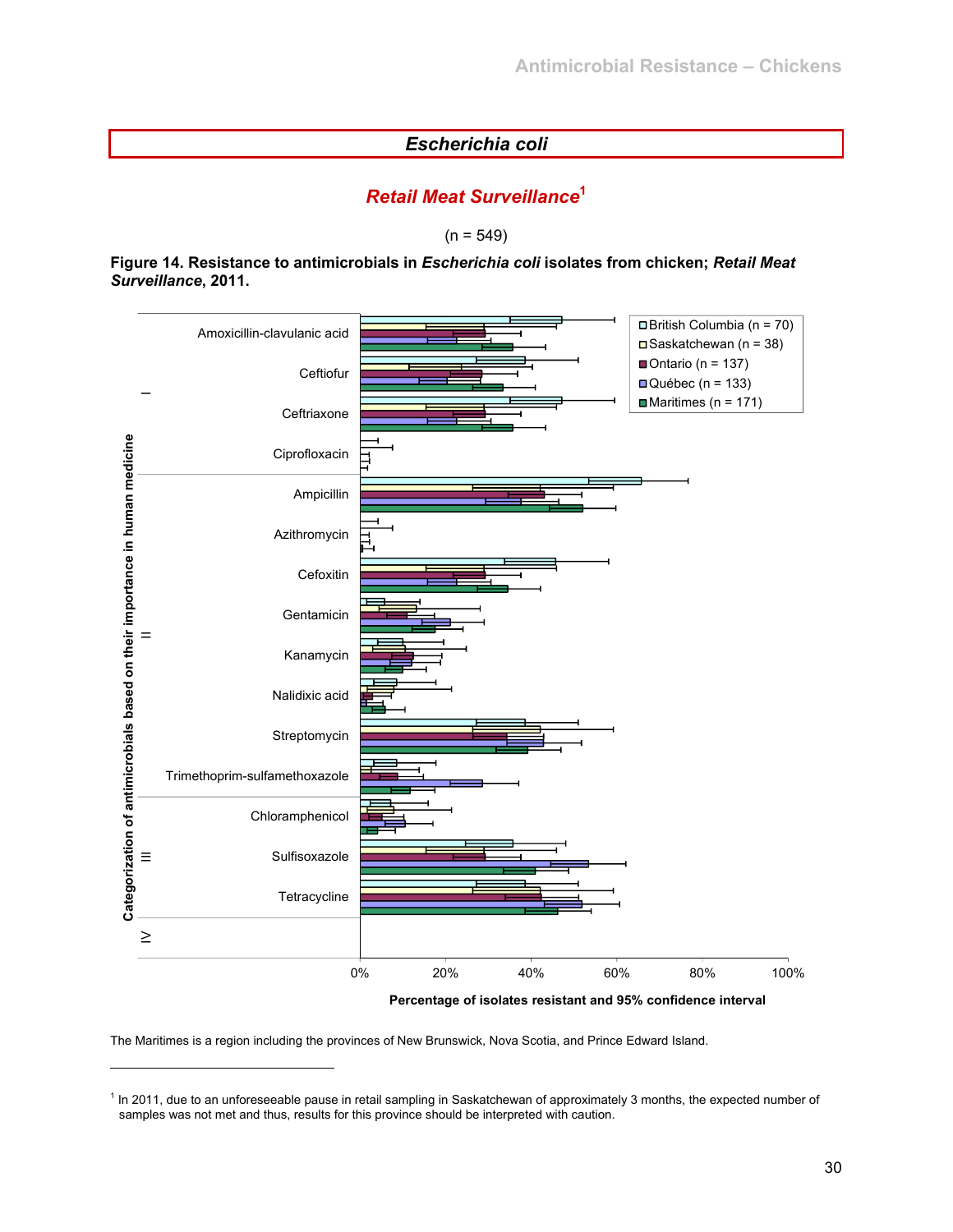#### **Table 16. Number of antimicrobial classes in resistance patterns of** *Escherichia coli* **isolates from chicken;** *Retail Meat Surveillance***, 2011.**

| <b>Province or region</b> | Number (%)<br>of isolates |    |    |                    | Number of isolates by<br>number of antimicrobial<br>classes in the resistance |     |    | Aminoglycosides                         |    |    | <b>B-lactams</b> |    |    |    | <b>Folate</b><br>pathway<br><b>inhibitors</b> | Number of isolates resistant by antimicrobial class and antimicrobial |            |                   | Macrolides Phenicols Quinolones Tetracyclines |
|---------------------------|---------------------------|----|----|--------------------|-------------------------------------------------------------------------------|-----|----|-----------------------------------------|----|----|------------------|----|----|----|-----------------------------------------------|-----------------------------------------------------------------------|------------|-------------------|-----------------------------------------------|
|                           |                           |    |    | pattern<br>$2 - 3$ | $4 - 5$ 6-7                                                                   |     |    | GEN KAN STR AMP AMC CRO FOX TIO SSS SXT |    |    |                  |    |    |    |                                               | <b>AZM</b>                                                            | <b>CHL</b> | <b>NAL</b><br>CIP | तम                                            |
| <b>British Columbia</b>   | 70 (12.8)                 | 15 | 15 | 28                 | 12                                                                            |     |    |                                         | 46 | 33 | 33               | 32 | 27 | 25 |                                               |                                                                       |            |                   | 27                                            |
| Saskatchewan              | 38(6.9)                   | 12 | 8  | 12                 |                                                                               |     |    | 16                                      | 16 |    |                  |    |    | 11 |                                               |                                                                       |            |                   | 16                                            |
| Ontario                   | 137 (25.0)                | 45 | 27 | 44                 | 21                                                                            | 15. |    | 47                                      | 59 | 40 | 40               | 40 | 39 | 40 | 12                                            |                                                                       |            |                   | 58                                            |
| Québec                    | 133 (24.2)                | 30 | 20 | 58                 | 24                                                                            | 28  | 16 | 57                                      | 50 | 30 | 30               | 30 |    | 71 | -38                                           |                                                                       | 14         |                   | 69                                            |
| Maritimes                 | 171 (31.1)                | 36 | 37 | 69                 | 27                                                                            |     |    |                                         |    | 61 | 61               | 59 | 57 | 70 | -20                                           |                                                                       |            | 10                | 79                                            |

Antimicrobial abbreviations are defined in the Appendix.

Red, blue, and black numbers indicate isolates resistant to antimicrobials in Categories I, II, and III of importance in human medicine, respectively.

The Maritimes is a region including the provinces of New Brunswick, Nova Scotia, and Prince Edward Island.

#### **Figure 15. Temporal variation in resistance to selected antimicrobials in** *Escherichia coli* **isolates from chicken;** *Retail Meat Surveillance***, 2003–2011.**



The Maritimes is a region including the provinces of New Brunswick, Nova Scotia, and Prince Edward Island.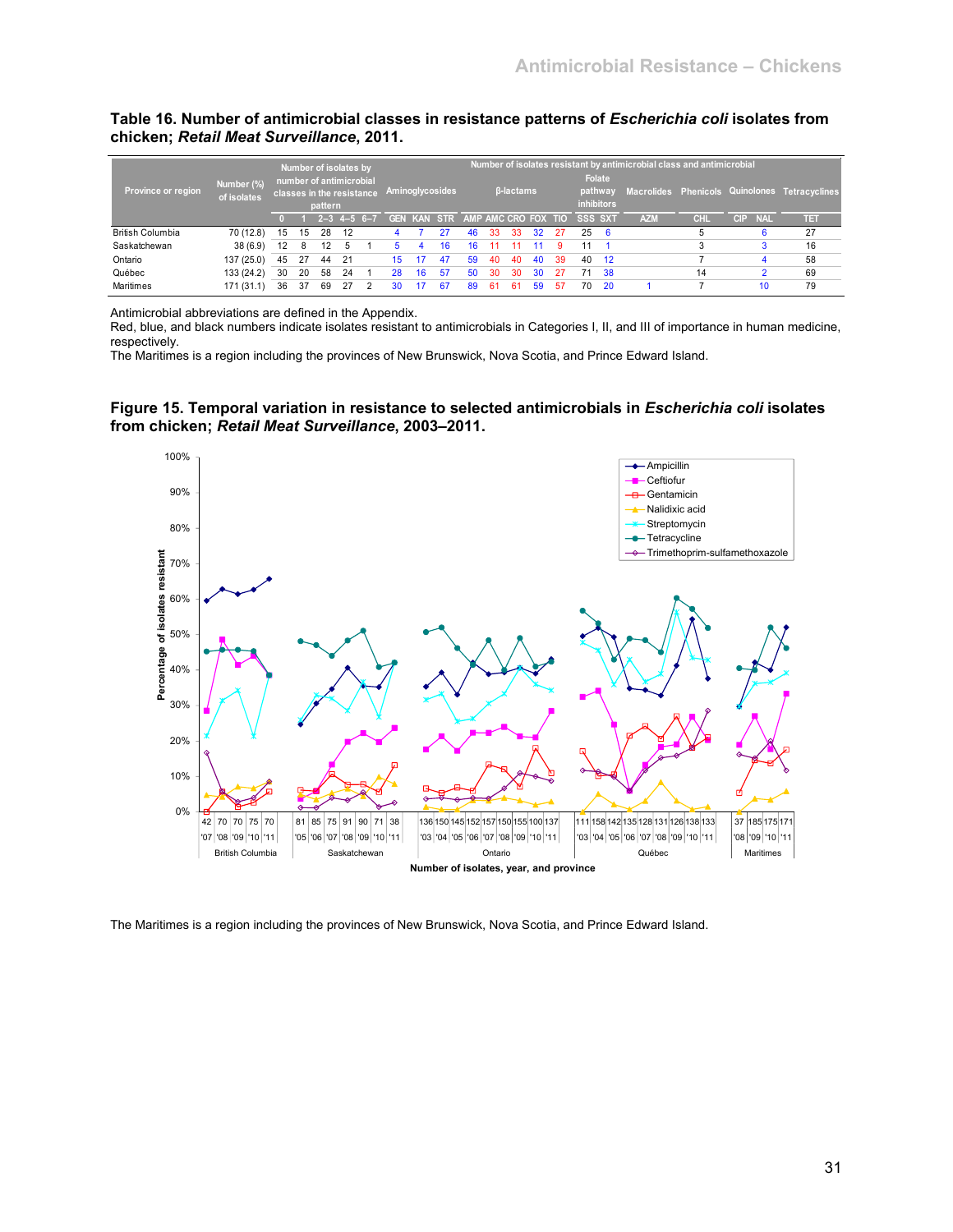## *Abattoir Surveillance*



**Figure 16. Resistance to antimicrobials in** *Escherichia coli* **isolates from chickens;** *Abattoir Surveillance***, 2011.** 



**Table 17. Number of antimicrobial classes in resistance patterns of** *Escherichia coli* **isolates from chickens;** *Abattoir Surveillance***, 2011.** 

|                |                              |    |    |         | Number of isolates by                                                |     |    |       |                  |       |                             | Number of isolates resistant by antimicrobial class and antimicrobial |     |         |                                                       |
|----------------|------------------------------|----|----|---------|----------------------------------------------------------------------|-----|----|-------|------------------|-------|-----------------------------|-----------------------------------------------------------------------|-----|---------|-------------------------------------------------------|
| <b>Species</b> | Number of<br><b>isolates</b> |    |    | pattern | number of antimicrobial<br>classes in the resistance Aminoglycosides |     |    |       | <b>B-lactams</b> |       | Folate<br><i>inhibitors</i> |                                                                       |     |         | pathway Macrolides Phenicols Quinolones Tetracyclines |
|                |                              |    |    |         | 2-3 4-5 6-7 GEN KAN STR AMP AMC CRO FOX TIO SSS SXT                  |     |    |       |                  |       |                             | <b>AZM</b>                                                            | CHI | CIP NAL | तम                                                    |
| Chickens       | 164                          | 40 | 18 | 82      | - 24                                                                 | 22. | 82 | 65 34 | -35              | 33 32 | 69 24                       |                                                                       |     |         | 85                                                    |

Antimicrobial abbreviations are defined in the Appendix.

Red, blue, and black numbers indicate isolates resistant to antimicrobials in Categories I, II, and III of importance in human medicine, respectively.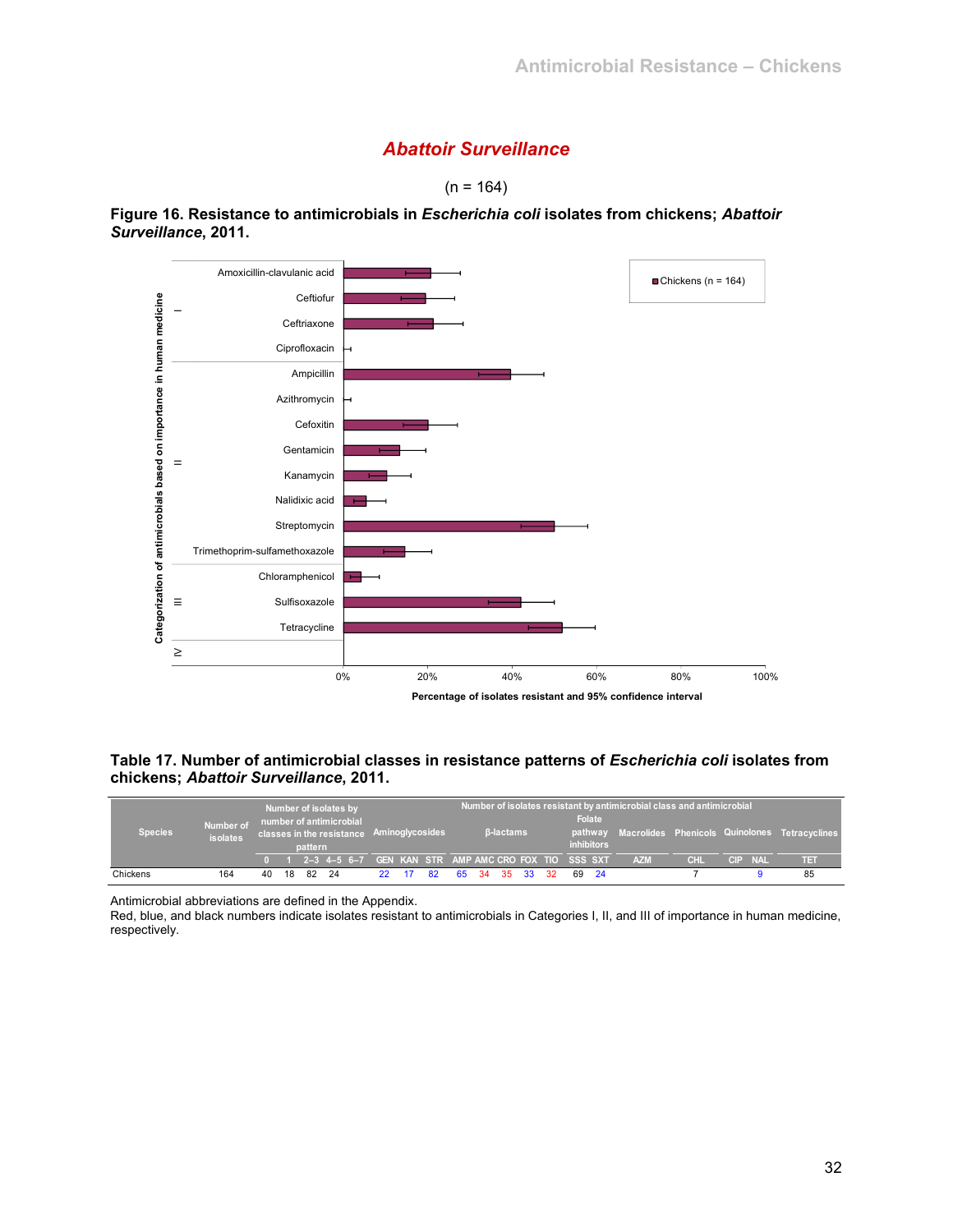

**Figure 17. Temporal variation in resistance to selected antimicrobials in** *Escherichia coli* **isolates from chickens;** *Abattoir Surveillance***, 2003–2011.** 

33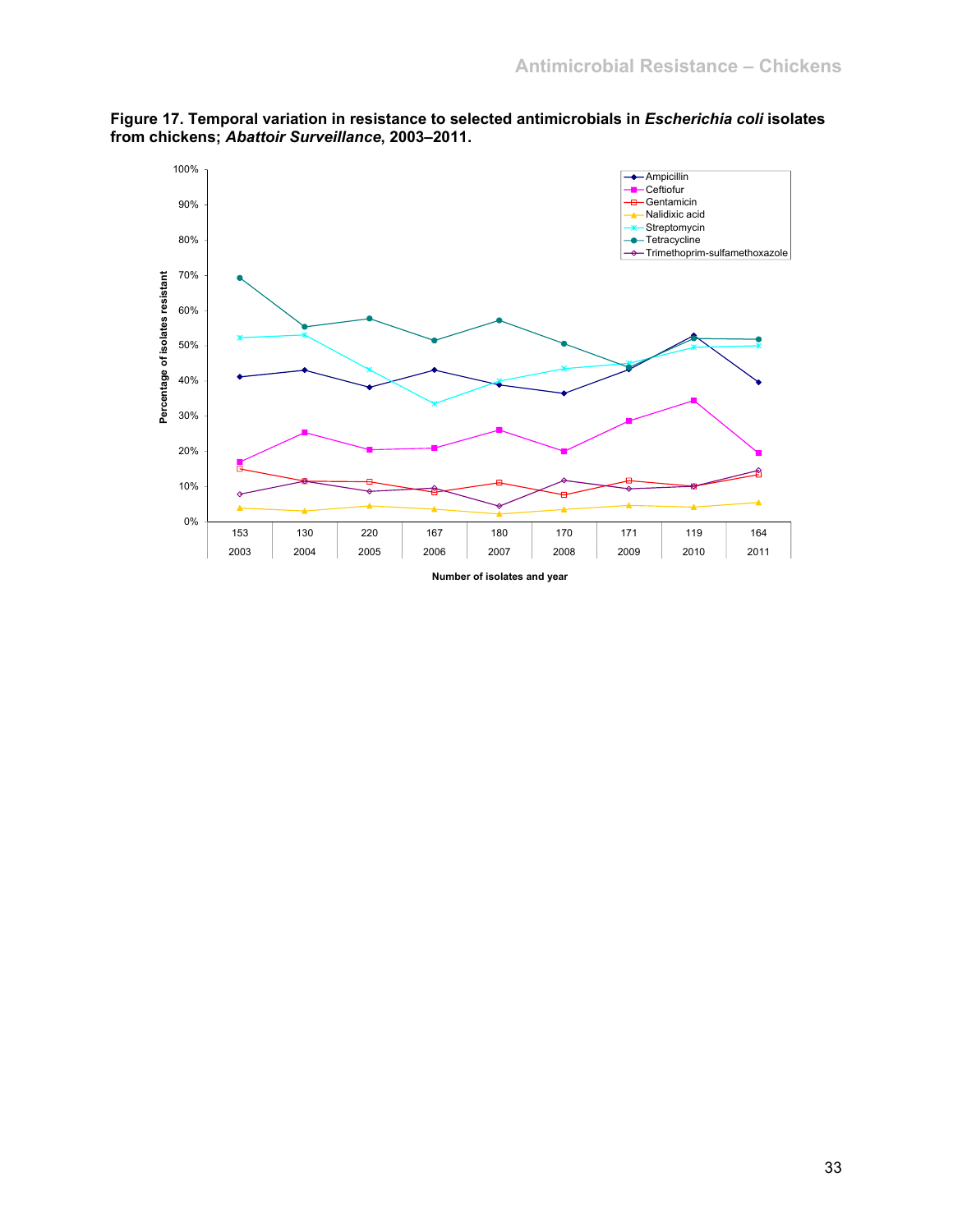## *Campylobacter*

## *Retail Meat Surveillance***<sup>1</sup>**

 $(n = 277)$ 

**Figure 18. Resistance to antimicrobials in** *Campylobacter* **isolates from chicken by province/region;** *Retail Meat Surveillance***, 2011.** 



**Percentage of isolates resistant and 95% confidence interval** 

The Maritimes is a region including the provinces of New Brunswick, Nova Scotia, and Prince Edward Island.

l

<sup>&</sup>lt;sup>1</sup> In 2011, due to an unforeseeable pause in retail sampling in Saskatchewan of approximately 3 months, the expected number of samples was not met and thus, results for this province should be interpreted with caution.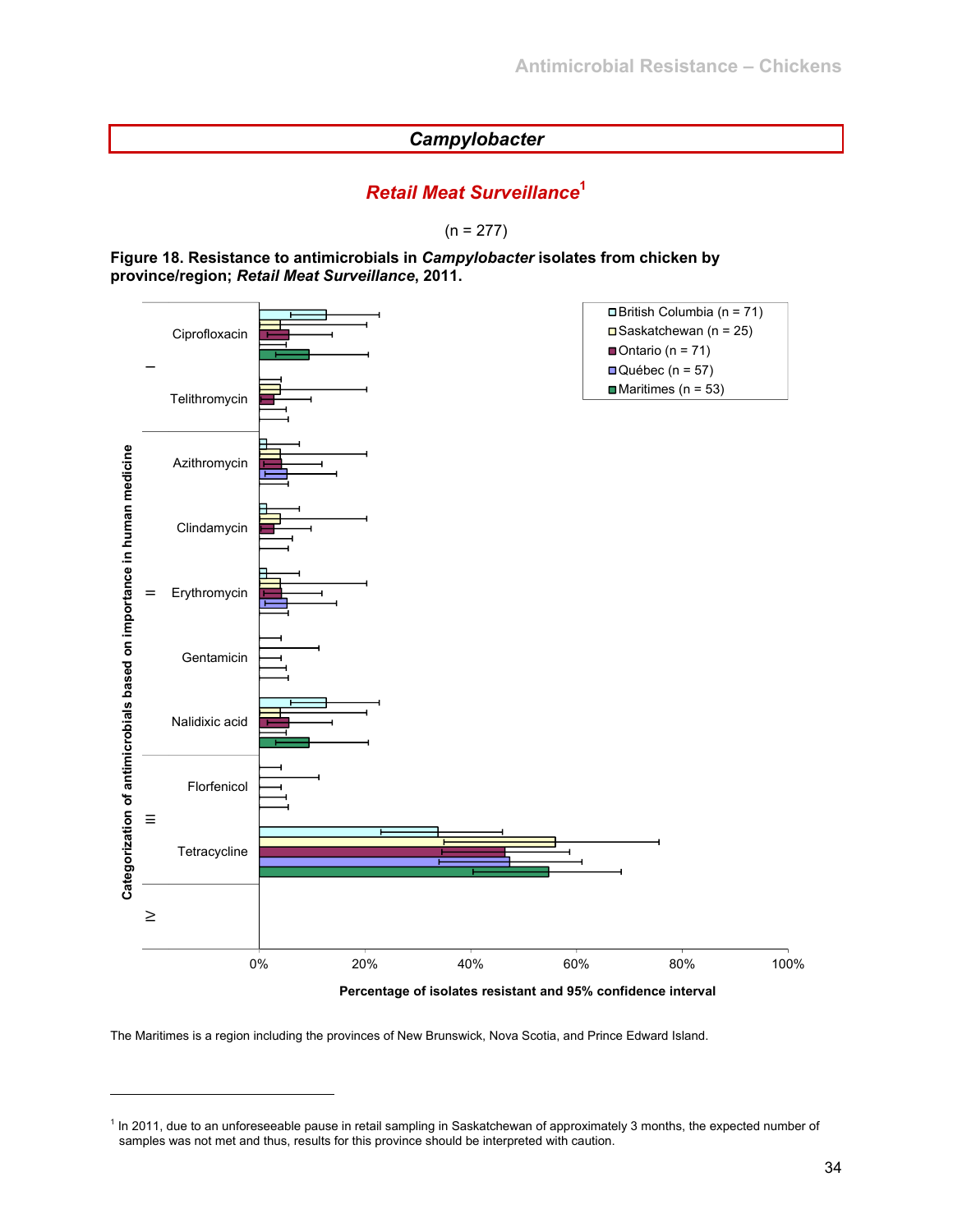**Figure 19. Resistance to antimicrobials in** *Campylobacter* **isolates from chicken by species;** *Retail Meat Surveillance***, 2011.** 



*Campylobacter* spp. includes unidentified species, some of which may be intrinsically resistant to nalidixic acid.

#### **Table 18. Number of antimicrobial classes in resistance patterns of** *Campylobacter* **isolates from chicken;** *Retail Meat Surveillance***, 2011.**

|                                 |                           |                |    | Number of isolates by                                           |                 |                  | Number of isolates resistant by antimicrobial class and antimicrobial |                      |                |                  |            |            |                          |
|---------------------------------|---------------------------|----------------|----|-----------------------------------------------------------------|-----------------|------------------|-----------------------------------------------------------------------|----------------------|----------------|------------------|------------|------------|--------------------------|
| Province or region /<br>species | Number (%)<br>of isolates |                |    | number of antimicrobial<br>classes in the resistance<br>pattern | Aminoglycosides | <b>Ketolides</b> | Lincosamides                                                          | <b>Macrolides</b>    |                | <b>Phenicols</b> |            |            | Quinolones Tetracyclines |
|                                 |                           | n              |    | $2 - 3$ 4-5 6-7                                                 | <b>GEN</b>      | TEL.             | CLI                                                                   | <b>AZM</b>           | <b>ERY</b>     | <b>FLR</b>       | <b>CIP</b> | <b>NAL</b> | TET                      |
| <b>British Columbia</b>         |                           |                |    |                                                                 |                 |                  |                                                                       |                      |                |                  |            |            |                          |
| Campylobacter jejuni            | 65 (91.5)                 | 39             | 24 | $\overline{2}$                                                  |                 |                  |                                                                       |                      |                |                  | 6          | 6          | 22                       |
| Campylobacter coli              | 6(8.5)                    | $\overline{2}$ |    | 3                                                               |                 |                  |                                                                       | 1                    |                |                  | 3          | 3          | $\overline{2}$           |
| Total                           | 71 (100)                  | 41             | 25 | 5                                                               |                 |                  |                                                                       | 1                    | 1              |                  | 9          | 9          | 24                       |
| Saskatchewan                    |                           |                |    |                                                                 |                 |                  |                                                                       |                      |                |                  |            |            |                          |
| Campylobacter jejuni            | 25 (100)                  | 10             | 13 | 2                                                               |                 |                  |                                                                       | 1                    |                |                  |            |            | 14                       |
| Total                           | 25 (100)                  | 10             | 13 | $\mathbf{2}$                                                    |                 |                  | 1                                                                     | $\blacktriangleleft$ | 1              |                  | 4          | 4          | 14                       |
| Ontario                         |                           |                |    |                                                                 |                 |                  |                                                                       |                      |                |                  |            |            |                          |
| Campylobacter jejuni            | 63 (88.7)                 | 29             | 29 | 5                                                               |                 | 2                | $\overline{2}$                                                        | 3                    | 3              |                  | 3          | 3          | 31                       |
| Campylobacter coli              | 6(8.5)                    | $\overline{4}$ | 2  |                                                                 |                 |                  |                                                                       |                      |                |                  |            |            | 2                        |
| Campylobacter spp.              | 2(2.8)                    |                |    |                                                                 |                 |                  |                                                                       |                      |                |                  |            |            |                          |
| Total                           | 71 (100)                  | 34             | 32 | 5                                                               |                 | $\overline{2}$   | $\overline{2}$                                                        | 3                    | 3              |                  | 4          | 4          | 33                       |
| Québec                          |                           |                |    |                                                                 |                 |                  |                                                                       |                      |                |                  |            |            |                          |
| Campylobacter jejuni            | 54 (94.7)                 | 29             | 23 | $\overline{2}$                                                  |                 |                  |                                                                       | $\overline{2}$       | $\overline{2}$ |                  |            |            | 25                       |
| Campylobacter coli              | 3(5.3)                    | -1             | 1  |                                                                 |                 |                  |                                                                       |                      |                |                  |            |            | $\overline{2}$           |
| Total                           | 57 (100)                  | 30             | 24 | 3                                                               |                 |                  |                                                                       | 3                    | 3              |                  |            |            | 27                       |
| <b>Maritimes</b>                |                           |                |    |                                                                 |                 |                  |                                                                       |                      |                |                  |            |            |                          |
| Campylobacter jejuni            | 52 (98.1)                 | 21             | 30 |                                                                 |                 |                  |                                                                       |                      |                |                  | 4          | 4          | 28                       |
| Campylobacter coli              | 1(1.9)                    |                |    |                                                                 |                 |                  |                                                                       |                      |                |                  |            |            | 1                        |
| Total                           | 53 (100)                  | 21             | 30 | $\overline{2}$                                                  |                 |                  |                                                                       |                      |                |                  | 5          | 5          | 29                       |

Antimicrobial abbreviations are defined in the Appendix.

Red, blue, and black numbers indicate isolates resistant to antimicrobials in Categories I, II, and III of importance in human medicine, respectively.

The Maritimes is a region including the provinces of New Brunswick, Nova Scotia, and Prince Edward Island.

*Campylobacter* spp. includes unidentified species, some of which may be intrinsically resistant to nalidixic acid.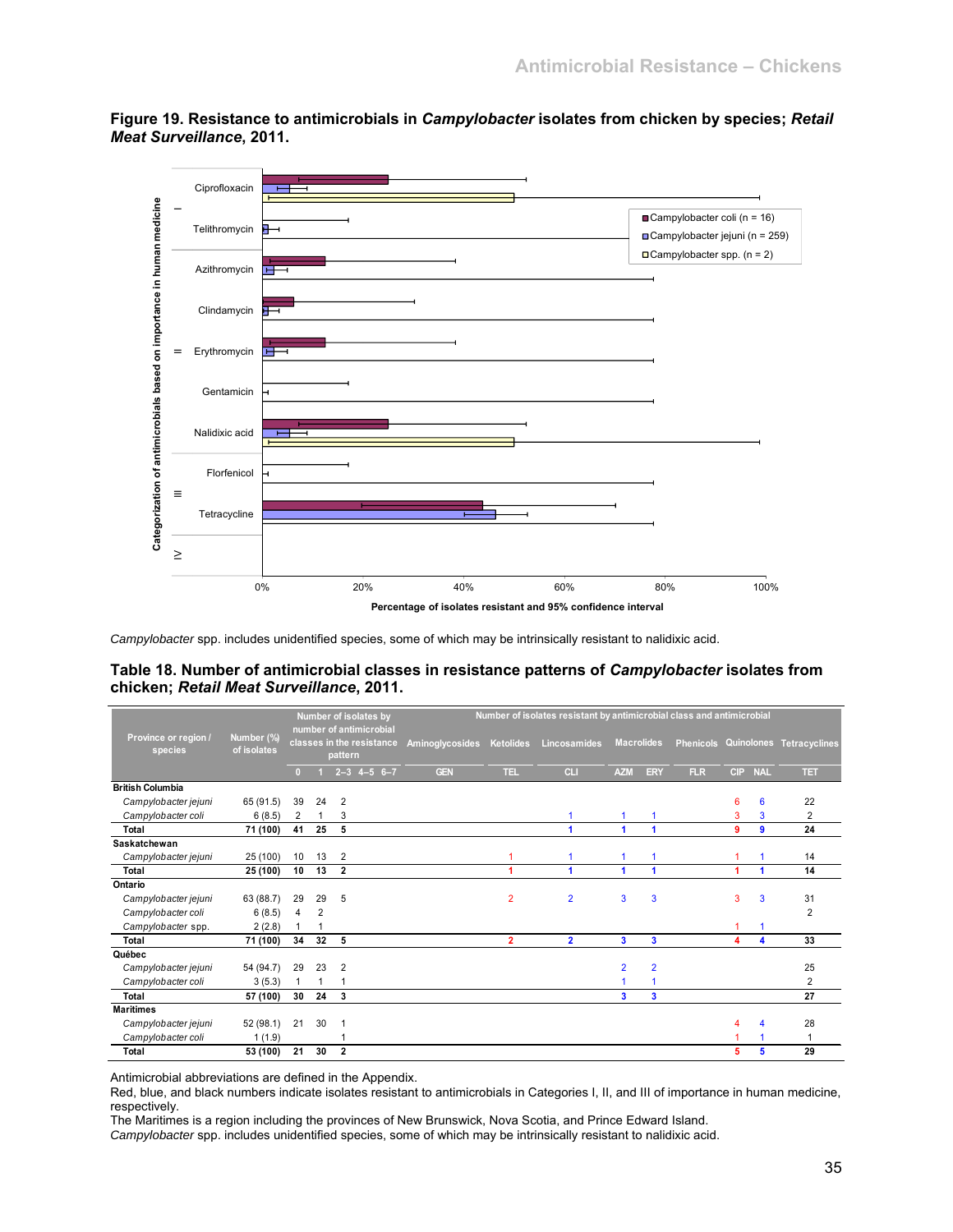

**Figure 20. Temporal variation in resistance to selected antimicrobials in** *Campylobacter* **isolates from chicken;** *Retail Meat Surveillance***, 2003–2011.** 

The Maritimes is a region including the provinces of New Brunswick, Nova Scotia, and Prince Edward Island. Although routine retail surveillance began in the Maritime region in 2008, no results are displayed for that year due to concerns regarding harmonization of laboratory methods.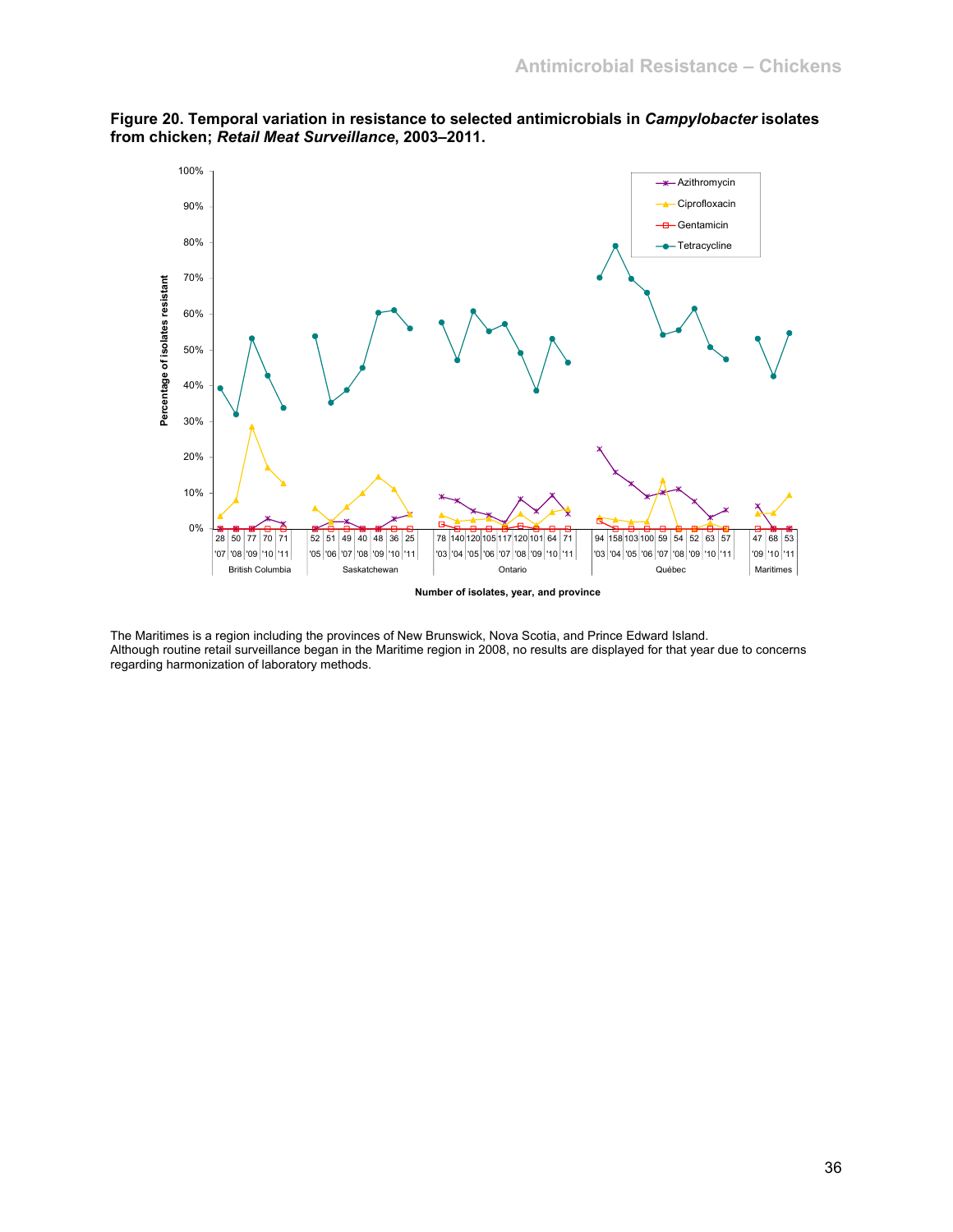## *Abattoir Surveillance*



**Figure 21. Resistance to antimicrobials in** *Campylobacter* **isolates from chickens;** *Abattoir Surveillance***, 2011.** 



*Campylobacter* spp. includes unidentified species, some of which may be intrinsically resistant to nalidixic acid.

## **Table 19. Number of antimicrobial classes in resistance patterns of** *Campylobacter* **isolates from chickens;** *Abattoir Surveillance***, 2011.**

| <b>Species</b>       | Number (%)<br>of isolates |      |    | pattern | Number of isolates by<br>number of antimicrobial | classes in the resistance Aminoglycosides Ketolides Lincosamides Macrolides Phenicols Quinolones Tetracyclines |     | Number of isolates resistant by antimicrobial class and antimicrobial |            |            |            |         |    |    |
|----------------------|---------------------------|------|----|---------|--------------------------------------------------|----------------------------------------------------------------------------------------------------------------|-----|-----------------------------------------------------------------------|------------|------------|------------|---------|----|----|
|                      |                           |      |    |         | $2 - 3$ 4-5 6-7                                  | <b>GEN</b>                                                                                                     | TEL | CL                                                                    | <b>AZM</b> | <b>ERY</b> | <b>FLR</b> | CIP NAL |    | तम |
| Campylobacter jejuni | 103 (88.0)                | 55   | 38 | 10      |                                                  |                                                                                                                |     |                                                                       |            |            |            | 9       | 9  | 44 |
| Campylobacter coli   | 13(11.1)                  | - 11 |    |         |                                                  |                                                                                                                |     |                                                                       |            |            |            |         |    |    |
| Campylobacter spp.   | 1(0.9)                    |      |    |         |                                                  |                                                                                                                |     |                                                                       |            |            |            |         |    |    |
| Total                | 117 (100)                 | 66   | 39 | 11      |                                                  |                                                                                                                |     |                                                                       |            |            |            | 11      | 11 | 46 |

Antimicrobial abbreviations are defined in the Appendix.

Red, blue, and black numbers indicate isolates resistant to antimicrobials in Categories I, II, and III of importance in human medicine, respectively.

*Campylobacter* spp. includes unidentified species, some of which may be intrinsically resistant to nalidixic acid.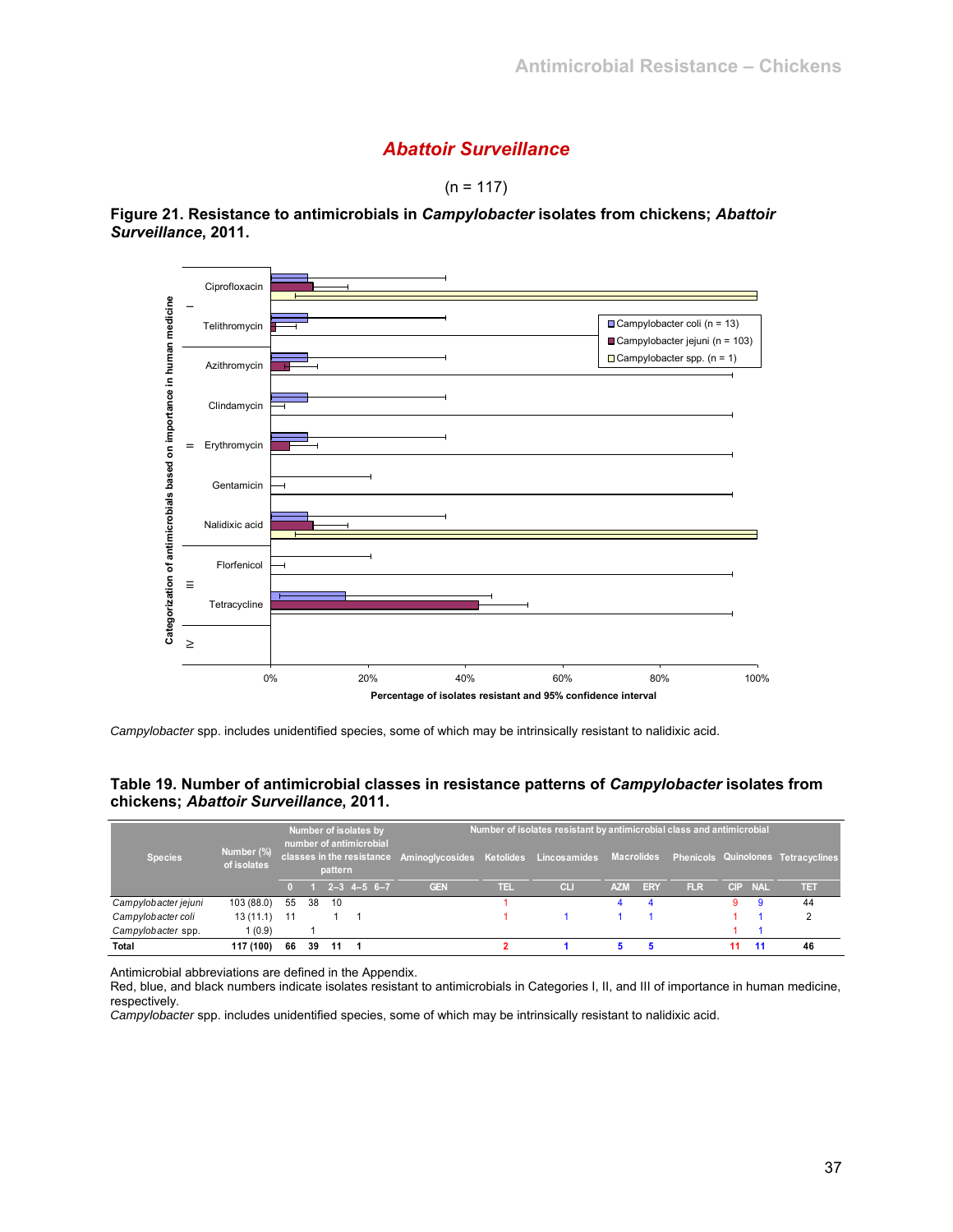# **Pigs**

## *Salmonella*

## *Abattoir Surveillance*

 $(n = 165)$ 

**Figure 22. Resistance to antimicrobials in** *Salmonella* **isolates from pigs;** *Abattoir Surveillance***, 2011.** 

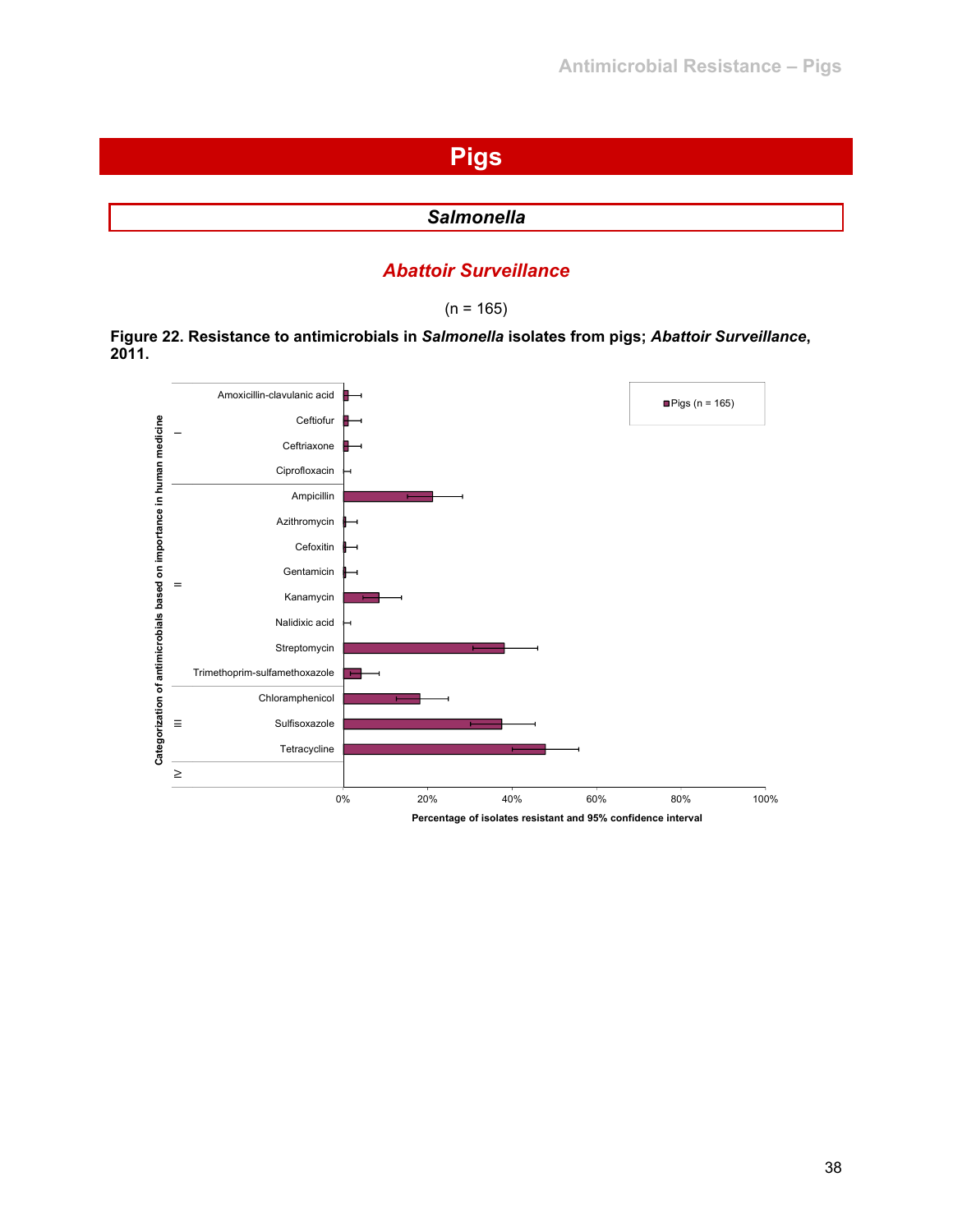|                         |             |                |    |         | Number of isolates by     |            |                |                 |                |   |                     |   |    |                   | Number of isolates resistant by antimicrobial class and antimicrobial |            |                          |               |
|-------------------------|-------------|----------------|----|---------|---------------------------|------------|----------------|-----------------|----------------|---|---------------------|---|----|-------------------|-----------------------------------------------------------------------|------------|--------------------------|---------------|
|                         | Number (%)  |                |    |         | number of antimicrobial   |            |                |                 |                |   |                     |   |    | <b>Folate</b>     |                                                                       |            |                          |               |
| Serovar                 | of isolates |                |    |         | classes in the resistance |            |                | Aminoglycosides |                |   | <b>ß-lactams</b>    |   |    | pathway           | Macrolides Phenicols Quinolones                                       |            |                          | Tetracyclines |
|                         |             |                |    | pattern |                           |            |                |                 |                |   |                     |   |    | <b>inhibitors</b> |                                                                       |            |                          |               |
|                         |             |                |    | $2 - 3$ | $4 - 56 - 7$              | <b>GEN</b> | <b>KAN</b>     | <b>STR</b>      |                |   | AMP AMC CRO FOX TIO |   |    | SSS SXT           | <b>AZM</b>                                                            | <b>CHL</b> | <b>CIP</b><br><b>NAL</b> | TET           |
| Derby                   | 43 (26.1)   | 11             | 8  | 21      | 3                         |            |                | 20              | $\overline{2}$ |   |                     |   | 23 |                   |                                                                       | 5          |                          | 28            |
| Typhimurium var. 5-     | 20(12.1)    | $\overline{2}$ |    | 4       | 13                        |            |                | 17              | 14             |   |                     |   | 17 | $\overline{2}$    |                                                                       | 13         |                          | 15            |
| Infantis                | 19 (11.5)   | 15             |    | 3       |                           |            | 3              | 3               | 3              |   |                     |   |    |                   |                                                                       |            |                          | 4             |
| Brandenburg             | 11(6.7)     | 6              | 3  |         |                           |            | $\overline{2}$ |                 |                |   |                     |   |    |                   |                                                                       |            |                          | 4             |
| <b>Bovismorbificans</b> | 10(6.1)     | 8              |    | 2       |                           |            |                |                 |                |   |                     |   |    |                   |                                                                       |            |                          | 2             |
| Typhimurium             | 10(6.1)     |                |    | 4       | 6                         |            |                |                 |                |   |                     |   | 10 | $\overline{2}$    |                                                                       | 6          |                          | 8             |
| Worthington             | 6(3.6)      | $\overline{2}$ | 3  |         |                           |            |                |                 |                |   |                     |   |    |                   |                                                                       |            |                          | 3             |
| Heidelberg              | 5(3.0)      |                |    | 5       |                           |            |                | 4               |                |   |                     |   |    |                   |                                                                       |            |                          | 5             |
| Give                    | 4(2.4)      | $\overline{4}$ |    |         |                           |            |                |                 |                |   |                     |   |    |                   |                                                                       |            |                          |               |
| $14, [5], 12$ :i:-      | 4(2.4)      |                |    |         | 4                         |            | 3              | 4               | 4              |   |                     |   | 4  |                   |                                                                       | 3          |                          | 4             |
| Uganda                  | 4(2.4)      | $\overline{4}$ |    |         |                           |            |                |                 |                |   |                     |   |    |                   |                                                                       |            |                          |               |
| Less common serovars    | 29 (17.6)   | 20             | 4  | 4       |                           |            |                |                 | $\overline{2}$ |   |                     |   | 5  |                   |                                                                       |            |                          | 6             |
| Total                   | 165 (100)   | 72             | 20 | 45      | 28                        |            | 14             | 63              | 35             | 2 | $\overline{2}$      | 2 | 62 |                   |                                                                       | 30         |                          | 79            |

### **Table 20. Number of antimicrobial classes in resistance patterns of Salmonella isolates from pigs; Abattoir Surveillance, 2011.**

Antimicrobial abbreviations are defined in the Appendix.

Serovars represented by less than 2% of isolates were classified as "Less common serovars".

Red, blue, and black numbers indicate isolates resistant to antimicrobials in Categories I, II, and III of importance in human medicine, respectively.

#### **Figure 23. Temporal variation in resistance to selected antimicrobials in** *Salmonella* **isolates from pigs;** *Abattoir Surveillance***, 2003–2011.**

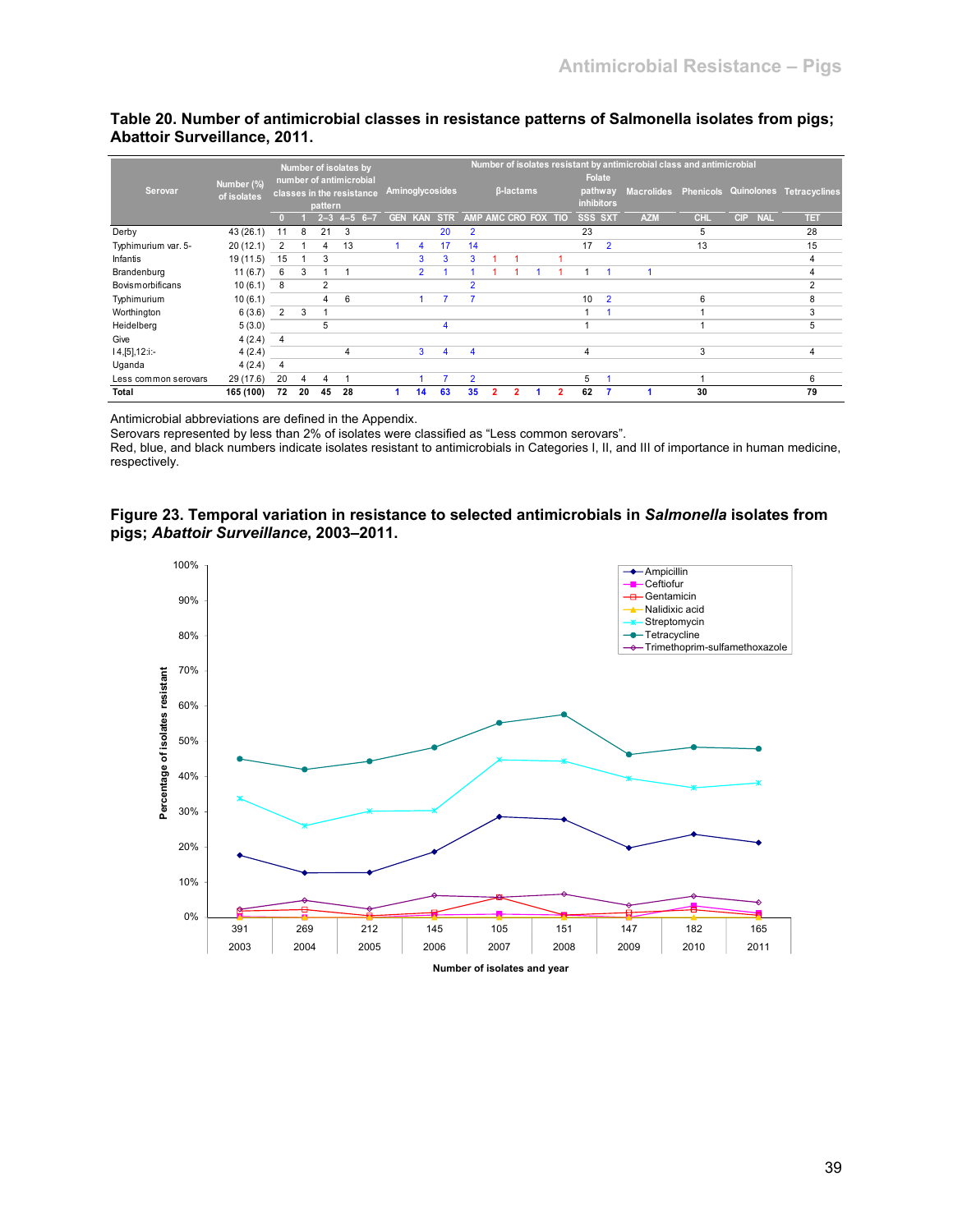## *Farm Surveillance*





**Figure 24. Resistance to antimicrobials in** *Salmonella* **isolates from pigs;** *Farm Surveillance***, 2011.** 

**Table 21. Number of antimicrobial classes in resistance patterns of** *Salmonella* **isolates from pigs;**  *Farm Surveillance,* **2011.** 

|                      |                           |                |                |                | Number of isolates by<br>number of antimicrobial |                |            |                 |                |                     |                  |                         |                |         | <b>Folate</b>                | Number of isolates resistant by antimicrobial class and antimicrobial |                |                          |                                               |
|----------------------|---------------------------|----------------|----------------|----------------|--------------------------------------------------|----------------|------------|-----------------|----------------|---------------------|------------------|-------------------------|----------------|---------|------------------------------|-----------------------------------------------------------------------|----------------|--------------------------|-----------------------------------------------|
| Serovar              | Number (%)<br>of isolates |                |                | pattern        | classes in the resistance                        |                |            | Aminoglycosides |                |                     | <b>ß-lactams</b> |                         |                |         | pathway<br><b>inhibitors</b> |                                                                       |                |                          | Macrolides Phenicols Quinolones Tetracyclines |
|                      |                           |                |                | $2 - 3$        | $6 - 7$<br>$4 - 5$                               | <b>GEN</b>     | <b>KAN</b> | <b>STR</b>      |                | AMP AMC CRO FOX TIO |                  |                         |                | SSS SXT |                              | <b>AZM</b>                                                            | <b>CHL</b>     | <b>CIP</b><br><b>NAL</b> | TET                                           |
| Derby                | 12(15.6)                  | 3              | 3              | 5              |                                                  |                |            | 6               |                |                     |                  |                         |                | 6       |                              |                                                                       |                |                          | 8                                             |
| Typhimurium var. 5-  | 12(15.6)                  | $\mathbf{1}$   |                | 4              |                                                  |                | 4          | 10              |                |                     |                  |                         |                | 11      | $\overline{2}$               |                                                                       | $\overline{7}$ |                          | 8                                             |
| Schwarzengrund       | 6(7.8)                    |                |                |                | 6                                                |                |            | 6               | 6              |                     |                  |                         |                | 6       |                              |                                                                       |                |                          | 6                                             |
| $14, [5], 12$ :i:-   | 5(6.5)                    | $\overline{2}$ | $\overline{2}$ |                | 4                                                |                |            |                 |                |                     |                  |                         |                |         |                              |                                                                       |                |                          | 3                                             |
| Infantis             | 5(6.5)                    | $\overline{2}$ | 3              |                |                                                  |                |            |                 | $\overline{2}$ |                     |                  |                         |                |         |                              |                                                                       |                |                          |                                               |
| Livingstone          | 5(6.5)                    |                |                | 4              |                                                  |                |            | 5               |                |                     |                  |                         |                | 5       |                              |                                                                       |                |                          | 5                                             |
| Typhimurium          | 5(6.5)                    |                |                | $\overline{2}$ | 3                                                |                | 3          | 3               | 5              |                     |                  |                         |                | 5       |                              |                                                                       | 3              |                          | 5                                             |
| Alachua              | 4(5.2)                    |                |                | 3              |                                                  |                |            |                 |                |                     |                  |                         |                | 3       |                              |                                                                       |                |                          | 3                                             |
| Mbandaka             | 3(3.9)                    | $\overline{2}$ |                |                |                                                  |                |            |                 |                |                     |                  |                         |                |         |                              |                                                                       |                |                          |                                               |
| Muenster             | 3(3.9)                    | 1              | $\overline{2}$ |                |                                                  |                |            |                 |                |                     |                  |                         |                |         |                              |                                                                       |                |                          |                                               |
| $16,7:-1,w$          | 2(2.6)                    |                |                |                | $\overline{2}$                                   |                |            | $\overline{2}$  | $\overline{2}$ | $\overline{2}$      | $\overline{2}$   | $\overline{2}$          | $\overline{2}$ | 2       | $\overline{2}$               |                                                                       | $\overline{2}$ |                          | $\overline{2}$                                |
| Mbandaka var.14+     | 2(2.6)                    | $\overline{2}$ |                |                |                                                  |                |            |                 |                |                     |                  |                         |                |         |                              |                                                                       |                |                          |                                               |
| Ouakam               | 2(2.6)                    |                | 1              | 1              |                                                  |                |            |                 |                |                     |                  |                         |                |         |                              |                                                                       |                |                          | $\overline{2}$                                |
| Senftenberg          | 2(2.6)                    | $\overline{2}$ |                |                |                                                  |                |            |                 |                |                     |                  |                         |                |         |                              |                                                                       |                |                          |                                               |
| Less common serovars | 9(11.7)                   | 6              | $\overline{2}$ |                | ٠                                                |                |            | 1               | и              |                     |                  |                         |                | 2       | $\overline{2}$               |                                                                       |                |                          | $\overline{2}$                                |
| Total                | 77 (100)                  | 22             | 13             | 19             | 22                                               | $\overline{2}$ | 8          | 35              | 26             | 3                   | Δ                | $\overline{\mathbf{3}}$ | 4              | 43      | 9                            |                                                                       | 17             |                          | 47                                            |

Antimicrobial abbreviations are defined in the Appendix.

Serovars represented by less than 2% of isolates were classified as ''Less common serovars".

Red, blue, and black numbers indicate isolates resistant to antimicrobials in Categories I, II, and III of importance in human medicine, respectively.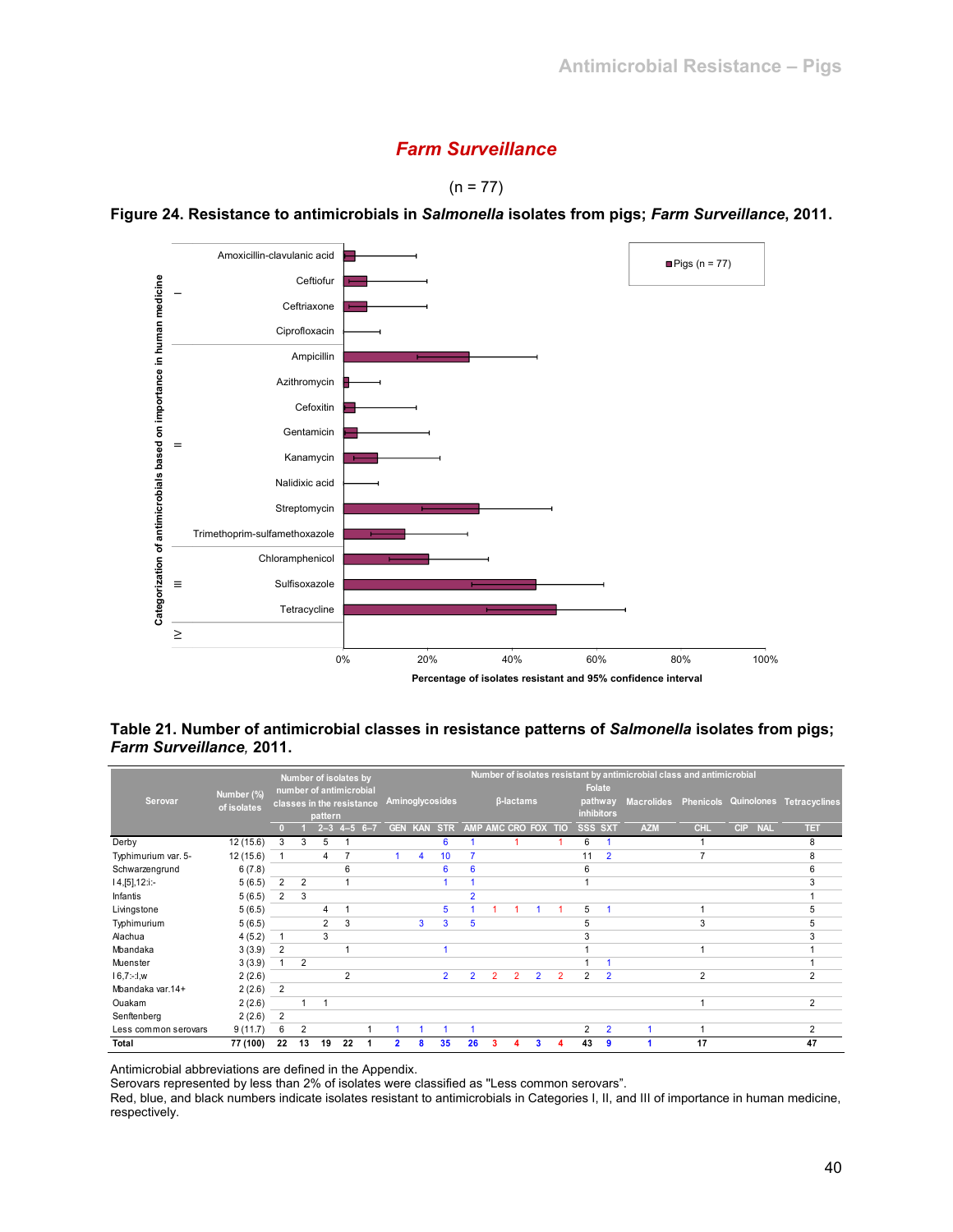

**Figure 25. Temporal variation in resistance to selected antimicrobials in** *Salmonella* **isolates from pigs;** *Farm Surveillance***, 2006–2011.**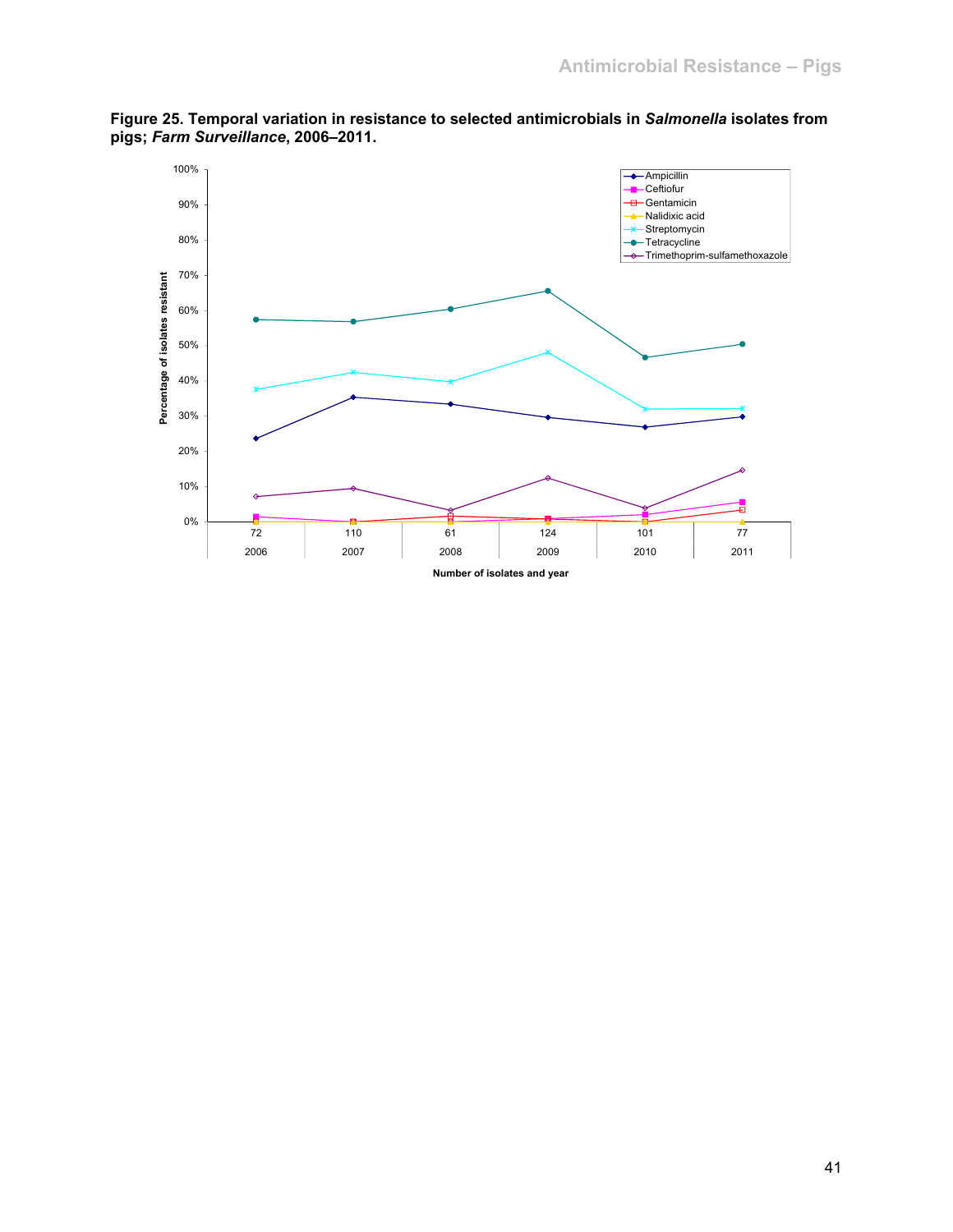## *Surveillance of Animal Clinical Isolates*

 $(n = 194)$ 



**Figure 26. Resistance to antimicrobials in** *Salmonella* **isolates from pigs;** *Surveillance of Animal Clinical Isolates***, 2011.** 

Confidence intervals are not displayed for animal clinical data because samples were not obtained randomly and may not represent independent observations and true estimates of the prevalence.

#### **Table 22. Number of antimicrobial classes in resistance patterns of** *Salmonella* **isolates from pigs;**  *Surveillance of Animal Clinical Isolates***, 2011.**

|                      |             |                |    | Number of isolates by     |                     |   |            |                |                 |                     |   |                  |   |   |                |                   | Number of isolates resistant by antimicrobial class and antimicrobial |                |                          |                                               |
|----------------------|-------------|----------------|----|---------------------------|---------------------|---|------------|----------------|-----------------|---------------------|---|------------------|---|---|----------------|-------------------|-----------------------------------------------------------------------|----------------|--------------------------|-----------------------------------------------|
|                      | Number (%)  |                |    | number of antimicrobial   |                     |   |            |                |                 |                     |   |                  |   |   |                | <b>Folate</b>     |                                                                       |                |                          |                                               |
| Serovar              | of isolates |                |    | classes in the resistance |                     |   |            |                | Aminoglycosides |                     |   | <b>B-lactams</b> |   |   |                | pathway           |                                                                       |                |                          | Macrolides Phenicols Quinolones Tetracyclines |
|                      |             |                |    | pattern                   |                     |   |            |                |                 |                     |   |                  |   |   |                | <i>inhibitors</i> |                                                                       |                |                          |                                               |
|                      |             |                |    |                           | $2 - 3$ 4 - 5 6 - 7 |   | <b>GEN</b> | <b>KAN</b>     | <b>STR</b>      | AMP AMC CRO FOX TIO |   |                  |   |   | SSS SXT        |                   | <b>AZM</b>                                                            | <b>CHL</b>     | <b>CIP</b><br><b>NAL</b> | TET                                           |
| Typhimurium          | 49 (25.4)   | 4              |    | 10                        | 34                  |   |            | 12             | 30              | 41                  |   |                  |   |   | 43             | 14                |                                                                       | 29             |                          | 43                                            |
| Typhimurium var. 5-  | 34 (17.6)   |                | 4  |                           | 27                  | 2 | 4          | 9              | 28              | 29                  |   |                  |   |   | 29             | $\overline{2}$    | $\overline{2}$                                                        | 25             |                          | 33                                            |
| Derby                | 31(16.1)    | 11             | 6  | 11                        | 3                   |   |            | 3              | 12              | 5                   | 3 | 3                | 3 | 3 | 13             |                   |                                                                       | $\overline{2}$ |                          | 18                                            |
| $14, [5], 12$ :i:-   | 15(7.8)     | 2              |    |                           | 12                  |   |            |                | 12              | 12                  |   |                  |   |   | 12             |                   |                                                                       | $\overline{2}$ |                          | 13                                            |
| Infantis             | 11(5.7)     | 10             |    |                           |                     |   |            |                |                 |                     |   |                  |   |   |                |                   |                                                                       |                |                          |                                               |
| Brandenburg          | 8(4.1)      |                |    |                           |                     |   |            |                |                 |                     |   |                  |   |   |                |                   |                                                                       |                |                          |                                               |
| Worthington          | 7(3.6)      | 3              |    | 2                         |                     |   |            | 3              |                 |                     |   |                  |   |   | 3              |                   |                                                                       |                |                          |                                               |
| $14, [5], 12:d$ :-   | 5(2.6)      |                |    | 5                         |                     |   |            |                | 5               |                     |   |                  |   |   | 5              |                   |                                                                       |                |                          | 5                                             |
| Mbandaka             | 4(2.1)      | $\overline{2}$ |    | $\overline{2}$            |                     |   |            |                | $\overline{2}$  |                     |   |                  |   |   | $\overline{2}$ |                   |                                                                       |                |                          |                                               |
| Ohio                 | 4(2.1)      |                |    |                           |                     |   |            | $\overline{2}$ |                 | 2                   |   |                  |   |   |                |                   |                                                                       |                |                          | $\overline{2}$                                |
| Less common serovars | 25(13.0)    | 13             |    |                           | 4                   |   |            | $\overline{2}$ | 11              | 4                   |   |                  |   |   | 9              |                   |                                                                       |                |                          | 12                                            |
| Total                | 193 (100)   | 54             | 16 | 39                        | 82                  | 2 | 8          | 34             | 103             | 95                  | к | 6                | 6 | 6 | 117            | 19                | 2                                                                     | 60             |                          | 134                                           |

Antimicrobial abbreviations are defined in the Appendix.

Red, blue, and black numbers indicate isolates resistant to antimicrobials in Categories I, II, and III of importance in human medicine, respectively.

Serovars represented by less than 2% of isolates were classified as "Less common serovars".

Results from one isolate were not presented because of missing serotype information.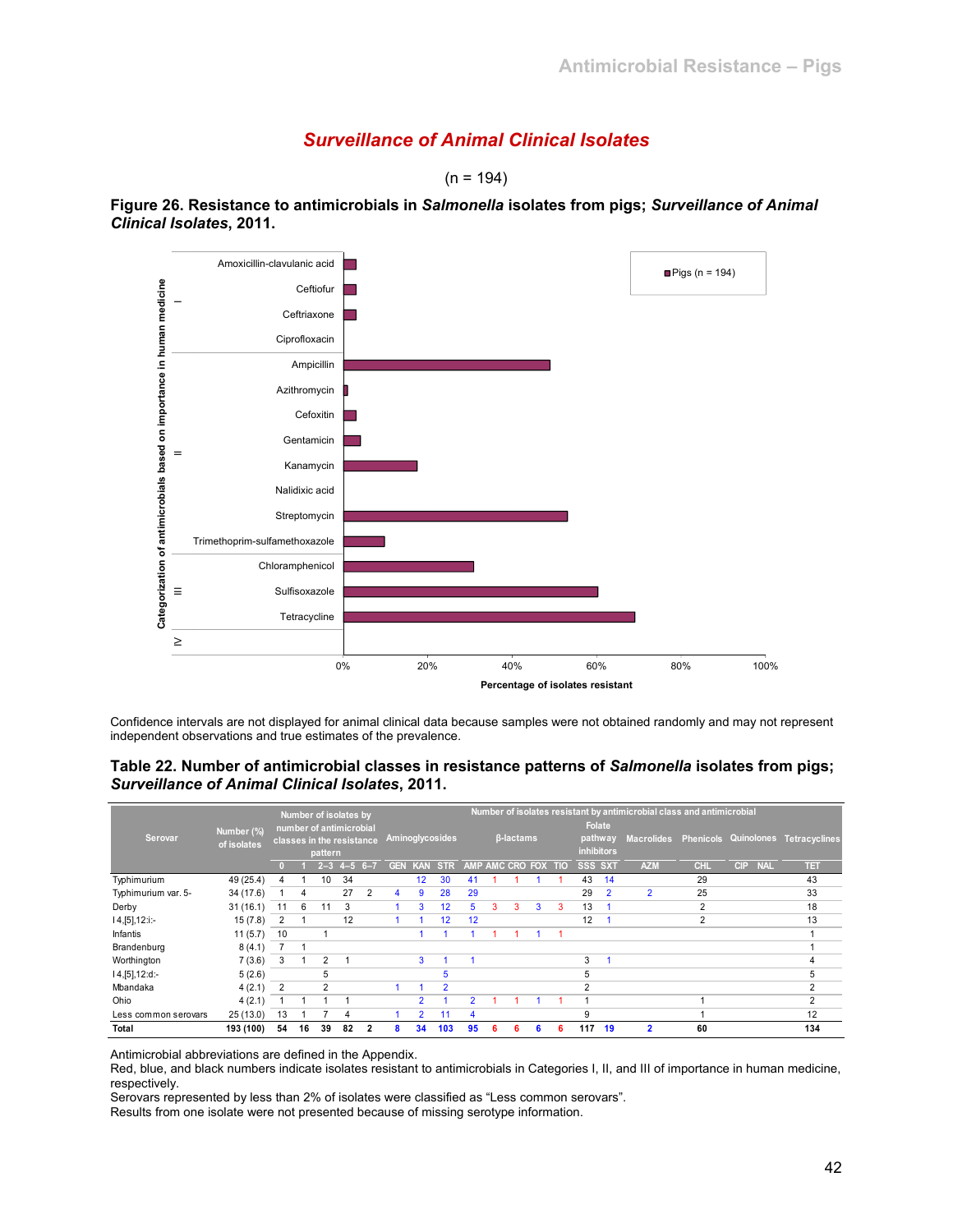## *Escherichia coli*

## *Retail Meat Surveillance***<sup>1</sup>**

 $(n = 431)$ 

#### **Figure 27. Resistance to antimicrobials in** *Escherichia coli* **isolates from pork;** *Retail Meat Surveillance,* **2011.**



**Percentage of isolates resistant and 95% confidence interval**

The Maritimes is a region including the provinces of New Brunswick, Nova Scotia, and Prince Edward Island.

l

<sup>&</sup>lt;sup>1</sup> In 2011, due to an unforeseeable pause in retail sampling in Saskatchewan of approximately 3 months, the expected number of samples was not met and thus, results for this province should be interpreted with caution.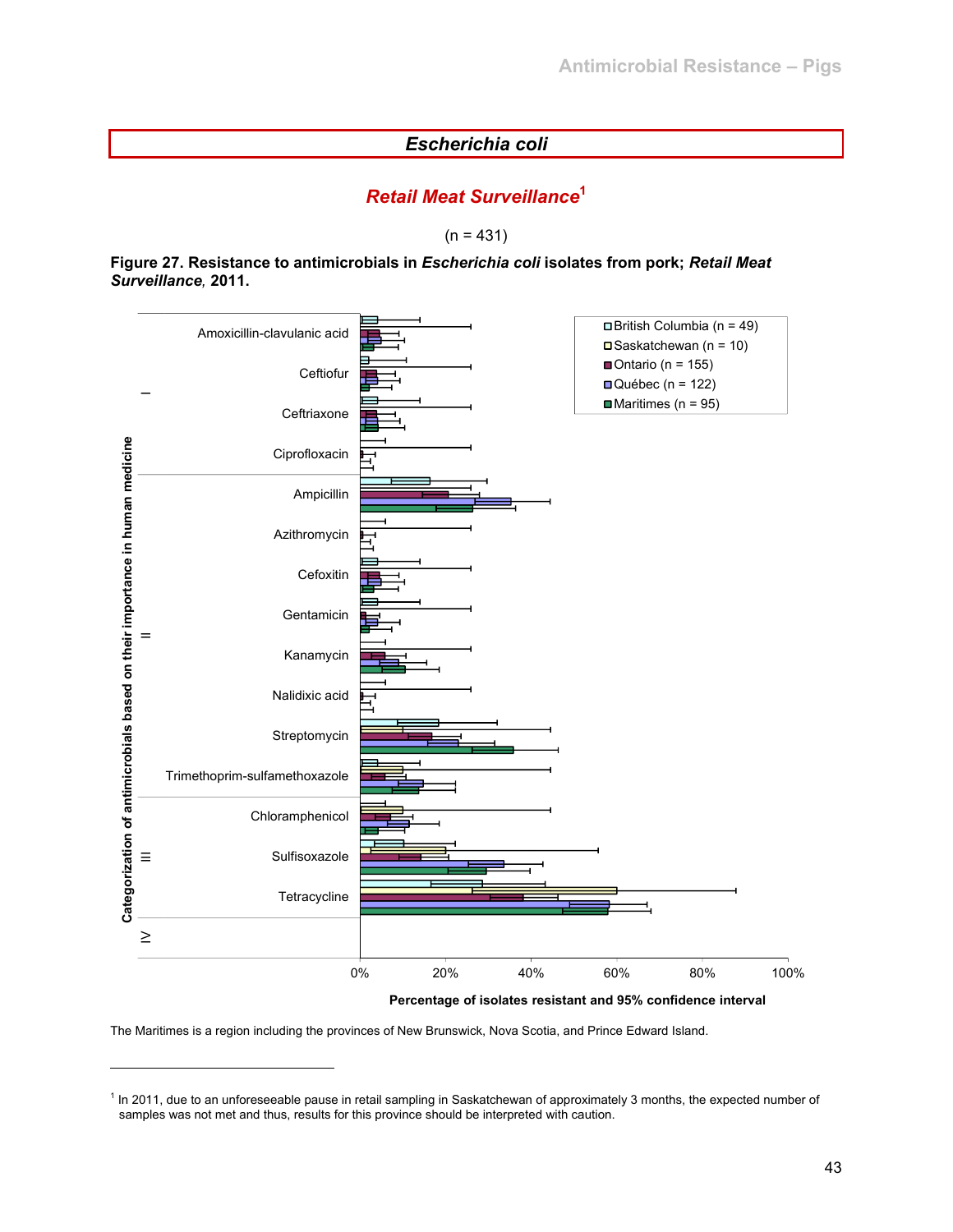#### **Table 23. Number of antimicrobial classes in resistance patterns of** *Escherichia coli* **isolates from pork;** *Retail Meat Surveillance***, 2011.**

|                         | Number (%)  |    |              | Number of isolates by<br>number of antimicrobial |    |                                 |    |                 |    |   |                  |  |                | <b>Folate</b>                | Number of isolates resistant by antimicrobial class and antimicrobial |            |     |            |                                               |
|-------------------------|-------------|----|--------------|--------------------------------------------------|----|---------------------------------|----|-----------------|----|---|------------------|--|----------------|------------------------------|-----------------------------------------------------------------------|------------|-----|------------|-----------------------------------------------|
| Province or region,     | of isolates |    |              | classes in the resistance<br>pattern             |    |                                 |    | Aminoglycosides |    |   | <b>B-lactams</b> |  |                | pathway<br><b>inhibitors</b> |                                                                       |            |     |            | Macrolides Phenicols Quinolones Tetracyclines |
|                         |             |    |              | $2-3$ 4-5 6-7                                    |    | GEN KAN STR AMP AMC CRO FOX TIO |    |                 |    |   |                  |  | <b>SSS SXT</b> |                              | <b>AZM</b>                                                            | <b>CHL</b> | CIP | <b>NAL</b> | TET                                           |
| <b>British Columbia</b> | 49 (11.4)   | 32 | $\mathbf{b}$ | 9                                                |    |                                 |    |                 | 8  |   |                  |  |                |                              |                                                                       |            |     |            | 14                                            |
| Saskatchewan            | 10(2.3)     |    |              |                                                  |    |                                 |    |                 |    |   |                  |  | 2              |                              |                                                                       |            |     |            | 6                                             |
| Ontario                 | 155 (36.0)  | 86 | 25           | 34                                               | 9  |                                 | -9 | 26              | 32 |   |                  |  | 22             | - 9                          |                                                                       | 11         |     |            | 59                                            |
| Québec                  | 122 (28.3)  | 41 | 20           | 39                                               | 22 |                                 |    | 28              | 43 | 6 |                  |  | 41             | 18                           |                                                                       | 14         |     |            | 71                                            |
| Maritimes               | 95(22.0)    | 37 | 10           | 38                                               | 10 |                                 |    |                 |    |   |                  |  | 28             | 13                           |                                                                       |            |     |            | 55                                            |

Antimicrobial abbreviations are defined in the Appendix.

Red, blue, and black numbers indicate isolates resistant to antimicrobials in Categories I, II, and III of importance in human medicine, respectively.

The Maritimes is a region including the provinces of New Brunswick, Nova Scotia, and Prince Edward Island.

#### **Figure 28. Temporal variation in resistance to selected antimicrobials in** *Escherichia coli* **isolates from pork;** *Retail Meat Surveillance***, 2003–2011.**



The Maritimes is a region including the provinces of New Brunswick, Nova Scotia, and Prince Edward Island.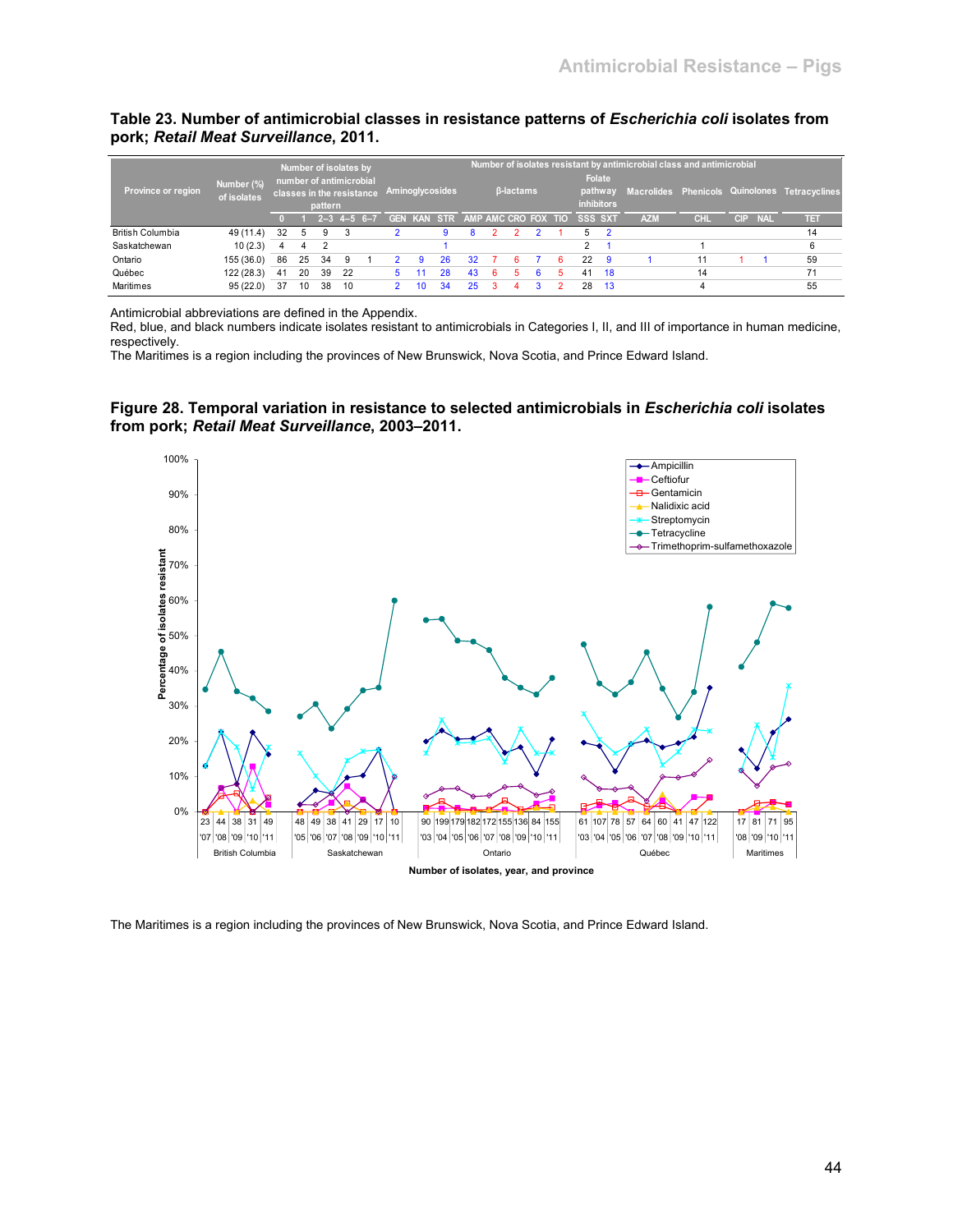## *Abattoir Surveillance*

 $(n = 190)$ 



**Figure 29. Resistance to antimicrobials in** *Escherichia coli* **isolates from pigs;** *Abattoir Surveillance***, 2011.** 

#### **Table 24. Number of antimicrobial classes in resistance patterns of** *Escherichia coli* **isolates from pigs;** *Abattoir Surveillance***, 2011.**

|                |                       |                                                                                 |    | Number of isolates by |    |                                                     |    |     |                  |  |                             |    |      | Number of isolates resistant by antimicrobial class and antimicrobial |            |                                                       |     |
|----------------|-----------------------|---------------------------------------------------------------------------------|----|-----------------------|----|-----------------------------------------------------|----|-----|------------------|--|-----------------------------|----|------|-----------------------------------------------------------------------|------------|-------------------------------------------------------|-----|
| <b>Species</b> | Number of<br>isolates | number of antimicrobial<br>classes in the resistance Aminoglycosides<br>pattern |    |                       |    |                                                     |    |     | <b>B-lactams</b> |  | Folate<br><b>inhibitors</b> |    |      |                                                                       |            | pathway Macrolides Phenicols Quinolones Tetracyclines |     |
|                |                       |                                                                                 |    |                       |    | 2-3 4-5 6-7 GEN KAN STR AMP AMC CRO FOX TIO SSS SXT |    |     |                  |  |                             |    |      | <b>AZM</b>                                                            | <b>CHI</b> | CIP NAL                                               | तम  |
| Pigs           | 190                   | 29                                                                              | 48 | 84                    | 29 |                                                     | 19 | -57 |                  |  |                             | 80 | - 22 |                                                                       | 27         |                                                       | 143 |

Antimicrobial abbreviations are defined in the Appendix.

Red, blue, and black numbers indicate isolates resistant to antimicrobials in Categories I, II, and III of importance in human medicine, respectively.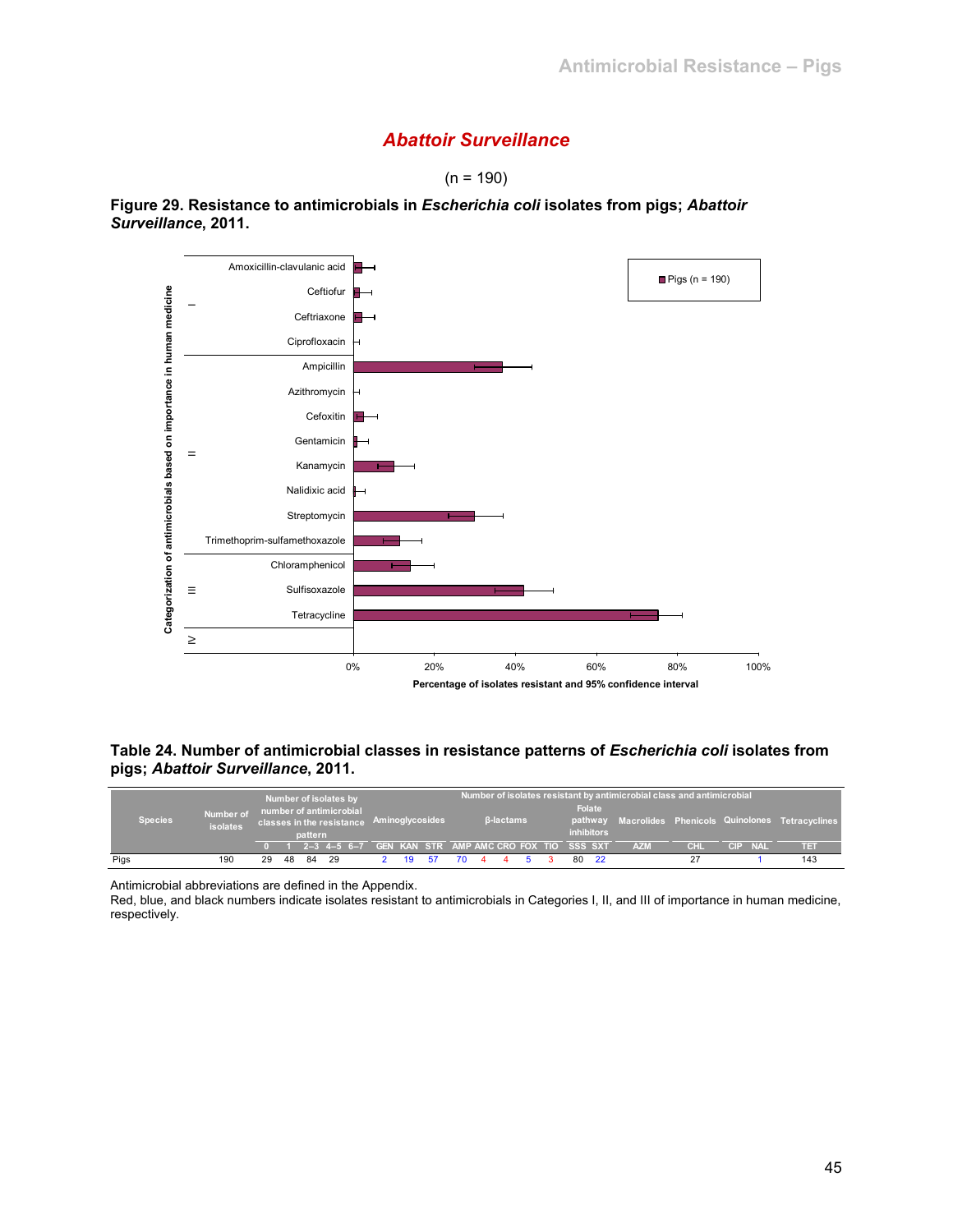

**Figure 30. Temporal variation in resistance to selected antimicrobials in** *Escherichia coli* **isolates from pigs;** *Abattoir Surveillance***, 2003–2011.**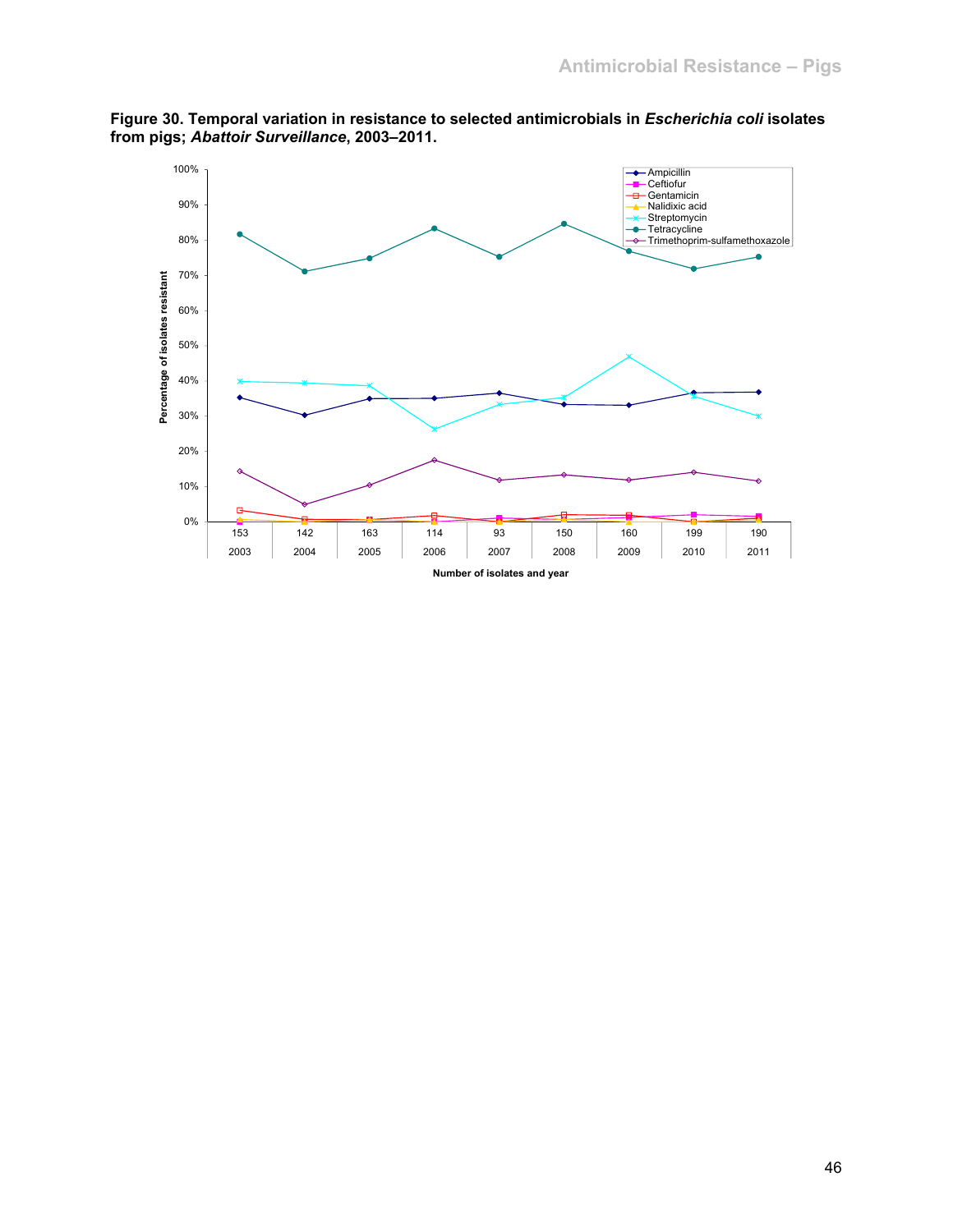## *Farm Surveillance*





**Figure 31. Resistance to antimicrobials in** *Escherichia coli* **isolates from pigs;** *Farm Surveillance***, 2011.** 

## **Table 25. Number of antimicrobial classes in resistance patterns of** *Escherichia coli* **isolates from pigs;** *Farm Surveillance***, 2011.**

|      | <b>Serovar</b> | Number (%)<br>of isolates |  | pattern | Number of isolates by<br>number of antimicrobial |   | classes in the resistance Aminoglycosides |  |                         | $\beta$ -lactams |  | <b>Folate</b><br><i>inhibitors</i>                      | Number of isolates resistant by antimicrobial class and antimicrobial |            |                | pathway Macrolides Phenicols Quinolones Tetracyclines |
|------|----------------|---------------------------|--|---------|--------------------------------------------------|---|-------------------------------------------|--|-------------------------|------------------|--|---------------------------------------------------------|-----------------------------------------------------------------------|------------|----------------|-------------------------------------------------------|
|      |                |                           |  |         |                                                  |   |                                           |  |                         |                  |  | 0 1 2-3 4-5 6-7 GEN KAN STR AMP AMC CRO FOX TIO SSS SXT | <b>AZM</b>                                                            | <b>CHL</b> | <b>CIP NAL</b> | ।। ना                                                 |
| Pigs |                | 1.667                     |  |         | 278 363 715 309                                  | 2 | 18                                        |  | 189 548 524 18 17 16 15 |                  |  | 723 218                                                 |                                                                       | 310        |                | 1,279                                                 |

Antimicrobial abbreviations are defined in the Appendix.

l

Red, blue, and black numbers indicate isolates resistant to antimicrobials in Categories I, II, and III of importance in human medicine, respectively.

<sup>&</sup>lt;sup>1</sup> Up to 3 generic *E. coli* isolates per positive sample were kept for analysis. The expected number of total isolates was 1,680 (560 x 3) but only 1,667 isolates were collected for antimicrobials susceptibility testing leaving a difference of 13 isolates. The difference resulted from 3 samples with only 1 isolate cultured (6 isolates not cultured) and 7 samples with only 2 isolates cultured (7 isolates not cultured). The number of isolates recovered through *Farm Surveillance* was much higher than through other surveillance components. The reason for collecting a larger number of isolates in *Farm Surveillance* is to ensure adequate power to investigate the association between antimicrobial resistance and antimicrobial use.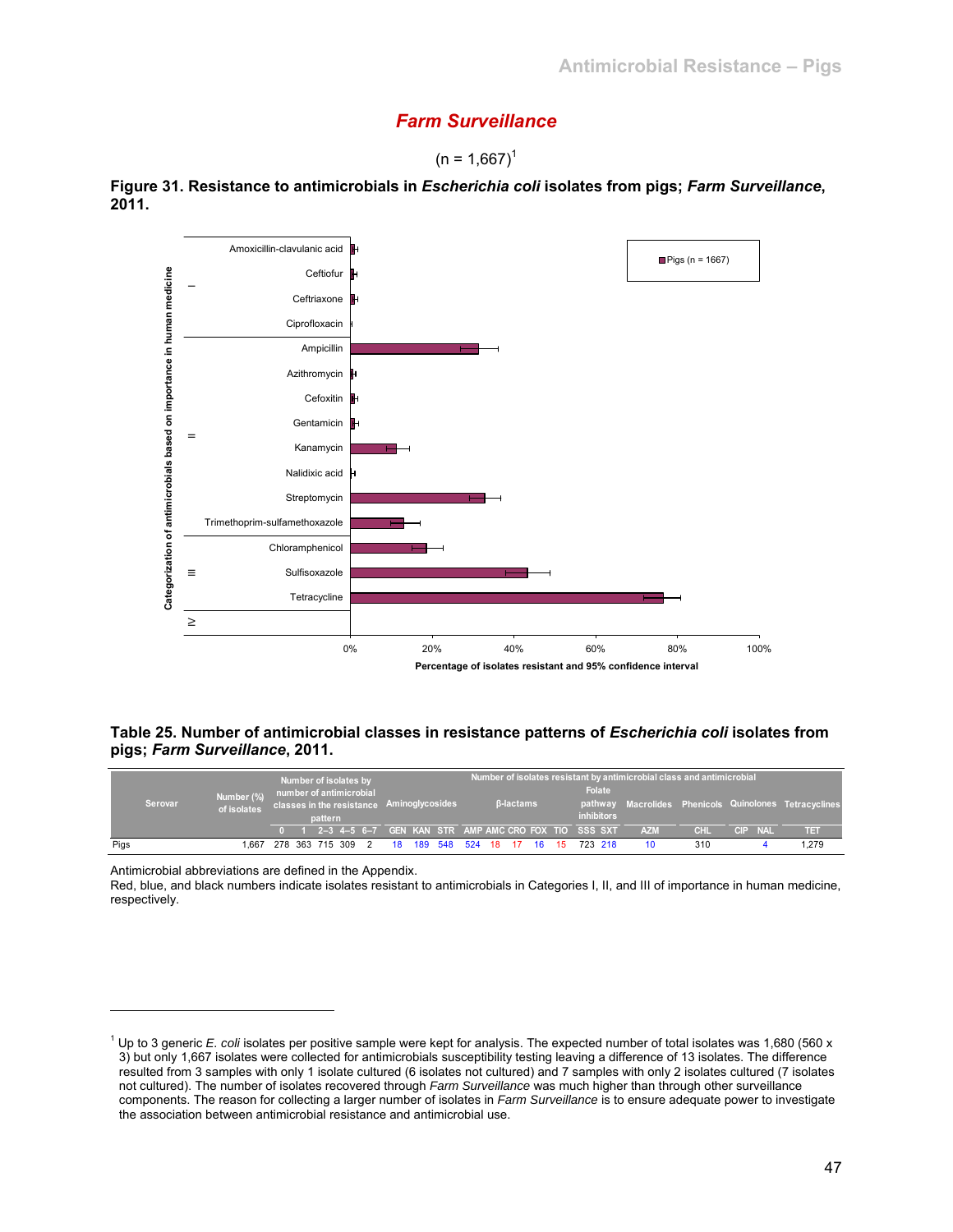

**Figure 32. Temporal variation in resistance to selected antimicrobials in** *Escherichia coli* **isolates from pigs;** *Farm Surveillance***, 2006–2011.**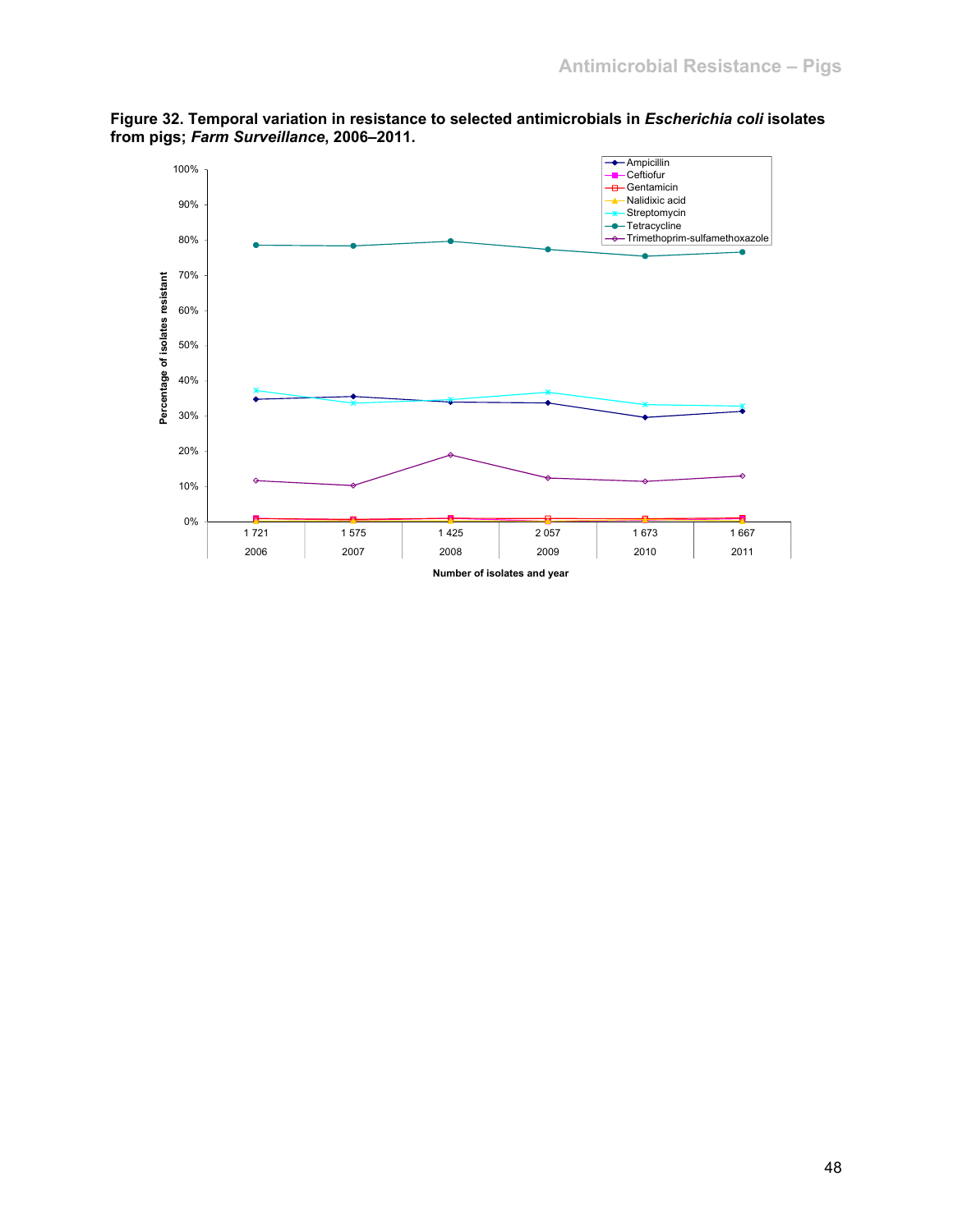# **Turkeys**

```
Salmonella
```
## *Surveillance of Animal Clinical Isolates*

 $(n = 41)$ 

**Figure 33. Resistance to antimicrobials in** *Salmonella* **isolates from turkeys;** *Surveillance of Animal Clinical* **Isolates, 2011.** 



Confidence intervals are not displayed for animal clinical data because samples were not obtained randomly and may not represent independent observations and true estimates of the prevalence.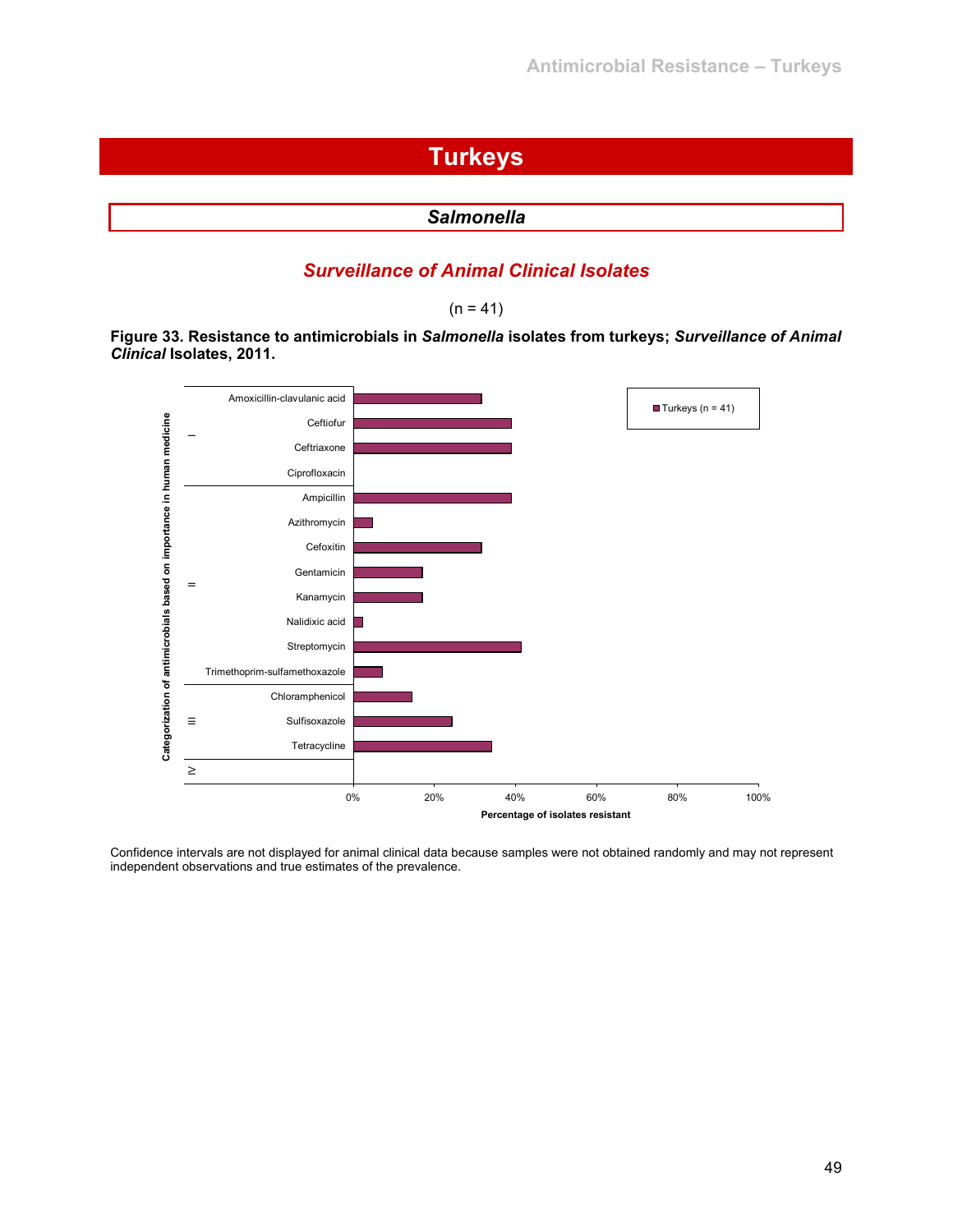|                   |             |              |                | Number of isolates by     |                     |                         |                |                |                      |                     |                |                  |                |                |                   |                | Number of isolates resistant by antimicrobial class and antimicrobial |            |     |            |                                               |
|-------------------|-------------|--------------|----------------|---------------------------|---------------------|-------------------------|----------------|----------------|----------------------|---------------------|----------------|------------------|----------------|----------------|-------------------|----------------|-----------------------------------------------------------------------|------------|-----|------------|-----------------------------------------------|
|                   | Number (%)  |              |                | number of antimicrobial   |                     |                         |                |                |                      |                     |                |                  |                |                |                   | <b>Folate</b>  |                                                                       |            |     |            |                                               |
| Serovar           | of isolates |              |                | classes in the resistance |                     |                         |                |                | Aminoglycosides      |                     |                | <b>ß-lactams</b> |                |                | <b>inhibitors</b> | pathway        |                                                                       |            |     |            | Macrolides Phenicols Quinolones Tetracyclines |
|                   |             |              |                | pattern                   |                     |                         |                |                |                      |                     |                |                  |                |                |                   |                |                                                                       |            |     |            |                                               |
|                   |             | $\Box$       |                |                           | $2 - 3$ 4 - 5 6 - 7 |                         |                |                | <b>GEN KAN STR</b>   | AMP AMC CRO FOX TIO |                |                  |                |                | SSS SXT           |                | <b>AZM</b>                                                            | <b>CHL</b> | CIP | <b>NAL</b> | TET                                           |
| Hadar             | 6(14.6)     |              | $\mathbf{1}$   | 4                         |                     |                         |                |                | 4                    |                     |                |                  |                |                |                   |                |                                                                       |            |     |            | 5                                             |
| Cubana            | 4(9.8)      | 4            |                |                           |                     |                         |                |                |                      |                     |                |                  |                |                |                   |                |                                                                       |            |     |            |                                               |
| Heidelberg        | 4(9.8)      |              | $\overline{2}$ | $\overline{2}$            |                     |                         |                |                | $\overline{2}$       | $\overline{2}$      | $\overline{2}$ | $\overline{2}$   | $\overline{2}$ | $\overline{2}$ |                   |                |                                                                       |            |     |            | $\overline{2}$                                |
| Senftenberg       | 4(9.8)      | $\mathbf{1}$ |                | 3                         |                     |                         | $\overline{2}$ |                | $\overline{2}$       |                     |                |                  |                |                | f                 |                |                                                                       | 1          |     |            |                                               |
| Indiana           | 3(7.3)      |              |                |                           | 1                   | $\overline{2}$          | $\overline{2}$ |                | 3                    | 3                   | 3              | 3                | 3              | 3              | 3                 | $\overline{2}$ | $\overline{2}$                                                        | 3          |     |            | 3                                             |
| Bredeney          | 2(4.9)      |              |                | $\overline{2}$            |                     |                         | $\overline{2}$ | $\overline{2}$ | $\overline{2}$       | $\overline{2}$      |                | $\overline{2}$   |                | $\overline{2}$ | $\overline{2}$    |                |                                                                       |            |     |            |                                               |
| Kiambu            | 2(4.9)      |              | $\overline{2}$ |                           |                     |                         |                |                |                      | $\overline{2}$      | $\overline{2}$ | $\overline{2}$   | $\overline{2}$ | $\overline{2}$ |                   |                |                                                                       |            |     |            |                                               |
| Mbandaka          | 2(4.9)      | $\mathbf{1}$ |                |                           |                     |                         |                |                | -1                   |                     |                |                  |                |                | 1                 |                |                                                                       |            |     |            | 1                                             |
| Schwarzengrund    | 2(4.9)      | 2            |                |                           |                     |                         |                |                |                      |                     |                |                  |                |                |                   |                |                                                                       |            |     |            |                                               |
| Typhimurium       | 2(4.9)      |              | $\overline{1}$ |                           |                     |                         |                |                |                      |                     |                |                  |                |                |                   |                |                                                                       |            |     |            |                                               |
| Agona             | 1(2.4)      |              |                |                           | 1                   |                         |                |                | 4                    |                     |                |                  |                |                | 1                 | H              |                                                                       | 1          |     |            |                                               |
| Anatum            | 1(2.4)      | $\mathbf{1}$ |                |                           |                     |                         |                |                |                      |                     |                |                  |                |                |                   |                |                                                                       |            |     |            |                                               |
| Derby             | 1(2.4)      |              |                |                           | $\mathbf{1}$        |                         |                | 1              | $\blacktriangleleft$ | 1                   |                |                  | 1              | 1              | $\overline{1}$    |                |                                                                       |            |     |            |                                               |
| Enteritidis       | 1(2.4)      | $\mathbf{1}$ |                |                           |                     |                         |                |                |                      |                     |                |                  |                |                |                   |                |                                                                       |            |     |            |                                               |
| $14, [5], 12:-$   | 1(2.4)      |              | $\overline{1}$ |                           |                     |                         |                |                |                      | $\mathbf{1}$        |                |                  | 1              | -1             |                   |                |                                                                       |            |     |            |                                               |
| Johannesburg      | 1(2.4)      |              |                | 1                         |                     |                         |                |                |                      |                     |                |                  |                |                | ٠                 |                |                                                                       | 1          |     |            | 1                                             |
| Newport           | 1(2.4)      |              | $\mathbf{1}$   |                           |                     |                         |                |                |                      | $\mathbf{1}$        |                |                  | 1              | 1              |                   |                |                                                                       |            |     |            |                                               |
| Orion var. 15+34+ | 1(2.4)      | $\mathbf{1}$ |                |                           |                     |                         |                |                |                      |                     |                |                  |                |                |                   |                |                                                                       |            |     |            |                                               |
| Ouakam            | 1(2.4)      |              |                |                           |                     |                         | 1              |                | 1                    | $\mathbf{1}$        |                | -1               |                | 1              |                   |                |                                                                       |            |     |            |                                               |
| Rissen            | 1(2.4)      |              |                |                           |                     |                         |                |                |                      |                     |                |                  |                |                |                   |                |                                                                       |            |     |            |                                               |
| Total             | 41 (100)    | 14           | 8              | 14                        | 3                   | $\overline{\mathbf{2}}$ |                |                | 17                   | 16                  | 13             | 16               | 13             | 16             | 10                | $\mathbf{3}$   | $\overline{2}$                                                        | 6          |     |            | 14                                            |

## **Table 26. Number of antimicrobial classes in resistance patterns of** *Salmonella* **isolates from turkeys;** *Surveillance of Animal Clinical Isolates***, 2011.**

Antimicrobial abbreviations are defined in the Appendix.

Red, blue, and black numbers indicate isolates resistant to antimicrobials in Categories I, II, and III of importance in human medicine, respectively.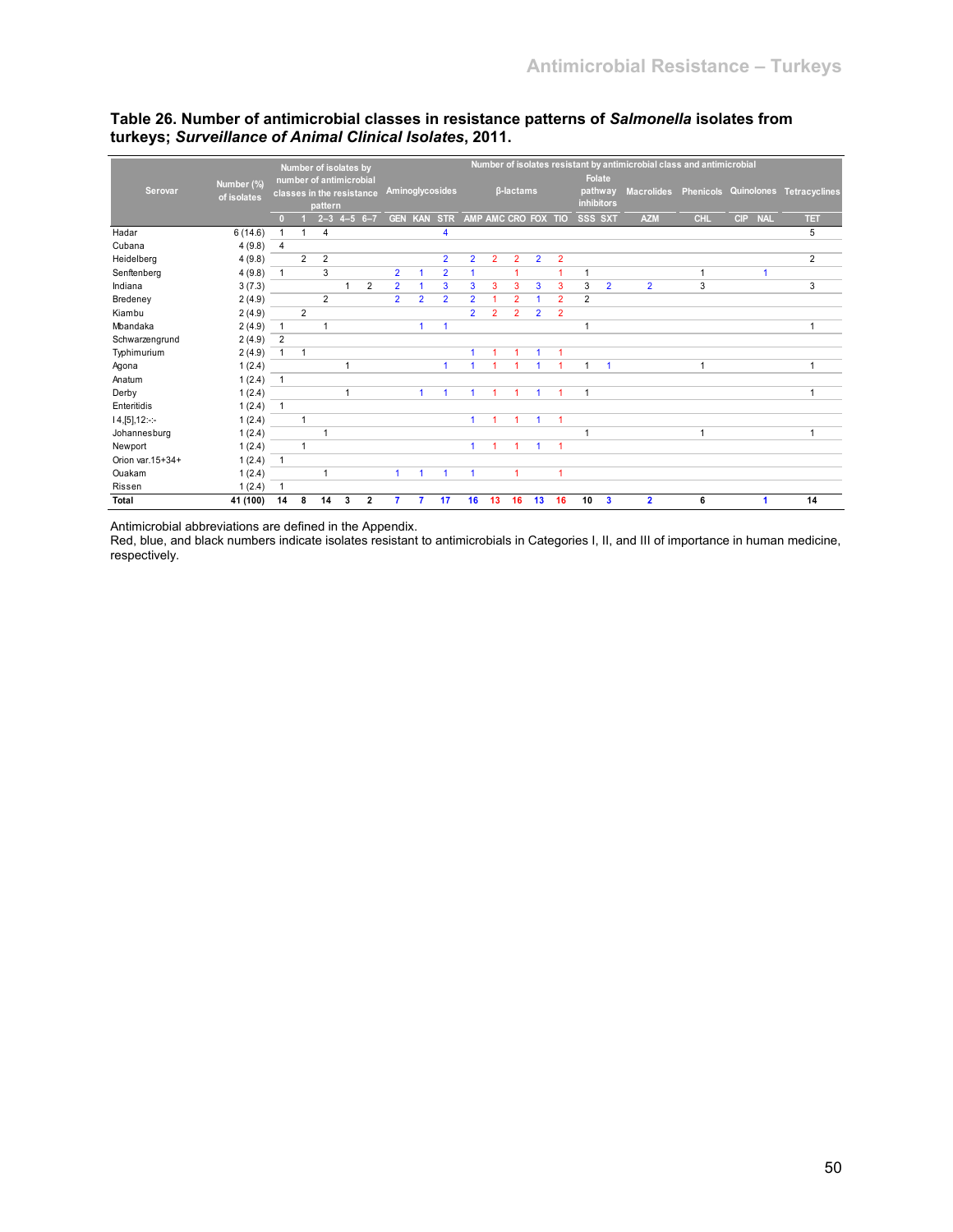## **Horses**

| <b>Salmonella</b> |
|-------------------|
|                   |

## *Surveillance of Animal Clinical Isolates*

 $(n = 16)$ 

**Figure 34. Resistance to antimicrobials in** *Salmonella* **isolates from horses;** *Surveillance of Animal Clinical Isolates***, 2011.** 



Confidence intervals are not displayed for animal clinical data because samples were not obtained randomly and may not represent independent observations and true estimates of the prevalence.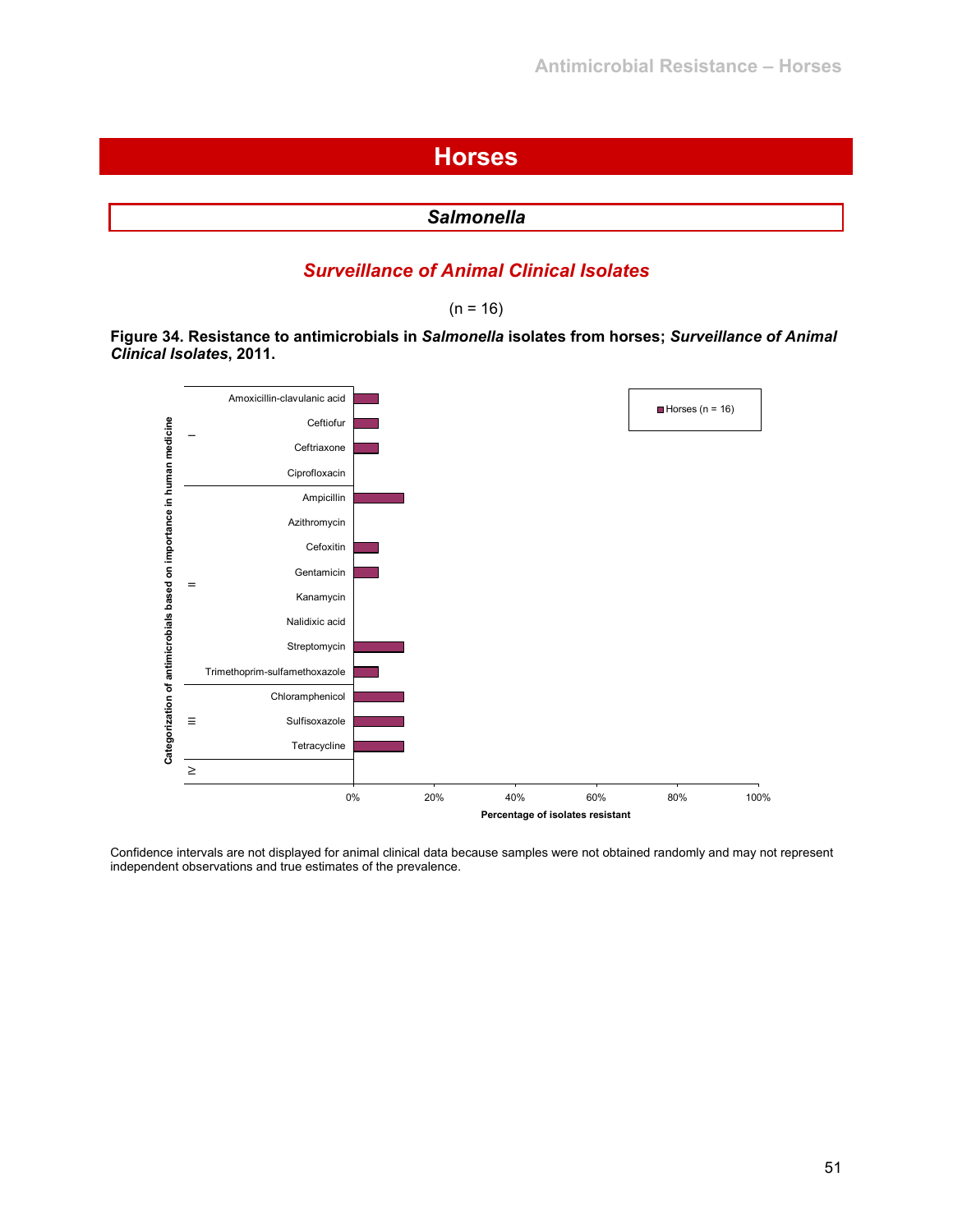#### **Table 27. Number of antimicrobial classes in resistance patterns of** *Salmonella* **isolates from horses;** *Surveillance of Animal Clinical Isolates***, 2011.**

|                     | Number (%)  |                | Number of isolates by<br>number of antimicrobial |              |                    |                     |                  |  |   | Folate                       | Number of isolates resistant by antimicrobial class and antimicrobial |                |            |            |                                               |
|---------------------|-------------|----------------|--------------------------------------------------|--------------|--------------------|---------------------|------------------|--|---|------------------------------|-----------------------------------------------------------------------|----------------|------------|------------|-----------------------------------------------|
| Serovar             | of isolates |                | classes in the resistance<br>pattern             |              | Aminoglycosides    |                     | <b>B-lactams</b> |  |   | pathway<br><b>inhibitors</b> |                                                                       |                |            |            | Macrolides Phenicols Quinolones Tetracyclines |
|                     |             |                | $2 - 3$                                          | $4 - 56 - 7$ | <b>GEN KAN STR</b> | AMP AMC CRO FOX TIO |                  |  |   | SSS SXT                      | <b>AZM</b>                                                            | <b>CHL</b>     | <b>CIP</b> | <b>NAL</b> | तवा                                           |
| Typhimurium         | 3(18.8)     | $\overline{2}$ |                                                  |              |                    |                     |                  |  |   |                              |                                                                       |                |            |            |                                               |
| Heidelberg          | 2(12.5)     |                |                                                  |              |                    |                     |                  |  |   |                              |                                                                       |                |            |            |                                               |
| Oranienburg         | 2(12.5)     | $\overline{2}$ |                                                  |              |                    |                     |                  |  |   |                              |                                                                       |                |            |            |                                               |
| Typhimurium var. 5- | 2(12.5)     | $\overline{2}$ |                                                  |              |                    |                     |                  |  |   |                              |                                                                       |                |            |            |                                               |
| Berta               | 1(6.3)      |                |                                                  |              |                    |                     |                  |  |   |                              |                                                                       |                |            |            |                                               |
| Enteritidis         | 1(6.3)      |                |                                                  |              |                    |                     |                  |  |   |                              |                                                                       |                |            |            |                                               |
| $14, [5], 12$ :i:-  | 1(6.3)      |                |                                                  |              |                    |                     |                  |  |   |                              |                                                                       |                |            |            |                                               |
| Senftenberg         | 1(6.3)      |                |                                                  |              |                    |                     |                  |  |   |                              |                                                                       |                |            |            |                                               |
| Stanley             | 1(6.3)      |                |                                                  |              |                    |                     |                  |  |   |                              |                                                                       |                |            |            |                                               |
| Thompson            | 1(6.3)      |                |                                                  |              |                    |                     |                  |  |   |                              |                                                                       |                |            |            |                                               |
| Uganda              | 1(6.3)      |                |                                                  |              |                    |                     |                  |  |   |                              |                                                                       |                |            |            |                                               |
| Total               | 16 (100)    | 14             | 2                                                |              |                    |                     |                  |  | 2 |                              |                                                                       | $\overline{2}$ |            |            | $\overline{2}$                                |

Antimicrobial abbreviations are defined in the Appendix.

Red, blue, and black numbers indicate isolates resistant to antimicrobials in Categories I, II, and III of importance in human medicine, respectively.

# **Feed and Feed Ingredients**

## *Salmonella*

#### $(n = 14)$

## **Table 28. Number of antimicrobial classes in resistance patterns of** *Salmonella* **isolates from feed and feed ingredients;** *Feed and Feed Ingredients***, 2011.**

|                   |                           |                            |         | Number of isolates by<br>number of antimicrobial |                    |                     |                  | Folate                       | Number of isolates resistant by antimicrobial class and antimicrobial |            |            |            |                                               |
|-------------------|---------------------------|----------------------------|---------|--------------------------------------------------|--------------------|---------------------|------------------|------------------------------|-----------------------------------------------------------------------|------------|------------|------------|-----------------------------------------------|
| Serovar           | Number (%)<br>of isolates |                            | pattern | classes in the resistance                        | Aminoglycosides    |                     | $\beta$ -lactams | pathway<br><i>inhibitors</i> |                                                                       |            |            |            | Macrolides Phenicols Quinolones Tetracyclines |
|                   |                           |                            |         | $2 - 3$ 4-5 6-7                                  | <b>GEN KAN STR</b> | AMP AMC CRO FOX TIO |                  | SSS SXT                      | <b>AZM</b>                                                            | <b>CHL</b> | <b>CIP</b> | <b>NAL</b> | TET                                           |
| Senftenberg       | 3(21.4)                   | -3                         |         |                                                  |                    |                     |                  |                              |                                                                       |            |            |            |                                               |
| Mbandaka          | 2(14.3)                   | $\overline{2}$             |         |                                                  |                    |                     |                  |                              |                                                                       |            |            |            |                                               |
| Agona             | 1(7.1)                    |                            |         |                                                  |                    |                     |                  |                              |                                                                       |            |            |            |                                               |
| Anatum var.15+    | 1(7.1)                    |                            |         |                                                  |                    |                     |                  |                              |                                                                       |            |            |            |                                               |
| Bareilly          | 1(7.1)                    |                            |         |                                                  |                    |                     |                  |                              |                                                                       |            |            |            |                                               |
| Braenderup        | 1(7.1)                    | - 1                        |         |                                                  |                    |                     |                  |                              |                                                                       |            |            |            |                                               |
| $110:-:1,5$       | 1(7.1)                    | $\overline{\phantom{0}}$ 1 |         |                                                  |                    |                     |                  |                              |                                                                       |            |            |            |                                               |
| l 42:z4,z23:-     | 1(7.1)                    |                            |         |                                                  |                    |                     |                  |                              |                                                                       |            |            |            |                                               |
| Orion var. 15+34+ | 1(7.1)                    |                            |         |                                                  |                    |                     |                  |                              |                                                                       |            |            |            |                                               |
| Ouakam            | 1(7.1)                    |                            |         |                                                  |                    |                     |                  |                              |                                                                       |            |            |            |                                               |
| Rissen            | 25(13.0)                  |                            |         |                                                  |                    |                     |                  |                              |                                                                       |            |            |            |                                               |
| Total             | 14 (100)                  | 14                         |         |                                                  |                    |                     |                  |                              |                                                                       |            |            |            |                                               |

Antimicrobial abbreviations are defined in the Appendix.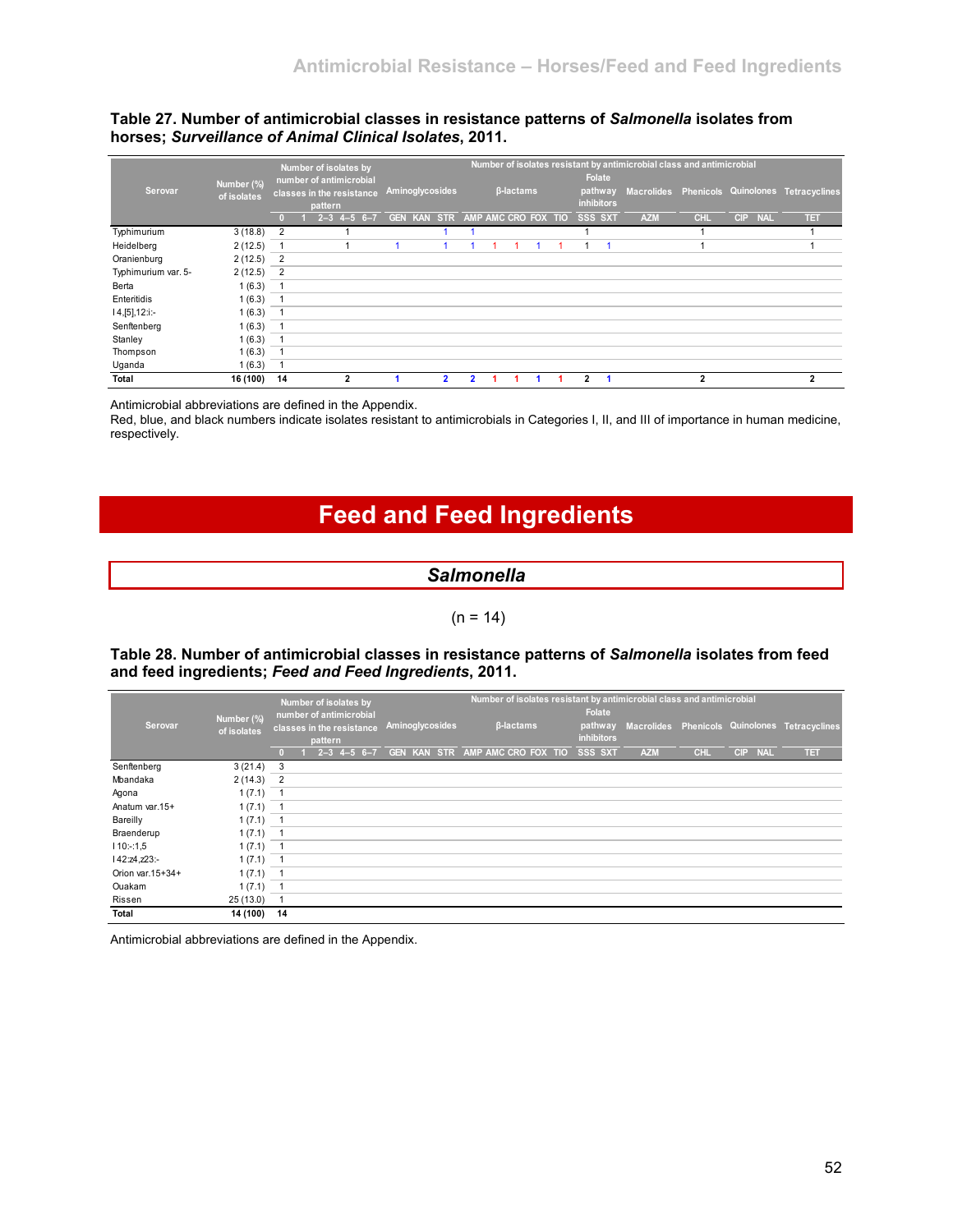# **Appendix**

# **Antimicrobial Susceptibility Breakpoints**

#### **Table A.1. Breakpoints in antimicrobial susceptibility of** *Salmonella* **and** *Escherichia coli* **isolates; CMV2AGNF plate,1 2011.**

|    |                               | Range tested       | Breakpoints <sup>a</sup> ( $\mu$ g/m L) |                |              |  |  |
|----|-------------------------------|--------------------|-----------------------------------------|----------------|--------------|--|--|
|    | <b>Antimicrobial</b>          | $(\mu$ g/m L)      | <sub>S</sub>                            |                | $\mathsf{R}$ |  |  |
|    | Amoxicillin-clavulanic acid   | $1.0/0.5 - 32/16$  | $\leq 8/4$                              | 16/8           | $\geq$ 32/16 |  |  |
|    | Ceftiofurb                    | $0.12 - 8$         | $\leq 2$                                | 4              | $\geq 8$     |  |  |
|    | Ceftriaxone                   | $0.25 - 64$        | $\leq 1$                                | 2              | $\geq 4$     |  |  |
|    | Ciprofloxacin                 | $0.015 - 4$        | $\leq 1$                                | $\overline{c}$ | $\geq 4$     |  |  |
|    | Ampicillin                    | $1 - 32$           | $\leq 8$                                | 16             | $\geq$ 32    |  |  |
|    | Azithromycin <sup>c</sup>     | $0.12 - 16$        | $≤ 16$                                  | <b>N/A</b>     | $\geq$ 32    |  |  |
|    | Cefoxitin                     | $0.5 - 32$         | $\leq 8$                                | 16             | $\geq$ 32    |  |  |
| Ш  | Gentamicin                    | $0.25 - 16$        | $\leq 4$                                | 8              | $\geq 16$    |  |  |
|    | Kanamycin                     | $8 - 64$           | $≤ 16$                                  | 32             | $\geq 64$    |  |  |
|    | Nalidixic acid                | $0.5 - 32$         | $≤ 16$                                  | <b>N/A</b>     | $\geq$ 32    |  |  |
|    | Streptomycin <sup>c</sup>     | $32 - 64$          | $\leq 32$                               | <b>N/A</b>     | $\geq 64$    |  |  |
|    | Trimethoprim-sulfamethoxazole | $0.12/2.38 - 4/76$ | $\leq$ 2/38                             | <b>N/A</b>     | $\geq 4/76$  |  |  |
|    | Chloramphenicol               | $2 - 32$           | $\leq 8$                                | 16             | $\geq$ 32    |  |  |
| Ш  | Sulfisoxazole                 | $16 - 512$         | $\leq 256$                              | <b>N/A</b>     | $\geq 512$   |  |  |
|    | Tetracycline                  | $4 - 32$           | $\leq 4$                                | 8              | $\geq 16$    |  |  |
| IV |                               |                    |                                         |                |              |  |  |

Roman numerals I to IV indicate the ranking of antimicrobials based on importance in human medicine as outlined by the Veterinary Drugs Directorate.

 $S =$  Susceptible. I = Intermediate susceptibility. R = Resistant. N/A = Not applicable.

<sup>a</sup> Unless otherwise specified, CLSI M100-S21 was the reference used for all antimicrobials in the panel.

DIRESS Calls b<br>CLSI M31-A2.

l

<sup>c</sup> No Clinical and Laboratory Standards Institute interpretive criteria for Enterobacteriaceae were available for this antimicrobial. Breakpoints were based on the distribution of minimal inhibitory concentrations and were harmonized with those of the National Antimicrobial Resistance Monitoring System.

<sup>1</sup> http://www.trekds.com/products/sensititre/vet\_pltformats.asp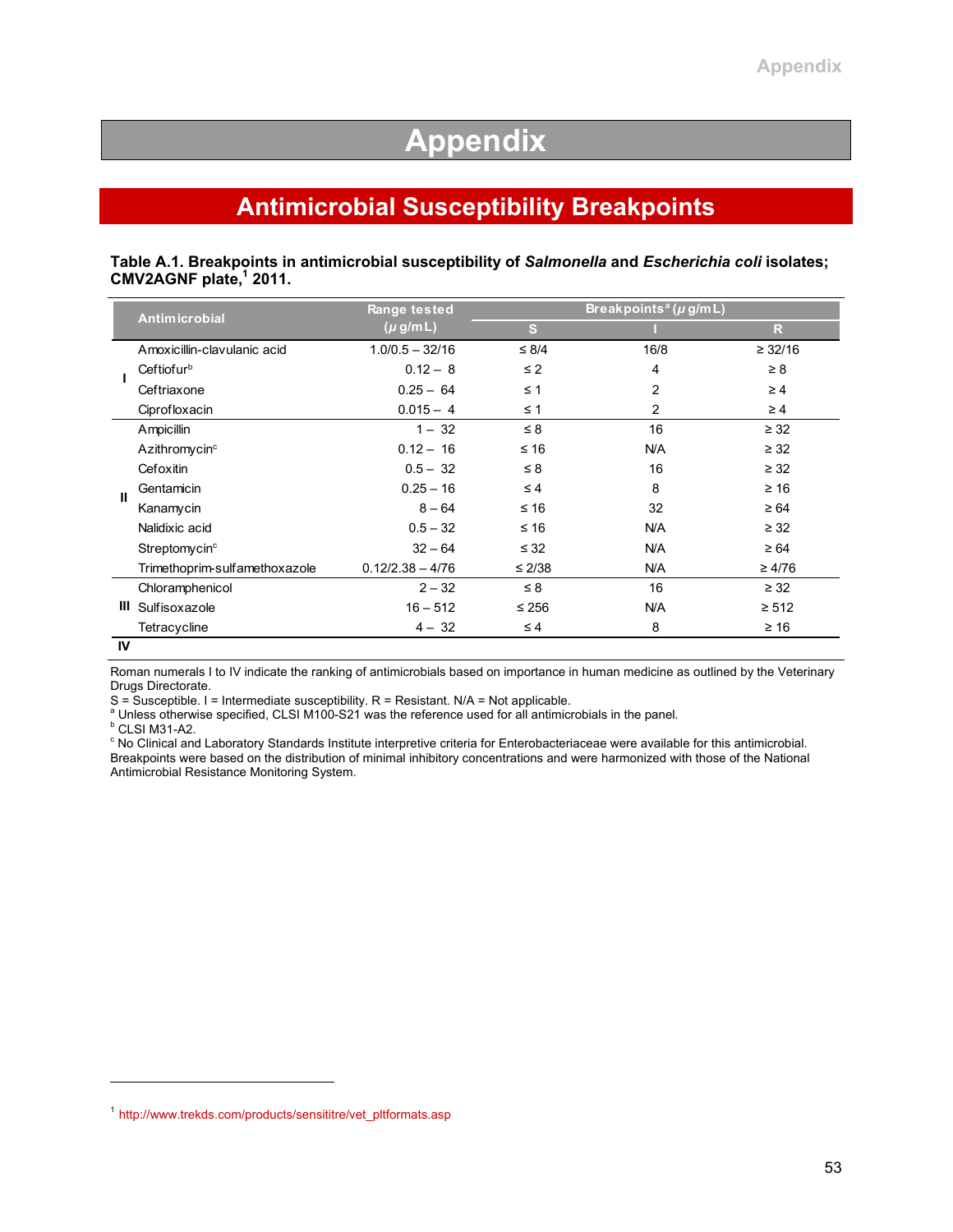|              | <b>Antimicrobial</b>        | Range tested | Breakpoints <sup>a</sup> ( $\mu$ g/m L) |            |            |  |  |  |
|--------------|-----------------------------|--------------|-----------------------------------------|------------|------------|--|--|--|
|              |                             | $(\mu g/mL)$ | S                                       |            | R          |  |  |  |
|              | Ciprofloxacin               | $0.015 - 64$ | $\leq 1$                                | 2          | $\geq 4$   |  |  |  |
|              | Telithromycin <sup>b</sup>  | $0.015 - 8$  | $\leq 4$                                | 8          | $\geq 16$  |  |  |  |
|              | Azithromycin <sup>b</sup>   | $0.015 - 64$ | $\leq$ 2                                | 4          | $\geq 8$   |  |  |  |
|              | Clindamycin <sup>b</sup>    | $0.03 - 16$  | $\leq$ 2                                | 4          | $\geq 8$   |  |  |  |
| Ш            | Erythromycin                | $0.03 - 64$  | $\leq 8$                                | 16         | $\geq$ 32  |  |  |  |
|              | Gentamicin <sup>b</sup>     | $0.12 - 32$  | $\leq$ 2                                | 4          | $\geq 8$   |  |  |  |
|              | Nalidixic acid <sup>b</sup> | $4 - 64$     | $≤ 16$                                  | 32         | $\geq 64$  |  |  |  |
| $\mathbf{m}$ | Florfenicol <sup>c</sup>    | $0.03 - 64$  | $\leq 4$                                | <b>N/A</b> | <b>N/A</b> |  |  |  |
|              | Tetracycline                | $0.06 - 64$  | $\leq 4$                                | 8          | $\geq 16$  |  |  |  |
| $\cdots$     |                             |              |                                         |            |            |  |  |  |

## Table A.2. Breakpoints in antimicrobial susceptibility of *Campylobacter* isolates; CAMPY plate,<sup>1</sup> **2011.**

**IV**

l

Roman numerals I to IV indicate the ranking of antimicrobials based on importance in human medicine as outlined by the Veterinary Drugs Directorate.

 $S =$  Susceptible. I = Intermediate susceptibility. R = Resistant. N/A = Not applicable.

<sup>a</sup> CLSI M45-A2.

<sup>b</sup> No Clinical and Laboratory Standards Institute interpretive criteria for *Campylobacter* were available for this antimicrobial. Breakpoints were based on the distribution of minimal inhibitory concentrations and were harmonized with those of the National

Antimicrobial Resistance Monitoring System.<br>
For florfenicol, only a susceptible breakpoint has been established. In this report, we therefore only report the proportion of isolates non-susceptible.

<sup>1</sup> http://www.trekds.com/products/sensititre/vet\_pltformats.asp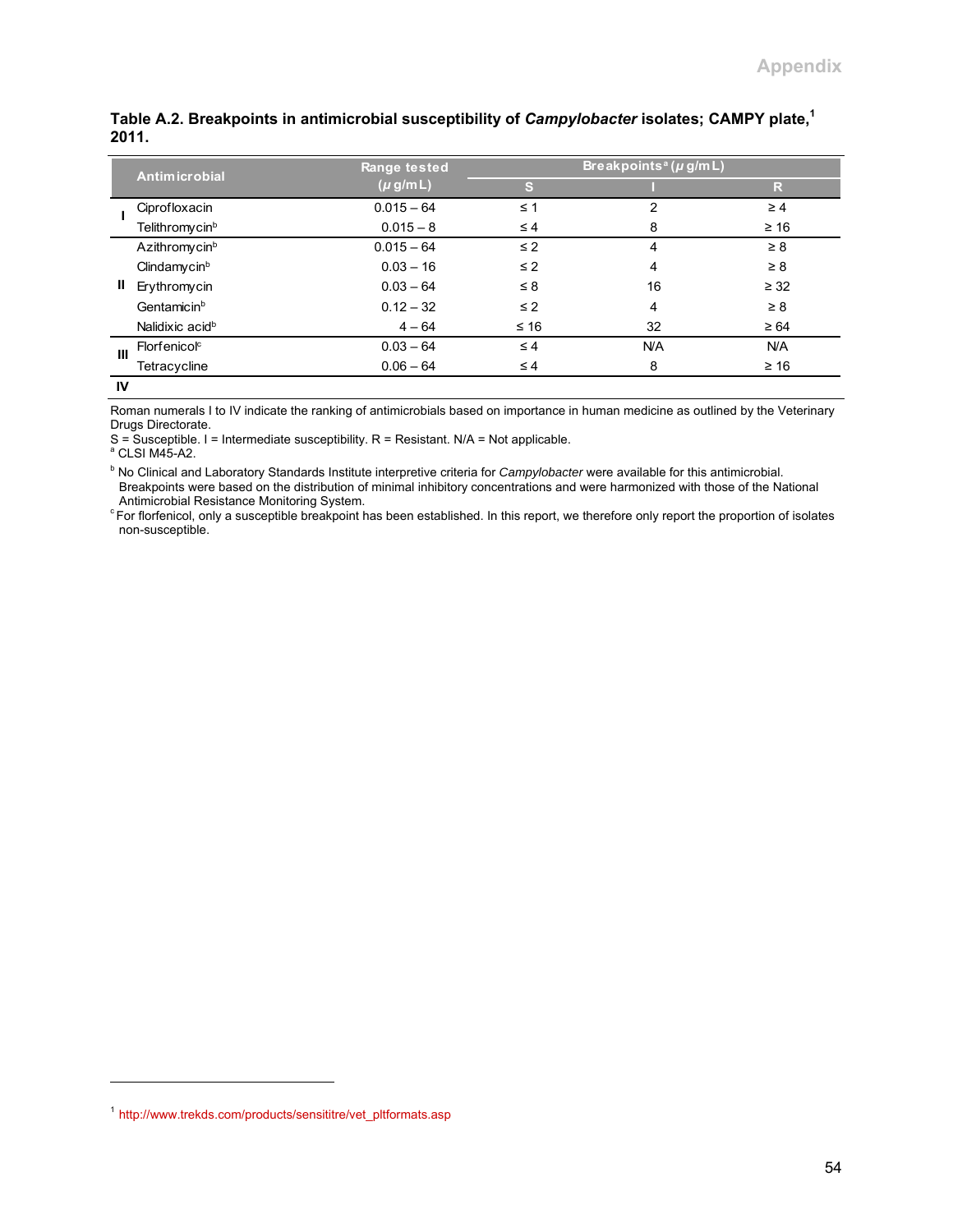# **Recovery Rates**

#### **Table A.3. Bacterial recovery rates of samples collected through the CIPARS agri-food components, 2002-2011.**

| <b>CIPARS</b><br>Component/ | Province or             | Year              |                  |         | Percentage (%) of isolates recovered and number of isolates recovered / number of samples submitted |      |               |      |                     |       |
|-----------------------------|-------------------------|-------------------|------------------|---------|-----------------------------------------------------------------------------------------------------|------|---------------|------|---------------------|-------|
| Animal species              | region                  |                   | Escherichia coli |         | Salmonella                                                                                          |      | Campylobacter |      | <b>Enterococcus</b> |       |
| Retail Meat Surveillance    |                         |                   |                  |         |                                                                                                     |      |               |      |                     |       |
| Beef                        | <b>British Columbia</b> | 2005              | 93%              | 27/29   |                                                                                                     |      |               |      |                     |       |
|                             |                         | 2007              | 79%              | 49/62   |                                                                                                     |      |               |      |                     |       |
|                             |                         | 2008              | 77%              | 88/115  |                                                                                                     |      |               |      |                     |       |
|                             |                         | 2009              | 71%              | 79/112  |                                                                                                     |      |               |      |                     |       |
|                             |                         | 2010              | 51%              | 64/125  |                                                                                                     |      |               |      |                     |       |
|                             |                         | 2011              | 53%              | 57/107  |                                                                                                     |      |               |      |                     |       |
|                             | Saskatchew an           | 2005              | 79%              | 120/151 |                                                                                                     |      |               |      |                     |       |
|                             |                         | 2006              | 76%              | 123/161 |                                                                                                     |      |               |      |                     |       |
|                             |                         | 2007              | 78%              | 118/151 |                                                                                                     |      |               |      |                     |       |
|                             |                         | 2008              | 76%              | 134/177 |                                                                                                     |      |               |      |                     |       |
|                             |                         | 2009              | 83%              | 135/163 |                                                                                                     |      |               |      |                     |       |
|                             |                         | 2010              | 80%              | 107/134 |                                                                                                     |      |               |      |                     |       |
|                             |                         | 2011 <sup>a</sup> | 75%              | 54/72   |                                                                                                     |      |               |      |                     |       |
|                             | Ontario                 | 2003              | 66%              | 101/154 | 2%                                                                                                  | 2/84 | 3%            | 2/76 | 91%                 | 69/76 |
|                             |                         | 2004              | 80%              | 190/237 |                                                                                                     |      |               |      |                     |       |
|                             |                         | 2005              | 81%              | 184/227 |                                                                                                     |      |               |      |                     |       |
|                             |                         | 2006              | 81%              | 189/235 |                                                                                                     |      |               |      |                     |       |
|                             |                         | 2007              | 71%              | 184/227 |                                                                                                     |      |               |      |                     |       |
|                             |                         | 2008              | 78%              | 185/236 |                                                                                                     |      |               |      |                     |       |
|                             |                         | 2009              | 79%              | 195/248 |                                                                                                     |      |               |      |                     |       |
|                             |                         | 2010              | 69%              | 123/177 |                                                                                                     |      |               |      |                     |       |
|                             |                         | 2011              | 73%              | 161/222 |                                                                                                     |      |               |      |                     |       |
|                             | Québec                  | 2003              | 57%              | 84/147  | $0\%$                                                                                               | 0/33 | 0%            | 0/33 | 80%                 | 28/35 |
|                             |                         | 2004              | 56%              | 137/245 |                                                                                                     |      |               |      |                     |       |
|                             |                         | 2005              | 56%              | 126/225 |                                                                                                     |      |               |      |                     |       |
|                             |                         | 2006              | 50%              | 109/215 |                                                                                                     |      |               |      |                     |       |
|                             |                         | 2007              | 68%              | 147/216 |                                                                                                     |      |               |      |                     |       |
|                             |                         | 2008              | 59%              | 126/214 |                                                                                                     |      |               |      |                     |       |
|                             |                         | 2009              | 54%              | 108/201 |                                                                                                     |      |               |      |                     |       |
|                             |                         | 2010              | 46%              | 102/223 |                                                                                                     |      |               |      |                     |       |
|                             |                         | 2011              | 45%              | 91/204  |                                                                                                     |      |               |      |                     |       |
|                             | Maritimes               | 2004              | 67%              | 16/24   |                                                                                                     |      |               |      |                     |       |
|                             |                         | 2007              | 52%              | 16/31   |                                                                                                     |      |               |      |                     |       |
|                             |                         | 2008              | 70%              | 39/56   |                                                                                                     |      |               |      |                     |       |
|                             |                         | 2009              | 69%              | 137/200 |                                                                                                     |      |               |      |                     |       |
|                             |                         | 2010              | 69%              | 126/183 |                                                                                                     |      |               |      |                     |       |
|                             |                         | 2011              | 58%              | 110/191 |                                                                                                     |      |               |      |                     |       |

Grey-shaded areas with results represent isolates recovered from CIPARS non-core surveillance (pilot surveillance) and those without results indicate absence or discontinuation of surveillance activity.

Human and animal clinical *Salmonella* data were not presented as the information on the number of samples cultured and isolates recovered was unavailable to CIPARS.

The Maritimes is a region including the provinces of New Brunswick, Nova Scotia, and Prince Edward Island.

<sup>a</sup> In 2011, due to an unforeseeable pause in retail sampling in Saskatchewan of approximately 3 months, the expected number of samples was not met and thus, results for this province should be interpreted with caution.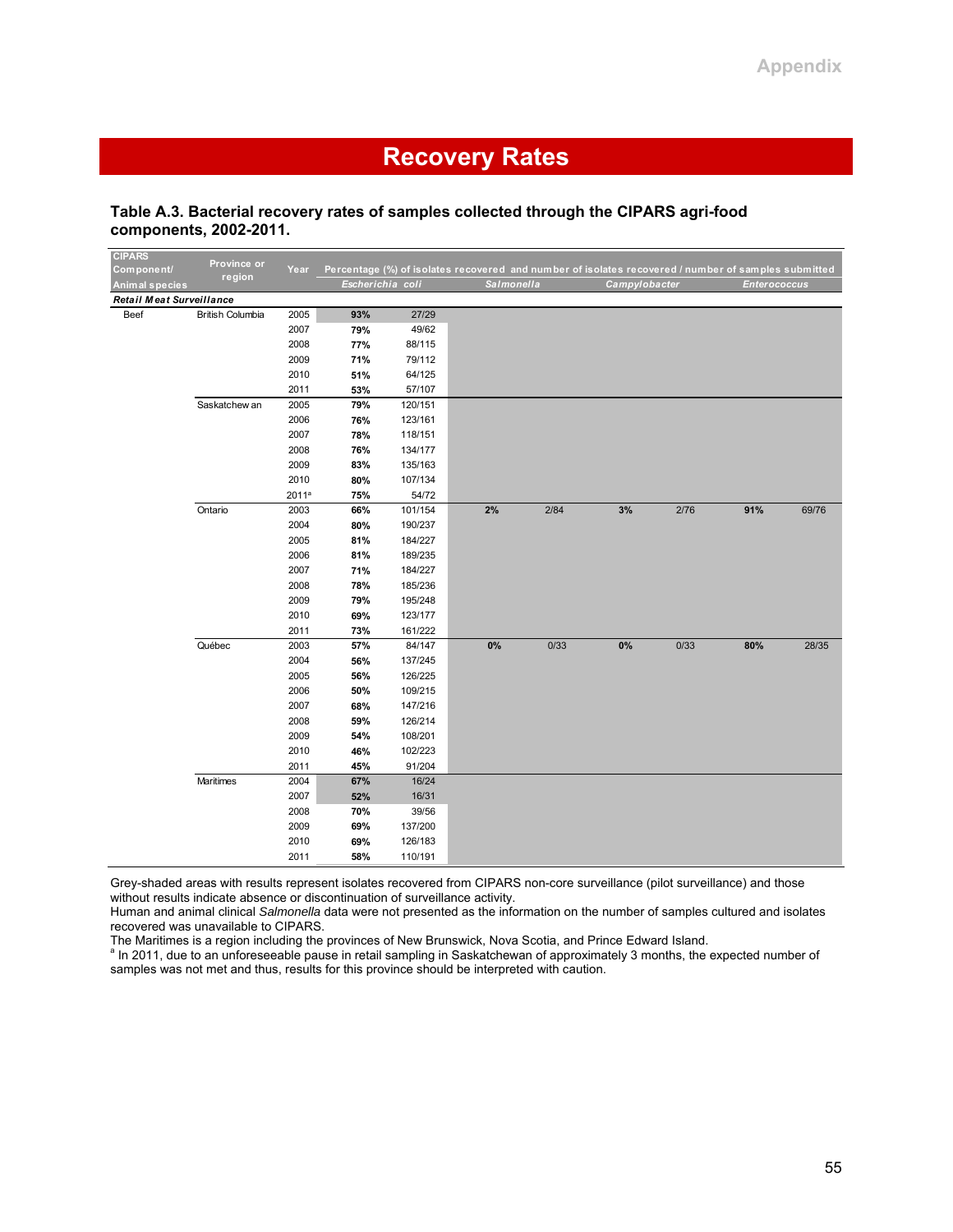| <b>CIPARS</b><br>Component/     | Province or             | Year              |                                                                                                                         |         |                   |         |               |         |                     |         |
|---------------------------------|-------------------------|-------------------|-------------------------------------------------------------------------------------------------------------------------|---------|-------------------|---------|---------------|---------|---------------------|---------|
| Animal species                  | region                  |                   | Percentage (%) of isolates recovered and number of isolates recovered / number of samples submitted<br>Escherichia coli |         | <b>Salmonella</b> |         | Campylobacter |         | <b>Enterococcus</b> |         |
| <b>Retail Meat Surveillance</b> |                         |                   |                                                                                                                         |         |                   |         |               |         |                     |         |
| Chicken                         | <b>British Columbia</b> | 2005              | 95%                                                                                                                     | 19/20   | 13%               | 5/39    | 69%           | 27/39   | 100%                | 20/20   |
|                                 |                         | 2007              | 98%                                                                                                                     | 42/43   | 22%b              | 18/81   | 35%           | 28/80   | 100%                | 34/34   |
|                                 |                         | 2008              | 90%                                                                                                                     | 70/78   | 32%               | 47/145  | 34%           | 50/145  | 100%                | 78/78   |
|                                 |                         | 2009              | 95%                                                                                                                     | 70/74   | 40%               | 59/146  | 53%           | 78/146  | 97%                 | 72/74   |
|                                 |                         | 2010              | 89%                                                                                                                     | 75/84   | 34%               | 56/166  | 42%           | 70/166  |                     |         |
|                                 |                         | 2011              | 96%                                                                                                                     | 70/73   | 45%               | 64/143  | 50%           | 71/143  |                     |         |
|                                 | Saskatchew an           | 2005              | 98%                                                                                                                     | 81/83   | 14%               | 21/153  | 37%           | 53/145  | 98%                 | 83/85   |
|                                 |                         | 2006              | 98%                                                                                                                     | 85/86   | 16%               | 25/153  | 33%           | 51/155  | 98%                 | 85/87   |
|                                 |                         | 2007              | 97%                                                                                                                     | 75/77   | $31%^{b}$         | 43/141  | 35%           | 49/141  | 100%                | 77/77   |
|                                 |                         | 2008              | 99%                                                                                                                     | 91/92   | 40%               | 64/161  | 25%           | 41/161  | 100%                | 92/92   |
|                                 |                         | 2009              | 98%                                                                                                                     | 90/92   | 47%               | 71/150  | 32%           | 48/150  | 100%                | 92/92   |
|                                 |                         | 2010              | 90%                                                                                                                     | 71/79   | 32%               | 42/132  | 28%           | 37/132  |                     |         |
|                                 |                         | $2011^a$          | 97%                                                                                                                     | 38/39   | 40%               | 29/73   | 34%           | 25/73   |                     |         |
|                                 | Ontario                 | 2003              | 95%                                                                                                                     | 137/144 | 16%               | 27/167  | 47%           | 78/166  | 99%                 | 143/144 |
|                                 |                         | 2004              | 95%                                                                                                                     | 150/158 | 17%               | 54/315  | 45%           | 143/315 | 100%                | 158/158 |
|                                 |                         | 2005              | 95%                                                                                                                     | 145/153 | 9%                | 26/303  | 40%           | 120/303 | 99%                 | 150/152 |
|                                 |                         | 2006              | 97%                                                                                                                     | 152/156 | 12%               | 36/311  | 34%           | 104/311 | 98%                 | 154/156 |
|                                 |                         | 2007              | 98%                                                                                                                     | 157/161 | 54%b              | 172/320 | 37%           | 117/320 | 100%                | 161/161 |
|                                 |                         | 2008              | 96%                                                                                                                     | 150/156 | 45%               | 139/311 | 39%           | 121/311 | 99%                 | 154/156 |
|                                 |                         | 2009              | 95%                                                                                                                     | 155/164 | 43%               | 142/328 | 31%           | 101/328 | 100%                | 164/164 |
|                                 |                         | 2010              | 86%                                                                                                                     | 100/116 | 39%               | 90/232  | 28%           | 64/232  |                     |         |
|                                 |                         | 2011              | 93%                                                                                                                     | 137/147 | 40%               | 119/294 | 24%           | 71/293  |                     |         |
|                                 | Québec                  | 2003              | 89%                                                                                                                     | 112/126 | 16%               | 29/171  | 55%           | 94/170  | 100%                | 125/125 |
|                                 |                         | 2004              | 96%                                                                                                                     | 157/161 | 17%               | 53/320  | 50%           | 161/322 | 100%                | 161/161 |
|                                 |                         | 2005              | 95%                                                                                                                     | 142/149 | 9%                | 26/300  | 34%           | 103/299 | 100%                | 150/150 |
|                                 |                         | 2006              | 94%                                                                                                                     | 135/144 | 12%               | 33/288  | 35%           | 100/288 | 100%                | 144/144 |
|                                 |                         | 2007              | 90%                                                                                                                     | 129/144 | 40%b              | 113/287 | 21%           | 59/287  | 99%                 | 143/144 |
|                                 |                         | 2008              | 91%                                                                                                                     | 131/144 | 42%               | 120/287 | 19%           | 54/287  | 100%                | 144/144 |
|                                 |                         | 2009              | 94%                                                                                                                     | 126/134 | 39%               | 105/267 | 20%           | 52/266  | 99%                 | 132/134 |
|                                 |                         | 2010              | 93%                                                                                                                     | 138/148 | 39%               | 116/296 | 21%           | 63/296  |                     |         |
|                                 |                         | 2011              | 99%                                                                                                                     | 134/136 | 37%               | 100/272 | 21%           | 57/272  |                     |         |
|                                 | Maritimes               | 2004              | 100%                                                                                                                    | 13/13   | 4%                | 1/25    | 40%           | 10/25   | 100%                | 13/13   |
|                                 |                         | 2007 <sup>c</sup> | 91%                                                                                                                     | 29/32   | 22%b              | $7/32$  |               |         |                     |         |
|                                 |                         | 2008 <sup>c</sup> | 68%                                                                                                                     | 38/56   | 22%               | 12/56   |               |         |                     |         |
|                                 |                         | 2009c             | 94%                                                                                                                     | 187/199 | 49%               | 97/199  | 29%           | 57/199  |                     |         |
|                                 |                         | 2010              | 93%                                                                                                                     | 176/190 | 41%               | 77/190  | 37%           | 70/190  |                     |         |
|                                 |                         | 2011              | 89%                                                                                                                     | 171/192 | 28%               | 53/192  | 30%           | 57/192  |                     |         |

#### **Table A.3. (continued). Bacterial recovery rates of samples collected through the CIPARS agri-food components, 2002-2011.**

Grey-shaded areas with results represent isolates recovered from CIPARS non-core surveillance (pilot surveillance) and those without results indicate absence or discontinuation of surveillance activity.

Human and animal clinical *Salmonella* data were not presented as the information on the number of samples cultured and isolates recovered was unavailable to CIPARS.

The Maritimes is a region including the provinces of New Brunswick, Nova Scotia, and Prince Edward Island.

<sup>a</sup> In 2011, due to an unforeseeable pause in retail sampling in Saskatchewan of approximately 3 months, the expected number of samples was not met and thus, results for this province should be interpreted with caution.<br>
<sup>b</sup> Enhancement to the Salmonella recovery method yielded higher recovery rates from retail chicken in 2007 than in prior years.

<sup>c</sup> Recovery results are not presented for Campylobacter in 2007 and 2008 as well as for Enterococcus in 2007, 2008, and 2009 due to concerns regarding harmonization of laboratory methods.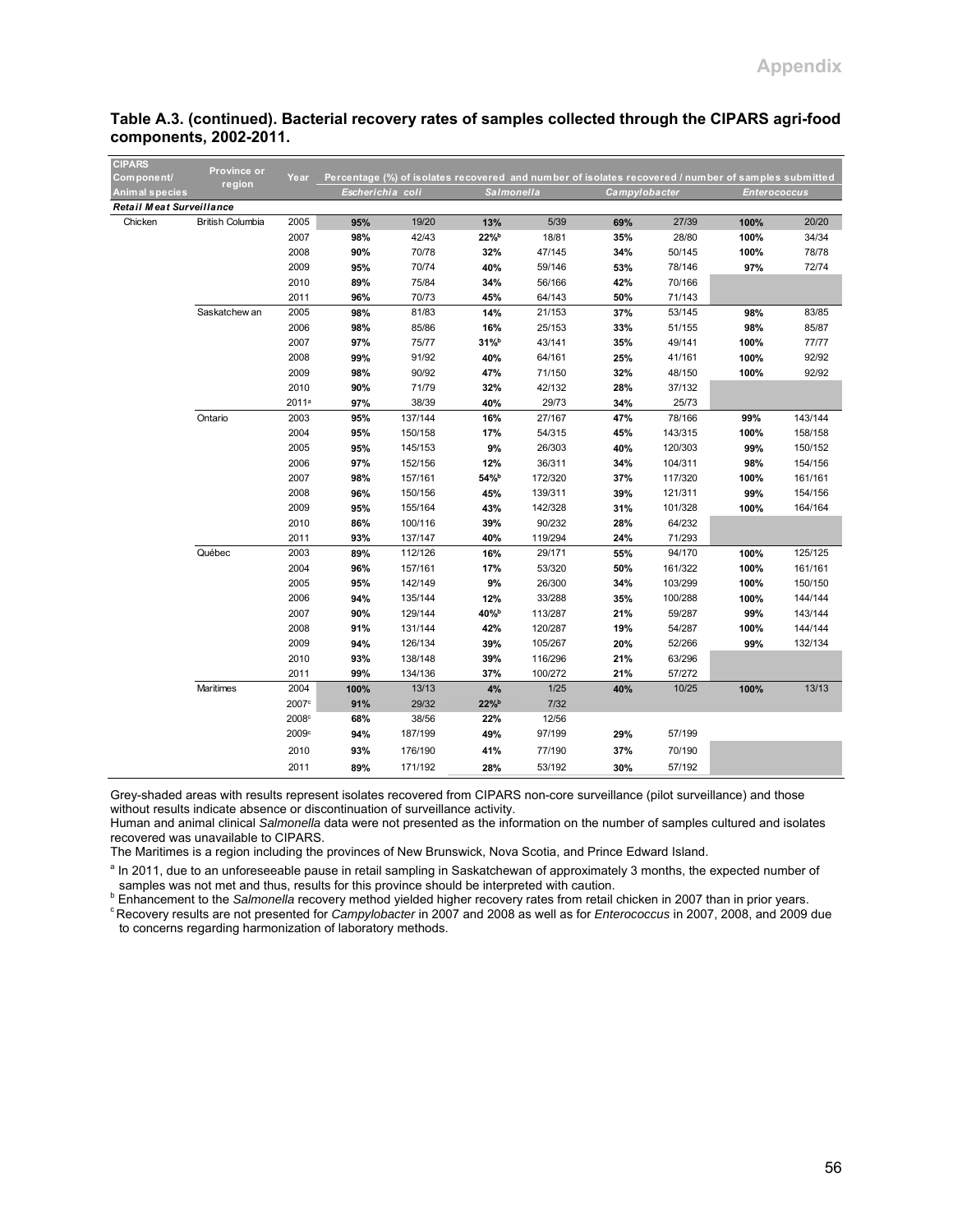| <b>CIPARS</b><br>Component/     | Province or                              | Year              | Percentage (%) of isolates recovered and number of isolates recovered / number of samples submitted |                |            |              |               |                 |                     |       |
|---------------------------------|------------------------------------------|-------------------|-----------------------------------------------------------------------------------------------------|----------------|------------|--------------|---------------|-----------------|---------------------|-------|
| Animal species                  | region                                   |                   | Escherichia coli                                                                                    |                |            | Salmonella   | Campylobacter |                 | <b>Enterococcus</b> |       |
| <b>Retail Meat Surveillance</b> |                                          |                   |                                                                                                     |                |            |              |               |                 |                     |       |
| Pork                            | <b>British Columbia</b>                  | 2005              | 31%                                                                                                 | 10/32          |            |              |               |                 |                     |       |
|                                 |                                          | 2007              | 29%                                                                                                 | 23/79          | 1%         | 1/79         |               |                 |                     |       |
|                                 |                                          | 2008              | 30%                                                                                                 | 44/148         | 2%         | 3/148        |               |                 |                     |       |
|                                 |                                          | 2009              | 26%                                                                                                 | 38/145         | 1%         | 2/145        |               |                 |                     |       |
|                                 |                                          | 2010              | 19%                                                                                                 | 31/166         | 1%         | 2/167        |               |                 |                     |       |
|                                 |                                          | 2011              | 27%                                                                                                 | 49/180         | 2%         | 3/180        |               |                 |                     |       |
|                                 | Saskatchew an                            | 2005              | 30%                                                                                                 | 48/162         |            |              |               |                 |                     |       |
|                                 |                                          | 2006              | 30%                                                                                                 | 49/165         | 2%         | 3/134        |               |                 |                     |       |
|                                 |                                          | 2007              | 25%                                                                                                 | 38/154         | 2%         | 3/154        |               |                 |                     |       |
|                                 |                                          | 2008              | 23%                                                                                                 | 41/176         | 1%         | 1/176        |               |                 |                     |       |
|                                 |                                          | 2009              | 18%                                                                                                 | 29/164         | 0%         | 0/164        |               |                 |                     |       |
|                                 |                                          | 2010              | 12%                                                                                                 | 17/142         | 1%         | 1/142        |               |                 |                     |       |
|                                 |                                          | 2011 <sup>a</sup> | 11%                                                                                                 | 10/90          | 1%         | 1/90         |               |                 |                     |       |
|                                 | Ontario                                  | 2003              | 58%                                                                                                 | 90/154         | 1%         | 1/93         | $0\%$         | 0/76            | 87%                 | 66/76 |
|                                 |                                          | 2004              | 71%                                                                                                 | 198/279        |            |              |               |                 |                     |       |
|                                 |                                          | 2005              | 59%                                                                                                 | 179/303        |            |              |               |                 |                     |       |
|                                 |                                          | 2006              | 59%                                                                                                 | 182/311        | $< 1\%$    | 1/255        |               |                 |                     |       |
|                                 |                                          | 2007              | 54%                                                                                                 | 172/320        | 2%         | 6/319        |               |                 |                     |       |
|                                 |                                          | 2008              | 50%                                                                                                 | 155/312        | 2%         | 7/310        |               |                 |                     |       |
|                                 |                                          | 2009              | 41%                                                                                                 | 136/328        | 2%         | 8/327        |               |                 |                     |       |
|                                 |                                          | 2010              | 38%                                                                                                 | 84/224         | 0%         | 0/224        |               |                 |                     |       |
|                                 |                                          | 2011              | 42%                                                                                                 | 155/371        | 2%         | 6/370        |               |                 |                     |       |
|                                 | Québec                                   | 2003              | 42%                                                                                                 | 61/147         | 3%         | $1/32$       | 9%            | 3/32            | 82%                 | 28/34 |
|                                 |                                          | 2004              | 38%                                                                                                 | 109/290        |            |              |               |                 |                     |       |
|                                 |                                          | 2005              | 26%                                                                                                 | 79/300         |            |              |               |                 |                     |       |
|                                 |                                          | 2006              | 20%                                                                                                 | 57/287         | 0%         | 0/232        |               |                 |                     |       |
|                                 |                                          | 2007              | 22%                                                                                                 | 64/287         | 1%         | 3/288        |               |                 |                     |       |
|                                 |                                          | 2008              | 21%                                                                                                 | 60/287         | 2%         | 5/286        |               |                 |                     |       |
|                                 |                                          | 2009              | 15%                                                                                                 | 41/268         | 1%         | 3/268        |               |                 |                     |       |
|                                 |                                          | 2010              | 16%                                                                                                 | 47/296         | 1%         | 4/296        |               |                 |                     |       |
|                                 |                                          | 2011              | 32%                                                                                                 | 122/387        | 4%         | 17/387       |               |                 |                     |       |
|                                 | Maritimes                                | 2004              | 58%                                                                                                 | 14/24          |            |              |               |                 |                     |       |
|                                 |                                          | 2007              | 39%                                                                                                 | 13/31          | 3%         | 1/30         |               |                 |                     |       |
|                                 |                                          | 2008              | 30%                                                                                                 | 17/56          | 2%         | 1/56         |               |                 |                     |       |
|                                 |                                          | 2009              | 41%                                                                                                 | 82/200         | 3%         | 5/199        |               |                 |                     |       |
|                                 |                                          | 2010              | 39%                                                                                                 | 74/190         | 4%         | 8/190        |               |                 |                     |       |
|                                 |                                          | 2011              | 43%                                                                                                 | 95/223         | 3%         | 7/221        |               |                 |                     |       |
| Turkey                          | <b>British Columbia</b><br>Saskatchew an | 2011<br>$2011^a$  | 97%<br>100%                                                                                         | 59/61<br>10/10 | 11%<br>20% | 8/71<br>2/10 | 24%<br>10%    | 17/71<br>$1/10$ |                     |       |
|                                 | Ontario                                  | 2011              | 95%                                                                                                 | 162/171        | 14%        | 27/191       | 9%            | 18/191          |                     |       |
|                                 | Québec                                   | 2011              | 91%                                                                                                 | 138/152        | 17%        | 27/163       | 10%           | 16/163          |                     |       |
|                                 |                                          |                   |                                                                                                     |                |            |              |               |                 |                     |       |

## **Table A.3. (continued). Bacterial recovery rates of samples collected through the CIPARS agri-food components, 2002-2011.**

Grey-shaded areas with results represent isolates recovered from CIPARS non-core surveillance (pilot surveillance) and those without results indicate absence or discontinuation of surveillance activity.

Human and animal clinical *Salmonella* data were not presented as the information on the number of samples cultured and isolates recovered was unavailable to CIPARS.

The Maritimes is a region including the provinces of New Brunswick, Nova Scotia, and Prince Edward Island.

<sup>a</sup> In 2011, due to an unforeseeable pause in retail sampling in Saskatchewan of approximately 3 months, the expected number of samples was not met and thus, results for this province should be interpreted with caution.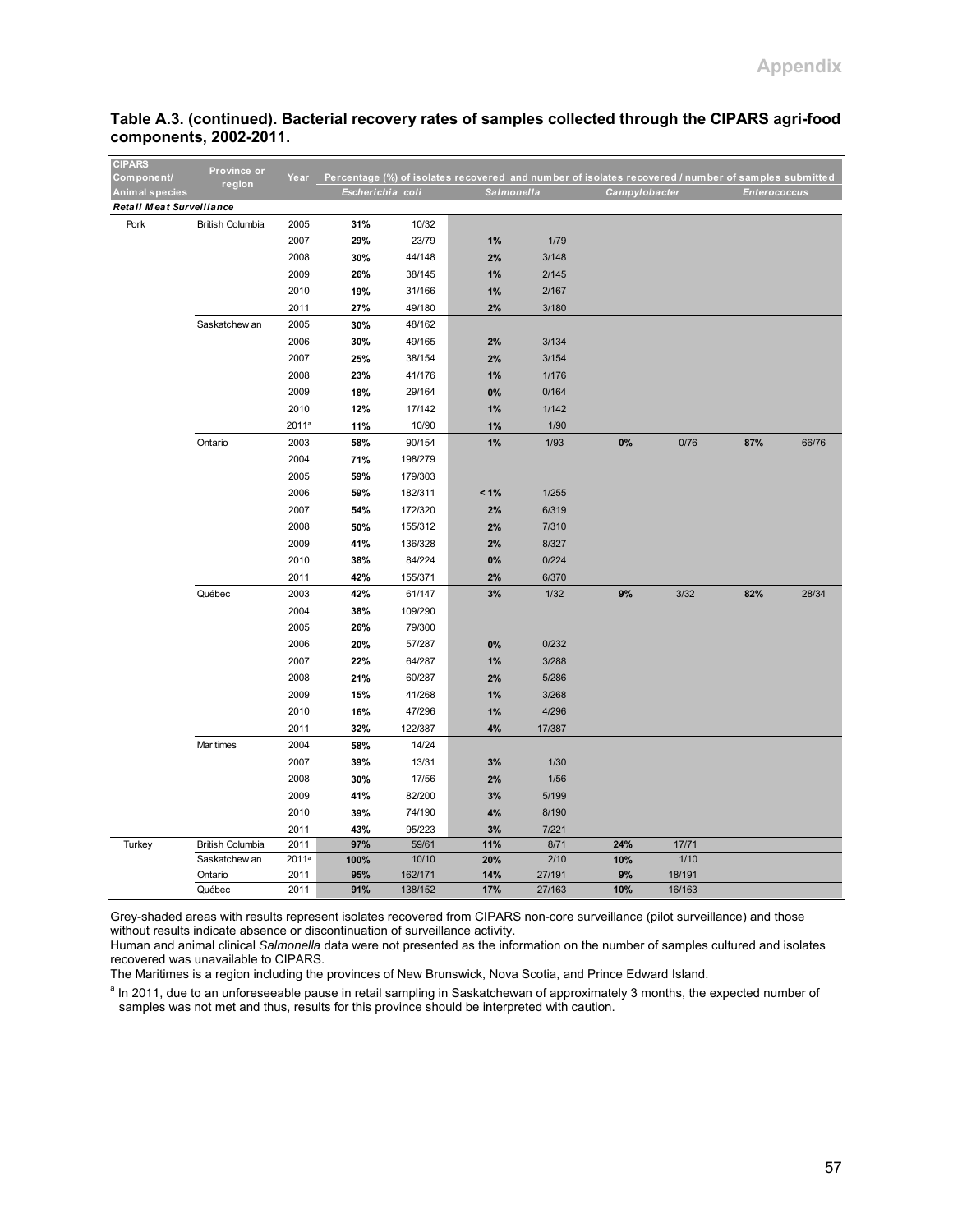| <b>CIPARS</b><br>Province or<br>Component/ | Year |                  | Percentage (%) of isolates recovered and number of isolates recovered / number of samples submitted |            |           |                  |         |                     |         |
|--------------------------------------------|------|------------------|-----------------------------------------------------------------------------------------------------|------------|-----------|------------------|---------|---------------------|---------|
| region<br>Animal species                   |      | Escherichia coli |                                                                                                     | Salmonella |           | Campylobacter    |         | <b>Enterococcus</b> |         |
| <b>Abattoir Surveillance</b>               |      |                  |                                                                                                     |            |           |                  |         |                     |         |
| Beef cattle                                | 2002 | 97%              | 76/78                                                                                               | 1%         | 3/78      |                  |         |                     |         |
|                                            | 2003 | 97%              | 155/159                                                                                             | $< 1 \%$   | 1/114     |                  |         |                     |         |
|                                            | 2004 | 98%              | 167/170                                                                                             |            |           |                  |         |                     |         |
|                                            | 2005 | 97%              | 122/126                                                                                             |            |           | 66%              | 23/35   |                     |         |
|                                            | 2006 | 100%             | 150/150                                                                                             |            |           | 36%              | 31/87   |                     |         |
|                                            | 2007 | 99%              | 188/190                                                                                             |            |           | 39%              | 75/190  |                     |         |
|                                            | 2008 | 97%              | 176/182                                                                                             |            |           | 71% <sup>d</sup> | 129/182 |                     |         |
|                                            | 2009 | 94%              | 119/126                                                                                             |            |           | 68%              | 86/126  |                     |         |
|                                            | 2010 | 97%              | 77/79                                                                                               |            |           | 53% <sup>e</sup> | 37/70   |                     |         |
|                                            | 2011 | 99%              | 139/141                                                                                             |            |           | 77%              | 108/141 |                     |         |
| Chickens                                   | 2002 | 100%             | 40/40                                                                                               | 13%        | 25/195    |                  |         |                     |         |
|                                            | 2003 | 97%              | 150/153                                                                                             | 16%        | 126/803   |                  |         |                     |         |
|                                            | 2004 | 99%              | 130/131                                                                                             | 16%        | 142/893   |                  |         |                     |         |
|                                            | 2005 | 99%              | 218/220                                                                                             | 18%        | 200/1,103 |                  |         |                     |         |
|                                            | 2006 | 100%             | 166/166                                                                                             | 23%        | 187/824   |                  |         |                     |         |
|                                            | 2007 | 99%              | 180/181                                                                                             | 25%        | 204/808   |                  |         |                     |         |
|                                            | 2008 | 99%              | 170/171                                                                                             | 28%        | 234/851   |                  |         |                     |         |
|                                            | 2009 | 100%             | 171/171                                                                                             | 27%        | 230/851   |                  |         |                     |         |
|                                            | 2010 | 99%              | 119/120                                                                                             | 24%        | 142/599   | 19%              | 111/599 |                     |         |
|                                            | 2011 | 99%              | 164/166                                                                                             | 20%        | 140/701   | 17%              | 117/696 |                     |         |
| Pigs                                       | 2002 | 97%              | 38/39                                                                                               | 27%        | 103/385   |                  |         |                     |         |
|                                            | 2003 | 98%              | 153/155                                                                                             | 28%        | 395/1,393 |                  |         |                     |         |
|                                            | 2004 | 99%              | 142/143                                                                                             | 38%        | 270/703   |                  |         |                     |         |
|                                            | 2005 | 99%              | 163/164                                                                                             | 42%        | 212/486   |                  |         |                     |         |
|                                            | 2006 | 98%              | 115/117                                                                                             | 40%        | 145/359   |                  |         |                     |         |
|                                            | 2007 | 98%              | 93/95                                                                                               | 36%        | 105/296   |                  |         |                     |         |
|                                            | 2008 | 100%             | 150/150                                                                                             | 44%        | 151/340   |                  |         |                     |         |
|                                            | 2009 | 98%              | 160/163                                                                                             | 45%        | 147/327   |                  |         |                     |         |
|                                            | 2010 | 98%              | 199/203                                                                                             | 44%        | 182/410   |                  |         |                     |         |
| 2011                                       |      | 99%              | 190/191                                                                                             | 43%        | 165/382   |                  |         |                     |         |
| <b>Farm Surveillance</b>                   |      |                  |                                                                                                     |            |           |                  |         |                     |         |
| Pigs                                       | 2006 | 99%              | 459/462                                                                                             | 20%        | 94/462    |                  |         | 81%                 | 374/462 |
|                                            | 2007 | 100%             | 612/612                                                                                             | 21%        | 136/612   |                  |         | 81%                 | 495/612 |
|                                            | 2008 | 99%              | 481/486                                                                                             | 13%        | 61/486    |                  |         | 92%                 | 448/486 |
|                                            | 2009 | 99%              | 695/698                                                                                             | 18%        | 124/698   |                  |         | 97%                 | 680/698 |
|                                            | 2010 | 99%              | 566/569                                                                                             | 18%        | 101/569   |                  |         | 96%                 | 545/569 |
|                                            | 2011 | 100%             | 560/560                                                                                             | 14%        | 77/560    |                  |         |                     |         |

#### **Table A.3. (continued). Bacterial recovery rates of samples collected through the CIPARS agri-food components, 2002-2011.**

Grey-shaded areas with results represent isolates recovered from CIPARS non-core surveillance (pilot surveillance) and those without results indicate absence or discontinuation of surveillance activity.

Human and animal clinical *Salmonella* data were not presented as the information on the number of samples cultured and isolates recovered was unavailable to CIPARS.

The Maritimes is a region including the provinces of New Brunswick, Nova Scotia, and Prince Edward Island.<br><sup>d</sup> Implementation of a new *Campylobacter* recovery method in 2008 in abattoir beef cattle isolates.

<sup>e</sup> In 2010, the number of samples received from abattoir beef cattle was much lower than anticipated due to a 55% drop in submissions related to unavoidable operational issues at 2 major participating abattoirs.